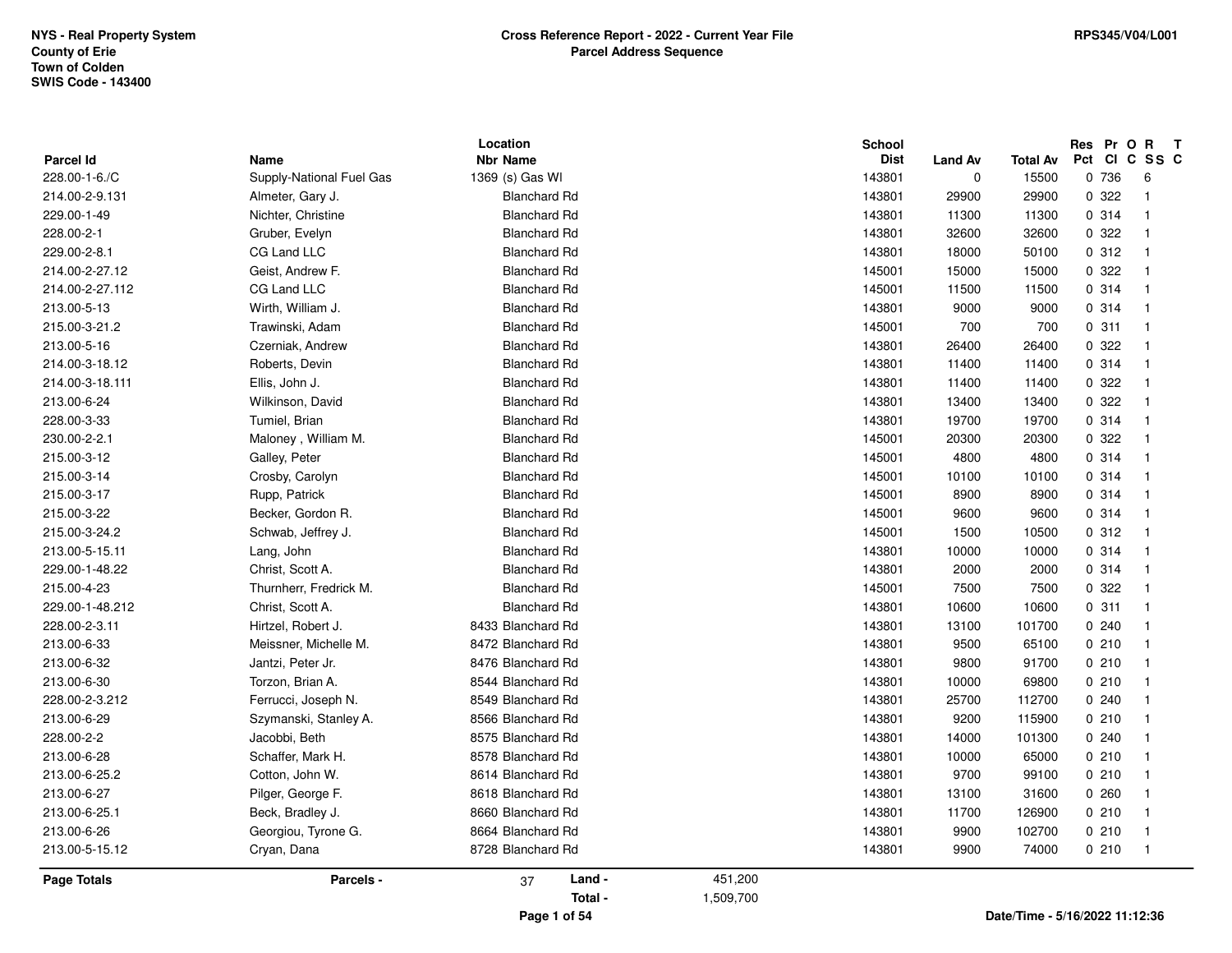|                                   |                             | Location                             |           | <b>School</b>         |                        |                                |        | Res Pr O R | $\mathbf{T}$<br>C SS C                    |  |
|-----------------------------------|-----------------------------|--------------------------------------|-----------|-----------------------|------------------------|--------------------------------|--------|------------|-------------------------------------------|--|
| <b>Parcel Id</b><br>213.00-5-15.2 | Name<br>Robinson, Thomas D. | <b>Nbr Name</b><br>8734 Blanchard Rd |           | <b>Dist</b><br>143801 | <b>Land Av</b><br>9900 | Total Av<br>66100              | Pct CI | 0210       |                                           |  |
|                                   |                             |                                      |           |                       |                        |                                |        |            | -1                                        |  |
| 213.00-5-17                       | Czerniak, Andrew E.         | 8824 Blanchard Rd                    |           | 143801                | 19200                  | 167000                         |        | 0.240      | $\overline{\mathbf{1}}$<br>$\overline{1}$ |  |
| 228.00-3-29.111                   | Schieber, Joseph J.         | 8847 Blanchard Rd                    |           | 143801                | 28100                  | 145600                         |        | 0.240      |                                           |  |
| 213.00-5-12                       | Buchheit, Charles A.        | 8878 Blanchard Rd                    |           | 143801                | 14600                  | 60900                          |        | 0.240      | $\overline{\mathbf{1}}$                   |  |
| 228.00-3-29.2                     | Dillsworth, Joseph J.       | 8897 Blanchard Rd                    |           | 143801                | 12500                  | 131900                         |        | 0210       | $\overline{\mathbf{1}}$                   |  |
| 213.00-5-11                       | Both, Ronald C.             | 8904 Blanchard Rd                    |           | 143801                | 8900                   | 57800                          |        | 0210       | -1                                        |  |
| 213.00-5-10                       | Both, Ronald C.             | 8932 Blanchard Rd                    |           | 143801                | 10800                  | 10800                          |        | 0.314      | $\overline{\mathbf{1}}$                   |  |
| 228.00-3-1.113                    | Schroeder, Daniel F.        | 8947 Blanchard Rd                    |           | 143801                | 15000                  | 168900                         |        | 0210       | -1                                        |  |
| 228.00-3-2                        | Peffer, Daniel P.           | 8967 Blanchard Rd                    |           | 143801                | 15300                  | 60400                          |        | 0210       | -1                                        |  |
| 229.00-1-12                       | Underhill, Mark J.          | 9127 Blanchard Rd                    |           | 143801                | 6300                   | 101600                         |        | 0210       | $\overline{\mathbf{1}}$                   |  |
| 214.00-3-47.12                    | Jagoda, John L.             | 9134 Blanchard Rd                    |           | 143801                | 10400                  | 127300                         |        | 0210       | $\overline{\mathbf{1}}$                   |  |
| 229.00-1-16.1                     | Russo, Celia L.             | 9243 Blanchard Rd                    |           | 143801                | 9200                   | 70400                          |        | 0210       | -1                                        |  |
| 229.00-1-53.1                     | Rafalski, Judy T.           | 9259 Blanchard Rd                    |           | 143801                | 7500                   | 52200                          |        | 0210       | $\overline{\mathbf{1}}$                   |  |
| 214.00-3-19.1                     | Bisnett, Howard             | 9280 Blanchard Rd                    |           | 143801                | 12200                  | 79800                          |        | 0210       | $\overline{\mathbf{1}}$                   |  |
| 229.00-1-52                       | Wittman, Henry              | 9297 Blanchard Rd                    |           | 143801                | 6300                   | 39100                          |        | 0.260      | -1                                        |  |
| 214.00-3-18.112                   | English, Jessica E.         | 9298 Blanchard Rd                    |           | 143801                | 11600                  | 11600                          |        | 0.314      | $\overline{\mathbf{1}}$                   |  |
| 229.00-1-51                       | Koske, Emelia M.            | 9299 Blanchard Rd                    |           | 143801                | 6100                   | 69800                          |        | 0210       | -1                                        |  |
| 214.00-3-18.2                     | Fogelsonger, Dale A.        | 9300 Blanchard Rd                    |           | 143801                | 11700                  | 49600                          |        | 0210       | -1                                        |  |
| 229.00-1-50                       | Schwartz, John M.           | 9341 Blanchard Rd                    |           | 143801                | 9600                   | 102300                         |        | 0210       | -1                                        |  |
| 214.00-3-17                       | Roberts, Devin              | 9392 Blanchard Rd                    |           | 143801                | 11700                  | 101023                         |        | 0210       | $\overline{\mathbf{1}}$                   |  |
| 229.00-1-47.1                     | Grudzien, Lawrence J.       | 9395 Blanchard Rd                    |           | 143801                | 7700                   | 53100                          |        | 0210       | -1                                        |  |
| 229.00-1-54.1                     | Golabek, Kathleen           | 9397 Blanchard Rd                    |           | 143801                | 7800                   | 67800                          |        | 0210       | $\overline{1}$                            |  |
| 214.00-3-48                       | Wienckowski, Elaine M.      | 9428 Blanchard Rd                    |           | 143801                | 13800                  | 88700                          |        | 0210       | -1                                        |  |
| 229.00-1-48.211                   | Carney, Andrew J.           | 9451 Blanchard Rd                    |           | 143801                | 12500                  | 77700                          |        | 0.240      | $\overline{\mathbf{1}}$                   |  |
| 214.00-3-16.1                     | Hayhurst, Nancy             | 9486 Blanchard Rd                    |           | 143801                | 11000                  | 89800                          |        | 0210       | $\overline{\mathbf{1}}$                   |  |
| 214.00-2-23.11                    | Kuhn, James A. Jr.          | 9517 Blanchard Rd                    |           | 143801                | 9900                   | 66500                          |        | 0210       | -1                                        |  |
| 229.00-2-5                        | Biddle, Timothy             | 9535 Blanchard Rd                    |           | 143801                | 8200                   | 85000                          |        | 0210       | $\overline{\mathbf{1}}$                   |  |
| 229.00-2-8.2                      | Merriman, James Patrick     | 9557 Blanchard Rd                    |           | 143801                | 7600                   | 43300                          |        | 0210       | -1                                        |  |
| 214.00-2-22                       | JE Nichter Family Trust     | 9606 Blanchard Rd                    |           | 143801                | 13500                  | 72500                          |        | 0.240      | $\overline{\mathbf{1}}$                   |  |
| 229.00-2-6                        | CG Land, LLC                | 9657 Blanchard Rd                    |           | 143801                | 10000                  | 83000                          |        | 0210       | -1                                        |  |
| 214.00-2-9.132                    | Smith, Raymond H.           | 9674 Blanchard Rd                    |           | 143801                | 10200                  | 84400                          |        | 0210       | $\overline{\mathbf{1}}$                   |  |
| 229.00-2-7.2                      | Bonica, Michael J.          | 9687 Blanchard Rd                    |           | 143801                | 6300                   | 118000                         |        | 0210       | -1                                        |  |
| 229.00-2-7.1                      | Hyde, Douglas               | 9721 Blanchard Rd                    |           | 143801                | 10000                  | 102700                         |        | 0210       | $\overline{\mathbf{1}}$                   |  |
| 214.00-2-9.2                      | Allen, Tracy L.             | 9760 Blanchard Rd                    |           | 143801                | 26000                  | 187000                         |        | 0.240      | -1                                        |  |
| 214.00-2-27.111                   | Solly, Robert A.            | 9810 Blanchard Rd                    |           | 145001                | 33300                  | 35400                          |        | 66 240     | -1                                        |  |
| 214.00-2-29                       | Geist, Andrew               | 9846 Blanchard Rd                    |           | 145001                | 18000                  | 83300                          |        | 0210       | $\overline{\mathbf{1}}$                   |  |
| 214.00-2-27.2                     | Plesh, Ryan O.              | 9903 Blanchard Rd                    |           | 145001                | 9900                   | 151200                         |        | 0210       | $\overline{\mathbf{1}}$                   |  |
| Page Totals                       | Parcels -                   | Land -<br>37                         | 452,600   |                       |                        |                                |        |            |                                           |  |
|                                   |                             | Total -                              | 3,163,523 |                       |                        |                                |        |            |                                           |  |
|                                   |                             | Page 2 of 54                         |           |                       |                        | Date/Time - 5/16/2022 11:12:36 |        |            |                                           |  |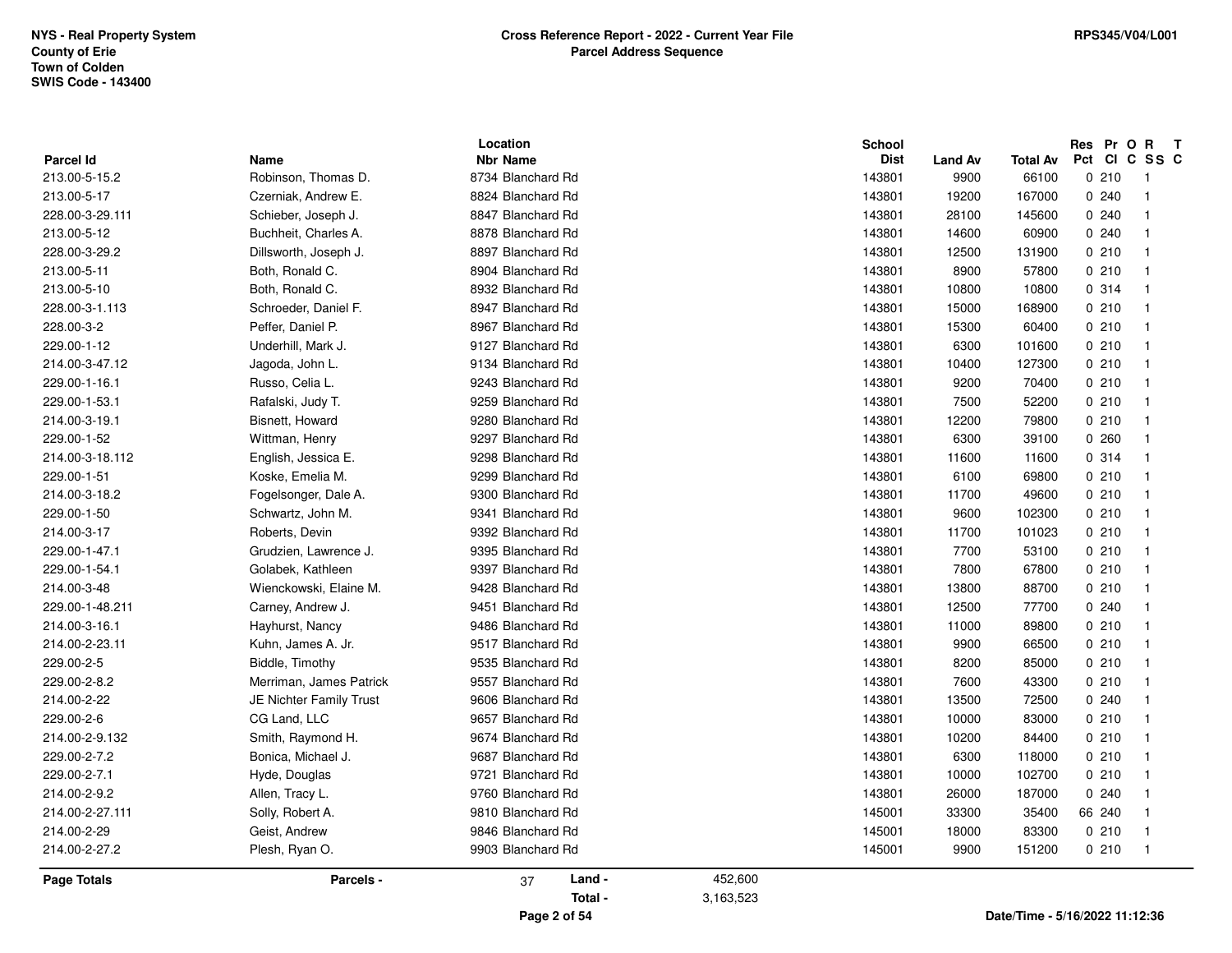|                  |                          | Location            |           | <b>School</b> |                |                 |        |        | Res Pr O R<br>$\mathbf{T}$ |  |
|------------------|--------------------------|---------------------|-----------|---------------|----------------|-----------------|--------|--------|----------------------------|--|
| <b>Parcel Id</b> | Name                     | <b>Nbr Name</b>     |           | <b>Dist</b>   | <b>Land Av</b> | <b>Total Av</b> | Pct Cl | 0210   | C SS C                     |  |
| 214.00-2-19      | Winter, Christine        | 9916 Blanchard Rd   |           | 145001        | 13200          | 94400           |        |        | - 1                        |  |
| 214.00-2-20.12   | Gannon, James            | 9953 Blanchard Rd   |           | 145001        | 10800          | 150500          |        | 0210   | $\overline{\mathbf{1}}$    |  |
| 214.00-2-20.112  | Posluszny, Daniel S.     | 9987 Blanchard Rd   |           | 145001        | 10100          | 122700          |        | 0210   | $\overline{\mathbf{1}}$    |  |
| 215.00-3-27      | The Kerber Family Trust  | 10754 Blanchard Rd  |           | 145001        | 5500           | 5500            |        | 0.314  | $\overline{1}$             |  |
| 215.00-3-26      | The Kerber Family Trust  | 10756 Blanchard Rd  |           | 145001        | 7300           | 72500           |        | 0210   | $\overline{\mathbf{1}}$    |  |
| 215.00-3-25      | Schwab, Jeffrey J.       | 10782 Blanchard Rd  |           | 145001        | 5900           | 99900           |        | 0210   | $\overline{\mathbf{1}}$    |  |
| 215.00-3-24.1    | Kerber, Joseph F.        | 10798 Blanchard Rd  |           | 145001        | 7300           | 73500           |        | 0210   | $\overline{\mathbf{1}}$    |  |
| 215.00-3-23      | Becker, Gordon R.        | 10806 Blanchard Rd  |           | 145001        | 5900           | 24000           |        | 0210   | $\overline{1}$             |  |
| 230.00-2-31.12   | Kirsch, John P.          | 10807 Blanchard Rd  |           | 145001        | 8800           | 88000           |        | 0210   | $\overline{1}$             |  |
| 230.00-2-1       | Becker, Gordon R.        | 10823 Blanchard Rd  |           | 145001        | 44300          | 91500           |        | 66 240 |                            |  |
| 215.00-3-21.1    | Senn, Michael D.         | 10846 Blanchard Rd  |           | 145001        | 8500           | 44500           |        | 0210   | $\overline{\mathbf{1}}$    |  |
| 215.00-3-20      | Trawinski, Jill          | 10856 Blanchard Rd  |           | 145001        | 5400           | 83800           |        | 0210   | $\overline{\mathbf{1}}$    |  |
| 230.00-2-2.2     | Maloney, William M.      | 10873 Blanchard Rd  |           | 145001        | 9300           | 143700          |        | 0210   | $\overline{\mathbf{1}}$    |  |
| 215.00-3-18.1    | Majchrzak, Nathan P.     | 10898 Blanchard Rd  |           | 145001        | 11600          | 87100           |        | 0210   | $\overline{\mathbf{1}}$    |  |
| 230.00-2-3       | Langendorfer, Wayne M.   | 10905 Blanchard Rd  |           | 145001        | 46200          | 147000          |        | 0.240  | -1                         |  |
| 230.00-2-4       | Sanders, Laura M.        | 10915 Blanchard Rd  |           | 145001        | 9300           | 95700           |        | 0210   | $\overline{1}$             |  |
| 215.00-3-16      | Rupp, Patrick            | 10916 Blanchard Rd  |           | 145001        | 6500           | 61400           |        | 0210   | $\overline{\mathbf{1}}$    |  |
| 230.00-2-5       | Nowak, Mark              | 10925 Blanchard Rd  |           | 145001        | 6700           | 70100           |        | 0210   | $\overline{\mathbf{1}}$    |  |
| 215.00-3-15      | Nowak, Mark              | 10930 Blanchard Rd  |           | 145001        | 6500           | 134200          |        | 0210   | $\overline{\mathbf{1}}$    |  |
| 230.00-2-6       | Nowak, Mark              | 10941 Blanchard Rd  |           | 145001        | 7600           | 48000           |        | 0210   | -1                         |  |
| 230.00-2-7       | Schneider, Carolyn       | 10951 Blanchard Rd  |           | 145001        | 22600          | 62000           |        | 0.240  | $\overline{\mathbf{1}}$    |  |
| 215.00-3-13      | Rautenstrauch, Joseph C. | 10964 Blanchard Rd  |           | 145001        | 6600           | 19700           |        | 0260   | $\overline{\mathbf{1}}$    |  |
| 230.00-2-8       | Schrader, Bruce R.       | 10983 Blanchard Rd  |           | 145001        | 30000          | 79500           |        | 0.240  | -1                         |  |
| 215.00-3-11      | Petit, Donald W.         | 10984 Blanchard Rd  |           | 145001        | 7500           | 47000           |        | 0210   | $\overline{\mathbf{1}}$    |  |
| 214.00-1-29.1    | Compo, Richard           | <b>Bleistein Rd</b> |           | 143801        | 5200           | 5200            |        | 0.314  | -1                         |  |
| 214.00-2-1.2     | Natalzia, Bruce          | <b>Bleistein Rd</b> |           | 143801        | 2400           | 2400            |        | 0.314  | $\overline{1}$             |  |
| 229.00-1-45.12   | Hartman, Richard L.      | <b>Bleistein Rd</b> |           | 143801        | 17500          | 17500           |        | 0.322  | -1                         |  |
| 229.00-1-45.211  | Casey, Joanne            | <b>Bleistein Rd</b> |           | 143801        | 1200           | 1200            |        | 0.314  | -1                         |  |
| 229.00-1-45.212  | Bush, David              | <b>Bleistein Rd</b> |           | 143801        | 9700           | 9700            |        | 0.314  | $\overline{\mathbf{1}}$    |  |
| 229.00-1-45.3    | Casey Builders Inc       | <b>Bleistein Rd</b> |           | 143801        | 10000          | 10000           |        | 0.322  | $\overline{\mathbf{1}}$    |  |
| 214.00-3-25      | Smith, Steven            | <b>Bleistein Rd</b> |           | 143801        | 7100           | 7100            |        | 0 322  | -1                         |  |
| 214.00-3-27.11   | Smith, Steven            | <b>Bleistein Rd</b> |           | 143801        | 4300           | 4300            |        | 0.314  | $\overline{\mathbf{1}}$    |  |
| 229.00-2-43      | Elliott, John B.         | <b>Bleistein Rd</b> |           | 145001        | 26900          | 26900           |        | 0.321  | $\overline{\mathbf{1}}$    |  |
| 229.00-2-44.11   | Pusateri, Christopher A. | <b>Bleistein Rd</b> |           | 145001        | 23300          | 23300           |        | 0 322  | $\overline{\mathbf{1}}$    |  |
| 229.00-1-48.1    | Christ, Scott A.         | <b>Bleistein Rd</b> |           | 143801        | 11500          | 11500           |        | 0 322  | $\overline{\mathbf{1}}$    |  |
| 214.00-3-10      | The Potzler Family Trust | 7410 Bleistein Rd   |           | 143801        | 9800           | 21600           |        | 0210   | -1                         |  |
| 214.00-3-13.112  | The Potzler Family Trust | 7455 Bleistein Rd   |           | 143801        | 11600          | 111000          |        | 0210   | $\overline{1}$             |  |
| Page Totals      | Parcels -                | Land -<br>37        | 443,900   |               |                |                 |        |        |                            |  |
|                  |                          | Total -             | 2,197,900 |               |                |                 |        |        |                            |  |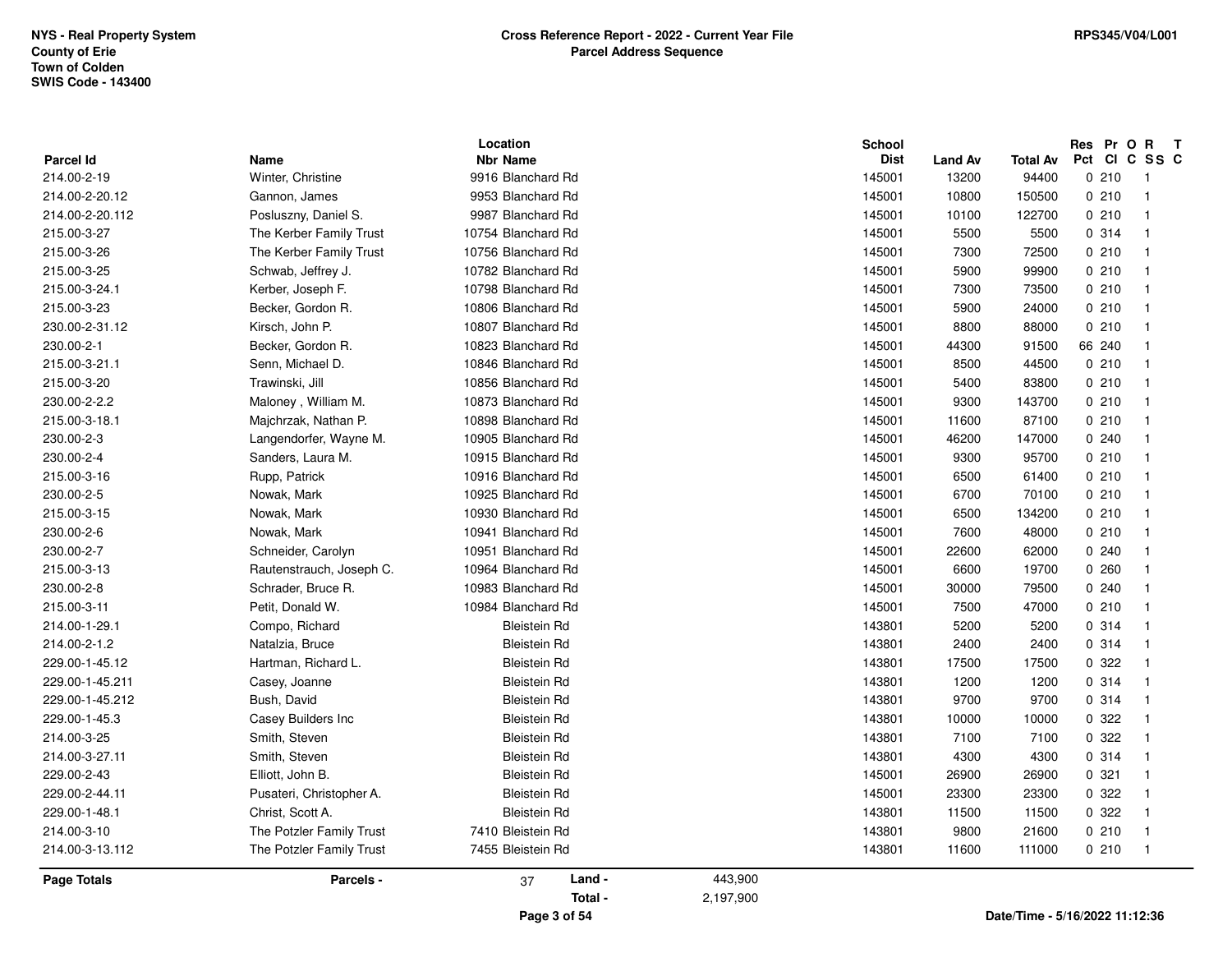|                    |                            | Location                |                      | School      |         |                 |       | Res Pr O R T        |
|--------------------|----------------------------|-------------------------|----------------------|-------------|---------|-----------------|-------|---------------------|
| <b>Parcel Id</b>   | Name                       | <b>Nbr Name</b>         |                      | <b>Dist</b> | Land Av | <b>Total Av</b> |       | Pct CI C SS C<br>-1 |
| 214.00-3-49.112    | Czapla, Robert S.          | 7462 Bleistein Rd       |                      | 143801      | 6400    | 133900          | 0210  |                     |
| 214.00-1-29.2      | Compo, Richard             | 7504 Bleistein Rd       |                      | 143801      | 9000    | 60500           | 0210  | -1                  |
| 214.00-3-13.2      | Myers, Scott A.            | 7545 Bleistein Rd       |                      | 143801      | 12200   | 57000           | 0210  | $\overline{1}$      |
| 214.00-2-26.2      | Krueger, William H.        | 7547 Bleistein Rd       |                      | 143801      | 15500   | 111600          | 0.240 | -1                  |
| 214.00-2-26.11     | Masiewicz, Joseph M.       | 7625 Bleistein Rd       |                      | 143801      | 13900   | 134200          | 0210  |                     |
| 214.00-2-26.12     | Balachowski, Steven        | 7633 Bleistein Rd       |                      | 143801      | 13500   | 79600           | 0210  |                     |
| 214.00-3-14        | Smith, Steven              | 7656 Bleistein Rd       |                      | 143801      | 19100   | 123800          | 0.240 | -1                  |
| 214.00-2-24.1      | Collins, Richard           | 7693 Bleistein Rd       |                      | 143801      | 16300   | 61700           | 0.240 | -1                  |
| 214.00-3-15.1      | Sorrento, Anthony          | 7700 Bleistein Rd       |                      | 143801      | 17400   | 111100          | 0.240 | $\mathbf 1$         |
| 214.00-3-15.3      | Felser, Paul J.            | 7710 Bleistein Rd       |                      | 143801      | 11200   | 87600           | 0210  |                     |
| 214.00-2-24.2      | Hacker, Brody              | 7715 Bleistein Rd       |                      | 143801      | 12600   | 100900          | 0210  |                     |
| 214.00-3-15.2      | Wisniewski, Bruce          | 7730 Bleistein Rd       |                      | 143801      | 11700   | 131100          | 0210  | -1                  |
| 214.00-3-16.2      | Kalke, Elizabeth G.        | 7738 Bleistein Rd       |                      | 143801      | 9900    | 85200           | 0210  | -1                  |
| 214.00-2-23.12     | Watson, Mark               | 7749 Bleistein Rd       |                      | 143801      | 15800   | 98300           | 0.240 | -1                  |
| 229.00-2-3         | Christ, Scott A.           | 7847 Bleistein Rd       |                      | 143801      | 9600    | 86500           | 0210  |                     |
| 229.00-2-2         | Letson, Clifford           | 7891 Bleistein Rd       |                      | 143801      | 8700    | 81500           | 0210  |                     |
| 229.00-1-45.11     | Hartman, Richard L.        | 7906 Bleistein Rd       |                      | 143801      | 17500   | 97600           | 0.240 | $\mathbf{1}$        |
| 229.00-2-1         | Schneider, Michael R. Jr.  | 7909 Bleistein Rd       |                      | 143801      | 7200    | 37900           | 0210  | $\overline{1}$      |
| 229.00-2-9.2       | Anibaldi, Joseph P.        | 7943 Bleistein Rd       |                      | 143801      | 24800   | 103500          | 0.240 | -1                  |
| 229.00-2-9.1       | Domanowski, Lynn Diana     | 7963 Bleistein Rd       |                      | 143801      | 8200    | 109000          | 0210  |                     |
| 229.00-1-45.22     | Bush, David A.             | 7966 Bleistein Rd       |                      | 143801      | 7800    | 76200           | 0210  |                     |
| 229.00-1-45.13     | Hammond, Robert L.         | 7996 Bleistein Rd       |                      | 143801      | 12900   | 119400          | 0.240 | -1                  |
| 229.00-1-45.14     | Biggins, David W.          | 8010 Bleistein Rd       |                      | 143801      | 17500   | 172100          | 0.240 | -1                  |
| 229.00-2-10        | Hannon, Patrick F.         | 8021 Bleistein Rd       |                      | 145001      | 32200   | 296600          | 0.240 | -1                  |
| 229.00-1-45.15     | Jakubowski, Derek T.       | 8036 Bleistein Rd       |                      | 143801      | 17500   | 85800           | 0.240 |                     |
| 229.00-2-44.211    | Martin, Jason R.           | 8051 Bleistein Rd       |                      | 145001      | 19500   | 149000          | 0.240 |                     |
| 229.00-1-44        | Gersitz, William           | 8064 Bleistein Rd       |                      | 145001      | 51000   | 105100          | 0.240 | $\mathbf{1}$        |
| 229.00-1-43        | Lukowski-Borden, Benita A. | 8120 Bleistein Rd       |                      | 145001      | 10500   | 27000           | 0.240 | -1                  |
| 229.00-1-41.21     | Lafferty, Dennis J.        | 8204 Bleistein Rd       |                      | 143801      | 12400   | 100800          | 0.240 | -1                  |
| 229.00-1-41.1      | Abram, James D.            | 8218 Bleistein Rd       |                      | 143801      | 11700   | 84700           | 0210  | -1                  |
| 229.00-1-38.12     | Falbo, Anthony N.          | 8242 Bleistein Rd       |                      | 143801      | 14000   | 94000           | 0.240 |                     |
| 229.00-2-42.2      | Nill, Jeffrey              | 8263 Bleistein Rd       |                      | 145001      | 41700   | 165700          | 0.280 | $\overline{1}$      |
| 229.00-1-40.111    | Michelle, Frank T.         | 8304 Bleistein Rd       |                      | 143801      | 12300   | 20100           | 0.312 | -1                  |
| 229.00-1-40.22     | Bender, Richard M.         | 8314 Bleistein Rd       |                      | 143801      | 10800   | 102000          | 0.240 | -1                  |
| 229.00-2-42.1      | Shelley, Jeffrey           | 8317 Bleistein Rd       |                      | 145001      | 23000   | 113600          | 0.240 | $\overline{1}$      |
| 229.00-1-39.2      | Troust, Thomas P.          | 8330 Bleistein Rd       |                      | 143801      | 13900   | 110000          | 0.240 |                     |
| 229.00-2-41        | Carluzzo, Corleen          | 8341 Bleistein Rd       |                      | 145001      | 6400    | 50400           | 0210  | $\overline{1}$      |
| <b>Page Totals</b> | Parcels -                  | Land -<br>37<br>Total - | 575,600<br>3,765,000 |             |         |                 |       |                     |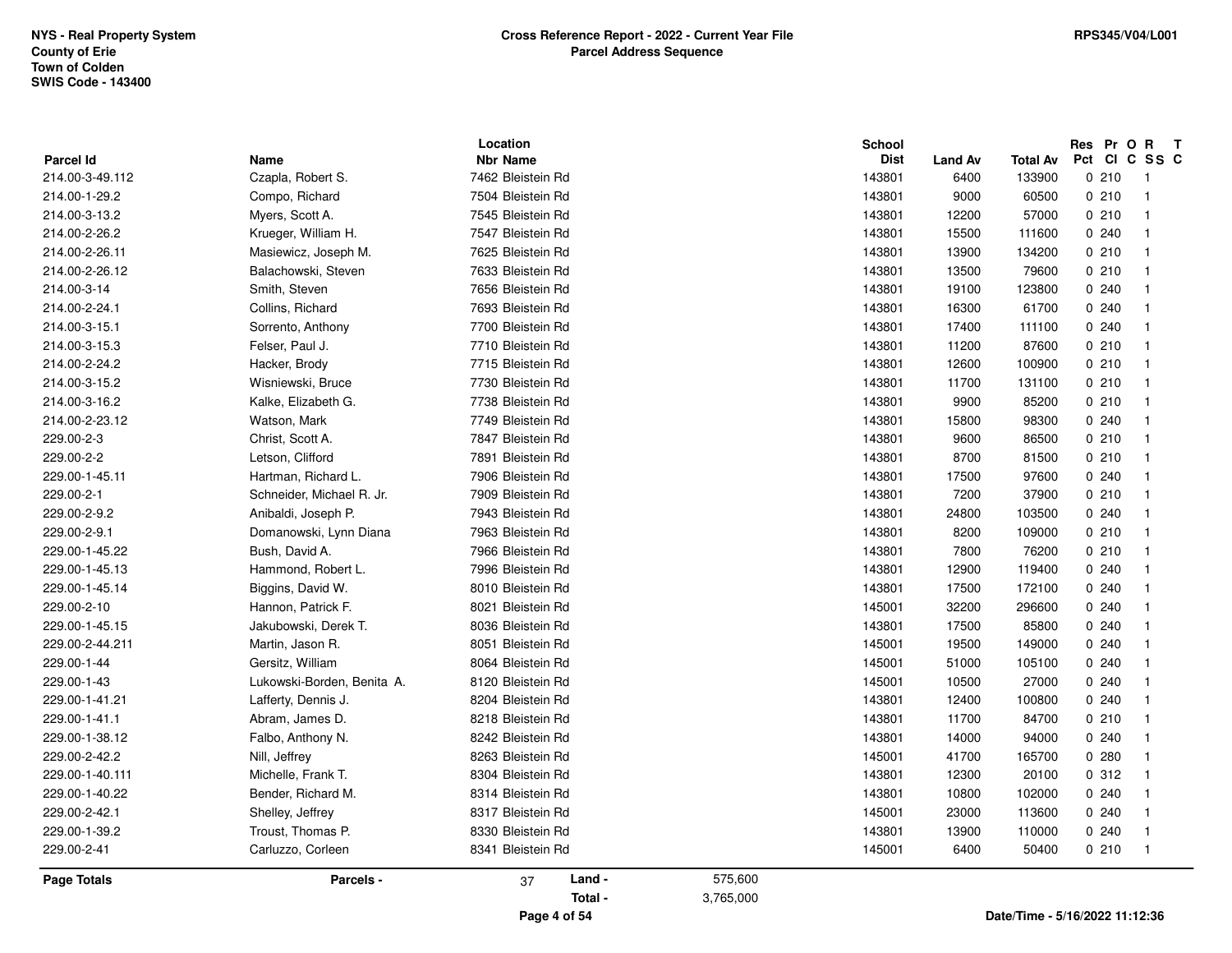| <b>Parcel Id</b> | Name                      | Location<br><b>Nbr Name</b> |           | <b>School</b><br><b>Dist</b> | <b>Land Av</b> | Total Av                       | Res Pr O R<br>Pct | $\mathbf{T}$<br>CICSSC  |
|------------------|---------------------------|-----------------------------|-----------|------------------------------|----------------|--------------------------------|-------------------|-------------------------|
| 229.00-1-39.12   | Shaw, Robert A.           | 8374 Bleistein Rd           |           | 143801                       | 18900          | 174700                         | 0220              | -1                      |
| 229.00-1-39.11   | Pietrzak, James           | 8400 Bleistein Rd           |           | 143801                       | 11700          | 43800                          | 0260              | $\overline{1}$          |
| 229.00-1-56      | Bowe, Steve W.            | 8438 Bleistein Rd           |           | 143801                       | 8700           | 88200                          | 0210              | $\overline{\mathbf{1}}$ |
| 214.00-1-37.112  | Hinman, Rod G.            | Boies Rd                    |           | 145001                       | 10900          | 10900                          | 0.314             | $\overline{1}$          |
| 214.00-1-37.3    | Stoehr, Mark A.           | Boies Rd                    |           | 145001                       | 8500           | 8500                           | 0, 105            | $\overline{1}$          |
| 214.00-1-41      | Stoehr, Mark A.           | Boies Rd                    |           | 145001                       | 13000          | 44100                          | 0.312             | $\overline{1}$          |
| 214.00-1-42      | Kenngott, Keith R.        | Boies Rd                    |           | 145001                       | 200            | 200                            | 0.314             | $\overline{1}$          |
| 214.00-1-10      | Ball, Ronald J.           | 7023 Boies Rd               |           | 145001                       | 10600          | 92700                          | 0210              | -1                      |
| 214.00-1-24.1    | Ball, Ronald J.           | 7164 Boies Rd               |           | 145001                       | 46000          | 106300                         | 66 240            | $\overline{\mathbf{1}}$ |
| 214.00-1-11.1    | Wagner, Gerald J.         | 7193 Boies Rd               |           | 145001                       | 22000          | 157500                         | 0.240             | -1                      |
| 214.00-1-22      | Lefort, Keith D.          | 7212 Boies Rd               |           | 145001                       | 10900          | 90700                          | 0210              | -1                      |
| 214.00-1-11.2    | Tullar, Richard C.        | 7241 Boies Rd               |           | 145001                       | 12400          | 112400                         | 0210              | - 1                     |
| 214.00-1-38      | Stoehr, Mark              | 7285 Boies Rd               |           | 145001                       | 16700          | 105400                         | 0210              | $\overline{\mathbf{1}}$ |
| 214.00-1-37.12   | Stoehr, Floyd Jr.         | 7335 Boies Rd               |           | 145001                       | 11000          | 46200                          | 0210              | -1                      |
| 214.00-1-19      | Boies, Mary Ruth          | 7357 Boies Rd               |           | 145001                       | 9800           | 65400                          | 0210              | $\overline{1}$          |
| 244.00-1-3.1     | Keyser, David             | 8931-1 Bonnie Rd            |           | 143801                       | 13700          | 78700                          | 0.240             | $\overline{1}$          |
| 244.00-1-4       | Hashem, Paul G.           | 8931-3 Bonnie Rd            |           | 143801                       | 8700           | 27000                          | 0260              |                         |
| 244.00-1-5.1     | Hashem, Paul G.           | 8931-5 Bonnie Rd            |           | 143801                       | 19600          | 41300                          | 0260              | $\overline{\mathbf{1}}$ |
| 244.00-1-9       | Hashem, Paul G.           | 8931-4 Bonnie Rd            |           | 143801                       | 5400           | 18000                          | 0260              | -1                      |
| 244.00-1-32      | Breddy, Michael           | 8931-2 Bonnie Rd            |           | 143801                       | 10800          | 34900                          | 0260              | $\overline{1}$          |
| 243.00-6-15.3    | Williamson, Ann Bistany   | Boston Colden Rd            |           | 143801                       | 20300          | 20300                          | 0 322             | -1                      |
| 243.00-6-25      | County Of Erie            | Boston Colden Rd            |           | 143801                       | 500            | 500                            | 0.311             | 8                       |
| 259.05-1-1.1     | Sciortino, Thomas V. Jr.  | Boston Colden Rd            |           | 143801                       | 6300           | 6300                           | 0.314             | -1                      |
| 243.00-1-18      | Paradowski, David         | Boston Colden Rd            |           | 143801                       | 1800           | 1800                           | 0.314             | $\overline{1}$          |
| 243.03-2-3       | Town Of Colden            | Boston Colden Rd            |           | 143801                       | 11800          | 11800                          | 0 653             | 8                       |
| 243.17-1-4       | Paddock, Donald           | 8003 Boston Colden Rd       |           | 143801                       | 17800          | 141300                         | 0210              | $\overline{1}$          |
| 243.00-6-5.1     | Voit, Daniel              | 8018 Boston Colden Rd       |           | 143801                       | 10500          | 66400                          | 0210              | $\overline{\mathbf{1}}$ |
| 243.00-6-6       | Sparceno, Lawrence P.     | 8026 Boston Colden Rd       |           | 143801                       | 7400           | 55700                          | 0210              | -1                      |
| 243.00-6-4.1     | Coyne, Robert E. Jr.      | 8040 Boston Colden Rd       |           | 143801                       | 11200          | 54200                          | 0210              | $\overline{\mathbf{1}}$ |
| 243.00-6-3       | Morris, Alexander         | 8072 Boston Colden Rd       |           | 143801                       | 15300          | 100300                         | 0210              | -1                      |
| 243.17-1-1       | Gentner, Paul E.          | 8081 Boston Colden Rd       |           | 143801                       | 8900           | 57000                          | 0210              | $\overline{1}$          |
| 243.00-6-2.12    | Shelley, Wayne F.         | 8146 Boston Colden Rd       |           | 143801                       | 8000           | 84500                          | 0210              | $\overline{1}$          |
| 243.00-6-2.111   | Wollschlager, Kimberly M. | 8150 Boston Colden Rd       |           | 143801                       | 12900          | 94600                          | 0240              | $\overline{1}$          |
| 243.00-6-17.1    | Mekelburg, Earl III.      | 8163 Boston Colden Rd       |           | 143801                       | 14400          | 71100                          | 0210              | -1                      |
| 243.00-6-2.112   | Raybold, Troy M.          | 8164 Boston Colden Rd       |           | 143801                       | 8000           | 108600                         | 0210              | $\overline{1}$          |
| 243.00-6-18      | Wittman, Luke             | 8187 Boston Colden Rd       |           | 143801                       | 13800          | 58000                          | 0210              | $\overline{1}$          |
| 243.00-6-1.1     | Brill, Shawn M.           | 8188 Boston Colden Rd       |           | 143801                       | 15100          | 90700                          | 0210              | $\overline{1}$          |
| Page Totals      | Parcels -                 | Land -<br>37                | 453,500   |                              |                |                                |                   |                         |
|                  |                           | Total -                     | 2,370,000 |                              |                |                                |                   |                         |
|                  |                           | Page 5 of 54                |           |                              |                | Date/Time - 5/16/2022 11:12:36 |                   |                         |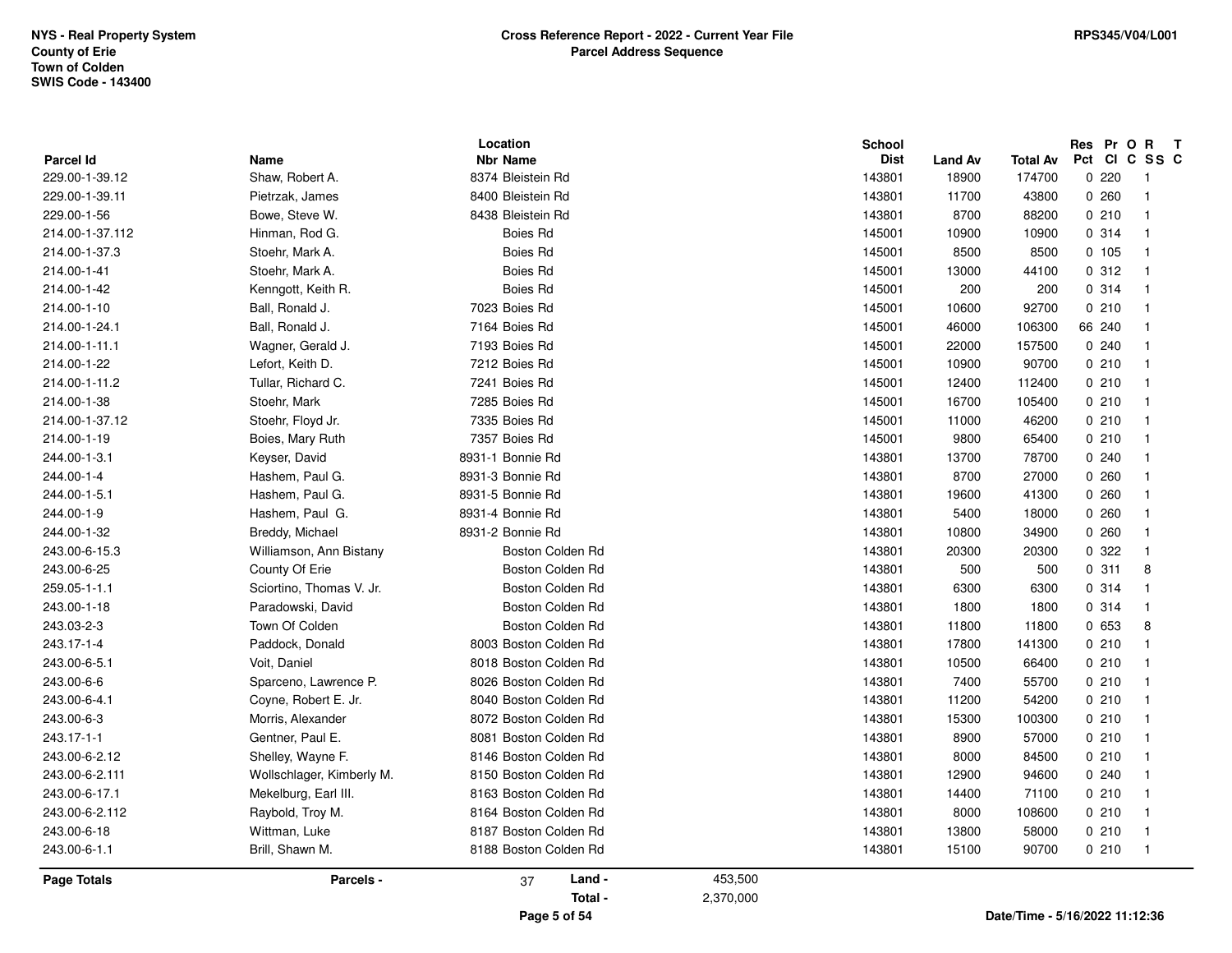|                    |                          | Location              | <b>School</b> |                |                 |         | Res Pr O R T   |
|--------------------|--------------------------|-----------------------|---------------|----------------|-----------------|---------|----------------|
| Parcel Id          | Name                     | <b>Nbr Name</b>       | <b>Dist</b>   | <b>Land Av</b> | <b>Total Av</b> |         | Pct CI C SS C  |
| 243.00-6-19        | Durett, Jeffrey          | 8205 Boston Colden Rd | 143801        | 10100          | 62200           | 0210    | - 1            |
| 243.00-1-14.1      | Colden Cemetary Assn     | 8242 Boston Colden Rd | 143801        | 46900          | 46900           | 0 695   | 8              |
| 243.00-6-21        | Gorecki, Kelly           | 8247 Boston Colden Rd | 143801        | 9000           | 38900           | 0210    | $\overline{1}$ |
| 243.00-6-22        | Fleckenstein, James E.   | 8253 Boston Colden Rd | 143801        | 5200           | 28300           | 0210    | $\overline{1}$ |
| 243.00-6-20        | Colden Elementary Sch    | 8263 Boston Colden Rd | 143801        | 70200          | 847300          | 0612    | 8              |
| 243.00-1-15.1      | Fleckenstein, Carol M.   | 8268 Boston Colden Rd | 143801        | 8200           | 54700           | 0210    | $\overline{1}$ |
| 243.00-6-23        | Benson, Kurt             | 8279 Boston Colden Rd | 143801        | 12600          | 49000           | 0210    | $\overline{1}$ |
| 243.00-6-24        | Melohusky, Joshua D.     | 8289 Boston Colden Rd | 143801        | 14600          | 38100           | 0210    | $\overline{1}$ |
| 243.03-2-1         | Brown, Marion            | 8327 Boston Colden Rd | 143801        | 20700          | 123000          | 0.280   | - 1            |
| 243.03-2-2         | Buffum Family Assn Inc   | 8335 Boston Colden Rd | 143801        | 10500          | 43600           | 0482    | $\overline{1}$ |
| 243.01-1-16        | Warning, Keith J.        | 8344 Boston Colden Rd | 143801        | 9000           | 54000           | 0 2 3 0 | -1             |
| 243.01-1-17.1      | Colden Catering Co LLC   | 8348 Boston Colden Rd | 143801        | 10700          | 115000          | 20 421  | $\overline{1}$ |
| 228.00-1-15        | Heichberger, Norbert     | Boston Twn Lne        | 143801        | 11300          | 11300           | 0 322   | $\overline{1}$ |
| 228.00-1-17        | Haney, William P.        | Boston Twn Lne        | 143801        | 14600          | 14600           | 0.322   | $\overline{1}$ |
| 228.00-6-1         | Repp, Linda              | Boston Twn Lne        | 143801        | 19200          | 19200           | 0 322   | $\overline{1}$ |
| 213.00-1-26.2      | Stratton, William Craig  | Burr Rd               | 143801        | 12300          | 12300           | 0 314   | $\overline{1}$ |
| 213.00-1-1.112     | Butsch, Clifford W.      | 8030 Burr Rd          | 143801        | 12300          | 142800          | 0210    | $\overline{1}$ |
| 213.00-1-25.1      | Meissner, Donald B.      | 8060 Burr Rd          | 143801        | 14400          | 119300          | 0210    | $\overline{1}$ |
| 213.00-1-19.1      | DiGangi, Charles         | 8081 Burr Rd          | 143801        | 11500          | 151800          | 0220    | -1             |
| 213.00-1-27        | Moist, Michael A.        | 8088 Burr Rd          | 143801        | 12300          | 138200          | 0210    | $\overline{1}$ |
| 213.00-1-24.112    | Sellers, Jeffrey         | 8092 Burr Rd          | 143801        | 14000          | 125800          | 0210    | $\overline{1}$ |
| 213.00-1-1.12      | Holmes, Christopher J.   | 8130 Burr Rd          | 143801        | 9200           | 130600          | 0210    | $\overline{1}$ |
| 213.00-1-19.2      | Matschke, Chris W.       | 8145 Burr Rd          | 143801        | 10900          | 75700           | 0210    | $\overline{1}$ |
| 213.00-1-18        | Lindner, Linda L.        | 8161 Burr Rd          | 143801        | 10900          | 101100          | 0.240   | -1             |
| 213.00-1-22        | Cowles, Richard D.       | 8171 Burr Rd          | 143801        | 12500          | 65400           | 0220    | -1             |
| 259.05-1-13        | Carey, Timothy P.        | Caroline Ln           | 143801        | 31400          | 31400           | 0 314   | $\overline{1}$ |
| 259.05-1-5         | Kilanowski, Carol A.     | 9010 Caroline Ln      | 143801        | 43500          | 185000          | 0210    | $\overline{1}$ |
| 259.05-1-6         | Stewart, Charles A. Jr.  | 9011 Caroline Ln      | 143801        | 45000          | 148200          | 0210    | $\overline{1}$ |
| 259.05-1-7         | Nagowski, Peter          | 9012 Caroline Ln      | 143801        | 45200          | 174000          | 0210    | $\overline{1}$ |
| 259.05-1-4         | Beck, Jonathan H.        | 9013 Caroline Ln      | 143801        | 29800          | 138100          | 0210    | $\overline{1}$ |
| 259.05-1-9         | Besch, Charles           | 9016 Caroline Ln      | 143801        | 37100          | 204200          | 0210    | $\overline{1}$ |
| 259.05-1-10        | Field, Larry H.          | 9017 Caroline Ln      | 143801        | 34200          | 146300          | 0210    | $\overline{1}$ |
| 259.05-1-11        | Troy, Daniel P.          | 9018 Caroline Ln      | 143801        | 45000          | 139400          | 0210    | $\overline{1}$ |
| 259.05-1-12        | Reinhardt, George H. Jr. | 9019 Caroline Ln      | 143801        | 45000          | 196300          | 0210    | $\overline{1}$ |
| 259.05-1-14        | Sayadoff, Peter A.       | 9021 Caroline Ln      | 143801        | 45000          | 178700          | 0210    | -1             |
| 229.00-2-49.2      | Dodd, Kenneth R.         | Center St             | 145001        | 1200           | 1200            | 0.322   | $\overline{1}$ |
| 229.00-2-49.13     | Dodd, Kenneth R. Jr.     | Center St             | 145001        | 11100          | 11100           | 0 322   | $\overline{1}$ |
| <b>Page Totals</b> | Parcels -                | Land -<br>37          | 806,600       |                |                 |         |                |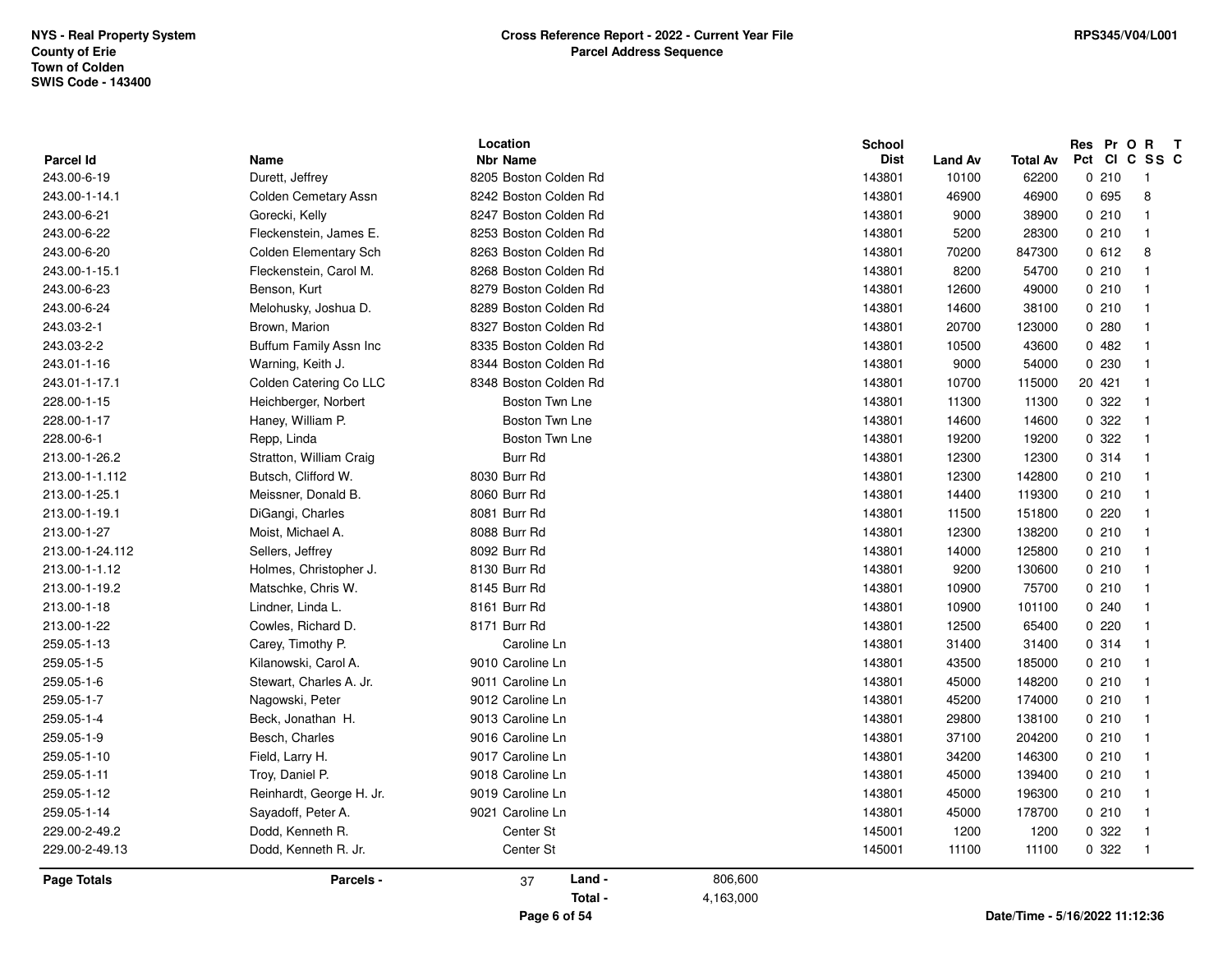| <b>Parcel Id</b> | <b>Name</b>                   | Location<br><b>Nbr Name</b> |         |           | <b>School</b><br><b>Dist</b> | <b>Land Av</b> | <b>Total Av</b>                | Res Pr O R<br>Pct CI C SS C | $\mathbf{T}$               |
|------------------|-------------------------------|-----------------------------|---------|-----------|------------------------------|----------------|--------------------------------|-----------------------------|----------------------------|
| 244.00-2-4.2     | Barkey, Eric J.               | Center St                   |         |           | 145001                       | 1000           | 1000                           | 0.314                       | $\overline{\phantom{0}}$ 1 |
| 244.00-2-17.122  | Taylor, Bonnie                | Center St                   |         |           | 145001                       | 2300           | 2300                           | 0 105                       | $\mathbf{1}$               |
| 229.00-2-14.1    | Schwab, Roger J.              | Center St                   |         |           | 145001                       | 45900          | 45900                          | 0.321                       | $\overline{1}$             |
| 261.00-4-1.2     | Murray, Scott                 | Center St                   |         |           | 145001                       | 16300          | 16300                          | 0.322                       | $\mathbf{1}$               |
| 245.00-1-3.11    | Kegler, Thomas M.             | Center St                   |         |           | 145001                       | 25700          | 31500                          | 0.312                       | $\overline{1}$             |
| 229.00-2-16.12   | Merchant, Crystal L.          | Center St                   |         |           | 145001                       | 7200           | 7200                           | 0 322                       | $\overline{1}$             |
| 245.00-3-1.2     | Smith, David R.               | Center St                   |         |           | 145001                       | 50             | 50                             | 0.314                       | $\overline{1}$             |
| 229.00-2-44.132  | Berger, Jacob                 | Center St                   |         |           | 145001                       | 11500          | 11500                          | 0.314                       | $\mathbf{1}$               |
| 229.00-2-47      | Pierce, Patrick M.            | Center St                   |         |           | 145001                       | 9000           | 9000                           | 0.314                       | $\mathbf{1}$               |
| 244.00-2-18      | Kellner, Karl                 | Center St                   |         |           | 145001                       | 5700           | 5700                           | 0.314                       | $\mathbf{1}$               |
| 261.00-1-1.11    | Eigenbrod, Ellen              | Center St                   |         |           | 145001                       | 27700          | 27700                          | 0.322                       | $\overline{1}$             |
| 245.00-1-2.12    | Schaff, Karen A.              | Center St                   |         |           | 145001                       | 10300          | 10300                          | 0.314                       | $\mathbf{1}$               |
| 215.00-1-1.2     | Nicklas, John D.              | Center St                   |         |           | 145001                       | 13600          | 13600                          | 0.314                       | $\mathbf{1}$               |
| 215.00-1-1.3     | Bofinger, Robert H.           | Center St                   |         |           | 145001                       | 10900          | 10900                          | 0.314                       | $\overline{1}$             |
| 245.00-1-6.12    | Smith, Tyler                  | Center St                   |         |           | 145001                       | 22500          | 22500                          | 0 322                       | -1                         |
| 260.00-1-19.11   | High Point of Erie County LLC | Center St                   |         |           | 145001                       | 24400          | 41300                          | 0.312                       | $\overline{1}$             |
| 260.00-1-22.2    | Murphy, Michael J.            | Center St                   |         |           | 145001                       | 10500          | 10500                          | 0.322                       | -1                         |
| 245.00-3-7.11    | Smith, David R.               | Center St                   |         |           | 145001                       | 8300           | 8300                           | 0.314                       | $\mathbf{1}$               |
| 245.00-3-7.12    | Smith, David R.               | Center St                   |         |           | 145001                       | 16800          | 16800                          | 0.322                       | $\overline{1}$             |
| 245.00-3-7.13    | Fornes Enterprises Inc        | Center St                   |         |           | 145001                       | 1000           | 1000                           | 0.314                       | $\mathbf{1}$               |
| 229.00-2-38.112  | Fuller, Gregory L.            | Center St                   |         |           | 145001                       | 3300           | 3300                           | 0.314                       | $\mathbf{1}$               |
| 245.00-3-4       | Kasprzyk, Lorraine H.         | Center St                   |         |           | 145001                       | 6900           | 6900                           | 0.314                       | $\mathbf{1}$               |
| 214.00-1-13.3    | Stoehr, Mark A.               | Center St                   |         |           | 145001                       | 13000          | 13000                          | 0.314                       | $\overline{1}$             |
| 214.00-1-13.51   | Daigler, Daniel               | Center St                   |         |           | 145001                       | 8200           | 8200                           | 0.314                       | $\overline{1}$             |
| 214.00-1-13.52   | Territo, Michael              | Center St                   |         |           | 145001                       | 13100          | 28100                          | 0.312                       | $\mathbf{1}$               |
| 261.00-1-2.12    | Eigenbrod, Raymond            | Center St                   |         |           | 145001                       | 6100           | 6100                           | 0.314                       | $\mathbf{1}$               |
| 214.00-1-13.12   | Erie County Water Authority   | 7004 Center St              |         |           | 145001                       | 9000           | 191300                         | 0822                        | 8                          |
| 215.00-1-1.9     | Diebold, Scott F.             | 7007 Center St              |         |           | 145001                       | 13600          | 13600                          | 0 314                       | $\overline{1}$             |
| 214.00-1-39      | Mund, Richard                 | 7048 Center St              |         |           | 145001                       | 13000          | 13000                          | 0.314                       | $\overline{1}$             |
| 214.00-1-40      | Doersam, Richard T.           | 7056 Center St              |         |           | 145001                       | 13000          | 106600                         | 0210                        | $\mathbf 1$                |
| 215.00-1-1.8     | Lukowski, Floyd J.            | 7059 Center St              |         |           | 145001                       | 14400          | 120400                         | 0210                        | $\mathbf 1$                |
| 214.00-1-13.112  | Hale, Dwayne                  | 7100 Center St              |         |           | 145001                       | 13000          | 104800                         | 0210                        | $\overline{1}$             |
| 215.00-1-1.4     | Miller, George M.             | 7125 Center St              |         |           | 145001                       | 13200          | 101900                         | 0210                        | $\overline{1}$             |
| 214.00-1-13.2    | Kibler, Joshua L.             | 7130 Center St              |         |           | 145001                       | 13000          | 85200                          | 0210                        | $\overline{1}$             |
| 215.00-1-1.51    | Lukasik, David                | 7171 Center St              |         |           | 145001                       | 17300          | 121300                         | 0240                        | $\mathbf{1}$               |
| 215.00-1-1.12    | Pyjas, Joseph M.              | 7235 Center St              |         |           | 145001                       | 13500          | 111100                         | 0210                        | $\mathbf{1}$               |
| 214.00-1-13.4    | Schiltz, Lynn E.              | 7262 Center St              |         |           | 145001                       | 13000          | 133900                         | 0210                        | $\overline{1}$             |
| Page Totals      | Parcels -                     | 37                          | Land -  | 467,250   |                              |                |                                |                             |                            |
|                  |                               |                             | Total - | 1,462,050 |                              |                |                                |                             |                            |
|                  |                               | Page 7 of 54                |         |           |                              |                | Date/Time - 5/16/2022 11:12:36 |                             |                            |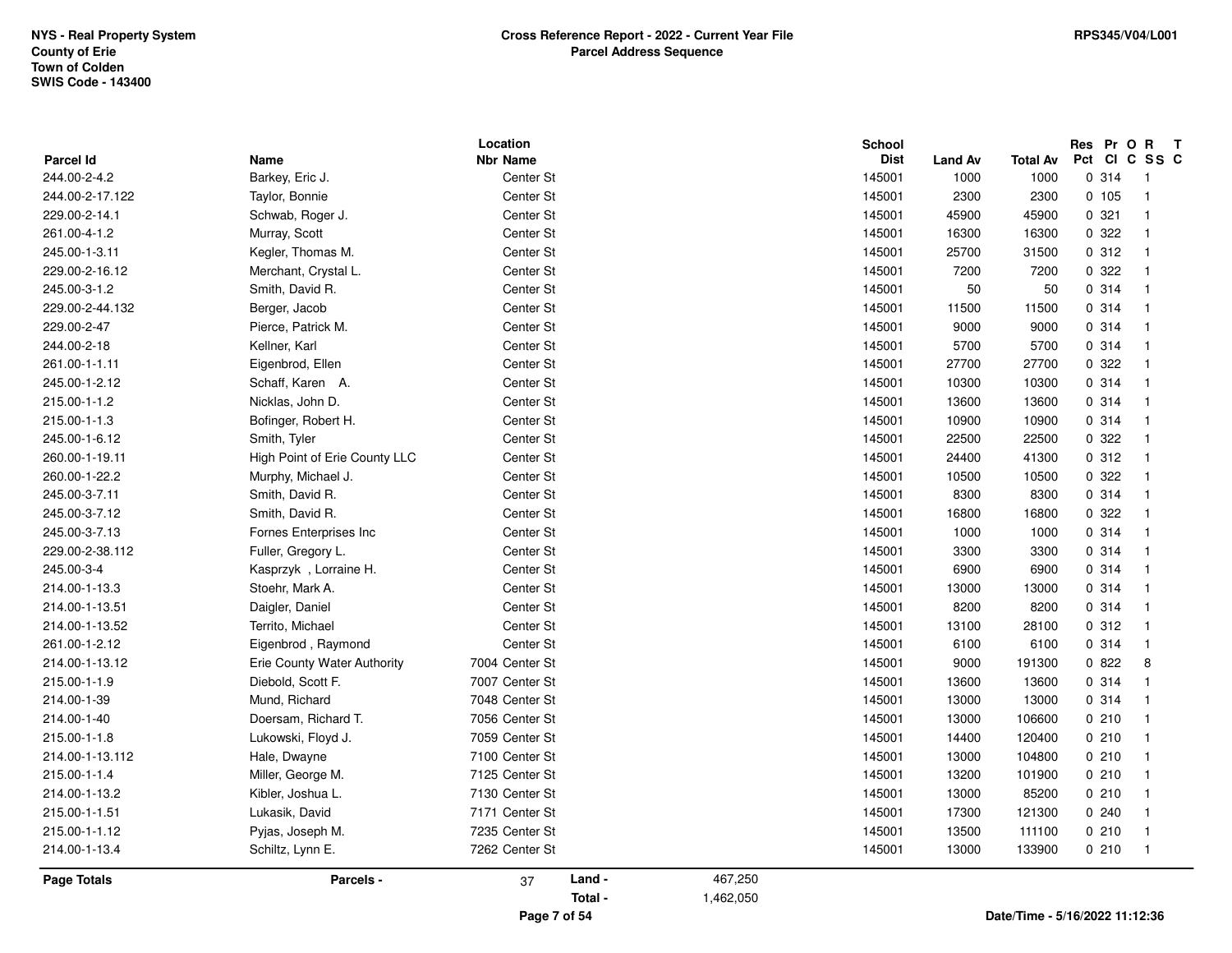|                  |                           | Location        | School      |                |                 | Res Pr O R    | $\mathbf{T}$   |
|------------------|---------------------------|-----------------|-------------|----------------|-----------------|---------------|----------------|
| <b>Parcel Id</b> | Name                      | <b>Nbr Name</b> | <b>Dist</b> | <b>Land Av</b> | <b>Total Av</b> | Pct CI C SS C |                |
| 215.00-1-1.112   | Slomba, Dennis            | 7275 Center St  | 145001      | 13500          | 103000          | 0210          | $\overline{1}$ |
| 215.00-1-21      | Burgess, Mark EJ          | 7287 Center St  | 145001      | 13500          | 122400          | 0210          | $\overline{1}$ |
| 214.00-1-14      | Territo, Michael          | 7288 Center St  | 145001      | 8000           | 64200           | 0210          | $\mathbf{1}$   |
| 215.00-1-20      | Rauscher, Joseph          | 7289 Center St  | 145001      | 10900          | 95300           | 0210          | $\overline{1}$ |
| 214.00-1-15      | Schrems, Brian D.         | 7298 Center St  | 145001      | 8000           | 55000           | 0210          | $\overline{1}$ |
| 214.00-1-16      | Hoock, Jesse              | 7314 Center St  | 145001      | 8000           | 55800           | 0210          | $\overline{1}$ |
| 214.00-1-17      | Daigler, Daniel           | 7322 Center St  | 145001      | 8000           | 89000           | 0210          | $\overline{1}$ |
| 215.00-1-1.6     | Smith, Michael E.         | 7325 Center St  | 145001      | 16900          | 119300          | 0220          | $\mathbf{1}$   |
| 214.00-1-18      | Dembik, Andrew            | 7400 Center St  | 145001      | 11900          | 46500           | 0220          |                |
| 215.00-4-1.11    | Wilde, Karl M.            | 7461 Center St  | 145001      | 14800          | 76300           | 0210          | $\overline{1}$ |
| 215.00-4-2       | Berggren, John R.         | 7465 Center St  | 145001      | 11400          | 72300           | 0210          | $\mathbf{1}$   |
| 214.00-2-11.3    | Tripi, Philip P.          | 7470 Center St  | 145001      | 14700          | 128000          | 0.240         | $\overline{1}$ |
| 215.00-4-3       | Rawson, Kevin G-Linda K.  | 7491 Center St  | 145001      | 11800          | 107200          | 0210          | $\mathbf{1}$   |
| 214.00-2-11.2    | Pylkas, James N.          | 7500 Center St  | 145001      | 15300          | 159700          | 0240          | $\overline{1}$ |
| 214.00-2-12      | Feidt, Jody Lynne         | 7552 Center St  | 145001      | 9600           | 51200           | 0210          | $\overline{1}$ |
| 215.00-4-4.1     | Brogan, Michael-Catherine | 7555 Center St  | 145001      | 11800          | 104300          | 0210          | $\overline{1}$ |
| 215.00-4-6.2     | Chowaniec, David A.       | 7575 Center St  | 145001      | 10000          | 77200           | 0210          | $\overline{1}$ |
| 214.00-2-13.1    | Bach, Lydia               | 7592 Center St  | 145001      | 14100          | 93400           | 0210          | $\overline{1}$ |
| 214.00-2-14.1    | Hereth, Christopher J.    | 7594 Center St  | 145001      | 9200           | 85100           | 0210          | $\overline{1}$ |
| 215.00-4-28      | W Richard Kingsbury       | 7601 Center St  | 145001      | 18500          | 142600          | 0.240         | $\mathbf{1}$   |
| 215.00-4-6.12    | Kingsbury, Peter S.       | 7617 Center St  | 145001      | 10000          | 118300          | 0210          | $\overline{1}$ |
| 214.00-2-15      | Newton, Zachary W.        | 7626 Center St  | 145001      | 9600           | 64300           | 0210          | $\overline{1}$ |
| 214.00-2-16.1    | Bish, Daryl A.            | 7638 Center St  | 145001      | 7200           | 83700           | 0210          | $\overline{1}$ |
| 215.00-4-27.2    | Ulrich, Sandy J.          | 7645 Center St  | 145001      | 16700          | 86700           | 0210          | $\overline{1}$ |
| 214.00-2-17.111  | Meyer, Nancy Kingman      | 7660 Center St  | 145001      | 15500          | 80600           | 0.240         | $\mathbf{1}$   |
| 215.00-4-27.1    | Baddick, Joseph D.        | 7661 Center St  | 145001      | 18400          | 76200           | 0210          | $\overline{1}$ |
| 215.00-4-26.2    | Elm, Lloyd M.             | 7707 Center St  | 145001      | 11500          | 70600           | 0210          | $\overline{1}$ |
| 215.00-4-26.1    | Woods, John G.            | 7711 Center St  | 145001      | 16200          | 137300          | 0210          | $\overline{1}$ |
| 214.00-2-17.2    | Fraser, Ronald R.         | 7744 Center St  | 145001      | 13700          | 100500          | 0210          | $\mathbf{1}$   |
| 215.00-4-25      | Serpas, Julio M.          | 7757 Center St  | 145001      | 22900          | 127200          | 0.240         | $\mathbf{1}$   |
| 215.00-4-24      | Ruhl, Kenneth R.          | 7761 Center St  | 145001      | 22900          | 126400          | 0.240         | $\overline{1}$ |
| 214.00-2-20.111  | Horrigan, Michael T.      | 7838 Center St  | 145001      | 15900          | 31400           | 0.312         | $\overline{1}$ |
| 229.00-2-12      | Thurnherr, Frederick M.   | 7885 Center St  | 145001      | 56000          | 157300          | 0.240         | $\overline{1}$ |
| 229.00-2-13      | Nowak, Ryan C.            | 7955 Center St  | 145001      | 35100          | 89200           | 66 240        | $\mathbf{1}$   |
| 229.00-2-14.21   | 7980 Center LLC           | 7980 Center St  | 145001      | 36000          | 132300          | 0240          | $\mathbf{1}$   |
| 229.00-2-11      | O'Brien, Wayne J. Jr      | 7988 Center St  | 145001      | 17600          | 48200           | 0240          | $\mathbf{1}$   |
| 229.00-2-15.1    | Scheffler, Raymond S.     | 7991 Center St  | 145001      | 20900          | 104800          | 0.240         | $\overline{1}$ |
|                  |                           |                 |             |                |                 |               |                |
| Page Totals      | Parcels -                 | Land -<br>37    | 586,000     |                |                 |               |                |
|                  |                           | Total -         | 3,482,800   |                |                 |               |                |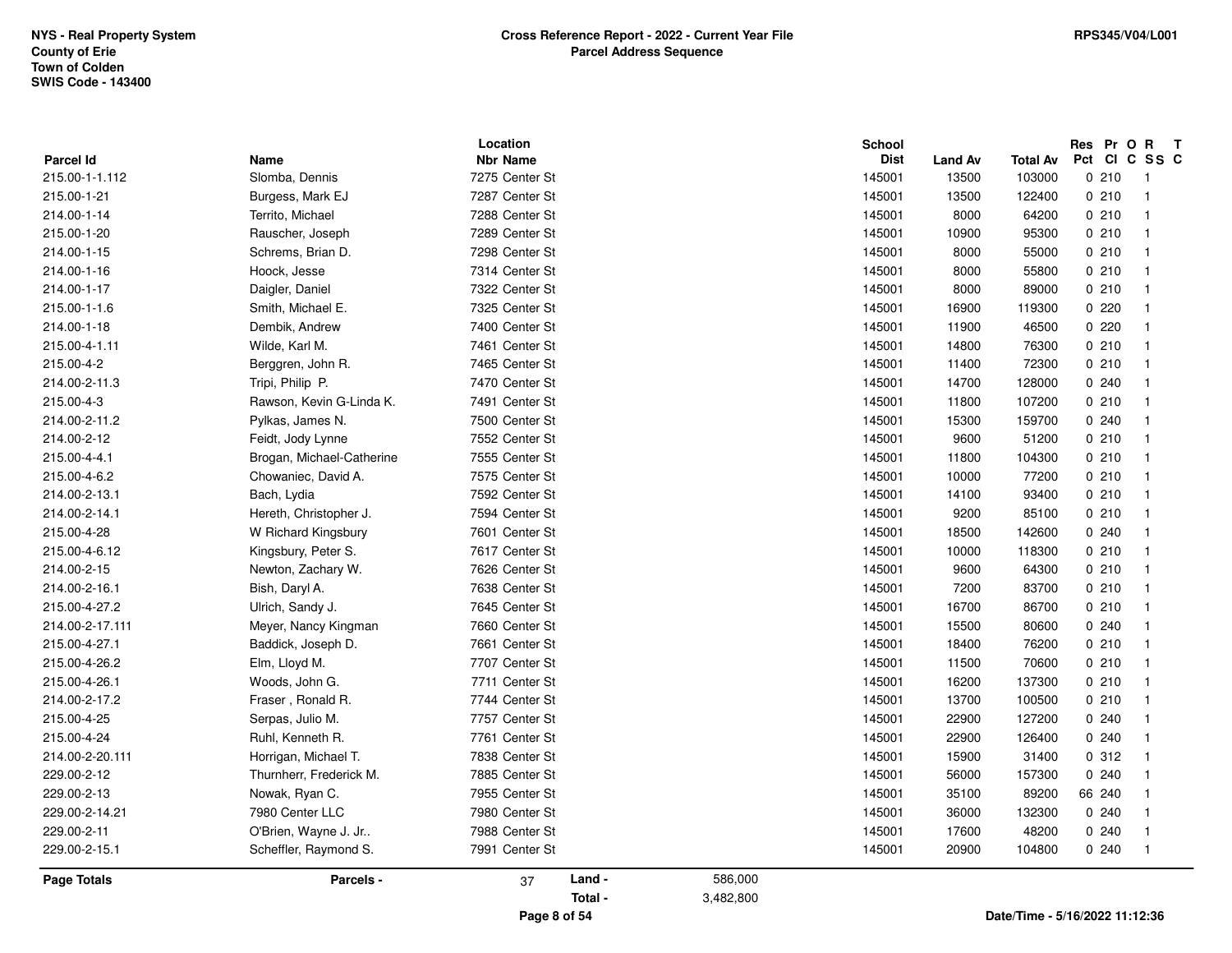| <b>Parcel Id</b>   | Name                        | Location<br><b>Nbr Name</b> | School<br><b>Dist</b> | <b>Land Av</b> | <b>Total Av</b> | Res Pr O R<br>Pct CI C SS C | $\mathbf{T}$               |
|--------------------|-----------------------------|-----------------------------|-----------------------|----------------|-----------------|-----------------------------|----------------------------|
| 229.00-2-44.131    | Berger, Jacob               | 7994 Center St              | 145001                | 7600           | 79000           | 0210                        | $\overline{1}$             |
| 229.00-2-15.2      | Ribarich, George J. Jr.     | 8097 Center St              | 145001                | 34500          | 90000           | 0.240                       | $\overline{1}$             |
| 229.00-2-44.12     | Bomaster, George B.         | 8100 Center St              | 145001                | 29200          | 132900          | 0.240                       | $\mathbf 1$                |
| 229.00-2-16.11     | Jankos, Joyce               | 8125 Center St              | 145001                | 9400           | 39400           | 0210                        | $\overline{1}$             |
| 229.00-2-16.2      | Pacyon, Bruce J.            | 8137 Center St              | 145001                | 19800          | 95900           | 0240                        | $\mathbf{1}$               |
| 229.00-2-45        | Bessey, Jeffrey L.          | 8148 Center St              |                       |                | 187400          | 0.117                       | $\mathbf{1}$               |
| 229.00-2-17        | Courier, Michael            | 8169 Center St              | 145001<br>145001      | 31300<br>17800 | 56000           | 0240                        |                            |
|                    |                             |                             |                       |                |                 | 77 210                      | $\overline{1}$             |
| 229.00-2-18.1      | Zywiczynski, Jason          | 8197 Center St              | 145001                | 10500          | 89400           |                             | $\mathbf 1$                |
| 229.00-2-18.21     | The Paul M. Cohn Revocable  | 8213 Center St              | 145001                | 30300          | 263100          | 0.240                       | $\mathbf{1}$               |
| 229.00-2-20        | Pikett, Kevin M.            | 8225 Center St              | 145001                | 11000          | 121300          | 0210                        | $\mathbf{1}$               |
| 229.00-2-21        | Pierce, Patrick M.          | 8237 Center St              | 145001                | 10100          | 85000           | 0210                        | $\mathbf{1}$               |
| 229.00-2-46        | Buffalo Broadcasting Co Inc | 8242 Center St              | 145001                | 42800          | 2339400         | 0 834                       | 6                          |
| 229.00-2-22.1      | Gusch, Sheryl L.            | 8247 Center St              | 145001                | 20900          | 100600          | 0.240                       | $\mathbf{1}$               |
| 229.00-2-48        | Dobinski, Alison E.         | 8260 Center St              | 145001                | 10800          | 69114           | 0210                        | $\mathbf 1$                |
| 229.00-2-22.2      | Miller, James R.            | 8283 Center St              | 145001                | 35100          | 122200          | 0240                        | $\mathbf{1}$               |
| 229.00-2-23.1      | U'ren, Richard K.           | 8341 Center St              | 145001                | 41200          | 77500           | 0240                        | $\mathbf{1}$               |
| 229.00-2-38.2      | Fuller, Gregory L.          | 8348 Center St              | 145001                | 9600           | 30000           | 0210                        | $\overline{1}$             |
| 229.00-2-51        | Findlay, Shannon            | 8388 Center St              | 145001                | 13100          | 81200           | 0240                        | $\mathbf{1}$               |
| 229.00-2-23.21     | Moeller, Henry              | 8439 Center St              | 145001                | 18200          | 98182           | 0.240                       | $\mathbf{1}$               |
| 245.00-1-1         | <b>Colden Fire District</b> | 8511 Center St              | 145001                | 10600          | 287500          | 0662                        | 8                          |
| 244.00-2-29        | Behrens, Dennis             | 8534 Center St              | 145001                | 12400          | 58200           | 0210                        | $\mathbf{1}$               |
| 244.00-2-17.112    | Taylor, Bonnie              | 8536 Center St              | 145001                | 33100          | 90500           | 30 210                      | $\mathbf{1}$               |
| 245.00-1-2.13      | Schaff, Karen A.            | 8543 Center St              | 145001                | 6300           | 46500           | 0210                        | $\mathbf{1}$               |
| 244.00-2-19        | Tangel, Daryel              | 8626 Center St              | 145001                | 5600           | 55300           | 0210                        | $\mathbf 1$                |
| 244.00-2-20        | 8628 Center St Inc          | 8628 Center St              | 145001                | 7200           | 49700           | 0210                        | $\mathbf{1}$               |
| 245.00-1-3.2       | Brinkman, Geoffray A. Jr.   | 8635 Center St              | 145001                | 7500           | 57400           | 0210                        | $\mathbf{1}$               |
| 244.00-2-21        | Backlarz, Jeff              | 8640 Center St              | 145001                | 7500           | 54900           | 0210                        | $\overline{1}$             |
| 245.00-1-3.12      | Hensley, John A.            | 8649 Center St              | 145001                | 6300           | 54600           | 0210                        | $\overline{1}$             |
| 244.00-2-22        | Hollenbaugh, David          | 8654 Center St              | 145001                | 6100           | 58600           | 0210                        | $\mathbf 1$                |
| 244.00-2-23.1      | Hermans, Russell B.         | 8662 Center St              | 145001                | 7700           | 77700           | 0210                        | $\mathbf{1}$               |
| 245.00-1-4         | Murphy, Patrick             | 8693 Center St              | 145001                | 5900           | 72100           | 0210                        | $\mathbf{1}$               |
| 244.00-2-24        | Tobin, Sarah A.             | 8714 Center St              | 145001                | 8900           | 77100           | 0210                        | $\overline{1}$             |
| 245.00-1-6.111     | Pelletreau, Pierre          | 8721 Center St              | 145001                | 39400          | 86700           | 0240                        | $\mathbf{1}$               |
| 245.00-1-6.112     | Rayner, Donald A.           | 8753 Center St              | 145001                | 25300          | 169800          | 0.280                       | $\mathbf 1$                |
| 245.00-1-5.1       | Fridman, Mathew R.          | 8773 Center St              | 145001                | 6000           | 62900           | 0210                        | $\mathbf{1}$               |
| 244.00-2-34        | Carestio, Paul              | 8778 Center St              | 145001                | 6600           | 136600          | 0210                        | $\mathbf 1$                |
| 244.00-2-35        | Waltos, Matthew             | 8828 Center St              | 145001                | 6600           | 6600            | 0 314                       | $\overline{\phantom{0}}$ 1 |
| <b>Page Totals</b> | Parcels -                   | Land -<br>37                | 612,200               |                |                 |                             |                            |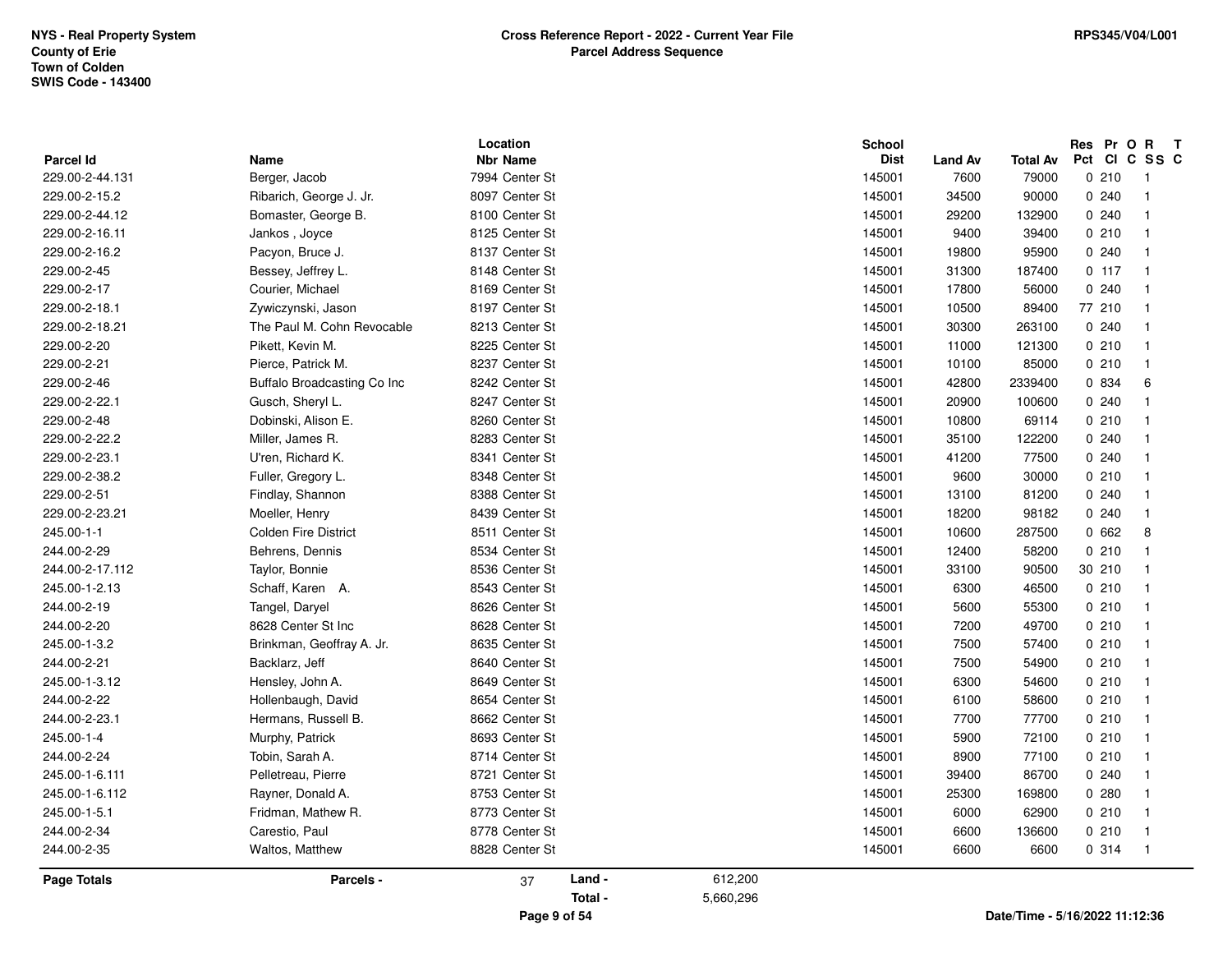|                    |                             | Location        |           | <b>School</b> |             |                                |        | Res Pr O  | R<br>$\mathbf{T}$       |  |
|--------------------|-----------------------------|-----------------|-----------|---------------|-------------|--------------------------------|--------|-----------|-------------------------|--|
| Parcel Id          | Name                        | <b>Nbr Name</b> |           | <b>Dist</b>   | Land Av     | Total Av                       | Pct    | <b>CI</b> | C SS C                  |  |
| 245.00-1-6.13      | Robertson, Michael J.       | 8835 Center St  |           | 145001        | 22500       | 126600                         |        | 0.240     | - 1                     |  |
| 244.00-2-6.15      | Maloy, William W.           | 8838 Center St  |           | 145001        | 9900        | 42400                          |        | 0210      | $\overline{\mathbf{1}}$ |  |
| 245.00-3-5         | Smith, Judith A.            | 8851 Center St  |           | 145001        | 6400        | 70200                          |        | 0.210     | $\overline{1}$          |  |
| 244.00-2-4.1       | Feltz, Douglas B.           | 8898 Center St  |           | 145001        | 51200       | 94200                          |        | 0.240     | $\overline{1}$          |  |
| 245.00-3-3         | Ruszczyk, Beth A.           | 8899 Center St  |           | 145001        | 7000        | 67500                          |        | 0210      | $\overline{\mathbf{1}}$ |  |
| 245.00-3-6         | SCRIPPS MEDIA, INC          | 8909 Center St  |           | 145001        | 37200       | 1365000                        |        | 0 834     | 6                       |  |
| 245.00-3-2         | Ruminski, Jeffrey           | 8929 Center St  |           | 145001        | 7700        | 7700                           |        | 0.314     | $\mathbf{1}$            |  |
| 244.00-2-3         | Schultz, Daniel A.          | 8934 Center St  |           | 145001        | 52300       | 99600                          |        | 0.240     | $\overline{\mathbf{1}}$ |  |
| 245.00-3-1.1       | Ruminski, Anthony F.        | 8975 Center St  |           | 145001        | 7600        | 64900                          |        | 0210      | -1                      |  |
| 245.00-3-7.2       | Gordon, Joseph C.           | 8983 Center St  |           | 145001        | 9500        | 83700                          |        | 0210      | $\overline{\mathbf{1}}$ |  |
| 244.00-2-2.111     | Arts, Heidy M.              | 8990 Center St  |           | 145001        | 41600       | 147900                         |        | 0.240     | $\overline{1}$          |  |
| 244.00-2-2.12      | Mustarella, Troy D.         | 9056 Center St  |           | 145001        | 12700       | 113300                         |        | 0.210     | $\overline{1}$          |  |
| 244.00-2-1         | Baker, Trustee, Susan K.    | 9110 Center St  |           | 145001        | 56100       | 126000                         |        | 0, 112    | $\overline{1}$          |  |
| 245.00-3-8.1       | Smith, David                | 9137 Center St  |           | 145001        | 63200       | 177600                         |        | 0.112     | $\overline{\mathbf{1}}$ |  |
| 260.00-1-20        | E-Ny State Elec & Gas       | 9144 Center St  |           | 145001        | 5000        | 13300                          |        | 0 833     | 6                       |  |
| 260.00-1-19.2      | Forster, Scott F.           | 9190 Center St  |           | 145001        | 9400        | 76200                          |        | 0210      | $\mathbf{1}$            |  |
| 260.00-1-21.11     | Hensel, Ronald N. II.       | 9208 Center St  |           | 145001        | 11400       | 144500                         |        | 0.240     | -1                      |  |
| 260.00-1-21.121    | Culp, Donald G.             | 9268 Center St  |           | 145001        | 22300       | 100800                         |        | 0.240     | -1                      |  |
| 261.00-1-2.113     | Polizzi, Karen Hotaling     | 9321 Center St  |           | 145001        | 5700        | 63100                          |        | 0210      | $\overline{\mathbf{1}}$ |  |
| 261.00-1-2.112     | Kanner, Jack D.             | 9339 Center St  |           | 145001        | 6300        | 76200                          |        | 0210      | $\overline{1}$          |  |
| 260.00-1-22.11     | Feltz, Brad S.              | 9468 Center St  |           | 145001        | 12800       | 101200                         |        | 0210      | $\overline{\mathbf{1}}$ |  |
| 261.00-1-3         | Eigenbrod, Ellen M.         | 9527 Center St  |           | 145001        | 7300        | 99700                          |        | 0210      | $\overline{\mathbf{1}}$ |  |
| 261.00-1-4         | Murray, Scott               | 9575 Center St  |           | 145001        | 3700        | 158800                         |        | 0210      | $\overline{\mathbf{1}}$ |  |
| 260.00-2-30        | Murphy, Michael J.          | 9634 Center St  |           | 145001        | 16400       | 110800                         |        | 0.240     | $\mathbf{1}$            |  |
| 260.00-2-29.2      | Jarecki Family Living Trust | 9702 Center St  |           | 145001        | 28400       | 212300                         |        | 0.240     | $\mathbf{1}$            |  |
| 260.00-2-29.2/A    | Jarecki Family Living Trust | 9702 Center St  |           | 145001        | $\mathbf 0$ | 40500                          |        | 0210      | -1                      |  |
| 261.00-4-1.1       | Lirussi, Silvio             | 9721 Center St  |           | 145001        | 13900       | 120800                         |        | 0.240     | -1                      |  |
| 261.00-4-2.12      | Krzeminski, Lawrence J.     | 9731 Center St  |           | 145001        | 17900       | 148600                         | 77 240 |           | $\overline{\mathbf{1}}$ |  |
| 260.00-2-29.1      | Kerber, John D.             | 9758 Center St  |           | 145001        | 16200       | 167000                         |        | 0.240     | $\overline{\mathbf{1}}$ |  |
| 260.00-2-27.11     | Vanson, Dean                | 9814 Center St  |           | 145001        | 10300       | 109500                         |        | 0210      | $\overline{1}$          |  |
| 261.00-4-2.112     | Krzeminski, Lawrence        | 9829 Center St  |           | 145001        | 15800       | 15800                          |        | 0.322     | $\overline{1}$          |  |
| 260.00-2-27.12     | Faltyn, Jeffery J.          | 9840 Center St  |           | 145001        | 10300       | 113900                         |        | 0210      | $\overline{1}$          |  |
| 260.00-2-27.211    | Gawronski, Paul S.          | 9922 Center St  |           | 145001        | 12700       | 121400                         |        | 0210      | $\overline{1}$          |  |
| 261.00-4-2.114     | Hornquist, Paul B. III.     | 9923 Center St  |           | 145001        | 9400        | 87800                          |        | 0210      | $\mathbf{1}$            |  |
| 260.00-2-28        | Swiatkowski, Joseph         | 9990 Center St  |           | 145001        | 4600        | 44600                          |        | 0210      | -1                      |  |
| 229.00-2-50        | Bender, Matthew R.          | 8486 Center St  |           | 145001        | 13100       | 173000                         |        | 0210      | -1                      |  |
| 228.00-1-6.2       | Baker, William R.           | Creek End Rd    |           | 143801        | 9600        | 9600                           |        | 0.314     | - 1                     |  |
| <b>Page Totals</b> | Parcels -                   | Land -<br>37    | 647,400   |               |             |                                |        |           |                         |  |
|                    |                             | Total -         | 4,896,000 |               |             |                                |        |           |                         |  |
|                    |                             | Page 10 of 54   |           |               |             | Date/Time - 5/16/2022 11:12:36 |        |           |                         |  |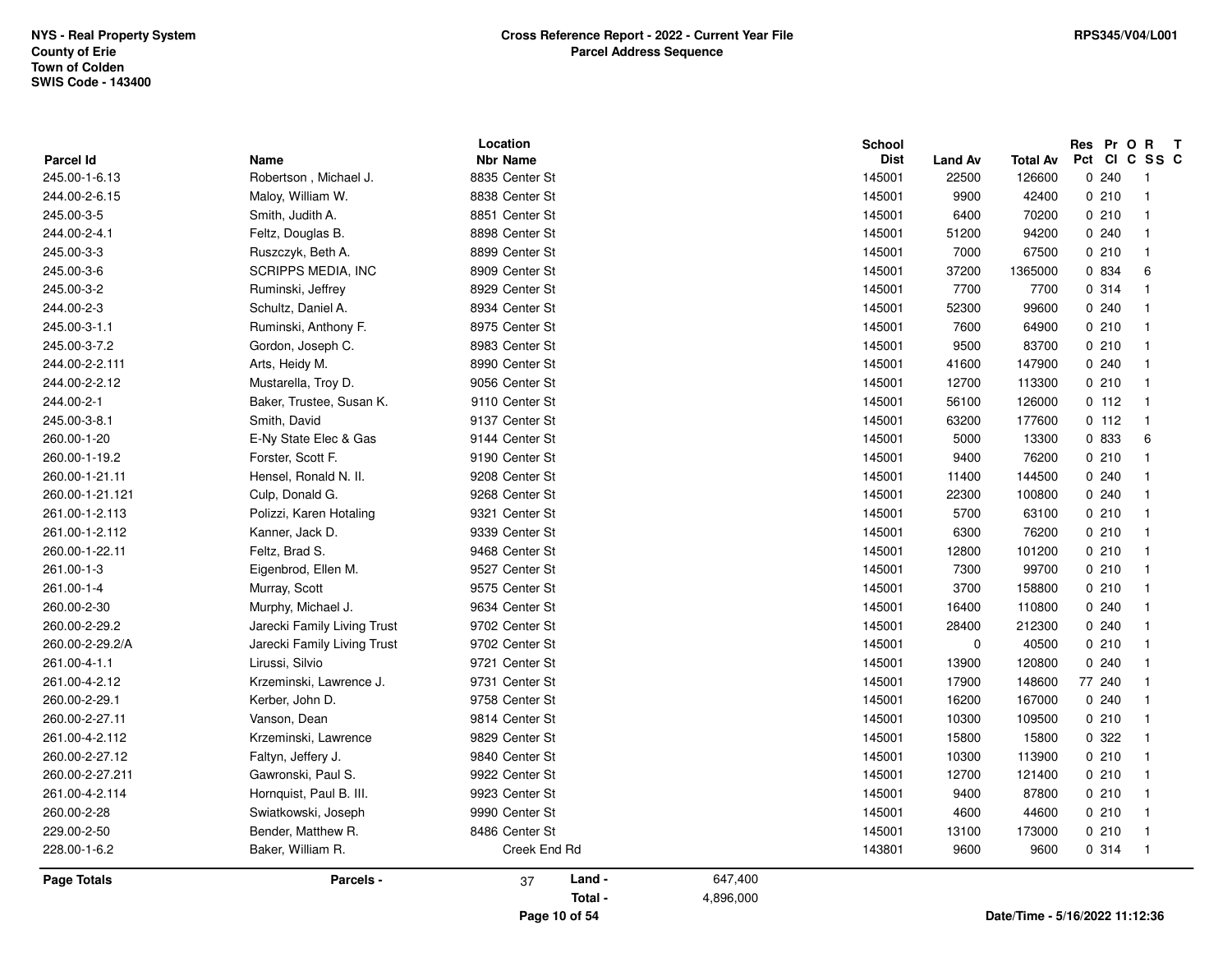|                         |                            | Location                        |           | <b>School</b><br><b>Dist</b> |                        |                                | Pct | Res Pr O | $\mathsf{R}$<br>$\mathbf{T}$<br>CICSSC     |  |
|-------------------------|----------------------------|---------------------------------|-----------|------------------------------|------------------------|--------------------------------|-----|----------|--------------------------------------------|--|
| Parcel Id<br>228.00-1-7 | Name<br>Ventre, Michael T. | <b>Nbr Name</b><br>Creek End Rd |           | 143801                       | <b>Land Av</b><br>5900 | <b>Total Av</b>                |     | 0.322    |                                            |  |
| 228.01-1-2              | Kamholz, David W.          | Creek End Rd                    |           | 143801                       | 5000                   | 5900<br>5800                   |     | 0.312    | $\overline{\phantom{0}}$<br>$\overline{1}$ |  |
| 228.01-1-3              |                            | 8302 Creek End Rd               |           |                              |                        |                                |     | 0210     | $\overline{1}$                             |  |
|                         | Smith, William J.          |                                 |           | 143801                       | 9100                   | 67800                          |     |          | $\overline{1}$                             |  |
| 228.01-1-4              | Vullo, Marlene A.          | 8303 Creek End Rd               |           | 143801                       | 8300                   | 80200                          |     | 0210     |                                            |  |
| 228.01-1-5              | Saladyga, James M.         | 8311 Creek End Rd               |           | 143801                       | 9200                   | 80800                          |     | 0210     | $\overline{1}$                             |  |
| 228.01-1-1              | Baker, Wm R.               | 8322 Creek End Rd               |           | 143801                       | 10000                  | 80400                          |     | 0210     | $\overline{\mathbf{1}}$                    |  |
| 228.01-1-6              | Smerka, Maureen            | 8337 Creek End Rd               |           | 143801                       | 7600                   | 75600                          |     | 0210     | $\mathbf{1}$                               |  |
| 228.01-1-7              | Ventre, Michael T.         | 8345 Creek End Rd               |           | 143801                       | 7600                   | 72400                          |     | 0210     | $\overline{\mathbf{1}}$                    |  |
| 228.01-1-8              | McCarthy, Stephen D. Jr.   | 8353 Creek End Rd               |           | 143801                       | 9500                   | 54400                          |     | 0210     | $\overline{\mathbf{1}}$                    |  |
| 228.01-1-9.1            | Mitchell, Bryan M.         | 8371 Creek End Rd               |           | 143801                       | 7200                   | 81800                          |     | 0210     | $\overline{\mathbf{1}}$                    |  |
| 261.00-2-9.213          | McMicken, Charles          | Crump Rd                        |           | 145001                       | 9500                   | 9500                           |     | 0.314    | $\overline{1}$                             |  |
| 261.00-2-15             | Lunser, Roland D.          | Crump Rd                        |           | 145001                       | 4500                   | 4500                           |     | 0.314    | $\overline{1}$                             |  |
| 261.00-3-1.1            | Lunser, Roland D.          | Crump Rd                        |           | 145001                       | 7100                   | 7100                           |     | 0.314    | $\overline{1}$                             |  |
| 261.00-3-8.211          | Kerl, Kaitlin R.           | Crump Rd                        |           | 145001                       | 11100                  | 26000                          |     | 0.312    | $\overline{1}$                             |  |
| 261.00-4-2.111          | Miller, Catherine          | Crump Rd                        |           | 145001                       | 26200                  | 26200                          |     | 0.322    | $\overline{1}$                             |  |
| 261.00-4-3              | The, Humane Soc Of Us      | Crump Rd                        |           | 145001                       | 37500                  | 37500                          |     | 0.322    | 8                                          |  |
| 261.00-4-5              | Nuttle, John T.            | Crump Rd                        |           | 145001                       | 19700                  | 19700                          |     | 0.322    | -1                                         |  |
| 261.00-4-7              | The, Humane Soc Of Us      | Crump Rd                        |           | 145001                       | 37500                  | 37500                          |     | 0.322    | 8                                          |  |
| 261.00-4-8.212          | Rock, Anthony J.           | Crump Rd                        |           | 145001                       | 16700                  | 16700                          |     | 0.322    | $\overline{1}$                             |  |
| 261.00-4-8.23           | Feasley, Linda             | Crump Rd                        |           | 145001                       | 6000                   | 6000                           |     | 0.314    | $\overline{1}$                             |  |
| 261.00-1-10.11          | Nuttle, John T.            | Crump Rd                        |           | 145001                       | 17000                  | 17000                          |     | 0.322    | $\overline{1}$                             |  |
| 261.00-4-9.11           | Ptak, David T.             | Crump Rd                        |           | 145001                       | 7600                   | 7600                           |     | 0.314    | $\overline{1}$                             |  |
| 261.00-4-12             | Hintz, Todd A.             | Crump Rd                        |           | 145001                       | 7500                   | 7500                           |     | 0.314    | $\overline{1}$                             |  |
| 261.00-4-13.1           | Masur, William D.          | Crump Rd                        |           | 145001                       | 3100                   | 3100                           |     | 0.314    | $\overline{1}$                             |  |
| 260.00-2-13.1           | Krawczuk, Nicholas T.      | Crump Rd                        |           | 143801                       | 100                    | 100                            |     | 0.310    | $\overline{\mathbf{1}}$                    |  |
| 261.00-4-15             | Clabeau, Anthony           | Crump Rd                        |           | 145001                       | 9800                   | 9800                           |     | 0.322    | -1                                         |  |
| 260.00-2-12             | Schnellmann, Sally A.      | Crump Rd                        |           | 143801                       | 100                    | 100                            |     | 0.314    | $\overline{1}$                             |  |
| 260.00-2-14             | Schnellmann, Sally A.      | Crump Rd                        |           | 143801                       | 6000                   | 6000                           |     | 0.314    | $\overline{\mathbf{1}}$                    |  |
| 260.00-2-15             | Borden, Joyce M.           | Crump Rd                        |           | 143801                       | 700                    | 700                            |     | 0.314    | $\overline{1}$                             |  |
| 260.00-2-16.11          | Stephan, Joseph F.         | Crump Rd                        |           | 143801                       | 6500                   | 19400                          |     | 0.312    | $\overline{1}$                             |  |
| 260.00-2-16.2           | Wojchak, Zenon             | Crump Rd                        |           | 143801                       | 3900                   | 3900                           |     | 0.314    | $\overline{1}$                             |  |
| 260.00-2-16.3           | Wojchak, Zenon             | Crump Rd                        |           | 143801                       | 5300                   | 5300                           |     | 0.314    | $\overline{1}$                             |  |
| 260.00-2-20             | Mowry, Katelyn E.          | Crump Rd                        |           | 143801                       | 1700                   | 1700                           |     | 0.314    | $\overline{1}$                             |  |
| 260.00-2-23.1           | Lombardi, Ann T.           | Crump Rd                        |           | 143801                       | 24500                  | 24500                          |     | 0.322    | -1                                         |  |
| 260.00-2-11             | Havens, Jeffrey L.         | 9127 Crump Rd                   |           | 143801                       | 2400                   | 72300                          |     | 0210     | $\overline{\mathbf{1}}$                    |  |
| 260.00-2-13.2           | Fletcher, Robert B. Jr.    | 9143 Crump Rd                   |           | 143801                       | 3800                   | 76800                          |     | 0210     | $\overline{\mathbf{1}}$                    |  |
| 260.00-2-16.12          | Whipple, Frederick A.      | 9313 Crump Rd                   |           | 143801                       | 3500                   | 143100                         |     | 0210     | $\overline{1}$                             |  |
| Page Totals             | Parcels -                  | Land -<br>37                    | 358,700   |                              |                        |                                |     |          |                                            |  |
|                         |                            | Total -                         | 1,194,700 |                              |                        |                                |     |          |                                            |  |
|                         |                            | Page 11 of 54                   |           |                              |                        | Date/Time - 5/16/2022 11:12:36 |     |          |                                            |  |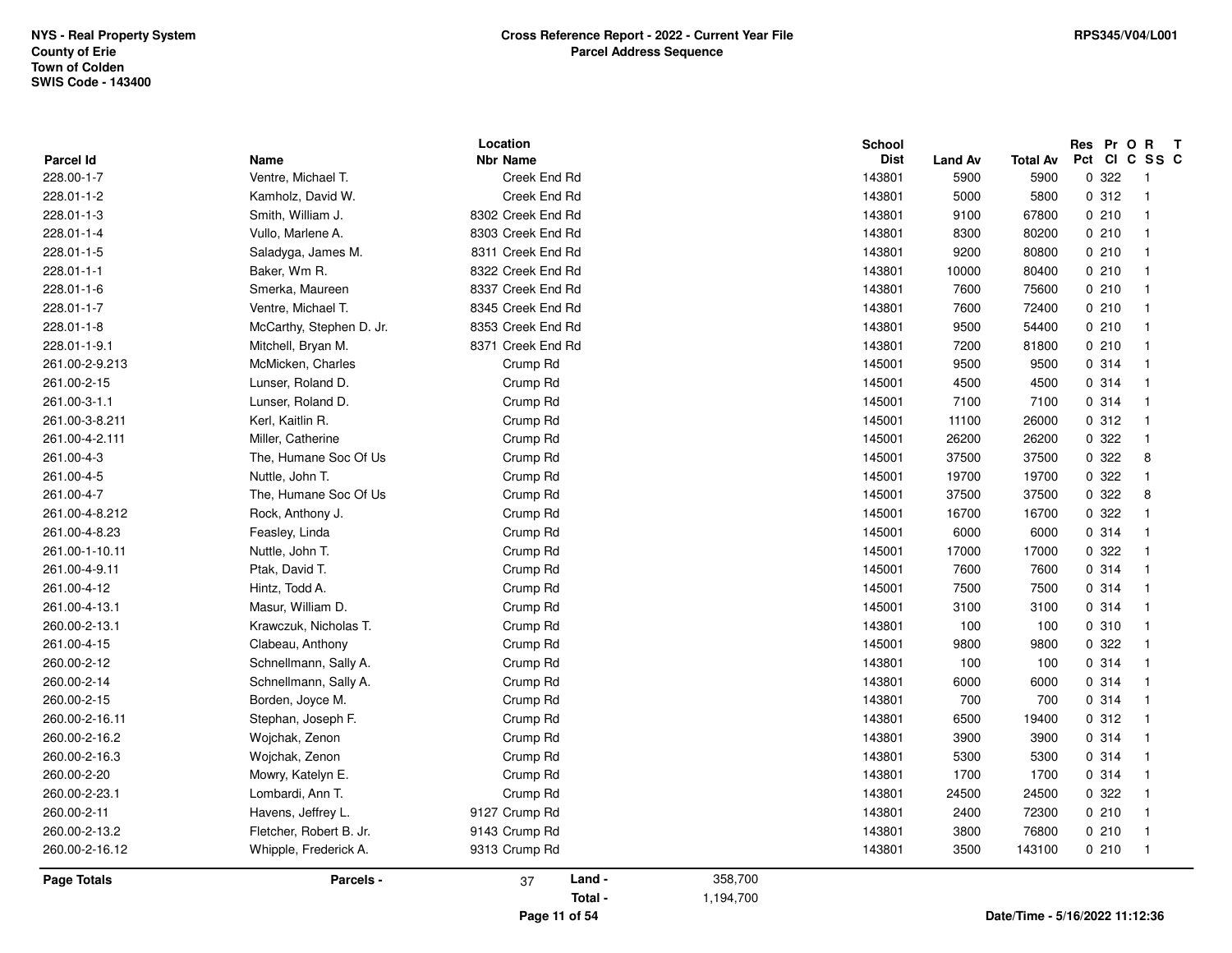| Parcel Id       | Name                         | Location<br><b>Nbr Name</b> |           | School<br><b>Dist</b> | <b>Land Av</b> | <b>Total Av</b> | Res Pr O R<br>Pct CI C SS C | $\mathbf{T}$            |  |
|-----------------|------------------------------|-----------------------------|-----------|-----------------------|----------------|-----------------|-----------------------------|-------------------------|--|
| 260.00-2-17     | Skokowski, Donald M.         | 9432 Crump Rd               |           | 143801                | 3500           | 51400           | 0210                        | $\overline{1}$          |  |
| 260.00-2-19     | Mckenna, Gloria              | 9494 Crump Rd               |           | 143801                | 3600           | 68800           | 0210                        | $\overline{1}$          |  |
| 260.00-2-3.1    | Schmitt, Anne                | 9588 Crump Rd               |           | 143801                | 65000          | 111200          | 0240                        | -1                      |  |
| 260.00-2-23.2   | Wienke, Roger L.             | 9634 Crump Rd               |           | 143801                | 8300           | 58400           | 0.240                       | $\mathbf{1}$            |  |
| 260.00-2-24     | Lombardi, Ann T.             | 9658 Crump Rd               |           | 143801                | 19800          | 83100           | 0240                        |                         |  |
| 260.00-2-25     | Yox, Wende                   | 9676 Crump Rd               |           | 143801                | 5800           | 50300           | 0210                        | -1                      |  |
| 260.00-2-26     | Miess, Nancy Palmer          | 9808 Crump Rd               |           | 145001                | 36000          | 67200           | 66 240                      | -1                      |  |
| 260.00-2-27.22  | Wilson, William B. Jr.       | 9816 Crump Rd               |           | 145001                | 11800          |                 | 0210                        | -1                      |  |
|                 | Platt, Chelsea               |                             |           |                       |                | 56200           | 0.314                       |                         |  |
| 260.00-2-27.212 |                              | 9824 Crump Rd               |           | 145001                | 11100          | 11100           |                             | $\overline{1}$          |  |
| 260.00-2-27.13  | Macie, Arthur                | 9850 Crump Rd               |           | 145001                | 12400          | 97000           | 0210                        |                         |  |
| 261.00-4-2.2    | State Of New York            | 10158 Crump Rd              |           | 145001                | 10700          | 105000          | 0642                        | 8                       |  |
| 261.00-4-11.1   | Action Roofing Inc           | 10276 Crump Rd              |           | 145001                | 7900           | 38000           | 0 470                       | $\overline{\mathbf{1}}$ |  |
| 261.00-4-11.2   | Marinaccio, Michael/Dean Jr. | 10316 Crump Rd              |           | 145001                | 7500           | 92500           | 0210                        | -1                      |  |
| 261.00-4-10     | Freeman, Bonnie S.           | 10432 Crump Rd              |           | 145001                | 48100          | 187900          | 66 240                      | -1                      |  |
| 261.00-4-4      | Jackson, Patrick M.          | 10512 Crump Rd              |           | 145001                | 5900           | 60900           | 0210                        |                         |  |
| 261.00-4-9.12   | Ptak, David T.               | 10540 Crump Rd              |           | 145001                | 8000           | 80600           | 0210                        | $\overline{\mathbf{1}}$ |  |
| 261.00-3-10.1   | Lee, John F.                 | 10617 Crump Rd              |           | 145001                | 9700           | 76400           | 0220                        | -1                      |  |
| 261.00-4-9.2    | Clabeau, Anthony             | 10624 Crump Rd              |           | 145001                | 7600           | 59000           | 0210                        | $\overline{1}$          |  |
| 261.00-4-16     | Clabeau, Anthony M.          | 10628 Crump Rd              |           | 145001                | 11400          | 18800           | 0 312                       | $\overline{\mathbf{1}}$ |  |
| 261.00-3-8.212  | Kerl, Kaitlin R.             | 10635 Crump Rd              |           | 145001                | 9500           | 79100           | 0210                        |                         |  |
| 261.00-3-9      | Webber, Lillian D.           | 10639 Crump Rd              |           | 145001                | 4900           | 58500           | 0210                        | $\overline{\mathbf{1}}$ |  |
| 261.00-4-8.1    | Rock, Anthony J.             | 10644 Crump Rd              |           | 145001                | 7600           | 123900          | 0210                        | $\overline{\mathbf{1}}$ |  |
| 261.00-3-8.1    | Baker, Susan Sestini         | 10659 Crump Rd              |           | 145001                | 33100          | 83100           | 0.322                       | $\mathbf{1}$            |  |
| 261.00-3-7.11   | Wik, Jeffrey P.              | 10661 Crump Rd              |           | 145001                | 33500          | 164200          | 66 240                      |                         |  |
| 261.00-4-13.2   | Galley, Jason                | 10664 Crump Rd              |           | 145001                | 11100          | 122400          | 0210                        | $\mathbf{1}$            |  |
| 261.00-4-8.222  | Mancuso, Vincent J. III.     | 10672 Crump Rd              |           | 145001                | 7500           | 75500           | 0210                        | -1                      |  |
| 261.00-4-14     | Froelich, Joseph D.          | 10678 Crump Rd              |           | 145001                | 10600          | 106000          | 0210                        | -1                      |  |
| 261.00-3-6      | Feasley, Linda               | 10683 Crump Rd              |           | 145001                | 10500          | 80200           | 0.240                       | $\overline{\mathbf{1}}$ |  |
| 261.00-3-5      | Kostelny, James K.           | 10691 Crump Rd              |           | 145001                | 10600          | 85300           | 0210                        |                         |  |
| 261.00-3-4      | Arroyo, Christopher          | 10695 Crump Rd              |           | 145001                | 9400           | 45300           | 0210                        |                         |  |
| 261.00-3-3      | Ronan, John E.               | 10705 Crump Rd              |           | 145001                | 19100          | 261400          | 0240                        | $\overline{\mathbf{1}}$ |  |
| 261.00-4-6      | Fischer, Marie J.            | 10724 Crump Rd              |           | 145001                | 5500           | 59400           | 0210                        | -1                      |  |
| 261.00-1-10.12  | Nuttle, Michael J.           | 10728 Crump Rd              |           | 145001                | 6600           | 91400           | 0210                        | $\overline{1}$          |  |
| 261.00-2-26.12  | Secord, Stephanie L.         | 10733 Crump Rd              |           | 145001                | 6600           | 56600           | 0210                        | -1                      |  |
| 261.00-2-16.2   | Lorenzetti, Louis J. Jr.     | 10741 Crump Rd              |           | 145001                | 7500           | 68800           | 0210                        | $\mathbf{1}$            |  |
| 261.00-2-14.2   | Lunser, Roland D.            | 10744 Crump Rd              |           | 145001                | 6600           | 77300           | 0210                        | $\overline{\mathbf{1}}$ |  |
| 261.00-2-14.12  | Haynes, Michael J.           | 10750 Crump Rd              |           | 145001                | 7900           | 75000           | 0210                        | $\overline{1}$          |  |
| Page Totals     | Parcels -                    | Land -<br>37                | 502,200   |                       |                |                 |                             |                         |  |
|                 |                              | Total -                     | 3,087,200 |                       |                |                 |                             |                         |  |
|                 |                              |                             |           |                       |                |                 |                             |                         |  |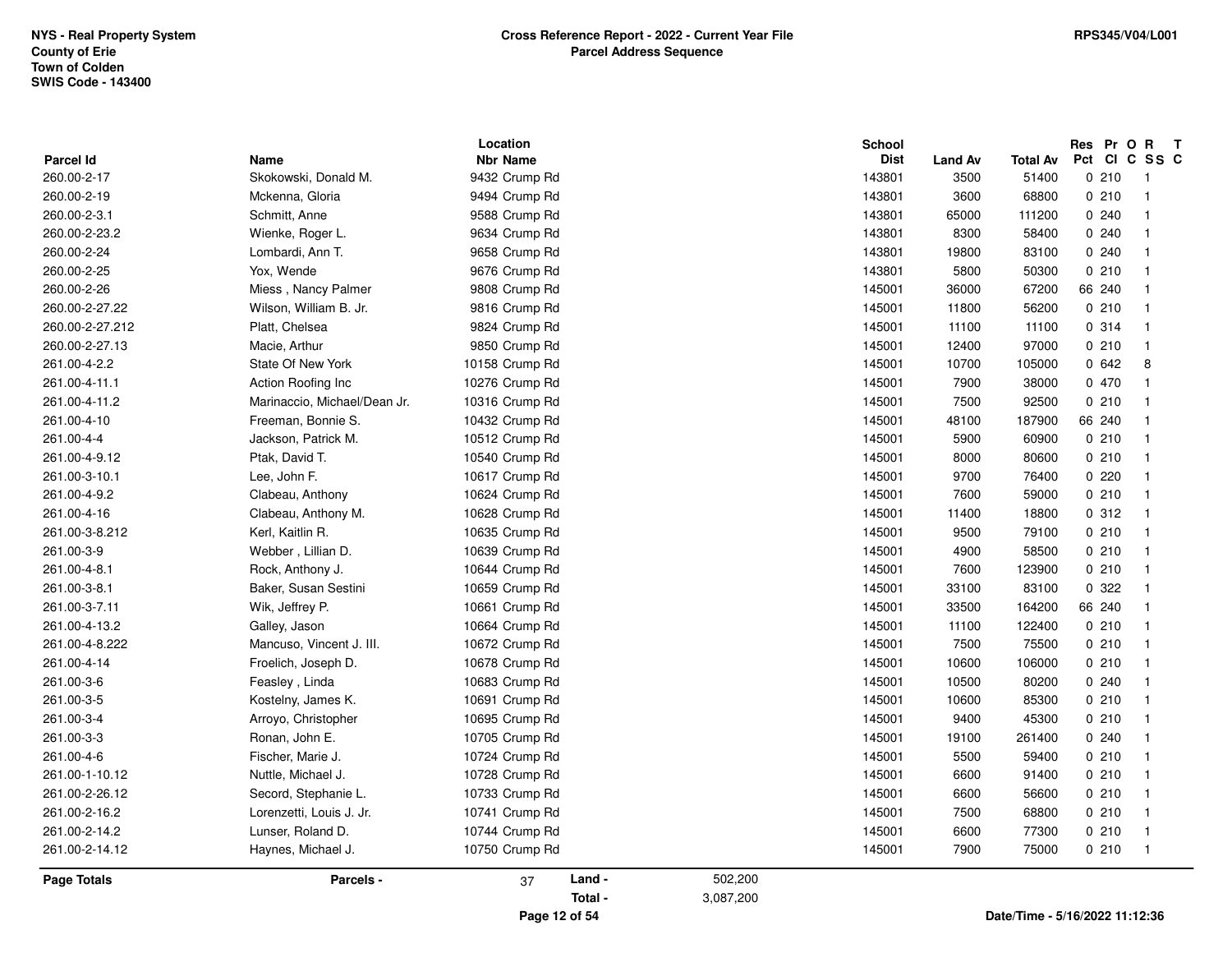|                    |                            | Location        |         |           | School      |                |                 | Res Pr O R    | $\mathbf{T}$             |  |
|--------------------|----------------------------|-----------------|---------|-----------|-------------|----------------|-----------------|---------------|--------------------------|--|
| <b>Parcel Id</b>   | Name                       | <b>Nbr Name</b> |         |           | <b>Dist</b> | <b>Land Av</b> | <b>Total Av</b> | Pct CI C SS C |                          |  |
| 261.00-2-16.1      | Hunt, Gregory W.           | 10751 Crump Rd  |         |           | 145001      | 21900          | 125400          | 77 240        | $\overline{\phantom{1}}$ |  |
| 261.00-2-25        | Fitch, David L. Jr.        | 10758 Crump Rd  |         |           | 145001      | 10800          | 115500          | 0210          | $\overline{1}$           |  |
| 261.00-2-17        | Dawson, Kenneth J.         | 10765 Crump Rd  |         |           | 145001      | 5600           | 57800           | 0210          | - 1                      |  |
| 261.00-2-18        | Dedrick, Ronald D.         | 10769 Crump Rd  |         |           | 145001      | 5600           | 29200           | 0210          | -1                       |  |
| 261.00-2-12.11     | Youngers, Charles W.       | 10774 Crump Rd  |         |           | 145001      | 8900           | 65400           | 0210          |                          |  |
| 261.00-2-12.2      | Orlikowski, David          | 10784 Crump Rd  |         |           | 145001      | 8500           | 99200           | 0210          |                          |  |
| 261.00-2-19.111    | Nuttle, Charles T.         | 10785 Crump Rd  |         |           | 145001      | 41200          | 172000          | 0.240         | -1                       |  |
| 261.00-2-11        | Pollak Michael             | 10786 Crump Rd  |         |           | 145001      | 9200           | 76800           | 0210          | -1                       |  |
| 261.00-2-10        | Peterson, Nicholas         | 10788 Crump Rd  |         |           | 145001      | 9800           | 49600           | 0210          | -1                       |  |
| 261.00-2-20        | Vickerd, Erik M.           | 10801 Crump Rd  |         |           | 145001      | 5600           | 59900           | 0210          |                          |  |
| 261.00-2-9.22      | Wolf, Robert B.            | 10816 Crump Rd  |         |           | 145001      | 8900           | 88700           | 0210          | -1                       |  |
| 261.00-2-9.212     | McMicken, Charles          | 10818 Crump Rd  |         |           | 145001      | 9300           | 94500           | 0210          | -1                       |  |
| 261.00-2-8         | Norys, Mark J.             | 10820 Crump Rd  |         |           | 145001      | 6400           | 77800           | 0210          | - 1                      |  |
| 261.00-2-19.112    | Egan, Joseph M.            | 10837 Crump Rd  |         |           | 145001      | 9600           | 77800           | 0210          | -1                       |  |
| 214.00-2-2         | Morgan, Ronald             | Darien Rd       |         |           | 143801      | 17500          | 17500           | 0 322         |                          |  |
| 214.00-2-10.21     | Leitzan, Mark R.           | Darien Rd       |         |           | 145001      | 21400          | 21400           | 0 322         | $\overline{\mathbf{1}}$  |  |
| 214.00-2-9.121     | Stoehr, Mark               | Darien Rd       |         |           | 143801      | 12400          | 12400           | 0.322         | $\overline{1}$           |  |
| 214.00-1-37.2      | Leitzan, Mark R.           | Darien Rd       |         |           | 145001      | 33700          | 33700           | 0.322         | $\overline{1}$           |  |
| 215.00-4-11.22     | Farrar, Edward S.          | Darien Rd       |         |           | 145001      | 29100          | 29100           | 0.322         | -1                       |  |
| 215.03-1-8.112     | Folaron, Patrick           | Darien Rd       |         |           | 145001      | 7100           | 7100            | 0.314         |                          |  |
| 215.03-1-12.1      | Long, Neil K.              | Darien Rd       |         |           | 145001      | 19800          | 19800           | 0.322         | -1                       |  |
| 215.00-1-10        | Martin & wife, Lincoln N.  | Darien Rd       |         |           | 145001      | 50900          | 50900           | 0 322         | $\overline{\mathbf{1}}$  |  |
| 215.00-2-8.1       | Laga, Jennifer Lee L.      | Darien Rd       |         |           | 145001      | 15900          | 15900           | 0 322         | $\overline{\mathbf{1}}$  |  |
| 215.00-4-13.1      | David Kloiber Family Trust | Darien Rd       |         |           | 145001      | 16300          | 16300           | 0 322         |                          |  |
| 215.00-4-13.21     | Kloiber, Robert            | Darien Rd       |         |           | 145001      | 14600          | 14600           | 0.322         |                          |  |
| 214.00-1-12.112    | Leitzan, Mark R.           | Darien Rd       |         |           | 145001      | 18800          | 18800           | 0.314         | - 1                      |  |
| 214.00-3-49.2      | Miga, Patrick M.           | 9395 Darien Rd  |         |           | 143801      | 10100          | 110600          | 0210          | -1                       |  |
| 214.00-3-13.12     | Stilwell, Colleen M.       | 9411 Darien Rd  |         |           | 143801      | 9000           | 75000           | 0210          | -1                       |  |
| 214.00-3-12        | Littlefield, Reita L.      | 9441 Darien Rd  |         |           | 143801      | 10200          | 55100           | 0210          |                          |  |
| 214.00-1-26        | Finn, Richard              | 9504 Darien Rd  |         |           | 143801      | 10300          | 74300           | 0210          |                          |  |
| 214.00-3-51        | Kazmierczak, Ronald M.     | 9505 Darien Rd  |         |           | 143801      | 10100          | 128000          | 0210          | -1                       |  |
| 214.00-3-49.12     | Kamienowski, Patricia      | 9511 Darien Rd  |         |           | 143801      | 10100          | 134900          | 0210          | -1                       |  |
| 214.00-1-27        | Kozina, Joseph F.          | 9514 Darien Rd  |         |           | 143801      | 9900           | 93100           | 0210          | -1                       |  |
| 214.00-1-25.12     | Smith, James R. Jr.        | 9562 Darien Rd  |         |           | 145001      | 10800          | 98500           | 0210          |                          |  |
| 214.00-2-25        | Addeo, Gary L.             | 9565 Darien Rd  |         |           | 143801      | 17200          | 110400          | 0.240         | $\overline{\mathbf{1}}$  |  |
| 214.00-1-25.2      | Prendergast, Thomas A.     | 9568 Darien Rd  |         |           | 145001      | 11300          | 92900           | 0210          | -1                       |  |
| 214.00-2-3         | Sweet, Ann                 | 9637 Darien Rd  |         |           | 143801      | 9300           | 61500           | 0210          | $\overline{1}$           |  |
| <b>Page Totals</b> | Parcels -                  | 37              | Land -  | 537,100   |             |                |                 |               |                          |  |
|                    |                            |                 | Total - | 2,481,400 |             |                |                 |               |                          |  |
|                    |                            |                 |         |           |             |                |                 |               |                          |  |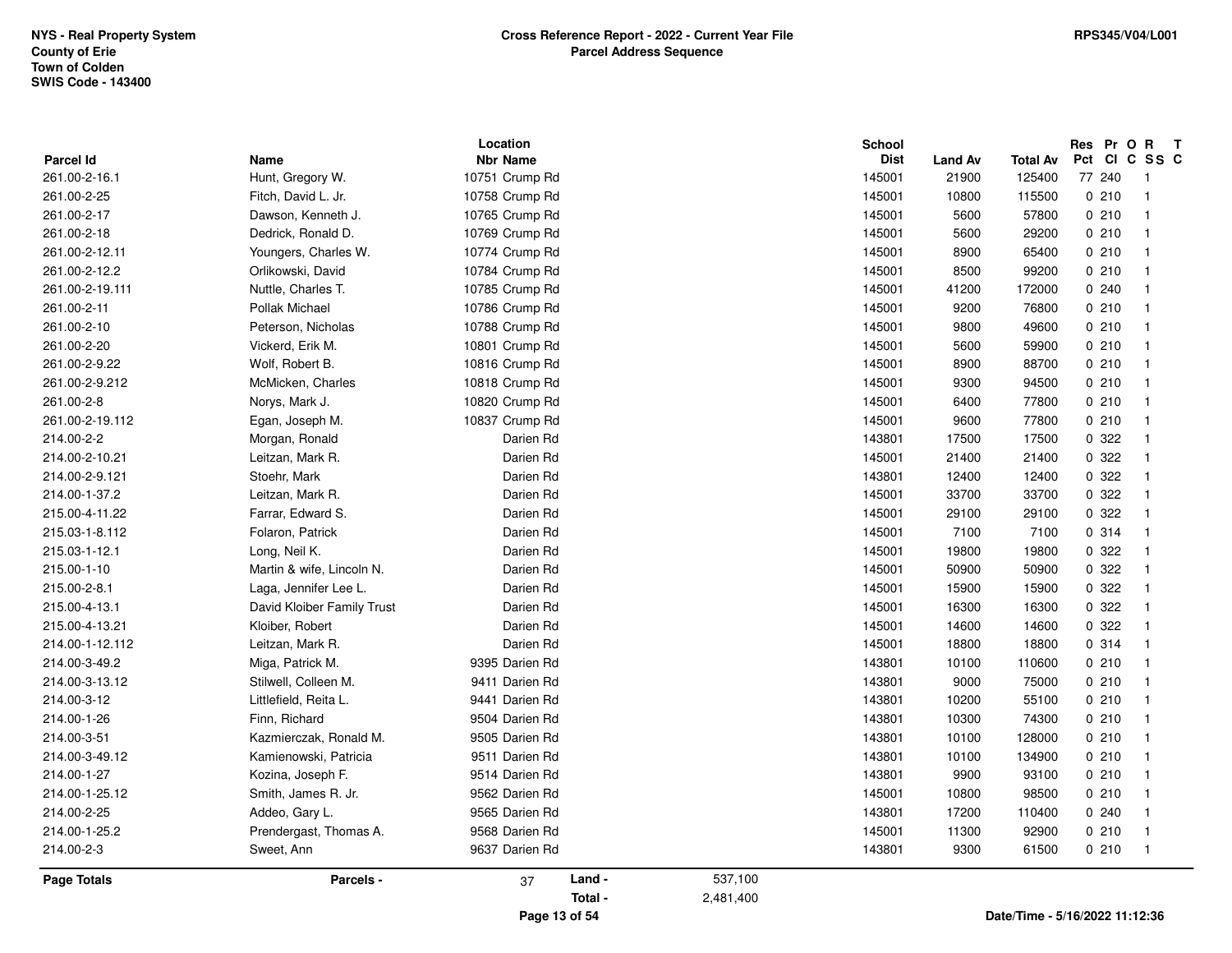| <b>Parcel Id</b>   | <b>Name</b>                 | Location<br><b>Nbr Name</b> |         |           | School<br><b>Dist</b> | <b>Land Av</b> | <b>Total Av</b> | Res Pr O R<br>Pct CI C SS C | $\mathbf{T}$             |  |
|--------------------|-----------------------------|-----------------------------|---------|-----------|-----------------------|----------------|-----------------|-----------------------------|--------------------------|--|
| 214.00-1-25.11     | Kosowski, Lawrence W.       | 9640 Darien Rd              |         |           | 145001                | 16500          | 96900           | 0240                        | $\overline{\phantom{1}}$ |  |
| 214.00-2-4         | Miga, Richard               | 9657 Darien Rd              |         |           | 143801                | 9400           | 82800           | 0210                        | $\overline{1}$           |  |
| 214.00-2-5         | Albrecht, Janet M.          | 9675 Darien Rd              |         |           | 143801                | 9400           | 50000           | 0210                        | $\overline{\mathbf{1}}$  |  |
| 214.00-2-6         | Young, Patrick C.           | 9689 Darien Rd              |         |           | 143801                | 9400           | 44500           | 50 210                      | $\overline{\mathbf{1}}$  |  |
| 214.00-2-7         | Morrell, Bruce              | 9715 Darien Rd              |         |           | 143801                | 9700           | 66600           | 0210                        | $\overline{1}$           |  |
| 214.00-1-24.2      | Ball, Steven D.             | 9720 Darien Rd              |         |           | 145001                | 10500          | 10500           | 0.314                       |                          |  |
| 214.00-1-23.1      | Wopperer, Jacquelyn E.      | 9732 Darien Rd              |         |           | 145001                | 16600          | 100000          | 0210                        | $\overline{\mathbf{1}}$  |  |
| 214.00-2-9.111     | Chandler, John B & Judith R | 9733 Darien Rd              |         |           | 143801                | 14800          | 210000          | 0.240                       | $\overline{\mathbf{1}}$  |  |
| 214.00-2-9.112     | Chandler, John B/Judith R   | 9735 Darien Rd              |         |           | 143801                | 6300           | 30600           | 0210                        | $\overline{\mathbf{1}}$  |  |
| 214.00-1-23.2      | Shafer, Louis R.            | 9744 Darien Rd              |         |           | 145001                | 11800          | 103700          | 0210                        | $\overline{1}$           |  |
| 214.00-2-8.11      | Paul, Mabel L.              | 9757 Darien Rd              |         |           | 143801                | 10100          | 60000           | 0210                        |                          |  |
| 214.00-2-8.2       | Amoia, Joseph C. Jr.        | 9765 Darien Rd              |         |           | 143801                | 10100          | 92700           | 0210                        | $\overline{\mathbf{1}}$  |  |
| 214.00-1-21.1      | Hollander, Ronald R.        | 9776 Darien Rd              |         |           | 145001                | 11000          | 61900           | 0210                        | $\overline{\mathbf{1}}$  |  |
| 214.00-1-20.1      | Kenngott, Keith R.          | 9798 Darien Rd              |         |           | 145001                | 9500           | 61800           | 0210                        | $\overline{\mathbf{1}}$  |  |
| 214.00-2-10.22     | Leitzan, Mark R.            | 9823 Darien Rd              |         |           | 145001                | 11400          | 215400          | 0210                        | $\overline{\mathbf{1}}$  |  |
| 214.00-2-10.1      | Leitzan, Mark R.            | 9883 Darien Rd              |         |           | 145001                | 11400          | 147300          | 0210                        |                          |  |
| 214.00-2-11.111    | Tripi, Vincent F.           | 9895 Darien Rd              |         |           | 145001                | 16100          | 113600          | 0210                        | $\overline{1}$           |  |
| 215.00-1-2.1       | Felton, Terry D.            | 10040 Darien Rd             |         |           | 145001                | 17100          | 105500          | 0210                        | $\overline{\mathbf{1}}$  |  |
| 215.00-4-29        | Roehling, George F.         | 10043 Darien Rd             |         |           | 145001                | 18200          | 108600          | 0210                        | $\overline{\mathbf{1}}$  |  |
| 215.00-1-3         | Hathaway, Robert F. Jr.     | 10058 Darien Rd             |         |           | 145001                | 11100          | 68200           | 0210                        | $\overline{\mathbf{1}}$  |  |
| 215.00-1-4         | Bray, Martin                | 10082 Darien Rd             |         |           | 145001                | 8900           | 50900           | 0210                        |                          |  |
| 215.00-4-30        | Bevilacqua, Madonna         | 10091 Darien Rd             |         |           | 145001                | 15100          | 80000           | 0210                        | $\overline{1}$           |  |
| 215.00-4-7.1       | Struck, Lori M.             | 10103 Darien Rd             |         |           | 145001                | 7200           | 27700           | 0210                        | $\overline{\mathbf{1}}$  |  |
| 215.00-4-8.111     | Struck, Lori                | 10157 Darien Rd             |         |           | 145001                | 57100          | 289400          | 0.117                       | $\overline{\mathbf{1}}$  |  |
| 215.00-1-5.11      | Mamon, Robert E. Jr.        | 10166 Darien Rd             |         |           | 145001                | 68100          | 127500          | 0120                        | $\overline{\mathbf{1}}$  |  |
| 215.00-1-6.1       | Murray, James K.            | 10264 Darien Rd             |         |           | 145001                | 25500          | 127100          | 0240                        |                          |  |
| 215.00-4-10        | Degrave, Thomas E.          | 10271 Darien Rd             |         |           | 145001                | 23900          | 120800          | 0240                        | $\mathbf{1}$             |  |
| 215.00-4-11.1      | Farrar, Edward S.           | 10329 Darien Rd             |         |           | 145001                | 16900          | 59000           | 0.240                       |                          |  |
| 215.00-4-11.21     | Chase, Evan                 | 10339 Darien Rd             |         |           | 145001                | 10400          | 101500          | 0210                        | -1                       |  |
| 215.00-4-12        | David Kloiber Family Trust  | 10349 Darien Rd             |         |           | 145001                | 10600          | 64400           | 0210                        |                          |  |
| 215.00-1-6.211     | Chamberlin, Walter A. Jr.   | 10350 Darien Rd             |         |           | 145001                | 44700          | 105900          | 0240                        |                          |  |
| 215.00-4-13.3      | David Kloiber Familt Trust  | 10353 Darien Rd             |         |           | 145001                | 23000          | 96300           | 0 475                       | -1                       |  |
| 215.00-1-7         | Waldby, Crystal L.          | 10408 Darien Rd             |         |           | 145001                | 16600          | 69000           | 0.240                       | $\overline{\mathbf{1}}$  |  |
| 215.00-1-8         | Lippmann, Robert M.         | 10412 Darien Rd             |         |           | 145001                | 12900          | 72100           | 0210                        | $\overline{1}$           |  |
| 215.00-4-13.22     | Cain, Robert A.             | 10415 Darien Rd             |         |           | 145001                | 6200           | 81700           | 0210                        | $\overline{\mathbf{1}}$  |  |
| 215.00-1-9         | Drum, Michael Allen         | 10418 Darien Rd             |         |           | 145001                | 23000          | 114100          | 0240                        |                          |  |
| 215.00-4-14.13     | Valone, Michele L.          | 10443 Darien Rd             |         |           | 145001                | 13900          | 121200          | 0210                        | $\overline{1}$           |  |
| <b>Page Totals</b> | Parcels -                   | 37                          | Land -  | 624,400   |                       |                |                 |                             |                          |  |
|                    |                             |                             | Total - | 3,539,200 |                       |                |                 |                             |                          |  |

**Page 14 of 54**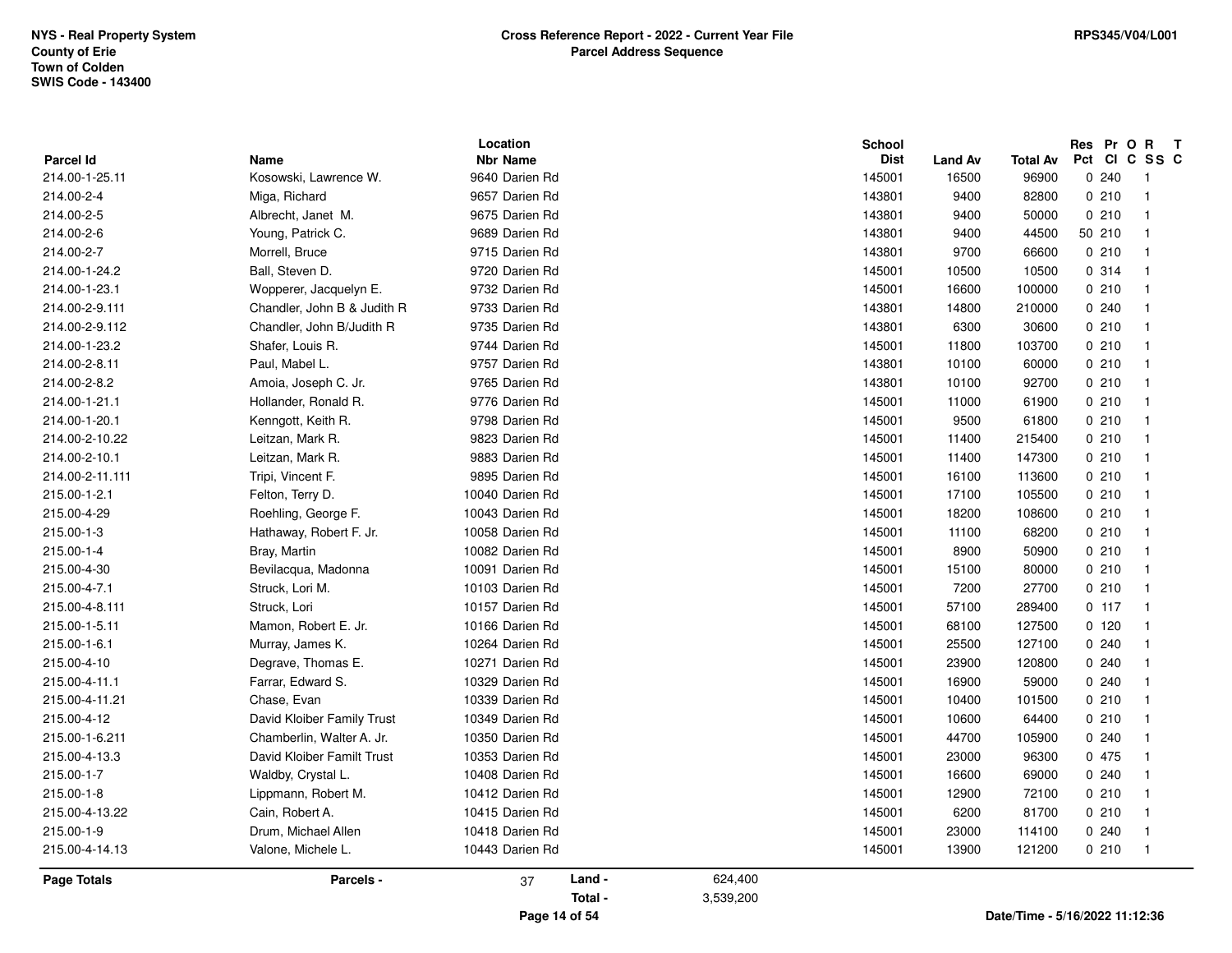|                    |                           | Location           |           | <b>School</b> |         |                                | Res Pr O R |        | $\mathbf{T}$            |
|--------------------|---------------------------|--------------------|-----------|---------------|---------|--------------------------------|------------|--------|-------------------------|
| <b>Parcel Id</b>   | <b>Name</b>               | <b>Nbr Name</b>    |           | <b>Dist</b>   | Land Av | <b>Total Av</b>                |            |        | Pct CI C SS C           |
| 215.00-4-14.111    | Kloiber, Florence         | 10487 Darien Rd    |           | 145001        | 32200   | 66300                          |            | 66 240 | -1                      |
| 215.00-4-14.121    | Calmes, Deborah A.        | 10515 Darien Rd    |           | 145001        | 14900   | 131800                         |            | 0210   | $\overline{1}$          |
| 215.00-4-15.12     | Calmes, Jerald R.         | 10551 Darien Rd    |           | 145001        | 14500   | 112800                         |            | 0.240  | $\overline{1}$          |
| 215.00-4-15        | Calmes, Peter W.          | 10561 Darien Rd    |           | 145001        | 8900    | 57700                          |            | 0210   | -1                      |
| 215.00-4-16.1      | Kloiber, Terri J.         | 10579 Darien Rd    |           | 145001        | 25350   | 88100                          |            | 81 220 | $\overline{1}$          |
| 215.03-1-11        | Mckinsey, Barbara         | 10608 Darien Rd    |           | 145001        | 7400    | 57700                          |            | 0210   | $\overline{\mathbf{1}}$ |
| 215.03-1-12.2      | Rushok, Richard D.        | 10664 Darien Rd    |           | 145001        | 14400   | 51700                          |            | 0.240  | -1                      |
| 215.00-4-17        | Cox, Kenneth B.           | 10675 Darien Rd    |           | 145001        | 12600   | 112700                         |            | 0210   | -1                      |
| 215.03-1-10.11     | Urban, Robert W.          | 10714 Darien Rd    |           | 145001        | 14800   | 111800                         |            | 0210   | -1                      |
| 215.03-1-8.2       | Leach, Jordan             | 10773 Darien Rd    |           | 145001        | 11600   | 11600                          |            | 0.314  | -1                      |
| 215.03-1-6         | Dugas, Michael S.         | 10778 Darien Rd    |           | 145001        | 11600   | 120000                         |            | 0210   | $\overline{1}$          |
| 215.03-1-8.111     | Bradley, Michael P.       | 10789 Darien Rd    |           | 145001        | 6700    | 40700                          |            | 0210   | -1                      |
| 215.00-2-18        | Jamesson, Benjamin W.     | 10794 Darien Rd    |           | 145001        | 25800   | 169200                         |            | 0.240  | $\overline{1}$          |
| 215.00-2-19        | Folaron, Christine        | 10800 Darien Rd    |           | 145001        | 29600   | 121600                         |            | 0210   | $\overline{1}$          |
| 215.03-1-8.12      | Zachwieja, John I.        | 10817 Darien Rd    |           | 145001        | 10500   | 99400                          |            | 0210   | -1                      |
| 215.00-2-5.2       | Barczys, Michael A.       | 10837 Darien Rd    |           | 145001        | 9900    | 92200                          |            | 0.240  | $\overline{1}$          |
| 215.00-2-5.12      | Wrobel, Timothy M.        | 10840 Darien Rd    |           | 145001        | 6500    | 65500                          |            | 0210   | -1                      |
| 215.00-2-12        | Blemel, John G.           | 10865 Darien Rd    |           | 145001        | 10900   | 88200                          |            | 0.240  | $\overline{1}$          |
| 215.00-2-6         | Szarleta, Norbert E. Jr.  | 10896 Darien Rd    |           | 145001        | 30400   | 30900                          |            | 0.312  | $\overline{1}$          |
| 215.00-2-7         | Szarleta, Jean            | 10924 Darien Rd    |           | 145001        | 18200   | 86800                          |            | 0240   | -1                      |
| 215.00-2-8.2       | Okal, Jennifer L.         | 10950 Darien Rd    |           | 145001        | 6500    | 62500                          |            | 0210   | -1                      |
| 215.00-2-10.1      | Tatko, Deborah P.         | 10969 Darien Rd    |           | 145001        | 38700   | 175000                         |            | 0.240  |                         |
| 215.00-2-9         | Nowakowski, Thomas D.     | 10996 Darien Rd    |           | 145001        | 5000    | 48800                          |            | 0210   | -1                      |
| 243.17-1-9         | Caldiero, Alphonse/Sandra | 9006 Douglas Ln    |           | 143801        | 36200   | 168100                         |            | 0215   | $\overline{1}$          |
| 243.17-1-8         | Kumiega, Thomas           | 9007 Douglas Ln    |           | 143801        | 29000   | 184500                         |            | 0210   | $\overline{\mathbf{1}}$ |
| 243.17-1-7         | Sendor, Sandra J.         | 9008 Douglas Ln    |           | 143801        | 30800   | 170000                         |            | 0210   | $\overline{1}$          |
| 259.05-1-3         | Baker, James H.           | 9014 Douglas Ln    |           | 143801        | 29800   | 137600                         |            | 0210   | $\overline{1}$          |
| 259.05-1-2         | Cook, David               | 9015 Douglas Ln    |           | 143801        | 29800   | 135400                         |            | 0210   | -1                      |
| 243.01-2-1         | Flowers, Elizabeth        | 8693 Fairview Ter  |           | 143801        | 14400   | 96200                          |            | 0210   | $\overline{1}$          |
| 243.01-2-13        | Ducote, Brenda K.         | 8535 Fairview Terr |           | 143801        | 9200    | 50600                          |            | 0210   | - 1                     |
| 243.01-2-12        | Young, Keith A.           | 8545 Fairview Terr |           | 143801        | 10300   | 88000                          |            | 0210   | -1                      |
| 243.01-2-6         | Adams, Gregory W.         | 8550 Fairview Terr |           | 143801        | 10300   | 82200                          |            | 0210   | $\overline{1}$          |
| 243.01-2-11        | Maciejewski, Gabrielle    | 8555 Fairview Terr |           | 143801        | 12000   | 80000                          |            | 0210   | -1                      |
| 243.01-2-10        | Burrows, Dennis H.        | 8567 Fairview Terr |           | 143801        | 11400   | 66900                          |            | 0210   | $\overline{1}$          |
| 243.01-2-7         | Mentlewski, John S.       | 8572 Fairview Terr |           | 143801        | 9500    | 67500                          |            | 0210   | $\overline{1}$          |
| 243.01-2-9         | Bieler, Derek D.          | 8579 Fairview Terr |           | 143801        | 12400   | 77600                          |            | 0210   | -1                      |
| 243.01-2-8         | Bieth, David P.           | 8589 Fairview Terr |           | 143801        | 11000   | 73300                          |            | 0210   | - 1                     |
| <b>Page Totals</b> | Parcels -                 | Land -<br>37       | 623,050   |               |         |                                |            |        |                         |
|                    |                           | Total -            | 3,480,900 |               |         |                                |            |        |                         |
|                    |                           | Page 15 of 54      |           |               |         | Date/Time - 5/16/2022 11:12:36 |            |        |                         |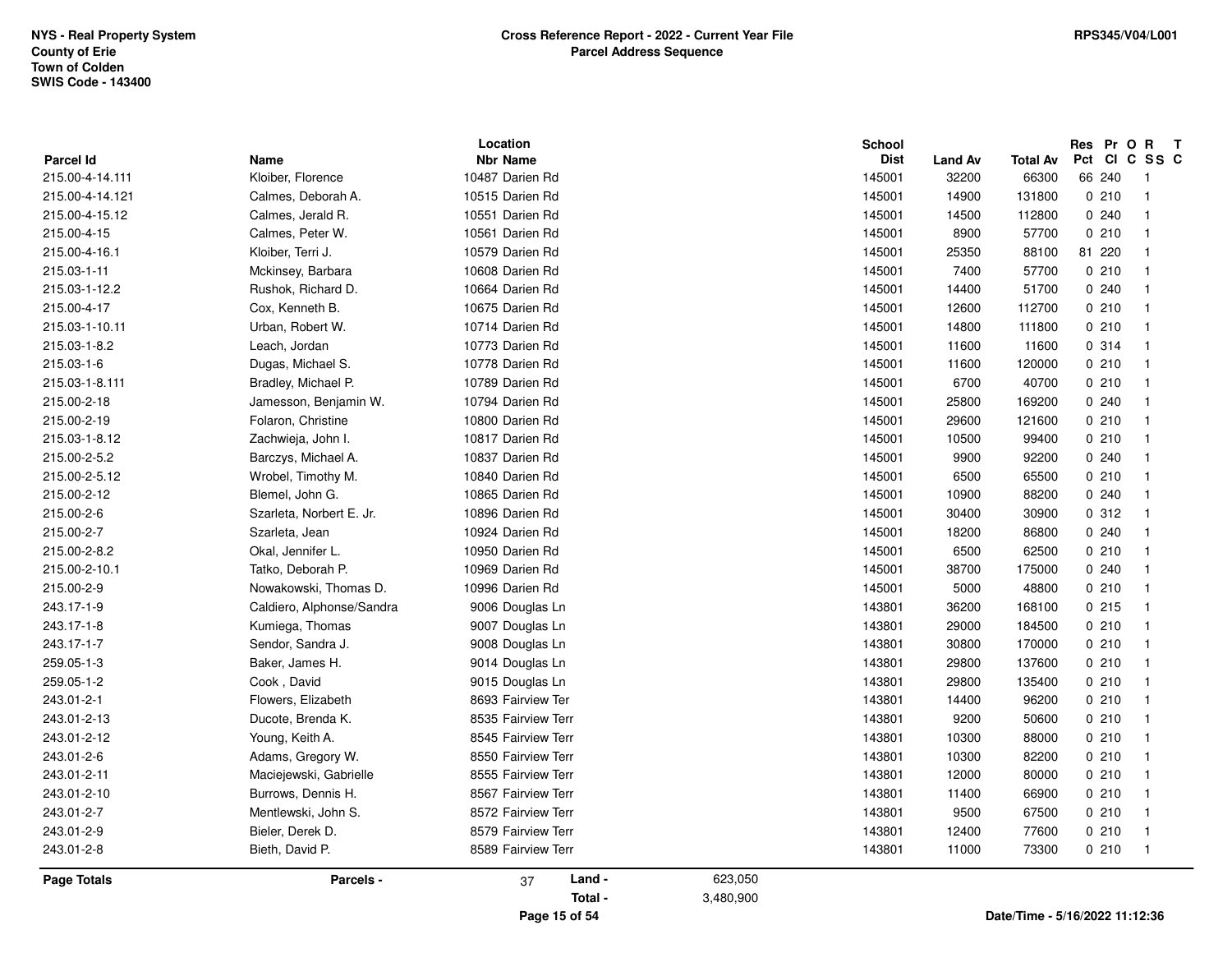|                               |                              | Location           |           | School      |                 |                          | Res Pr O R | $\mathbf{T}$             |
|-------------------------------|------------------------------|--------------------|-----------|-------------|-----------------|--------------------------|------------|--------------------------|
| <b>Parcel Id</b>              | Name                         | <b>Nbr Name</b>    |           | <b>Dist</b> | Land Av<br>7700 | <b>Total Av</b><br>59700 | 0210       | Pct CI C SS C            |
| 243.01-2-2<br>243.01-3-14.211 | Smith, Jean                  | 8605 Fairview Terr |           | 143801      |                 |                          | 0210       | - 1<br>$\overline{1}$    |
|                               | Mausteller, Gary E.          | 8615 Fairview Terr |           | 143801      | 19600           | 89300                    |            |                          |
| 243.01-2-3                    | Hrobocinski, Erin N.         | 8628 Fairview Terr |           | 143801      | 7800            | 63300                    | 0210       | $\overline{\mathbf{1}}$  |
| 243.01-3-14.11                | Enser, John A. Jr.           | 8639 Fairview Terr |           | 143801      | 17300           | 92000                    | 0210       | - 1                      |
| 243.01-3-13                   | Montgomery, Joan             | 8659 Fairview Terr |           | 143801      | 8000            | 46900                    | 0210       | - 1                      |
| 243.01-2-4                    | Smith, Ronald L.             | 8660 Fairview Terr |           | 143801      | 9700            | 66200                    | 0210       | - 1                      |
| 243.01-3-12                   | Henning, Robert H.           | 8663 Fairview Terr |           | 143801      | 8300            | 47400                    | 0210       | $\overline{1}$           |
| 243.01-2-5                    | Adams Family Irrevocable Tru | 8668 Fairview Terr |           | 143801      | 10800           | 63300                    | 0210       | - 1                      |
| 243.01-2-15                   | Casey, Elizabeth J.          | 8680 Fairview Terr |           | 143801      | 7200            | 56400                    | 0210       | - 1                      |
| 243.01-3-11                   | Goodrich, Paul F.            | 8681 Fairview Terr |           | 143801      | 8600            | 67200                    | 0210       | - 1                      |
| 213.00-2-4.1                  | Haynes, Ronald W.            | Falls Rd           |           | 142401      | 900             | 900                      | 0.314      | - 1                      |
| 213.00-2-7                    | Davis, Victoria F.           | Falls Rd           |           | 142401      | 6800            | 6800                     | 0.314      | $\overline{\mathbf{1}}$  |
| 213.00-2-8.2                  | Kaefer, Alfred F.            | Falls Rd           |           | 142401      | 21600           | 21600                    | 0 322      | $\overline{\mathbf{1}}$  |
| 213.00-3-5.112                | Rejewski, Jesse              | Falls Rd           |           | 142401      | 600             | 600                      | 0.314      | - 1                      |
| 213.00-3-5.12                 | Kaefer, Alfred F.            | Falls Rd           |           | 142401      | 10500           | 10500                    | 0 720      |                          |
| 213.00-3-5.131                | Kaefer, Alfred F.            | Falls Rd           |           | 142401      | 12600           | 24700                    | 0 720      | -1                       |
| 213.00-3-6.2                  | Long 2021 Family Trust       | Falls Rd           |           | 142401      | 8300            | 9700                     | 0.312      | $\overline{\phantom{1}}$ |
| 213.00-3-25                   | Rejewski, Jesse              | Falls Rd           |           | 142401      | 700             | 700                      | 0.314      | -1                       |
| 214.00-1-5.11                 | Harezga, Sharon Marie        | Falls Rd           |           | 143801      | 11400           | 11400                    | 0.314      | - 1                      |
| 213.00-4-7.132                | Wozniak, Raymond M.          | Falls Rd           |           | 143801      | 10400           | 10400                    | 0 314      | -1                       |
| 213.10-2-3                    | Rush, Robert A. Jr.          | Falls Rd           |           | 143801      | 9600            | 9600                     | 0 323      | $\overline{\mathbf{1}}$  |
| 214.00-1-6.1                  | Banning, Derrick C. Jr.      | Falls Rd           |           | 143801      | 29000           | 41100                    | 0.312      | - 1                      |
| 214.00-1-8                    | Horst, Thomas E.             | <b>Falls Rd</b>    |           | 145001      | 5400            | 5400                     | 0.314      | - 1                      |
| 214.00-1-9.12                 | Schaffer, Tammy L.           | <b>Falls Rd</b>    |           | 145001      | 11200           | 11200                    | 0 314      | - 1                      |
| 213.00-2-6.1                  | Heferle, Jacob               | 8439 Falls Rd      |           | 142401      | 11900           | 107800                   | 0210       | $\overline{\mathbf{1}}$  |
| 213.00-2-8.1                  | Pfohl, George                | 8445 Falls Rd      |           | 142401      | 21200           | 185800                   | 0.240      | - 1                      |
| 213.00-3-24                   | Airey, Wanda K.              | 8503 Falls Rd      |           | 142401      | 16600           | 98900                    | 0210       | - 1                      |
| 213.00-3-1                    | Bauman, Penney               | 8523 Falls Rd      |           | 142401      | 10500           | 79500                    | 0210       | -1                       |
| 213.00-3-2                    | Newsom, Peter C.             | 8533 Falls Rd      |           | 142401      | 8100            | 74500                    | 0210       | -1                       |
| 213.00-3-3                    | Barnett, James C.            | 8545 Falls Rd      |           | 142401      | 9500            | 99000                    | 0210       | - 1                      |
| 213.00-3-4                    | Rejewski, Jesse              | 8547 Falls Rd      |           | 142401      | 8100            | 47500                    | 0210       | -1                       |
| 213.00-3-6.1                  | Long, Gene A.                | 8561 Falls Rd      |           | 142401      | 14000           | 115600                   | 0.240      | $\overline{\mathbf{1}}$  |
| 213.00-3-7                    | Walczak, Ronald              | 8565 Falls Rd      |           | 142401      | 9200            | 58700                    | 0210       | $\overline{\mathbf{1}}$  |
| 213.00-3-8.2                  | Eric G Sickels & Susan R     | 8655 Falls Rd      |           | 142401      | 20600           | 260800                   | 0.240      | - 1                      |
| 213.00-3-8.1                  | Brock, Max                   | 8675 Falls Rd      |           | 142401      | 9400            | 64400                    | 0210       | $\overline{\mathbf{1}}$  |
| 213.00-4-1                    | Wurtz, John H.               | 8695 Falls Rd      |           | 142401      | 12200           | 78500                    | 0210       | - 1                      |
| 213.00-4-5.11                 | Kalwicki, David              | 8699 Falls Rd      |           | 142401      | 38600           | 96000                    | 77 240     | $\overline{\phantom{0}}$ |
| <b>Page Totals</b>            | Parcels -                    | Land -<br>37       | 433,900   |             |                 |                          |            |                          |
|                               |                              | Total -            | 2,183,300 |             |                 |                          |            |                          |
|                               |                              |                    |           |             |                 |                          |            |                          |

**Page 16 of 54**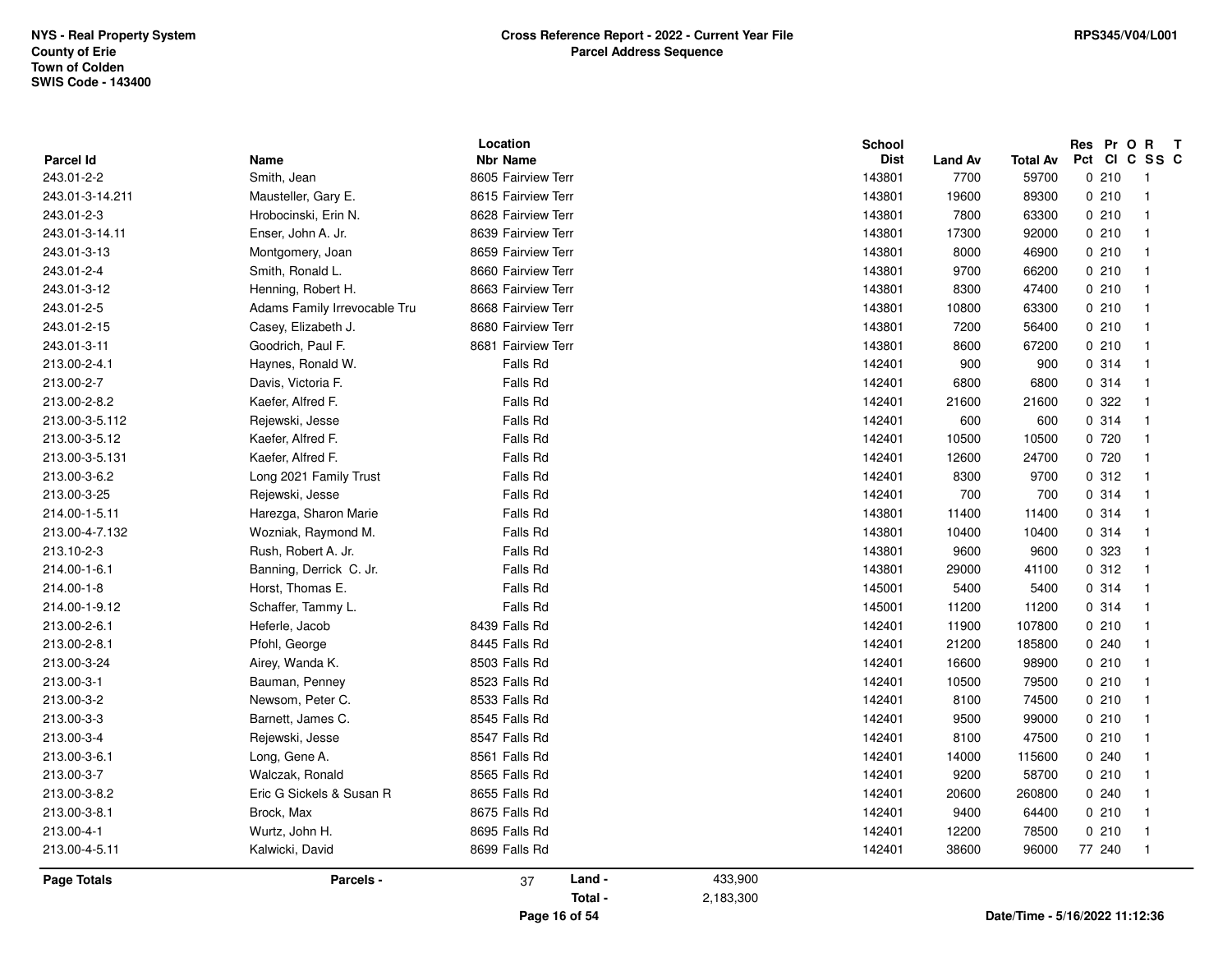| Parcel Id       | Name                     | Location<br><b>Nbr Name</b> |         |           | <b>School</b><br><b>Dist</b> | <b>Land Av</b> | Total Av | Res Pr O R T<br>Pct CI C SS C |                         |
|-----------------|--------------------------|-----------------------------|---------|-----------|------------------------------|----------------|----------|-------------------------------|-------------------------|
| 213.00-4-2      | Kearns, Timothy M.       | 8739 Falls Rd               |         |           | 142401                       | 13400          | 95800    | 0210                          | $\overline{1}$          |
| 213.00-4-3.1    | Misener, Randi J.        | 8763 Falls Rd               |         |           | 142401                       | 12600          | 92700    | 0210                          | $\overline{1}$          |
| 213.00-4-4      | Goss, Deborah A.         | 8787 Falls Rd               |         |           | 142401                       | 9800           | 56600    | 0210                          | $\overline{1}$          |
| 213.00-4-5.2    | Slosson, Steven          | 8867 Falls Rd               |         |           | 142401                       | 21200          | 83200    | 0240                          | $\overline{1}$          |
| 213.00-4-6      | McCoy, Thomas D.         | 8905 Falls Rd               |         |           | 143801                       | 15100          | 100700   | 0.240                         | $\overline{1}$          |
| 213.00-4-7.131  | Wozniak, Raymond M.      | 8927 Falls Rd               |         |           | 143801                       | 11300          | 76800    | 0210                          | $\overline{1}$          |
| 213.00-4-22     | Kalwicki, Lynne A.       | 8935 Falls Rd               |         |           | 143801                       | 11300          | 75300    | 0210                          | $\overline{1}$          |
| 214.00-1-3.2    | Gottstine, Thomas J.     | 8955 Falls Rd               |         |           | 143801                       | 11000          | 107200   | 0210                          | $\overline{1}$          |
| 214.00-1-3.3    | York, Richard B.         | 8997 Falls Rd               |         |           | 143801                       | 10100          | 132200   | 0210                          | $\overline{1}$          |
| 214.00-1-4.3    | Meisner, Robert J.       | 9045 Falls Rd               |         |           | 143801                       | 39300          | 250200   | 0.240                         | $\mathbf{1}$            |
| 214.00-1-4.2    | Gacioch, Michael T.      | 9231 Falls Rd               |         |           | 143801                       | 41200          | 540200   | 0240                          | $\overline{1}$          |
| 214.00-1-5.12   | Harezga, Sharon Marie    | 9303 Falls Rd               |         |           | 143801                       | 11400          | 148100   | 0210                          | $\overline{1}$          |
| 214.00-1-7      | Schaffer, Tammy L.       | 9505 Falls Rd               |         |           | 145001                       | 9300           | 102100   | 0210                          | $\overline{1}$          |
| 214.00-1-9.111  | Bellomo, Salvatore J.    | 9565 Falls Rd               |         |           | 145001                       | 34400          | 123600   | 66 240                        | $\overline{1}$          |
| 228.00-2-8      | May, Jacqueline M.       | Finch Rd                    |         |           | 143801                       | 6600           | 6600     | 0.314                         | $\overline{1}$          |
| 228.00-2-11     | Adamski, Robert J.       | Finch Rd                    |         |           | 143801                       | 15300          | 15300    | 0.322                         | $\mathbf{1}$            |
| 228.00-2-15.2   | Schneider, Daniel C. Jr. | Finch Rd                    |         |           | 143801                       | 2200           | 2200     | 0.314                         | $\overline{1}$          |
| 228.00-3-14     | Carlino, Lawrence        | Finch Rd                    |         |           | 143801                       | 3500           | 3500     | 0.314                         | $\overline{1}$          |
| 228.00-2-18     | Rozak, John              | 8439 Finch Rd               |         |           | 143801                       | 6300           | 18400    | 0260                          | $\mathbf{1}$            |
| 228.00-2-17     | Wright, Nina J.          | 8459 Finch Rd               |         |           | 143801                       | 10300          | 27000    | 0260                          | $\mathbf{1}$            |
| 228.00-2-6.2    | Etzel, Bonnie G.         | 8488 Finch Rd               |         |           | 143801                       | 9400           | 108900   | 0210                          | $\overline{1}$          |
| 228.00-2-7      | Noeller, Andrew A.       | 8506 Finch Rd               |         |           | 143801                       | 5100           | 39500    | 0210                          | $\overline{\mathbf{1}}$ |
| 228.00-2-9.1    | Baylor, Jason            | 8546 Finch Rd               |         |           | 143801                       | 6400           | 115200   | 0210                          | $\overline{1}$          |
| 228.00-2-16     | Thomas, Kurt J.          | 8557 Finch Rd               |         |           | 143801                       | 7300           | 90500    | 0210                          | $\mathbf{1}$            |
| 228.00-2-9.2    | Brown, Eric M.           | 8572 Finch Rd               |         |           | 143801                       | 6200           | 102700   | 0210                          | $\overline{1}$          |
| 228.00-2-15.1   | Nardolillo, Carmen E.    | 8589 Finch Rd               |         |           | 143801                       | 7300           | 102500   | 0210                          | $\overline{1}$          |
| 228.00-2-10     | Lembke, Michael G.       | 8590 Finch Rd               |         |           | 143801                       | 4700           | 72000    | 0210                          | $\overline{1}$          |
| 228.00-2-14     | Nemec, Heather M.        | 8639 Finch Rd               |         |           | 143801                       | 8000           | 78100    | 0210                          | $\overline{1}$          |
| 228.00-2-13     | Schneider, Daniel C. Jr. | 8659 Finch Rd               |         |           | 143801                       | 11800          | 208800   | 0240                          | $\overline{1}$          |
| 228.00-2-12     | Schneider, Daniel C. Jr. | 8681 Finch Rd               |         |           | 143801                       | 13200          | 64700    | 0240                          | $\mathbf{1}$            |
| 228.00-3-15.11  | Stromecki, James         | 8744 Finch Rd               |         |           | 143801                       | 40400          | 130500   | 0240                          | $\overline{1}$          |
| 228.00-3-16.2   | Zak, Thomas J.           | 8788 Finch Rd               |         |           | 143801                       | 7800           | 130800   | 0210                          | $\overline{1}$          |
| 228.00-3-16.12  | Abernethy, Kim L.        | 8840 Finch Rd               |         |           | 143801                       | 8100           | 69500    | 0210                          | $\overline{1}$          |
| 228.00-3-16.114 | Filipski, Christine J.   | 8860 Finch Rd               |         |           | 143801                       | 5600           | 71100    | 0210                          | $\overline{1}$          |
| 228.00-3-27.1   | Bergner, David           | 8861 Finch Rd               |         |           | 143801                       | 8300           | 96500    | 0210                          | $\overline{1}$          |
| 228.00-3-27.2   | Bergner, David           | 8861-1 Finch Rd             |         |           | 143801                       | 11000          | 11000    | 0.314                         | $\overline{1}$          |
| 228.00-3-28     | Mckinsey, Jill M.        | 8869 Finch Rd               |         |           | 143801                       | 12000          | 100000   | 0210                          | $\overline{1}$          |
| Page Totals     | Parcels -                | 37                          | Land -  | 468,200   |                              |                |          |                               |                         |
|                 |                          |                             | Total - | 3,650,000 |                              |                |          |                               |                         |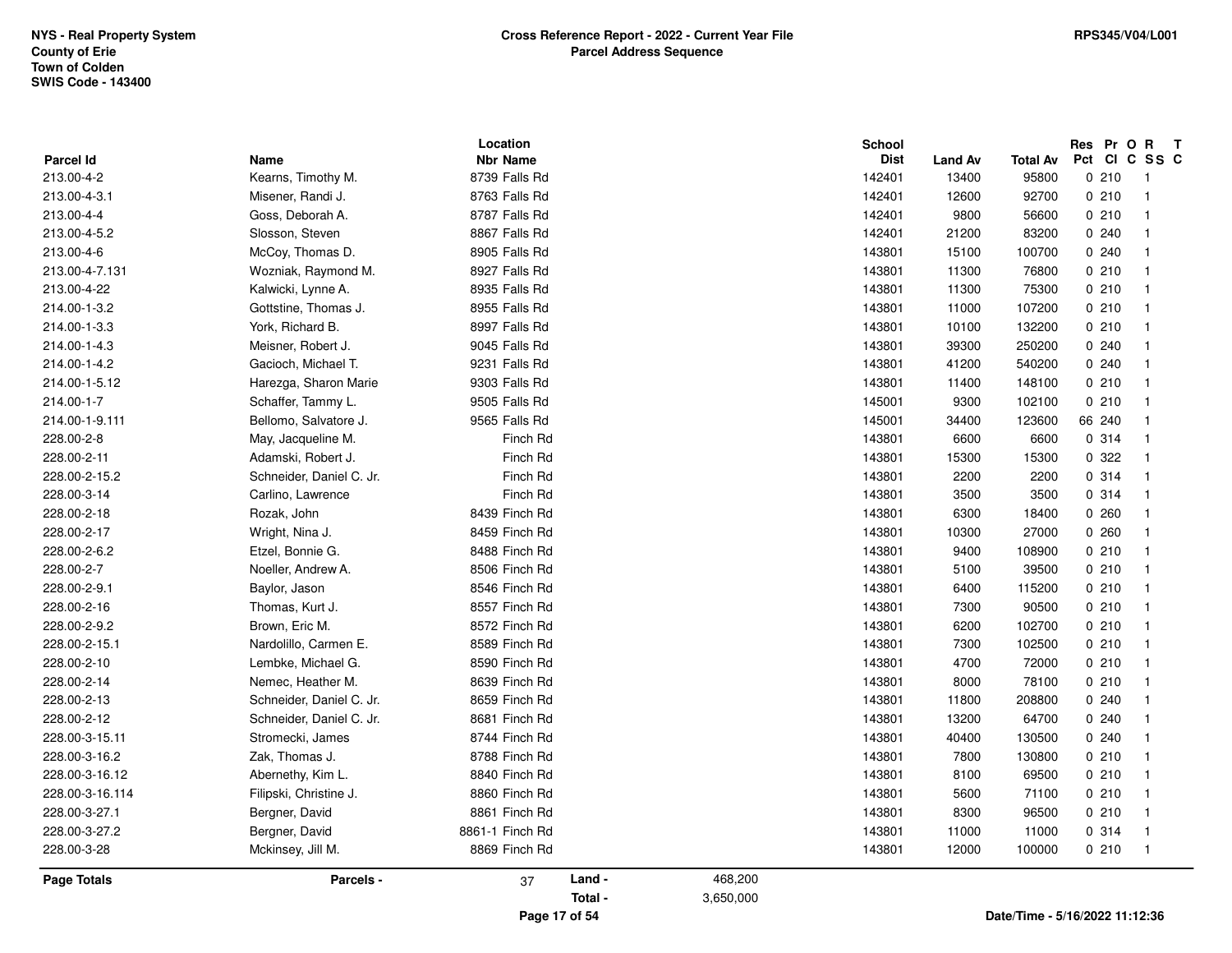| 8901 Finch Rd<br>143801<br>6000<br>80200<br>0210<br>Fisher, Mary A.<br>$\blacksquare$<br>8906 Finch Rd<br>143801<br>0210<br>Sampson, John F. III.<br>7300<br>116900<br>$\overline{1}$<br>Brueckman, Christian D.<br>8927 Finch Rd<br>143801<br>5700<br>75900<br>0210<br>$\overline{1}$<br>0 322<br>Frantz Rd<br>143801<br>29100<br>Antkowiak, John M.<br>29100<br>$\overline{1}$<br>0.322<br>Antkowiak, John M.<br>Frantz Rd<br>143801<br>23300<br>23300<br>$\overline{1}$<br>Arcara, Joseph P.<br>8775 Frantz Rd<br>0240<br>143801<br>12000<br>139000<br>$\overline{1}$<br>Arcara, David<br>8815 Frantz Rd<br>143801<br>7800<br>102300<br>0210<br>$\overline{1}$<br>Antkowiak, John M.<br>8873 Frantz Rd<br>143801<br>13500<br>0.240<br>86200<br>$\overline{1}$<br>Antkowiak, John M.<br>8889 Frantz Rd<br>143801<br>5300<br>87100<br>0210<br>$\overline{\mathbf{1}}$<br>8949 Frantz Rd<br>143801<br>35300<br>0.260<br>Antkowiak, John M.<br>14400<br>$\overline{1}$<br>1109 Gas WI<br>143801<br>0 736<br>6<br>Supply-National Fuel Gas<br>0<br>15500<br>0<br>6<br>Supply-National Fuel Gas<br>838(S) Gas WI<br>143801<br>0 736<br>15500<br>0<br>0 736<br>6<br>Supply-National Fuel Gas<br>854(S) Gas WI<br>143801<br>15500<br>Supply-National Fuel Gas<br>855(S) Gas WI<br>143801<br>0<br>0 736<br>6<br>15500<br>0<br>0 736<br>6<br>Supply-National Fuel<br>856(S) Gas WI<br>143801<br>15500<br>866(S) Gas WI<br>143801<br>0<br>0 736<br>6<br>Supply-National Fuel Gas<br>15500<br>$\pmb{0}$<br>0 736<br>6<br>Supply-National Fuel Gas<br>877(S) Gas WI<br>145001<br>15500<br>0<br>0 736<br>6<br>Supply-National Fuel Gas<br>896(S) Gas WI<br>143801<br>15500<br>931(S) Gas WI<br>0<br>0 736<br>6<br>Supply-National Fuel Gas<br>143801<br>15500<br>0<br>Supply-National Fuel Gas<br>937(S) Gas WI<br>143801<br>15500<br>0 736<br>6<br>0 736<br>6<br>Supply-National Fuel Gas<br>957(S) Gas WI<br>145001<br>0<br>15500<br>$\pmb{0}$<br>6<br>967(S) Gas WI<br>143801<br>15500<br>0 736<br>Supply-National Fuel Gas<br>0<br>0 736<br>6<br>Supply-National Fuel Gas<br>971(S) Gas WI<br>145001<br>15500<br>0<br>0 736<br>6<br>Supply-National Fuel Gas<br>974(S) Gas WI<br>143801<br>15500<br>981(S) Gas WI<br>0<br>0 736<br>6<br>Supply-National Fuel Gas<br>145001<br>15500<br>6<br>Supply-National Fuel Gas<br>1024(S) Gas WI<br>145001<br>0<br>15500<br>0 736<br>1027(S) Gas WI<br>143801<br>0<br>0 736<br>6<br>Supply-National Fuel Gas<br>15500<br>Supply-National Fuel Gas<br>1028(S) Gas WI<br>145001<br>0<br>15500<br>0 736<br>6<br>143801<br>0<br>0 736<br>6<br>Supply-National Fuel Gas<br>1033(S) Gas WI<br>15500<br>1079(S) Gas WI<br>0<br>0 736<br>6<br>Supply-National Fuel Gas<br>143801<br>15500<br>0<br>6<br>Supply-National Fuel Gas<br>1108(S) Gas WI<br>143801<br>0 736<br>15500<br>0<br>0 736<br>6<br>Supply-National Fuel Gas<br>1112(S) Gas WI<br>143801<br>15500<br>Supply-National Fuel Gas<br>1113(S) Gas WI<br>145001<br>0<br>0 736<br>6<br>15500<br>0<br>0 736<br>6<br>Supply-National Fuel Gas<br>1585(S) Gas WI<br>143801<br>15500<br>1586(S) Gas WI<br>143801<br>0<br>0 736<br>6<br>Supply-National Fuel Gas<br>15500<br>$\pmb{0}$<br>$\,6\,$<br>Supply-National Fuel Gas<br>1587(S) Gas WI<br>143801<br>15500<br>0 736<br>0 736<br>Supply-National Fuel Gas<br>1588(S) Gas WI<br>0<br>6<br>143801<br>15500<br>Land -<br>124,400<br>Parcels -<br>37<br>Total -<br>1,193,800 | <b>Parcel Id</b>   | <b>Name</b> | Location<br><b>Nbr Name</b> |  | <b>School</b><br><b>Dist</b> | <b>Land Av</b> | <b>Total Av</b> | Res Pr O R<br>Pct CI C SS C | $\mathbf{T}$ |
|------------------------------------------------------------------------------------------------------------------------------------------------------------------------------------------------------------------------------------------------------------------------------------------------------------------------------------------------------------------------------------------------------------------------------------------------------------------------------------------------------------------------------------------------------------------------------------------------------------------------------------------------------------------------------------------------------------------------------------------------------------------------------------------------------------------------------------------------------------------------------------------------------------------------------------------------------------------------------------------------------------------------------------------------------------------------------------------------------------------------------------------------------------------------------------------------------------------------------------------------------------------------------------------------------------------------------------------------------------------------------------------------------------------------------------------------------------------------------------------------------------------------------------------------------------------------------------------------------------------------------------------------------------------------------------------------------------------------------------------------------------------------------------------------------------------------------------------------------------------------------------------------------------------------------------------------------------------------------------------------------------------------------------------------------------------------------------------------------------------------------------------------------------------------------------------------------------------------------------------------------------------------------------------------------------------------------------------------------------------------------------------------------------------------------------------------------------------------------------------------------------------------------------------------------------------------------------------------------------------------------------------------------------------------------------------------------------------------------------------------------------------------------------------------------------------------------------------------------------------------------------------------------------------------------------------------------------------------------------------------------------------------------------------------------------------------------------------------------------------------------------------------------------------------------------------------------------------------------------------------------------------------------------------------------------------------------------------------------------------------------------------------------------|--------------------|-------------|-----------------------------|--|------------------------------|----------------|-----------------|-----------------------------|--------------|
|                                                                                                                                                                                                                                                                                                                                                                                                                                                                                                                                                                                                                                                                                                                                                                                                                                                                                                                                                                                                                                                                                                                                                                                                                                                                                                                                                                                                                                                                                                                                                                                                                                                                                                                                                                                                                                                                                                                                                                                                                                                                                                                                                                                                                                                                                                                                                                                                                                                                                                                                                                                                                                                                                                                                                                                                                                                                                                                                                                                                                                                                                                                                                                                                                                                                                                                                                                                                            | 228.00-3-17        |             |                             |  |                              |                |                 |                             |              |
|                                                                                                                                                                                                                                                                                                                                                                                                                                                                                                                                                                                                                                                                                                                                                                                                                                                                                                                                                                                                                                                                                                                                                                                                                                                                                                                                                                                                                                                                                                                                                                                                                                                                                                                                                                                                                                                                                                                                                                                                                                                                                                                                                                                                                                                                                                                                                                                                                                                                                                                                                                                                                                                                                                                                                                                                                                                                                                                                                                                                                                                                                                                                                                                                                                                                                                                                                                                                            | 228.00-3-11.1      |             |                             |  |                              |                |                 |                             |              |
|                                                                                                                                                                                                                                                                                                                                                                                                                                                                                                                                                                                                                                                                                                                                                                                                                                                                                                                                                                                                                                                                                                                                                                                                                                                                                                                                                                                                                                                                                                                                                                                                                                                                                                                                                                                                                                                                                                                                                                                                                                                                                                                                                                                                                                                                                                                                                                                                                                                                                                                                                                                                                                                                                                                                                                                                                                                                                                                                                                                                                                                                                                                                                                                                                                                                                                                                                                                                            | 228.00-3-18        |             |                             |  |                              |                |                 |                             |              |
|                                                                                                                                                                                                                                                                                                                                                                                                                                                                                                                                                                                                                                                                                                                                                                                                                                                                                                                                                                                                                                                                                                                                                                                                                                                                                                                                                                                                                                                                                                                                                                                                                                                                                                                                                                                                                                                                                                                                                                                                                                                                                                                                                                                                                                                                                                                                                                                                                                                                                                                                                                                                                                                                                                                                                                                                                                                                                                                                                                                                                                                                                                                                                                                                                                                                                                                                                                                                            | 243.00-4-1.31      |             |                             |  |                              |                |                 |                             |              |
|                                                                                                                                                                                                                                                                                                                                                                                                                                                                                                                                                                                                                                                                                                                                                                                                                                                                                                                                                                                                                                                                                                                                                                                                                                                                                                                                                                                                                                                                                                                                                                                                                                                                                                                                                                                                                                                                                                                                                                                                                                                                                                                                                                                                                                                                                                                                                                                                                                                                                                                                                                                                                                                                                                                                                                                                                                                                                                                                                                                                                                                                                                                                                                                                                                                                                                                                                                                                            | 243.00-5-11.1      |             |                             |  |                              |                |                 |                             |              |
|                                                                                                                                                                                                                                                                                                                                                                                                                                                                                                                                                                                                                                                                                                                                                                                                                                                                                                                                                                                                                                                                                                                                                                                                                                                                                                                                                                                                                                                                                                                                                                                                                                                                                                                                                                                                                                                                                                                                                                                                                                                                                                                                                                                                                                                                                                                                                                                                                                                                                                                                                                                                                                                                                                                                                                                                                                                                                                                                                                                                                                                                                                                                                                                                                                                                                                                                                                                                            | 243.00-4-1.1       |             |                             |  |                              |                |                 |                             |              |
|                                                                                                                                                                                                                                                                                                                                                                                                                                                                                                                                                                                                                                                                                                                                                                                                                                                                                                                                                                                                                                                                                                                                                                                                                                                                                                                                                                                                                                                                                                                                                                                                                                                                                                                                                                                                                                                                                                                                                                                                                                                                                                                                                                                                                                                                                                                                                                                                                                                                                                                                                                                                                                                                                                                                                                                                                                                                                                                                                                                                                                                                                                                                                                                                                                                                                                                                                                                                            | 243.00-4-1.2       |             |                             |  |                              |                |                 |                             |              |
|                                                                                                                                                                                                                                                                                                                                                                                                                                                                                                                                                                                                                                                                                                                                                                                                                                                                                                                                                                                                                                                                                                                                                                                                                                                                                                                                                                                                                                                                                                                                                                                                                                                                                                                                                                                                                                                                                                                                                                                                                                                                                                                                                                                                                                                                                                                                                                                                                                                                                                                                                                                                                                                                                                                                                                                                                                                                                                                                                                                                                                                                                                                                                                                                                                                                                                                                                                                                            | 243.00-4-11.11     |             |                             |  |                              |                |                 |                             |              |
|                                                                                                                                                                                                                                                                                                                                                                                                                                                                                                                                                                                                                                                                                                                                                                                                                                                                                                                                                                                                                                                                                                                                                                                                                                                                                                                                                                                                                                                                                                                                                                                                                                                                                                                                                                                                                                                                                                                                                                                                                                                                                                                                                                                                                                                                                                                                                                                                                                                                                                                                                                                                                                                                                                                                                                                                                                                                                                                                                                                                                                                                                                                                                                                                                                                                                                                                                                                                            | 243.00-4-13        |             |                             |  |                              |                |                 |                             |              |
|                                                                                                                                                                                                                                                                                                                                                                                                                                                                                                                                                                                                                                                                                                                                                                                                                                                                                                                                                                                                                                                                                                                                                                                                                                                                                                                                                                                                                                                                                                                                                                                                                                                                                                                                                                                                                                                                                                                                                                                                                                                                                                                                                                                                                                                                                                                                                                                                                                                                                                                                                                                                                                                                                                                                                                                                                                                                                                                                                                                                                                                                                                                                                                                                                                                                                                                                                                                                            | 243.00-4-9.1       |             |                             |  |                              |                |                 |                             |              |
|                                                                                                                                                                                                                                                                                                                                                                                                                                                                                                                                                                                                                                                                                                                                                                                                                                                                                                                                                                                                                                                                                                                                                                                                                                                                                                                                                                                                                                                                                                                                                                                                                                                                                                                                                                                                                                                                                                                                                                                                                                                                                                                                                                                                                                                                                                                                                                                                                                                                                                                                                                                                                                                                                                                                                                                                                                                                                                                                                                                                                                                                                                                                                                                                                                                                                                                                                                                                            | 214.00-3-47.2/A    |             |                             |  |                              |                |                 |                             |              |
|                                                                                                                                                                                                                                                                                                                                                                                                                                                                                                                                                                                                                                                                                                                                                                                                                                                                                                                                                                                                                                                                                                                                                                                                                                                                                                                                                                                                                                                                                                                                                                                                                                                                                                                                                                                                                                                                                                                                                                                                                                                                                                                                                                                                                                                                                                                                                                                                                                                                                                                                                                                                                                                                                                                                                                                                                                                                                                                                                                                                                                                                                                                                                                                                                                                                                                                                                                                                            | 243.00-3-8./A      |             |                             |  |                              |                |                 |                             |              |
|                                                                                                                                                                                                                                                                                                                                                                                                                                                                                                                                                                                                                                                                                                                                                                                                                                                                                                                                                                                                                                                                                                                                                                                                                                                                                                                                                                                                                                                                                                                                                                                                                                                                                                                                                                                                                                                                                                                                                                                                                                                                                                                                                                                                                                                                                                                                                                                                                                                                                                                                                                                                                                                                                                                                                                                                                                                                                                                                                                                                                                                                                                                                                                                                                                                                                                                                                                                                            | 243.00-2-6./A      |             |                             |  |                              |                |                 |                             |              |
|                                                                                                                                                                                                                                                                                                                                                                                                                                                                                                                                                                                                                                                                                                                                                                                                                                                                                                                                                                                                                                                                                                                                                                                                                                                                                                                                                                                                                                                                                                                                                                                                                                                                                                                                                                                                                                                                                                                                                                                                                                                                                                                                                                                                                                                                                                                                                                                                                                                                                                                                                                                                                                                                                                                                                                                                                                                                                                                                                                                                                                                                                                                                                                                                                                                                                                                                                                                                            | 243.00-3-9./A      |             |                             |  |                              |                |                 |                             |              |
|                                                                                                                                                                                                                                                                                                                                                                                                                                                                                                                                                                                                                                                                                                                                                                                                                                                                                                                                                                                                                                                                                                                                                                                                                                                                                                                                                                                                                                                                                                                                                                                                                                                                                                                                                                                                                                                                                                                                                                                                                                                                                                                                                                                                                                                                                                                                                                                                                                                                                                                                                                                                                                                                                                                                                                                                                                                                                                                                                                                                                                                                                                                                                                                                                                                                                                                                                                                                            | 228.00-3-1./A      |             |                             |  |                              |                |                 |                             |              |
|                                                                                                                                                                                                                                                                                                                                                                                                                                                                                                                                                                                                                                                                                                                                                                                                                                                                                                                                                                                                                                                                                                                                                                                                                                                                                                                                                                                                                                                                                                                                                                                                                                                                                                                                                                                                                                                                                                                                                                                                                                                                                                                                                                                                                                                                                                                                                                                                                                                                                                                                                                                                                                                                                                                                                                                                                                                                                                                                                                                                                                                                                                                                                                                                                                                                                                                                                                                                            | 228.00-3-1./B      |             |                             |  |                              |                |                 |                             |              |
|                                                                                                                                                                                                                                                                                                                                                                                                                                                                                                                                                                                                                                                                                                                                                                                                                                                                                                                                                                                                                                                                                                                                                                                                                                                                                                                                                                                                                                                                                                                                                                                                                                                                                                                                                                                                                                                                                                                                                                                                                                                                                                                                                                                                                                                                                                                                                                                                                                                                                                                                                                                                                                                                                                                                                                                                                                                                                                                                                                                                                                                                                                                                                                                                                                                                                                                                                                                                            | 214.00-2-9.1/B     |             |                             |  |                              |                |                 |                             |              |
|                                                                                                                                                                                                                                                                                                                                                                                                                                                                                                                                                                                                                                                                                                                                                                                                                                                                                                                                                                                                                                                                                                                                                                                                                                                                                                                                                                                                                                                                                                                                                                                                                                                                                                                                                                                                                                                                                                                                                                                                                                                                                                                                                                                                                                                                                                                                                                                                                                                                                                                                                                                                                                                                                                                                                                                                                                                                                                                                                                                                                                                                                                                                                                                                                                                                                                                                                                                                            | 243.03-1-3./A      |             |                             |  |                              |                |                 |                             |              |
|                                                                                                                                                                                                                                                                                                                                                                                                                                                                                                                                                                                                                                                                                                                                                                                                                                                                                                                                                                                                                                                                                                                                                                                                                                                                                                                                                                                                                                                                                                                                                                                                                                                                                                                                                                                                                                                                                                                                                                                                                                                                                                                                                                                                                                                                                                                                                                                                                                                                                                                                                                                                                                                                                                                                                                                                                                                                                                                                                                                                                                                                                                                                                                                                                                                                                                                                                                                                            | 214.00-3-25./A     |             |                             |  |                              |                |                 |                             |              |
|                                                                                                                                                                                                                                                                                                                                                                                                                                                                                                                                                                                                                                                                                                                                                                                                                                                                                                                                                                                                                                                                                                                                                                                                                                                                                                                                                                                                                                                                                                                                                                                                                                                                                                                                                                                                                                                                                                                                                                                                                                                                                                                                                                                                                                                                                                                                                                                                                                                                                                                                                                                                                                                                                                                                                                                                                                                                                                                                                                                                                                                                                                                                                                                                                                                                                                                                                                                                            | 214.00-3-38./A     |             |                             |  |                              |                |                 |                             |              |
|                                                                                                                                                                                                                                                                                                                                                                                                                                                                                                                                                                                                                                                                                                                                                                                                                                                                                                                                                                                                                                                                                                                                                                                                                                                                                                                                                                                                                                                                                                                                                                                                                                                                                                                                                                                                                                                                                                                                                                                                                                                                                                                                                                                                                                                                                                                                                                                                                                                                                                                                                                                                                                                                                                                                                                                                                                                                                                                                                                                                                                                                                                                                                                                                                                                                                                                                                                                                            | 214.00-2-9.1/C     |             |                             |  |                              |                |                 |                             |              |
|                                                                                                                                                                                                                                                                                                                                                                                                                                                                                                                                                                                                                                                                                                                                                                                                                                                                                                                                                                                                                                                                                                                                                                                                                                                                                                                                                                                                                                                                                                                                                                                                                                                                                                                                                                                                                                                                                                                                                                                                                                                                                                                                                                                                                                                                                                                                                                                                                                                                                                                                                                                                                                                                                                                                                                                                                                                                                                                                                                                                                                                                                                                                                                                                                                                                                                                                                                                                            | 243.03-2-1./A      |             |                             |  |                              |                |                 |                             |              |
|                                                                                                                                                                                                                                                                                                                                                                                                                                                                                                                                                                                                                                                                                                                                                                                                                                                                                                                                                                                                                                                                                                                                                                                                                                                                                                                                                                                                                                                                                                                                                                                                                                                                                                                                                                                                                                                                                                                                                                                                                                                                                                                                                                                                                                                                                                                                                                                                                                                                                                                                                                                                                                                                                                                                                                                                                                                                                                                                                                                                                                                                                                                                                                                                                                                                                                                                                                                                            | 214.00-2-9.1/A     |             |                             |  |                              |                |                 |                             |              |
|                                                                                                                                                                                                                                                                                                                                                                                                                                                                                                                                                                                                                                                                                                                                                                                                                                                                                                                                                                                                                                                                                                                                                                                                                                                                                                                                                                                                                                                                                                                                                                                                                                                                                                                                                                                                                                                                                                                                                                                                                                                                                                                                                                                                                                                                                                                                                                                                                                                                                                                                                                                                                                                                                                                                                                                                                                                                                                                                                                                                                                                                                                                                                                                                                                                                                                                                                                                                            | 243.00-6-2.1/A     |             |                             |  |                              |                |                 |                             |              |
|                                                                                                                                                                                                                                                                                                                                                                                                                                                                                                                                                                                                                                                                                                                                                                                                                                                                                                                                                                                                                                                                                                                                                                                                                                                                                                                                                                                                                                                                                                                                                                                                                                                                                                                                                                                                                                                                                                                                                                                                                                                                                                                                                                                                                                                                                                                                                                                                                                                                                                                                                                                                                                                                                                                                                                                                                                                                                                                                                                                                                                                                                                                                                                                                                                                                                                                                                                                                            | 214.00-1-12.1/A    |             |                             |  |                              |                |                 |                             |              |
|                                                                                                                                                                                                                                                                                                                                                                                                                                                                                                                                                                                                                                                                                                                                                                                                                                                                                                                                                                                                                                                                                                                                                                                                                                                                                                                                                                                                                                                                                                                                                                                                                                                                                                                                                                                                                                                                                                                                                                                                                                                                                                                                                                                                                                                                                                                                                                                                                                                                                                                                                                                                                                                                                                                                                                                                                                                                                                                                                                                                                                                                                                                                                                                                                                                                                                                                                                                                            | 214.00-2-21./A     |             |                             |  |                              |                |                 |                             |              |
|                                                                                                                                                                                                                                                                                                                                                                                                                                                                                                                                                                                                                                                                                                                                                                                                                                                                                                                                                                                                                                                                                                                                                                                                                                                                                                                                                                                                                                                                                                                                                                                                                                                                                                                                                                                                                                                                                                                                                                                                                                                                                                                                                                                                                                                                                                                                                                                                                                                                                                                                                                                                                                                                                                                                                                                                                                                                                                                                                                                                                                                                                                                                                                                                                                                                                                                                                                                                            | 243.00-1-12./A     |             |                             |  |                              |                |                 |                             |              |
|                                                                                                                                                                                                                                                                                                                                                                                                                                                                                                                                                                                                                                                                                                                                                                                                                                                                                                                                                                                                                                                                                                                                                                                                                                                                                                                                                                                                                                                                                                                                                                                                                                                                                                                                                                                                                                                                                                                                                                                                                                                                                                                                                                                                                                                                                                                                                                                                                                                                                                                                                                                                                                                                                                                                                                                                                                                                                                                                                                                                                                                                                                                                                                                                                                                                                                                                                                                                            | 214.00-2-21./B     |             |                             |  |                              |                |                 |                             |              |
|                                                                                                                                                                                                                                                                                                                                                                                                                                                                                                                                                                                                                                                                                                                                                                                                                                                                                                                                                                                                                                                                                                                                                                                                                                                                                                                                                                                                                                                                                                                                                                                                                                                                                                                                                                                                                                                                                                                                                                                                                                                                                                                                                                                                                                                                                                                                                                                                                                                                                                                                                                                                                                                                                                                                                                                                                                                                                                                                                                                                                                                                                                                                                                                                                                                                                                                                                                                                            | 243.01-1-30./A     |             |                             |  |                              |                |                 |                             |              |
|                                                                                                                                                                                                                                                                                                                                                                                                                                                                                                                                                                                                                                                                                                                                                                                                                                                                                                                                                                                                                                                                                                                                                                                                                                                                                                                                                                                                                                                                                                                                                                                                                                                                                                                                                                                                                                                                                                                                                                                                                                                                                                                                                                                                                                                                                                                                                                                                                                                                                                                                                                                                                                                                                                                                                                                                                                                                                                                                                                                                                                                                                                                                                                                                                                                                                                                                                                                                            | 228.00-1-17./A     |             |                             |  |                              |                |                 |                             |              |
|                                                                                                                                                                                                                                                                                                                                                                                                                                                                                                                                                                                                                                                                                                                                                                                                                                                                                                                                                                                                                                                                                                                                                                                                                                                                                                                                                                                                                                                                                                                                                                                                                                                                                                                                                                                                                                                                                                                                                                                                                                                                                                                                                                                                                                                                                                                                                                                                                                                                                                                                                                                                                                                                                                                                                                                                                                                                                                                                                                                                                                                                                                                                                                                                                                                                                                                                                                                                            | 214.00-2-1.1/A     |             |                             |  |                              |                |                 |                             |              |
|                                                                                                                                                                                                                                                                                                                                                                                                                                                                                                                                                                                                                                                                                                                                                                                                                                                                                                                                                                                                                                                                                                                                                                                                                                                                                                                                                                                                                                                                                                                                                                                                                                                                                                                                                                                                                                                                                                                                                                                                                                                                                                                                                                                                                                                                                                                                                                                                                                                                                                                                                                                                                                                                                                                                                                                                                                                                                                                                                                                                                                                                                                                                                                                                                                                                                                                                                                                                            | 229.00-2-8./A      |             |                             |  |                              |                |                 |                             |              |
|                                                                                                                                                                                                                                                                                                                                                                                                                                                                                                                                                                                                                                                                                                                                                                                                                                                                                                                                                                                                                                                                                                                                                                                                                                                                                                                                                                                                                                                                                                                                                                                                                                                                                                                                                                                                                                                                                                                                                                                                                                                                                                                                                                                                                                                                                                                                                                                                                                                                                                                                                                                                                                                                                                                                                                                                                                                                                                                                                                                                                                                                                                                                                                                                                                                                                                                                                                                                            | 229.00-2-2./A      |             |                             |  |                              |                |                 |                             |              |
|                                                                                                                                                                                                                                                                                                                                                                                                                                                                                                                                                                                                                                                                                                                                                                                                                                                                                                                                                                                                                                                                                                                                                                                                                                                                                                                                                                                                                                                                                                                                                                                                                                                                                                                                                                                                                                                                                                                                                                                                                                                                                                                                                                                                                                                                                                                                                                                                                                                                                                                                                                                                                                                                                                                                                                                                                                                                                                                                                                                                                                                                                                                                                                                                                                                                                                                                                                                                            | 214.00-3-48./A     |             |                             |  |                              |                |                 |                             |              |
|                                                                                                                                                                                                                                                                                                                                                                                                                                                                                                                                                                                                                                                                                                                                                                                                                                                                                                                                                                                                                                                                                                                                                                                                                                                                                                                                                                                                                                                                                                                                                                                                                                                                                                                                                                                                                                                                                                                                                                                                                                                                                                                                                                                                                                                                                                                                                                                                                                                                                                                                                                                                                                                                                                                                                                                                                                                                                                                                                                                                                                                                                                                                                                                                                                                                                                                                                                                                            | 213.00-2-1./A      |             |                             |  |                              |                |                 |                             |              |
|                                                                                                                                                                                                                                                                                                                                                                                                                                                                                                                                                                                                                                                                                                                                                                                                                                                                                                                                                                                                                                                                                                                                                                                                                                                                                                                                                                                                                                                                                                                                                                                                                                                                                                                                                                                                                                                                                                                                                                                                                                                                                                                                                                                                                                                                                                                                                                                                                                                                                                                                                                                                                                                                                                                                                                                                                                                                                                                                                                                                                                                                                                                                                                                                                                                                                                                                                                                                            | 214.00-2-26.1/A    |             |                             |  |                              |                |                 |                             |              |
|                                                                                                                                                                                                                                                                                                                                                                                                                                                                                                                                                                                                                                                                                                                                                                                                                                                                                                                                                                                                                                                                                                                                                                                                                                                                                                                                                                                                                                                                                                                                                                                                                                                                                                                                                                                                                                                                                                                                                                                                                                                                                                                                                                                                                                                                                                                                                                                                                                                                                                                                                                                                                                                                                                                                                                                                                                                                                                                                                                                                                                                                                                                                                                                                                                                                                                                                                                                                            | 214.00-3-13.111/A  |             |                             |  |                              |                |                 |                             |              |
|                                                                                                                                                                                                                                                                                                                                                                                                                                                                                                                                                                                                                                                                                                                                                                                                                                                                                                                                                                                                                                                                                                                                                                                                                                                                                                                                                                                                                                                                                                                                                                                                                                                                                                                                                                                                                                                                                                                                                                                                                                                                                                                                                                                                                                                                                                                                                                                                                                                                                                                                                                                                                                                                                                                                                                                                                                                                                                                                                                                                                                                                                                                                                                                                                                                                                                                                                                                                            | <b>Page Totals</b> |             |                             |  |                              |                |                 |                             |              |
|                                                                                                                                                                                                                                                                                                                                                                                                                                                                                                                                                                                                                                                                                                                                                                                                                                                                                                                                                                                                                                                                                                                                                                                                                                                                                                                                                                                                                                                                                                                                                                                                                                                                                                                                                                                                                                                                                                                                                                                                                                                                                                                                                                                                                                                                                                                                                                                                                                                                                                                                                                                                                                                                                                                                                                                                                                                                                                                                                                                                                                                                                                                                                                                                                                                                                                                                                                                                            |                    |             |                             |  |                              |                |                 |                             |              |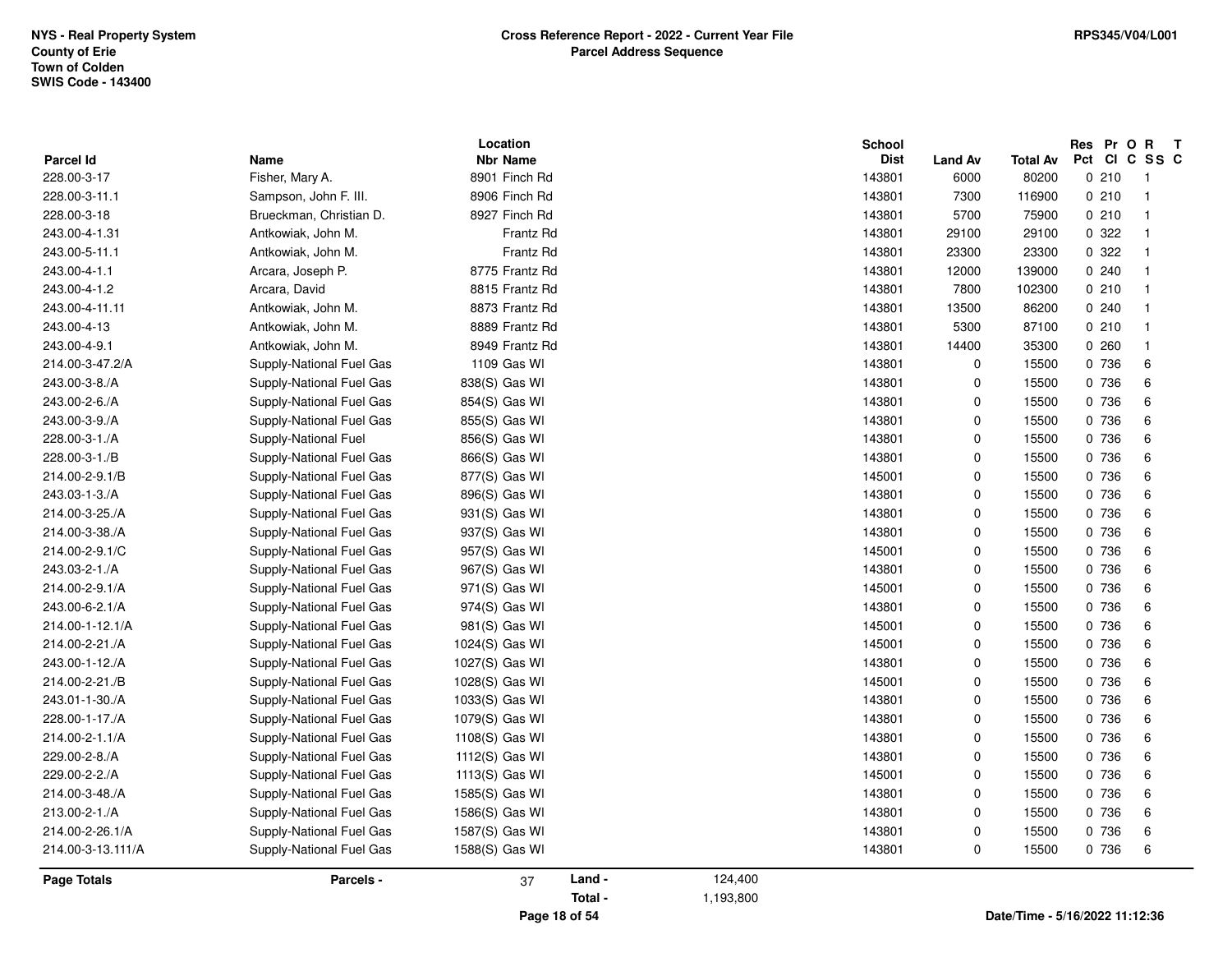|                    |                          | Location        |         |         | <b>School</b> |                |                 | Res Pr O | $\mathbf{R}$<br>$\mathbf{T}$ |
|--------------------|--------------------------|-----------------|---------|---------|---------------|----------------|-----------------|----------|------------------------------|
| Parcel Id          | Name                     | <b>Nbr Name</b> |         |         | <b>Dist</b>   | <b>Land Av</b> | <b>Total Av</b> |          | Pct CI C SS C                |
| 245.00-3-14./A     | Empire Energy E&P, LLC   | 1784(P) Gas WI  |         |         | 145001        | $\mathbf 0$    | 1282            | 0 733    | $\overline{1}$               |
| 244.00-1-17.1/A    | Supply-National Fuel Gas | 811 (S) Gas WI  |         |         | 143801        | $\pmb{0}$      | 15500           | 0 736    | 6                            |
| 243.00-5-2./A      | Supply-National Fuel Gas | 824 (S) Gas WI  |         |         | 143801        | 0              | 15500           | 0 736    | 6                            |
| 243.00-5-14.2/A    | Supply-National Fuel Gas | 837 (S) Gas WI  |         |         | 143801        | 0              | 15500           | 0 736    | 6                            |
| 214.00-2-12./A     | Supply-National Fuel Gas | 857 (S) Gas WI  |         |         | 145001        | 0              | 15500           | 0 736    | 6                            |
| 243.00-5-31./A     | Supply-National Fuel Gas | 864 (S) Gas WI  |         |         | 143801        | 0              | 15500           | 0 736    | 6                            |
| 243.00-2-6./B      | Supply-National Fuel Gas | 867 (S) Gas WI  |         |         | 143801        | $\mathbf 0$    | 15500           | 0 736    | 6                            |
| 228.00-3-15./A     | Supply-National Fuel Gas | 872 (S) Gas WI  |         |         | 143801        | 0              | 15500           | 0 736    | 6                            |
| 228.00-2-5./A      | Supply-National Fuel Gas | 882 (S) Gas WI  |         |         | 143801        | 0              | 15500           | 0 736    | 6                            |
| 214.00-3-37./A     | Supply-National Fuel Gas | 941 (S) Gas WI  |         |         | 143801        | 0              | 15500           | 0 736    | 6                            |
| 214.00-2-10./A     | Supply-National Fuel Gas | 945 (S) Gas WI  |         |         | 145001        | 0              | 15500           | 0 736    | 6                            |
| 215.00-4-6./A      | Supply-National Fuel Gas | 953 (S) Gas WI  |         |         | 145001        | $\mathbf 0$    | 15500           | 0 736    | 6                            |
| 214.00-2-18.12/A   | Supply-National Fuel Gas | 966 (S) Gas WI  |         |         | 145001        | $\mathbf 0$    | 15500           | 0 736    | 6                            |
| 215.00-4-1.1/A     | Supply-National Fuel Gas | 979 (S) Gas WI  |         |         | 145001        | 0              | 15500           | 0 736    | 6                            |
| 215.00-4-9./A      | Supply-National Fuel Gas | 985 (S) Gas WI  |         |         | 145001        | 0              | 15500           | 0 736    | 6                            |
| 215.00-1-5./A      | Supply-National Fuel Gas | 986 (S) Gas WI  |         |         | 145001        | 0              | 15500           | 0 736    | 6                            |
| 228.00-5-12.1/A    | Supply-National Fuel Gas | 1013 (S) Gas WI |         |         | 143801        | $\mathbf 0$    | 15500           | 0 736    | 6                            |
| 228.00-2-8./A      | Supply-National Fuel Gas | 1029 (S) Gas WI |         |         | 143801        | 0              | 15500           | 0 736    | 6                            |
| 228.00-1-9./A      | Supply-National Fuel Gas | 1039 (S) Gas WI |         |         | 143801        | 0              | 15500           | 0 736    | 6                            |
| 243.00-6-8.1/B     | Supply-National Fuel Gas | 1043 (S) Gas WI |         |         | 143801        | $\mathbf 0$    | 15500           | 0 736    | 6                            |
| 228.00-3-5./A      | Supply-National & Fuel   | 1050 (S) Gas WI |         |         | 143801        | 0              | 15500           | 0 736    | 6                            |
| 228.01-1-14./A     | Supply-National Fuel Gas | 1053 (S) Gas WI |         |         | 143801        | 0              | 15500           | 0 736    | 6                            |
| 228.00-6-22./A     | Supply-National Fuel Gas | 1061 (S) Gas WI |         |         | 143801        | 0              | 15500           | 0 736    | 6                            |
| 243.03-3-22./A     | Supply-National Fuel Gas | 1361 (S) Gas WI |         |         | 143801        | $\mathbf 0$    | 15500           | 0 736    | 6                            |
| 228.00-2-3.22/A    | Supply-National Fuel Gas | 1365 (S) Gas WI |         |         | 143801        | $\mathbf 0$    | 15500           | 0 736    | 6                            |
| 213.00-5-9./A      | Supply-National Fuel Gas | 1583 (S) Gas WI |         |         | 143801        | 0              | 15500           | 0 736    | 6                            |
| 229.00-1-49./A     | Supply-National Fuel Gas | 1584 (S) Gas WI |         |         | 143801        | 0              | 15500           | 0 736    | 6                            |
| 228.00-1-6./A      | Supply-National Fuel Gas | 1589 (S) Gas WI |         |         | 143801        | 0              | 15500           | 0 736    | 6                            |
| 228.00-2-25./A     | Supply-National Fuel Gas | 1590 (S) Gas WI |         |         | 143801        | 0              | 15500           | 0 736    | 6                            |
| 228.00-1-6./B      | Supply-National Fuel Gas | 1591 (S) Gas WI |         |         | 143801        | 0              | 15500           | 0 736    | 6                            |
| 213.00-6-31./A     | Supply-National Fuel Gas | 1592 (S) Gas WI |         |         | 143801        | 0              | 15500           | 0 736    | 6                            |
| 244.00-1-17.1/B    | Supply-National Fuel Gas | 1593 (S) Gas WI |         |         | 143801        | 0              | 15500           | 0 736    | 6                            |
| 243.00-6-8.1/C     | Supply-National Fuel Gas | 1595 (S) Gas WI |         |         | 143801        | $\mathbf 0$    | 15500           | 0 736    | 6                            |
| 243.00-5-29./A     | Supply-National Fuel Gas | 1596 (S) Gas WI |         |         | 143801        | $\mathbf 0$    | 15500           | 0 736    | 6                            |
| 243.00-6-15.3/B    | Supply-National Fuel Gas | 1597 (S) Gas WI |         |         | 143801        | $\mathbf 0$    | 15500           | 0 736    | 6                            |
| 243.00-6-9./A      | Supply-National Fuel Gas | 1601 (S) Gas WI |         |         | 143801        | 0              | 15500           | 0 736    | 6                            |
| 243.00-6-12./A     | Supply-National Fuel Gas | 1628 (S) Gas WI |         |         | 143801        | $\mathbf 0$    | 15500           | 0 736    | 6                            |
| <b>Page Totals</b> | Parcels -                | 37              | Land -  | 0       |               |                |                 |          |                              |
|                    |                          |                 | Total - | 559,282 |               |                |                 |          |                              |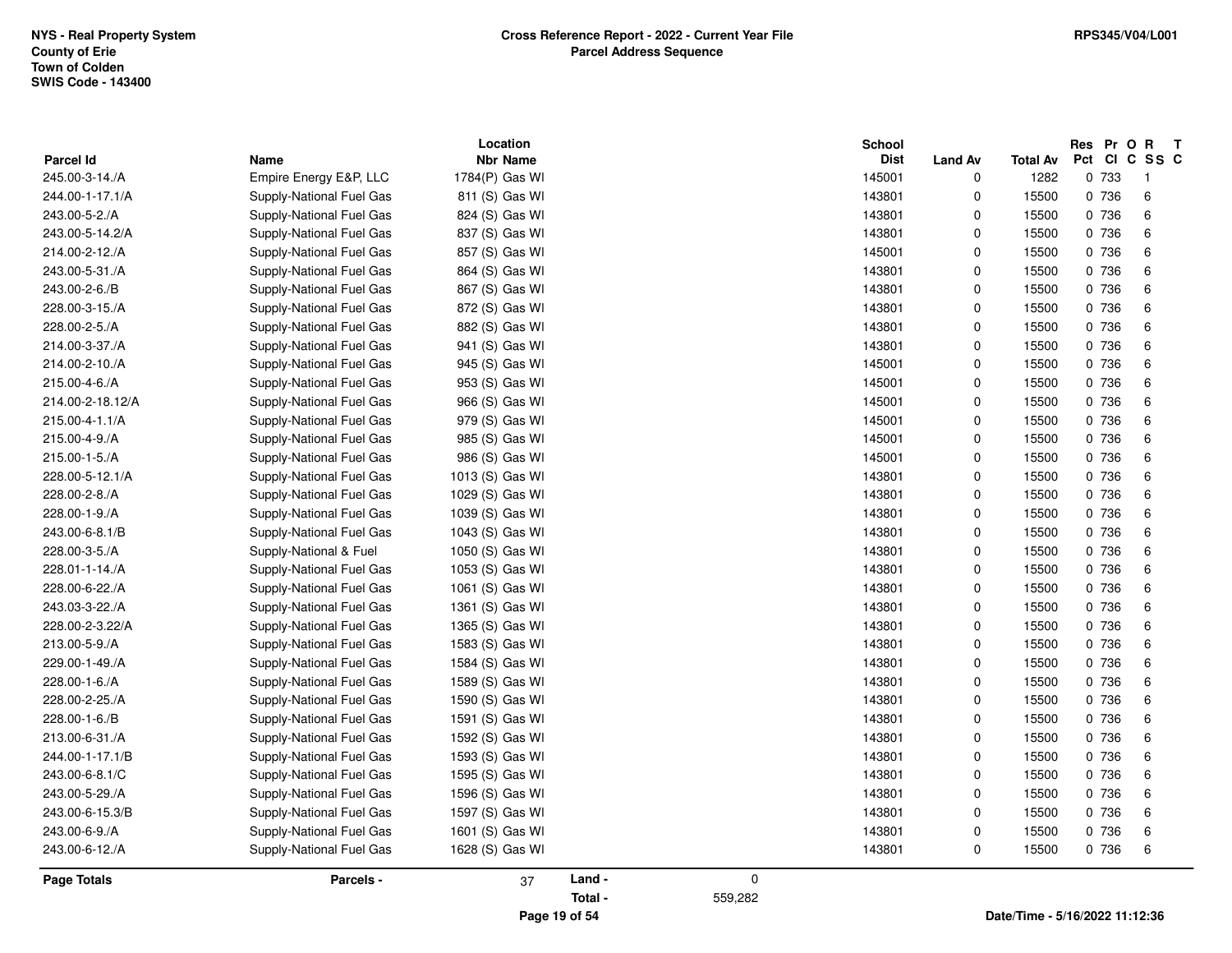|                    |                              | Location              |           | <b>School</b>    |                  |                 | Res Pr O R                     | $\mathbf{T}$             |
|--------------------|------------------------------|-----------------------|-----------|------------------|------------------|-----------------|--------------------------------|--------------------------|
| <b>Parcel Id</b>   | <b>Name</b>                  | <b>Nbr Name</b>       |           | <b>Dist</b>      | <b>Land Av</b>   | <b>Total Av</b> | Pct                            | CI C SS C                |
| 213.00-5-7./A      | Supply-National Fuel Gas     | 1636 (S) Gas WI       |           | 143801<br>145001 | 0<br>$\mathbf 0$ | 15500           | 0 736                          | 6<br>6                   |
| 215.00-4-27./A     | Supply-National Fuel Gas     | 1637 (S) Gas WI       |           |                  |                  | 15500           | 0 736                          | $\overline{1}$           |
| 260.00-1-29.21/A   | Empire Energy E&P LLC        | 29 22562 Gas WI       |           | 143801           | $\mathbf 0$      | 663             | 0 733                          |                          |
| 230.00-1-13./A     | PPP Future Development, Inc. | Gas Well              |           | 145001           | $\mathbf 0$      | 226             | 0 733                          | -1                       |
| 230.00-1-12.11/A   | PPP Future Development, Inc. | Gas Well              |           | 145001           | $\Omega$         | 226             | 0 733                          | -1                       |
| 243.00-1-17./A     | Supply-National Fuel Gas     | 970(S) Gaswell        |           | 143801           | $\mathbf 0$      | 15500           | 0 736                          | 6                        |
| 215.00-4-9./B      | Supply-National Fuel Gas     | 1016 (S) Gaswell      |           | 145001           | $\mathbf 0$      | 15500           | 0 736                          | 6                        |
| 228.00-5-15.1      | Transki, Robert Frank        | Gutekunst Rd          |           | 143801           | 22800            | 26600           | 0.312                          | $\overline{1}$           |
| 243.00-2-5         | McMicken, Charles O.         | Gutekunst Rd          |           | 143801           | 28100            | 28100           | 0 322                          |                          |
| 228.00-5-17.1      | Obringer, Albert             | 8237 Gutekunst Rd     |           | 143801           | 5100             | 49900           | 0210                           | -1                       |
| 228.00-6-12        | Frank, Peter S.              | 8281 Gutekunst Rd     |           | 143801           | 5500             | 70000           | 0210                           | -1                       |
| 228.00-5-15.21     | Deegan, Richard A.           | 8295 Gutekunst Rd     |           | 143801           | 16200            | 88400           | 0.240                          | -1                       |
| 228.00-5-16        | Piasecki, John L.            | 8397 Gutekunst Rd     |           | 143801           | 32000            | 124500          | 0.240                          | -1                       |
| 243.00-2-4         | Marsowisz, David             | 8421 Gutekunst Rd     |           | 143801           | 12600            | 83900           | 0210                           | $\overline{\mathbf{1}}$  |
| 243.00-2-2.1       | Riehle, Robert J.            | 8425 Gutekunst Rd     |           | 143801           | 8800             | 57500           | 0210                           | - 1                      |
| 228.00-6-13.2      | Colden Fire Company Inc      | 8448 Gutekunst Rd     |           | 143801           | 12500            | 304300          | 0662                           | 8                        |
| 260.00-1-1./A      | Pan Energy Co Inc            | 29-17762 Hayes Hollow |           | 143801           | $\mathbf 0$      | $\Omega$        | 0 733                          | $\overline{\mathbf{1}}$  |
| 243.00-3-9.14      | Fleckenstein, James          | Hayes Hollow Rd       |           | 143801           | 900              | 900             | 0.314                          | $\overline{\mathbf{1}}$  |
| 243.00-3-9.2       | Myers, Thomas J.             | Hayes Hollow Rd       |           | 143801           | 5500             | 5500            | 0.314                          | -1                       |
| 229.00-1-27.12     | Rose, Derik V.               | Hayes Hollow Rd       |           | 143801           | 3800             | 3800            | 0.314                          | -1                       |
| 229.00-1-27.2      | Kingston, Kevin              | Hayes Hollow Rd       |           | 143801           | 5500             | 5500            | 0.314                          | $\overline{\mathbf{1}}$  |
| 214.00-1-34        | Colden Cemetary Ass'n        | Hayes Hollow Rd       |           | 143801           | 2300             | 2300            | 0 695                          | 8                        |
| 229.00-1-29        | Kingston, Kevin              | Hayes Hollow Rd       |           | 143801           | 4600             | 4600            | 0 314                          | $\overline{\mathbf{1}}$  |
| 259.00-2-1         | Cambria, Paul J. Jr.         | Hayes Hollow Rd       |           | 143801           | 6000             | 6000            | 0.314                          | $\overline{\phantom{0}}$ |
| 243.00-3-16.1      | Kondziela, Martin Jr.        | Hayes Hollow Rd       |           | 143801           | 5000             | 5000            | 0.322                          | - 1                      |
| 229.00-1-33.11     | Reidel, Marie E.             | Hayes Hollow Rd       |           | 143801           | 11000            | 11000           | 0.314                          |                          |
| 259.00-2-2.2       | Covert, Barry Nelson         | Hayes Hollow Rd       |           | 143801           | 5500             | 35100           | 0260                           |                          |
| 229.00-1-33.13     | Mumm, Frederick R.           | Hayes Hollow Rd       |           | 143801           | 9400             | 9400            | 0.314                          | $\overline{\mathbf{1}}$  |
| 229.00-1-35.1      | Palumbo, Nancy A.            | Hayes Hollow Rd       |           | 143801           | 6000             | 6000            | 0.322                          |                          |
| 243.00-3-22        | O'Neil, Paul E. Sr.          | Hayes Hollow Rd       |           | 143801           | 600              | 600             | 0 314                          | -1                       |
| 259.00-2-6.1       | Geile, Daniel S.             | Hayes Hollow Rd       |           | 143801           | 7100             | 7100            | 0.314                          | -1                       |
| 259.00-2-6.2       | Osetkowski, Stanley D.       | Hayes Hollow Rd       |           | 143801           | 9000             | 9000            | 0.314                          | - 1                      |
| 259.00-2-9         | Osetkowski, Stanley D.       | Hayes Hollow Rd       |           | 143801           | 8700             | 8700            | 0.314                          | $\overline{1}$           |
| 229.00-1-38.2      | Ortlepp, Craig               | Hayes Hollow Rd       |           | 143801           | 8700             | 8700            | 0.314                          | $\overline{1}$           |
| 243.00-4-7         | Cambria, Paul J. Jr.         | Hayes Hollow Rd       |           | 143801           | 5900             | 5900            | 0.314                          | - 1                      |
| 229.00-1-46        | Rubach, Raymond S. Jr.       | Hayes Hollow Rd       |           | 143801           | 10400            | 10400           | 0 314                          | $\overline{\mathbf{1}}$  |
| 213.00-4-7.112     | Dotson, James R.             | Hayes Hollow Rd       |           | 143801           | 10500            | 10500           | 0.314                          | $\overline{1}$           |
| <b>Page Totals</b> | Parcels -                    | Land -<br>37          | 270,000   |                  |                  |                 |                                |                          |
|                    |                              | Total -               | 1,052,315 |                  |                  |                 |                                |                          |
|                    |                              | Page 20 of 54         |           |                  |                  |                 | Date/Time - 5/16/2022 11:12:36 |                          |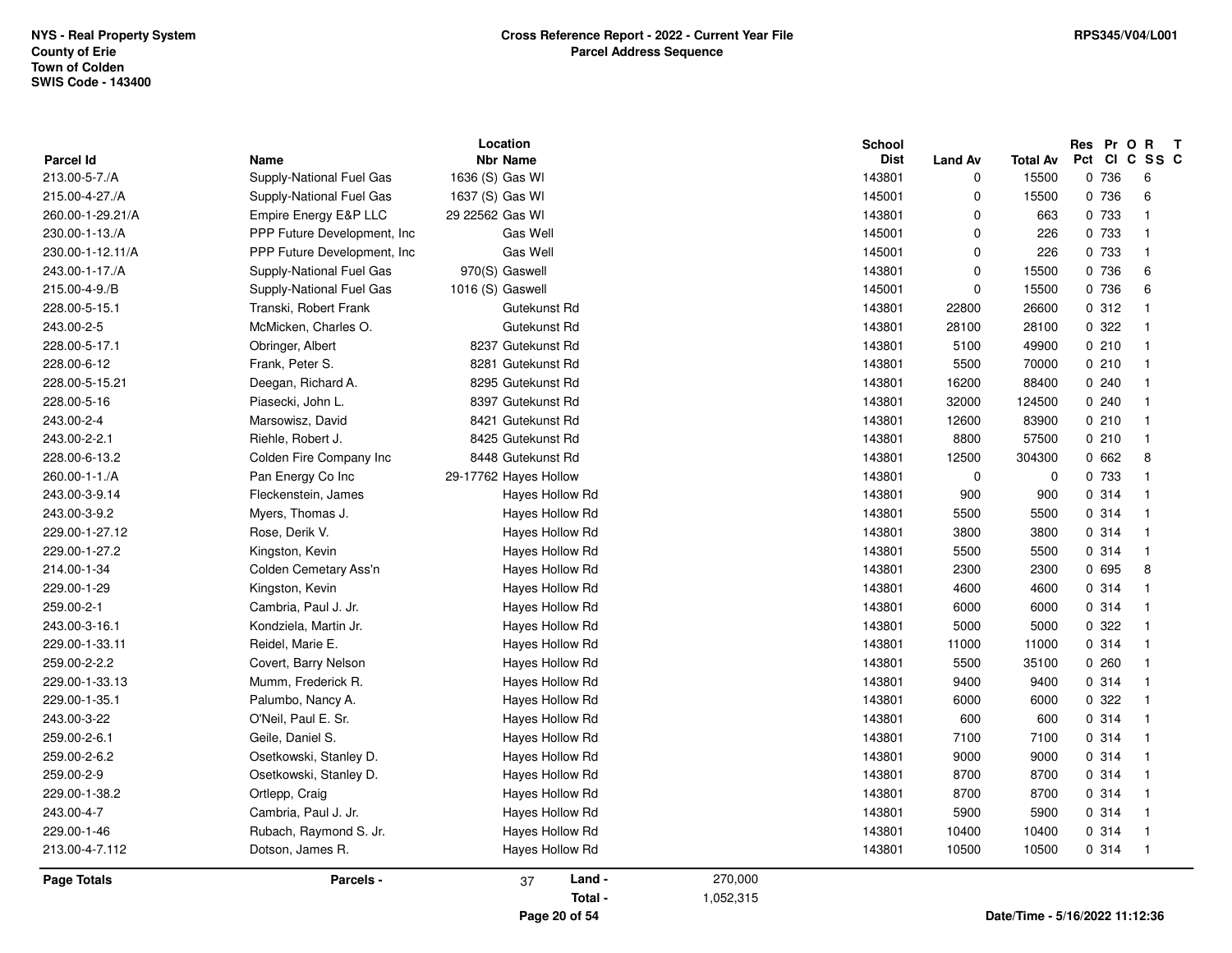|                          |                                        | Location                           |           | School                |                         |                                | Res Pr O R<br>Pct | $\mathbf{T}$<br>CICSSC   |
|--------------------------|----------------------------------------|------------------------------------|-----------|-----------------------|-------------------------|--------------------------------|-------------------|--------------------------|
| Parcel Id<br>214.00-3-52 | Name<br>Mielbrecht, Ronald J.          | <b>Nbr Name</b><br>Hayes Hollow Rd |           | <b>Dist</b><br>143801 | <b>Land Av</b><br>27000 | <b>Total Av</b><br>27000       | 0.322             | - 1                      |
| 213.00-4-7.14            |                                        |                                    |           | 143801                |                         | 16200                          | 0.322             | $\overline{1}$           |
| 214.00-3-53              | Wozniak, Raymond M.<br>Tremaine, Jason | Hayes Hollow Rd<br>Hayes Hollow Rd |           | 143801                | 16200<br>10000          | 10000                          | 0.314             | $\overline{\mathbf{1}}$  |
| 213.00-4-11              | The Sanford J Fetzer                   |                                    |           | 143801                | 4500                    | 4500                           |                   | $\overline{\mathbf{1}}$  |
|                          |                                        | Hayes Hollow Rd                    |           | 143801                |                         |                                | 0.314             | -1                       |
| 244.00-1-1.111           | Walter, Stephen F.                     | Hayes Hollow Rd                    |           |                       | 35700                   | 35700                          | 0.321             | $\overline{1}$           |
| 244.00-1-1.112           | Sheldon, Susan M.                      | Hayes Hollow Rd                    |           | 143801                | 400                     | 400                            | 0.321             |                          |
| 244.00-1-35              | Sheldon, Susan M.                      | Hayes Hollow Rd                    |           | 143801                | 1200                    | 1200                           | 0 314             | $\overline{\mathbf{1}}$  |
| 214.00-3-9               | The Potzler Family Trust               | Hayes Hollow Rd                    |           | 143801                | 9600                    | 9600                           | 0 314             | $\overline{1}$           |
| 214.00-3-27.2            | Kruszczynski, Edward                   | Hayes Hollow Rd                    |           | 143801                | 12000                   | 12000                          | 0.314             | -1                       |
| 228.00-4-23              | Chen, Guang X.                         | Hayes Hollow Rd                    |           | 143801                | 17200                   | 17200                          | 0.322             | -1                       |
| 214.00-3-31.2            | Frey, Joyce M.                         | Hayes Hollow Rd                    |           | 143801                | 25000                   | 25000                          | 0.322             | - 1                      |
| 260.00-1-6               | Sheldon, Susan M.                      | Hayes Hollow Rd                    |           | 143801                | 6400                    | 6400                           | 0.314             | $\overline{\mathbf{1}}$  |
| 228.00-3-34              | Tumiel, Brian R.                       | Hayes Hollow Rd                    |           | 143801                | 16000                   | 16000                          | 0.314             | $\overline{\mathbf{1}}$  |
| 228.00-4-12.112          | Ollary, George W. Jr.                  | Haves Hollow Rd                    |           | 143801                | 2500                    | 2500                           | 0.314             | $\overline{\phantom{0}}$ |
| 229.00-1-58              | Zybert, Anthony                        | Hayes Hollow Rd                    |           | 143801                | 2300                    | 2300                           | 0.314             | - 1                      |
| 243.00-3-9.11            | Chen, Guang X.                         | Hayes Hollow Rd                    |           | 143801                | 1200                    | 1200                           | 0 314             | $\overline{\mathbf{1}}$  |
| 214.00-1-3.1             | Barbaritz, Kenneth R.                  | 7033 Hayes Hollow Rd               |           | 143801                | 10300                   | 89000                          | 0210              | $\overline{\mathbf{1}}$  |
| 213.00-4-23              | Fiske-Lantzy, Kathleen Irene           | 7050 Hayes Hollow Rd               |           | 143801                | 10900                   | 88500                          | 0210              | -1                       |
| 214.00-1-2               | Jaworski, William F.                   | 7057 Hayes Hollow Rd               |           | 143801                | 11700                   | 89800                          | 0210              | -1                       |
| 214.00-1-1               | Antonio, Mark S. Jr.                   | 7079 Hayes Hollow Rd               |           | 143801                | 16700                   | 132600                         | 0.280             | -1                       |
| 213.00-4-7.12            | Dotson, James R.                       | 7088 Hayes Hollow Rd               |           | 143801                | 12300                   | 130700                         | 0210              | -1                       |
| 213.00-4-8.11            | Szarpa, Ronald                         | 7236 Hayes Hollow Rd               |           | 143801                | 10300                   | 79700                          | 0210              | - 1                      |
| 214.00-1-4.1             | Varecka, Jake                          | 7269 Hayes Hollow Rd               |           | 143801                | 50800                   | 187400                         | 0.240             | $\overline{\mathbf{1}}$  |
| 214.00-1-36              | Winkler, Maura                         | 7283 Hayes Hollow Rd               |           | 143801                | 35000                   | 262300                         | 0.240             | $\overline{\mathbf{1}}$  |
| 213.00-4-9.1             | Schwab, Ryan S.                        | 7288 Hayes Hollow Rd               |           | 143801                | 10100                   | 96600                          | 0210              | $\overline{\mathbf{1}}$  |
| 214.00-1-35              | Voit, Kerri P.                         | 7289 Hayes Hollow Rd               |           | 143801                | 9400                    | 54200                          | 0210              | - 1                      |
| 213.00-4-10              | The Sanford J Fetzer                   | 7290 Hayes Hollow Rd               |           | 143801                | 6800                    | 39200                          | 0210              | $\overline{\mathbf{1}}$  |
| 214.00-1-33              | Schock, Leland D.                      | 7341 Hayes Hollow Rd               |           | 143801                | 10000                   | 69700                          | 0210              | $\overline{\mathbf{1}}$  |
| 214.00-1-28              | Miller, Warren P.                      | 7391 Hayes Hollow Rd               |           | 143801                | 40300                   | 72500                          | 0.240             | -1                       |
| 214.00-1-31.1            | Cox, Thomas E.                         | 7392 Hayes Hollow Rd               |           | 143801                | 12100                   | 54800                          | 0210              | -1                       |
| 214.00-1-30              | Rose, Derik V.                         | 7423 Hayes Hollow Rd               |           | 143801                | 9800                    | 9800                           | 0210              | $\overline{\mathbf{1}}$  |
| 214.00-3-8               | Krusz, Nathan                          | 7433 Hayes Hollow Rd               |           | 143801                | 8400                    | 76600                          | 0210              | -1                       |
| 214.00-3-7.111           | Ellis, Robert L.                       | 7454 Hayes Hollow Rd               |           | 143801                | 23000                   | 50000                          | 0240              | - 1                      |
| 214.00-3-7.12            | Turner, David P.                       | 7456 Hayes Hollow Rd               |           | 143801                | 9000                    | 122000                         | 0210              | $\overline{\mathbf{1}}$  |
| 214.00-3-50              | Milley, Matthew                        | 7467 Hayes Hollow Rd               |           | 143801                | 12300                   | 12300                          | 0.314             | $\overline{\mathbf{1}}$  |
| 214.00-3-29              | Schweitzer, Norman                     | 7547 Hayes Hollow Rd               |           | 143801                | 11500                   | 74100                          | 0210              | $\overline{1}$           |
| 214.00-3-28              | Buczak, Brian C.                       | 7553 Hayes Hollow Rd               |           | 143801                | 9300                    | 77600                          | 0210              | $\overline{1}$           |
| Page Totals              | Parcels -                              | Land -<br>37                       | 517,200   |                       |                         |                                |                   |                          |
|                          |                                        | Total -                            | 2,056,600 |                       |                         |                                |                   |                          |
|                          |                                        | Page 21 of 54                      |           |                       |                         | Date/Time - 5/16/2022 11:12:36 |                   |                          |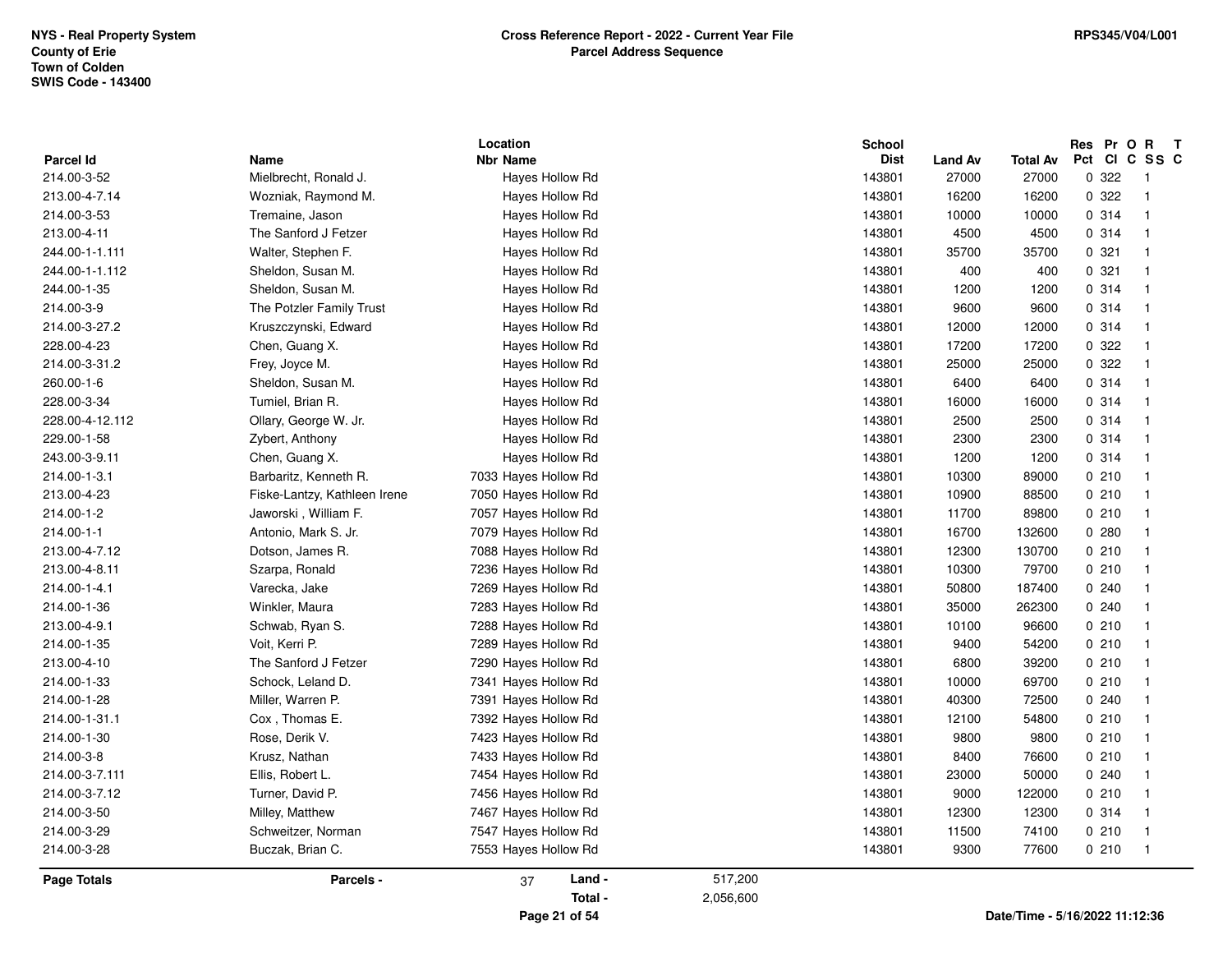| 214.00-3-34<br>143801<br>0210<br>Ivanchuk, Yaroslav<br>7758 Hayes Hollow Rd<br>9500<br>66500<br>$\overline{1}$<br>143801<br>0210<br>214.00-3-22<br>Hill, John C. Jr.<br>7769 Hayes Hollow Rd<br>9800<br>70300<br>$\overline{1}$<br>Pokrovski, Konstantin A.<br>214.00-3-35<br>7770 Hayes Hollow Rd<br>143801<br>9600<br>93400<br>0210<br>$\overline{\mathbf{1}}$<br>214.00-3-21<br>7785 Hayes Hollow Rd<br>143801<br>0210<br>Frey, Joyce M.<br>8600<br>61400<br>$\overline{1}$<br>214.00-3-36<br>Vertino, Kathleen<br>7790 Hayes Hollow Rd<br>143801<br>9000<br>63400<br>0210<br>$\overline{\mathbf{1}}$<br>143801<br>229.00-1-14<br>Rutski, Matthew J.<br>7823 Hayes Hollow Rd<br>6200<br>110200<br>0210<br>- 1<br>0210<br>229.00-1-13<br>Westphal, Erica S.<br>7826 Hayes Hollow Rd<br>143801<br>7500<br>80300<br>$\overline{\mathbf{1}}$<br>0210<br>229.00-1-15<br>Colling, Lawrence P.<br>7833 Hayes Hollow Rd<br>143801<br>5900<br>74200<br>$\overline{1}$<br>229.00-1-11<br>Marki, John D.<br>7848 Hayes Hollow Rd<br>143801<br>6200<br>0210<br>70200<br>$\overline{\mathbf{1}}$<br>0210<br>229.00-1-10.2<br>Milczarski, David<br>7880 Hayes Hollow Rd<br>143801<br>7600<br>104800<br>$\overline{\mathbf{1}}$<br>229.00-1-17<br>Rubach, Raymond S. Jr.<br>7889 Hayes Hollow Rd<br>143801<br>6100<br>89200<br>0210<br>$\overline{\mathbf{1}}$<br>229.00-1-18<br>Sobkowiak, Paul<br>7891 Hayes Hollow Rd<br>143801<br>0210<br>6000<br>66200<br>-1<br>229.00-1-9.1<br>Czora, Robert N.<br>7894 Hayes Hollow Rd<br>143801<br>7000<br>79600<br>0220<br>$\overline{\mathbf{1}}$ | 214.00-3-32<br>143801<br>0210<br>Frey, Joyce M.<br>7648 Hayes Hollow Rd<br>9300<br>64300<br>$\overline{1}$<br>143801<br>0210<br>214.00-3-33<br>Clarkson, Daniel<br>7702 Hayes Hollow Rd<br>9600<br>36900<br>$\overline{\mathbf{1}}$<br>Schwartzott, Jeffrey A.<br>7709 Hayes Hollow Rd<br>143801<br>0210<br>214.00-3-24.1<br>20100<br>71500<br>$\overline{\mathbf{1}}$<br>214.00-3-47.11<br>Haskel, Susan<br>7736 Hayes Hollow Rd<br>143801<br>11200<br>168400<br>0210<br>$\overline{\mathbf{1}}$<br>214.00-3-23<br>0210<br>Ellis, Diane M.<br>7749 Hayes Hollow Rd<br>143801<br>9900<br>70900<br>$\overline{\mathbf{1}}$ | 229.00-1-8<br>229.00-1-22 | Grzeskiewicz, James W.<br>Drabek, Joseph W. | 7932 Hayes Hollow Rd<br>7935 Hayes Hollow Rd<br>7942 Hayes Hollow Rd | 143801<br>143801<br>143801 | 6300<br>6100<br>7800 | 0210<br>62900<br>0210<br>93100<br>0210 | $\overline{1}$<br>$\overline{\mathbf{1}}$<br>$\overline{\mathbf{1}}$ |
|---------------------------------------------------------------------------------------------------------------------------------------------------------------------------------------------------------------------------------------------------------------------------------------------------------------------------------------------------------------------------------------------------------------------------------------------------------------------------------------------------------------------------------------------------------------------------------------------------------------------------------------------------------------------------------------------------------------------------------------------------------------------------------------------------------------------------------------------------------------------------------------------------------------------------------------------------------------------------------------------------------------------------------------------------------------------------------------------------------------------------------------------------------------------------------------------------------------------------------------------------------------------------------------------------------------------------------------------------------------------------------------------------------------------------------------------------------------------------------------------------------------------------------------------------------------------------------|---------------------------------------------------------------------------------------------------------------------------------------------------------------------------------------------------------------------------------------------------------------------------------------------------------------------------------------------------------------------------------------------------------------------------------------------------------------------------------------------------------------------------------------------------------------------------------------------------------------------------|---------------------------|---------------------------------------------|----------------------------------------------------------------------|----------------------------|----------------------|----------------------------------------|----------------------------------------------------------------------|
| 69800                                                                                                                                                                                                                                                                                                                                                                                                                                                                                                                                                                                                                                                                                                                                                                                                                                                                                                                                                                                                                                                                                                                                                                                                                                                                                                                                                                                                                                                                                                                                                                           |                                                                                                                                                                                                                                                                                                                                                                                                                                                                                                                                                                                                                           |                           |                                             |                                                                      |                            |                      |                                        |                                                                      |
|                                                                                                                                                                                                                                                                                                                                                                                                                                                                                                                                                                                                                                                                                                                                                                                                                                                                                                                                                                                                                                                                                                                                                                                                                                                                                                                                                                                                                                                                                                                                                                                 |                                                                                                                                                                                                                                                                                                                                                                                                                                                                                                                                                                                                                           |                           |                                             |                                                                      |                            |                      |                                        |                                                                      |
|                                                                                                                                                                                                                                                                                                                                                                                                                                                                                                                                                                                                                                                                                                                                                                                                                                                                                                                                                                                                                                                                                                                                                                                                                                                                                                                                                                                                                                                                                                                                                                                 |                                                                                                                                                                                                                                                                                                                                                                                                                                                                                                                                                                                                                           |                           |                                             |                                                                      |                            |                      |                                        |                                                                      |
|                                                                                                                                                                                                                                                                                                                                                                                                                                                                                                                                                                                                                                                                                                                                                                                                                                                                                                                                                                                                                                                                                                                                                                                                                                                                                                                                                                                                                                                                                                                                                                                 |                                                                                                                                                                                                                                                                                                                                                                                                                                                                                                                                                                                                                           |                           |                                             |                                                                      |                            |                      |                                        |                                                                      |
|                                                                                                                                                                                                                                                                                                                                                                                                                                                                                                                                                                                                                                                                                                                                                                                                                                                                                                                                                                                                                                                                                                                                                                                                                                                                                                                                                                                                                                                                                                                                                                                 |                                                                                                                                                                                                                                                                                                                                                                                                                                                                                                                                                                                                                           |                           |                                             |                                                                      |                            |                      |                                        |                                                                      |

**Page 22 of 54**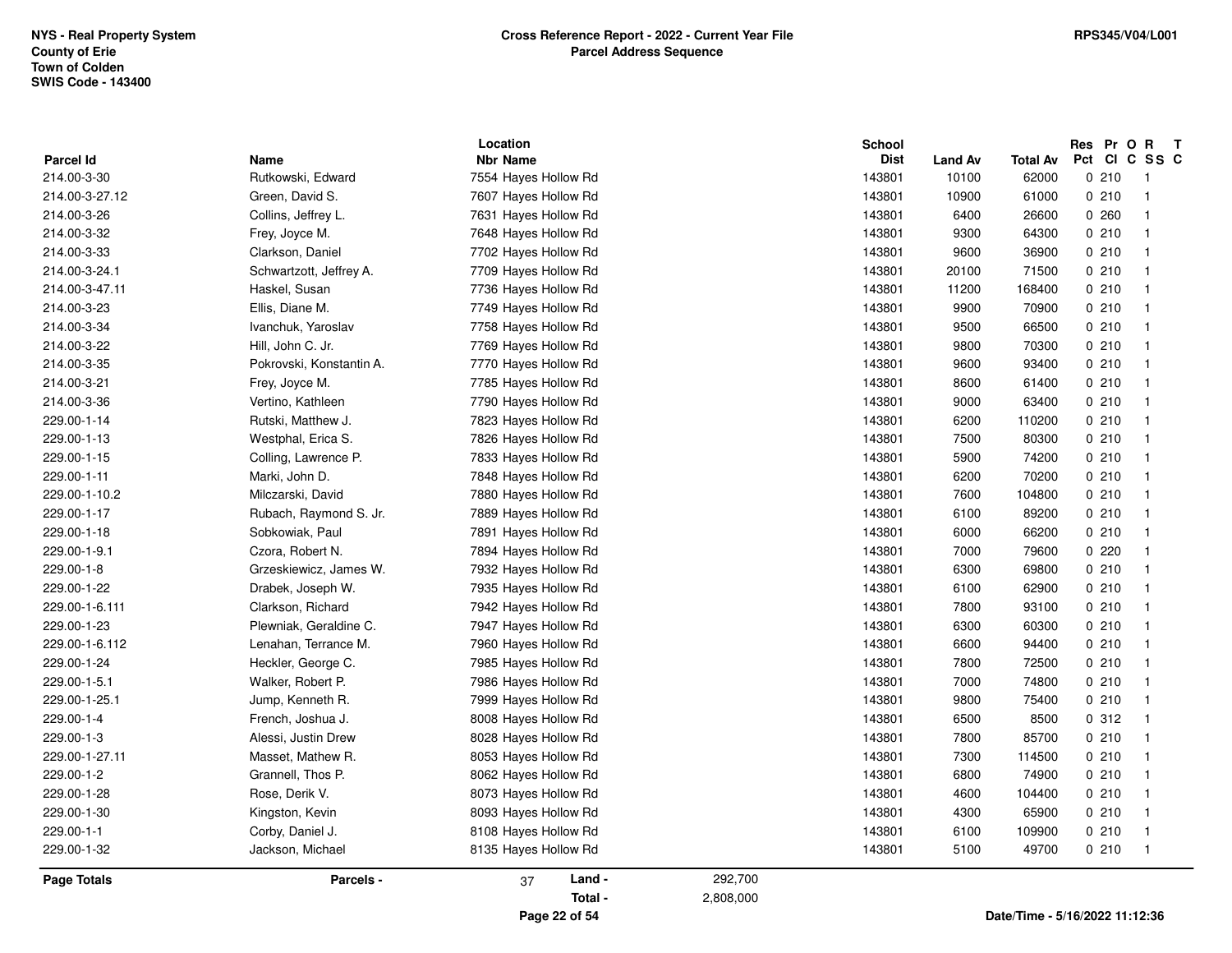| 228.00-4-4<br>143801<br>0210<br>Mayer, Kevin<br>8200 Hayes Hollow Rd<br>6500<br>84200<br>-1<br>143801<br>0210<br>229.00-1-35.2<br>Van Lew, Keith<br>8207 Hayes Hollow Rd<br>24000<br>77100<br>$\overline{1}$<br>228.00-4-1.21<br>Clarkson, Richard W.<br>8224 Hayes Hollow Rd<br>143801<br>10300<br>79200<br>0210<br>$\overline{1}$<br>228.00-4-6<br>Thompson, Mark G.<br>143801<br>6200<br>0210<br>8264 Hayes Hollow Rd<br>67600<br>$\overline{\mathbf{1}}$<br>229.00-1-37<br>143801<br>0210<br>Zybert, George J.<br>8387 Hayes Hollow Rd<br>12700<br>82200<br>$\overline{1}$<br>Hermann, Catherine A.<br>8391 Hayes Hollow Rd<br>143801<br>0210<br>228.00-4-8.1<br>4100<br>57600<br>$\overline{\mathbf{1}}$<br>Jones, Daniel P.<br>143801<br>6700<br>0210<br>228.00-4-9.12<br>8399 Hayes Hollow Rd<br>83600<br>$\overline{1}$<br>228.00-4-9.2<br>Shanley, Richard G.<br>8441 Hayes Hollow Rd<br>143801<br>0220<br>6600<br>51400<br>-1<br>228.00-4-10<br>Fleck, John W.<br>88700<br>0210<br>8473 Hayes Hollow Rd<br>143801<br>8600<br>-1<br>243.00-3-9.12<br>Rogers, James P.<br>8488 Hayes Hollow Rd<br>143801<br>9000<br>121200<br>0210<br>-1<br>243.00-3-10<br>Leverentz, Kathryn M.<br>8492 Hayes Hollow Rd<br>143801<br>6100<br>65900<br>0210<br>$\overline{\mathbf{1}}$<br>243.00-3-23<br>Koschnick, Alan W.<br>0210<br>8505 Hayes Hollow Rd<br>143801<br>8300<br>97900<br>-1<br>0210<br>243.00-3-11<br>Melnik, Jon C.<br>8524 Hayes Hollow Rd<br>143801<br>8300<br>129200<br>$\overline{\mathbf{1}}$<br>243.00-3-12<br>Bolibrzuch, Robert B.<br>8540 Hayes Hollow Rd<br>143801<br>5600<br>90600<br>0210<br>$\overline{1}$<br>Myers, Thomas<br>143801<br>87900<br>0210<br>243.00-3-9.3<br>8569 Hayes Hollow Rd<br>7500<br>$\overline{1}$<br>243.00-3-13<br>143801<br>0210<br>Ruhland, Michael G.<br>8604 Hayes Hollow Rd<br>16400<br>102900<br>$\overline{1}$<br>243.00-3-14<br>143801<br>0210<br>Fleckenstein, James E.<br>8616 Hayes Hollow Rd<br>5400<br>40500<br>- 1<br>244.00-1-20.1<br>Fisher, Peter<br>8629 Hayes Hollow Rd<br>143801<br>5600<br>82400<br>0210<br>-1<br>243.00-3-15<br>143801<br>0240<br>Kondziela, Martin Jr.<br>8644 Hayes Hollow Rd<br>12800<br>59800<br>$\overline{\mathbf{1}}$<br>244.00-1-19<br>Cranston, William W.<br>8645 Hayes Hollow Rd<br>143801<br>6100<br>78500<br>0210<br>$\overline{1}$<br>243.00-3-17.1<br>Berry, Ross J.<br>8660 Hayes Hollow Rd<br>143801<br>5100<br>69000<br>0210<br>$\overline{\mathbf{1}}$ |
|----------------------------------------------------------------------------------------------------------------------------------------------------------------------------------------------------------------------------------------------------------------------------------------------------------------------------------------------------------------------------------------------------------------------------------------------------------------------------------------------------------------------------------------------------------------------------------------------------------------------------------------------------------------------------------------------------------------------------------------------------------------------------------------------------------------------------------------------------------------------------------------------------------------------------------------------------------------------------------------------------------------------------------------------------------------------------------------------------------------------------------------------------------------------------------------------------------------------------------------------------------------------------------------------------------------------------------------------------------------------------------------------------------------------------------------------------------------------------------------------------------------------------------------------------------------------------------------------------------------------------------------------------------------------------------------------------------------------------------------------------------------------------------------------------------------------------------------------------------------------------------------------------------------------------------------------------------------------------------------------------------------------------------------------------------------------------------------------------------------------------------------------------------------------------------------------------------------------------------------------------------------------------------------------------------------------------------------------------------------------------------------------------------------------------------------------------------------|
|                                                                                                                                                                                                                                                                                                                                                                                                                                                                                                                                                                                                                                                                                                                                                                                                                                                                                                                                                                                                                                                                                                                                                                                                                                                                                                                                                                                                                                                                                                                                                                                                                                                                                                                                                                                                                                                                                                                                                                                                                                                                                                                                                                                                                                                                                                                                                                                                                                                                |
|                                                                                                                                                                                                                                                                                                                                                                                                                                                                                                                                                                                                                                                                                                                                                                                                                                                                                                                                                                                                                                                                                                                                                                                                                                                                                                                                                                                                                                                                                                                                                                                                                                                                                                                                                                                                                                                                                                                                                                                                                                                                                                                                                                                                                                                                                                                                                                                                                                                                |
|                                                                                                                                                                                                                                                                                                                                                                                                                                                                                                                                                                                                                                                                                                                                                                                                                                                                                                                                                                                                                                                                                                                                                                                                                                                                                                                                                                                                                                                                                                                                                                                                                                                                                                                                                                                                                                                                                                                                                                                                                                                                                                                                                                                                                                                                                                                                                                                                                                                                |
|                                                                                                                                                                                                                                                                                                                                                                                                                                                                                                                                                                                                                                                                                                                                                                                                                                                                                                                                                                                                                                                                                                                                                                                                                                                                                                                                                                                                                                                                                                                                                                                                                                                                                                                                                                                                                                                                                                                                                                                                                                                                                                                                                                                                                                                                                                                                                                                                                                                                |
|                                                                                                                                                                                                                                                                                                                                                                                                                                                                                                                                                                                                                                                                                                                                                                                                                                                                                                                                                                                                                                                                                                                                                                                                                                                                                                                                                                                                                                                                                                                                                                                                                                                                                                                                                                                                                                                                                                                                                                                                                                                                                                                                                                                                                                                                                                                                                                                                                                                                |
|                                                                                                                                                                                                                                                                                                                                                                                                                                                                                                                                                                                                                                                                                                                                                                                                                                                                                                                                                                                                                                                                                                                                                                                                                                                                                                                                                                                                                                                                                                                                                                                                                                                                                                                                                                                                                                                                                                                                                                                                                                                                                                                                                                                                                                                                                                                                                                                                                                                                |
|                                                                                                                                                                                                                                                                                                                                                                                                                                                                                                                                                                                                                                                                                                                                                                                                                                                                                                                                                                                                                                                                                                                                                                                                                                                                                                                                                                                                                                                                                                                                                                                                                                                                                                                                                                                                                                                                                                                                                                                                                                                                                                                                                                                                                                                                                                                                                                                                                                                                |
| 8185 Hayes Hollow Rd                                                                                                                                                                                                                                                                                                                                                                                                                                                                                                                                                                                                                                                                                                                                                                                                                                                                                                                                                                                                                                                                                                                                                                                                                                                                                                                                                                                                                                                                                                                                                                                                                                                                                                                                                                                                                                                                                                                                                                                                                                                                                                                                                                                                                                                                                                                                                                                                                                           |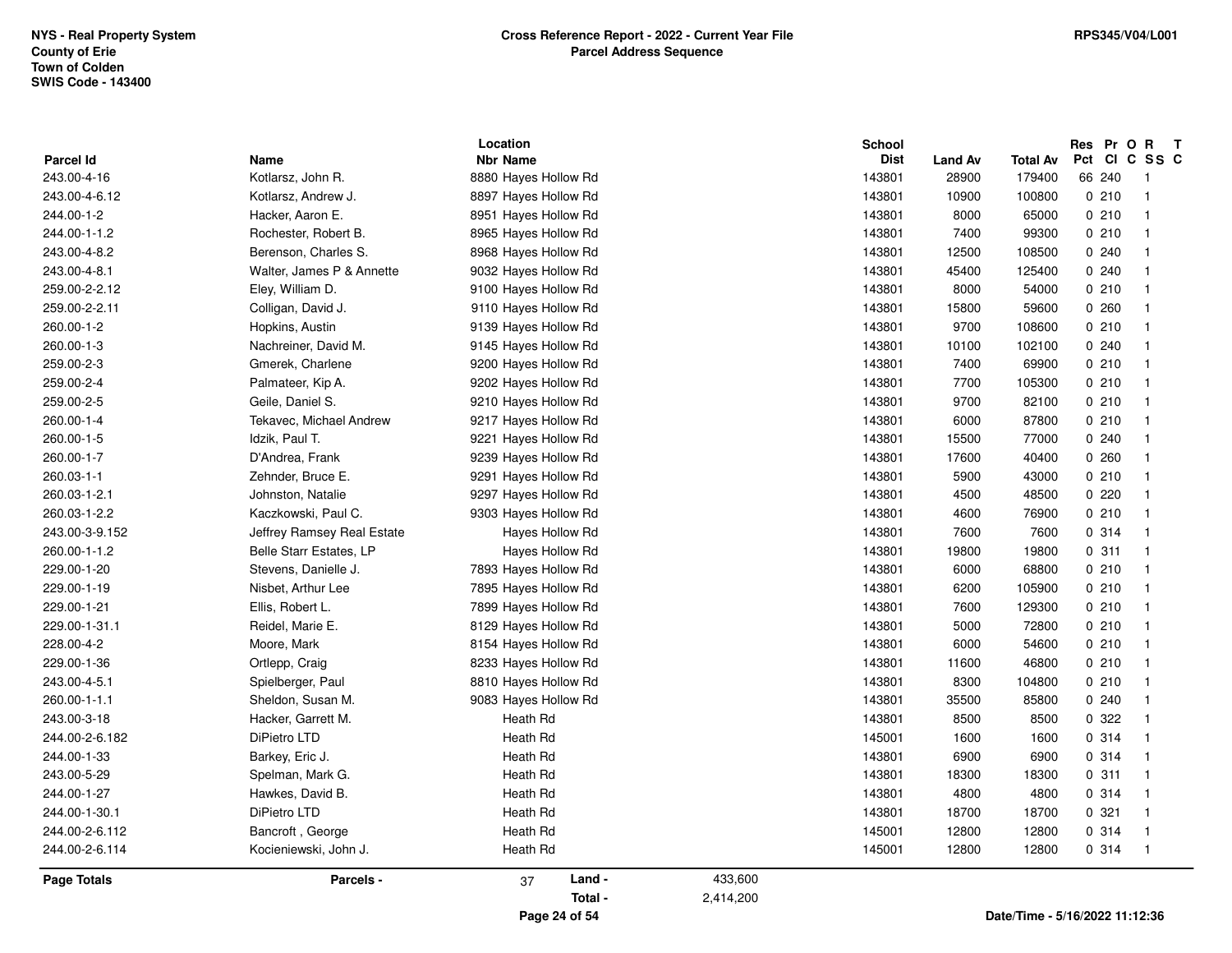| <b>Parcel Id</b> | Name                       | Location<br><b>Nbr Name</b> |        |         | <b>School</b><br><b>Dist</b> | <b>Land Av</b> | <b>Total Av</b> | Res Pr O R<br>Pct CI C SS C | $\mathbf{T}$            |
|------------------|----------------------------|-----------------------------|--------|---------|------------------------------|----------------|-----------------|-----------------------------|-------------------------|
| 244.00-1-31      | Krueger, William           | Heath Rd                    |        |         | 143801                       | 30000          | 30000           | 0.321                       | $\overline{1}$          |
| 244.00-2-8       | DiPietro LTD               | Heath Rd                    |        |         | 145001                       | 2200           | 2200            | 0 314                       | $\overline{1}$          |
| 244.00-2-25      | Chapman, Eric D.           | Heath Rd                    |        |         | 145001                       | 10400          | 10400           | 0.314                       | $\mathbf{1}$            |
| 243.00-2-6.21    | Colden Valley Farm, LLC    | Heath Rd                    |        |         | 143801                       | 28800          | 28800           | 0 322                       | $\overline{1}$          |
| 244.00-2-30      | Bancroft, Robert A.        | Heath Rd                    |        |         | 145001                       | 18400          | 18400           | 0.322                       | $\mathbf{1}$            |
| 244.00-2-6.131   | Pratt, David F.            | Heath Rd                    |        |         | 145001                       | 13700          | 13700           | 0 322                       | $\overline{1}$          |
| 243.00-3-8.1     |                            | Heath Rd                    |        |         |                              |                | 15000           | 0 322                       |                         |
|                  | Ollary, George W. Jr.      |                             |        |         | 143801                       | 15000          |                 |                             | $\overline{1}$          |
| 243.00-3-8.2     | Hacker, Garrett M.         | Heath Rd                    |        |         | 143801                       | 23200          | 29200           | 0.312                       | $\overline{1}$          |
| 243.03-3-13      | Bouquin, Craig H.          | 8375 Heath Rd               |        |         | 143801                       | 11200          | 39600           | 0210                        | $\overline{\mathbf{1}}$ |
| 243.03-3-14      | Bouquin, Craig H.          | 8377 Heath Rd               |        |         | 143801                       | 3600           | 58800           | 0210                        | $\overline{1}$          |
| 243.03-3-15      | Kief, Lawrence R.          | 8403 Heath Rd               |        |         | 143801                       | 3800           | 39500           | 0210                        | $\overline{1}$          |
| 243.03-3-17.1    | Roman, Ronald F.           | 8413 Heath Rd               |        |         | 143801                       | 12400          | 67600           | 0210                        | $\overline{1}$          |
| 243.03-3-16.1    | Best, Charles C.           | 8419 Heath Rd               |        |         | 143801                       | 5600           | 95000           | 0210                        | $\overline{1}$          |
| 243.00-5-26      | Spelman, Mark G.           | 8423 Heath Rd               |        |         | 143801                       | 500            | 500             | 0.311                       | $\overline{1}$          |
| 243.03-3-20      | Trinkle, Kevin J.          | 8433 Heath Rd               |        |         | 143801                       | 5400           | 51300           | 0210                        | $\mathbf{1}$            |
| 243.03-3-18.1    | Beutner, Brian D.          | 8435/8437 Heath Rd          |        |         | 143801                       | 12000          | 48700           | 0.280                       | $\overline{1}$          |
| 243.03-3-21      | Baker, Andrew J.           | 8443 Heath Rd               |        |         | 143801                       | 6600           | 58600           | 0210                        | $\overline{1}$          |
| 243.01-3-4.1     | McMahon, Martin A.         | 8448 Heath Rd               |        |         | 143801                       | 11800          | 68800           | 0210                        | $\overline{1}$          |
| 243.03-3-22      | Roesser, Edward L.         | 8465 Heath Rd               |        |         | 143801                       | 16900          | 57900           | 0210                        | -1                      |
| 243.01-3-3       | Kotlarsz, Adam             | 8466 Heath Rd               |        |         | 143801                       | 6900           | 48600           | 0210                        | $\overline{1}$          |
| 243.01-3-1.2     | Domes, John W.             | 8476 Heath Rd               |        |         | 143801                       | 14600          | 52900           | 0210                        | $\overline{1}$          |
| 243.03-3-23.11   | Nichols, Cody J.           | 8497 Heath Rd               |        |         | 143801                       | 9200           | 46300           | 0210                        | $\overline{1}$          |
| 243.01-3-1.1     | Goetz, Mark                | 8506 Heath Rd               |        |         | 143801                       | 16500          | 78400           | 0210                        | $\overline{1}$          |
| 243.03-3-24.11   | Kruszka, John L.           | 8515 Heath Rd               |        |         | 143801                       | 21800          | 101000          | 0.280                       | $\overline{1}$          |
| 243.00-2-6.221   | James A Cardone 2020 Rev T | 8650-2 Heath Rd             |        |         | 143801                       | 17900          | 129300          | 0.240                       | $\mathbf{1}$            |
| 243.00-2-7       | Schiele, Brenton R.        | 8650-1 Heath Rd             |        |         | 143801                       | 5700           | 66700           | 0210                        | $\overline{1}$          |
| 243.00-5-28      | Dreyfus, Kip               | 8653 Heath Rd               |        |         | 143801                       | 3700           | 65200           | 0210                        | $\overline{1}$          |
| 243.00-2-8       | Feuz, Donald L.            | 8656 Heath Rd               |        |         | 143801                       | 4500           | 81300           | 0210                        | $\overline{\mathbf{1}}$ |
| 243.00-5-27      | Pericak, Christopher M.    | 8669 Heath Rd               |        |         | 143801                       | 5100           | 92200           | 0210                        | $\overline{1}$          |
| 243.00-2-6.1     | Schneider, Michael Sr.     | 8670 Heath Rd               |        |         | 143801                       | 10300          | 82400           | 0210                        | $\mathbf{1}$            |
| 243.00-5-25      | Achenbach, Karin E.        | 8709 Heath Rd               |        |         | 143801                       | 7400           | 64000           | 0210                        | $\overline{1}$          |
| 243.00-3-2       | Thompson, Mark G.          | 8710 Heath Rd               |        |         | 143801                       | 5900           | 30900           | 0210                        | $\overline{1}$          |
| 243.00-3-3.1     | Kramer, Charles G.         | 8724 Heath Rd               |        |         | 143801                       | 10500          | 73700           | 0210                        | $\overline{\mathbf{1}}$ |
| 243.00-5-23.1    | Hamm, Gerry                | 8725 Heath Rd               |        |         | 143801                       | 8700           | 75900           | 0210                        | $\overline{1}$          |
| 243.00-3-5       | Lima, Keith D.             | 8726 Heath Rd               |        |         | 143801                       | 6000           | 62900           | 0210                        | $\overline{1}$          |
| 243.00-3-6       | Nachreiner, Michael W.     | 8734 Heath Rd               |        |         | 143801                       | 5500           | 87600           | 0210                        | -1                      |
| 243.00-3-1       | Pijanowski, Leonard        | 8744 Heath Rd               |        |         | 143801                       | 23800          | 116200          | 0220                        | $\overline{1}$          |
| Page Totals      | Parcels -                  | 37                          | Land - | 415,500 |                              |                |                 |                             |                         |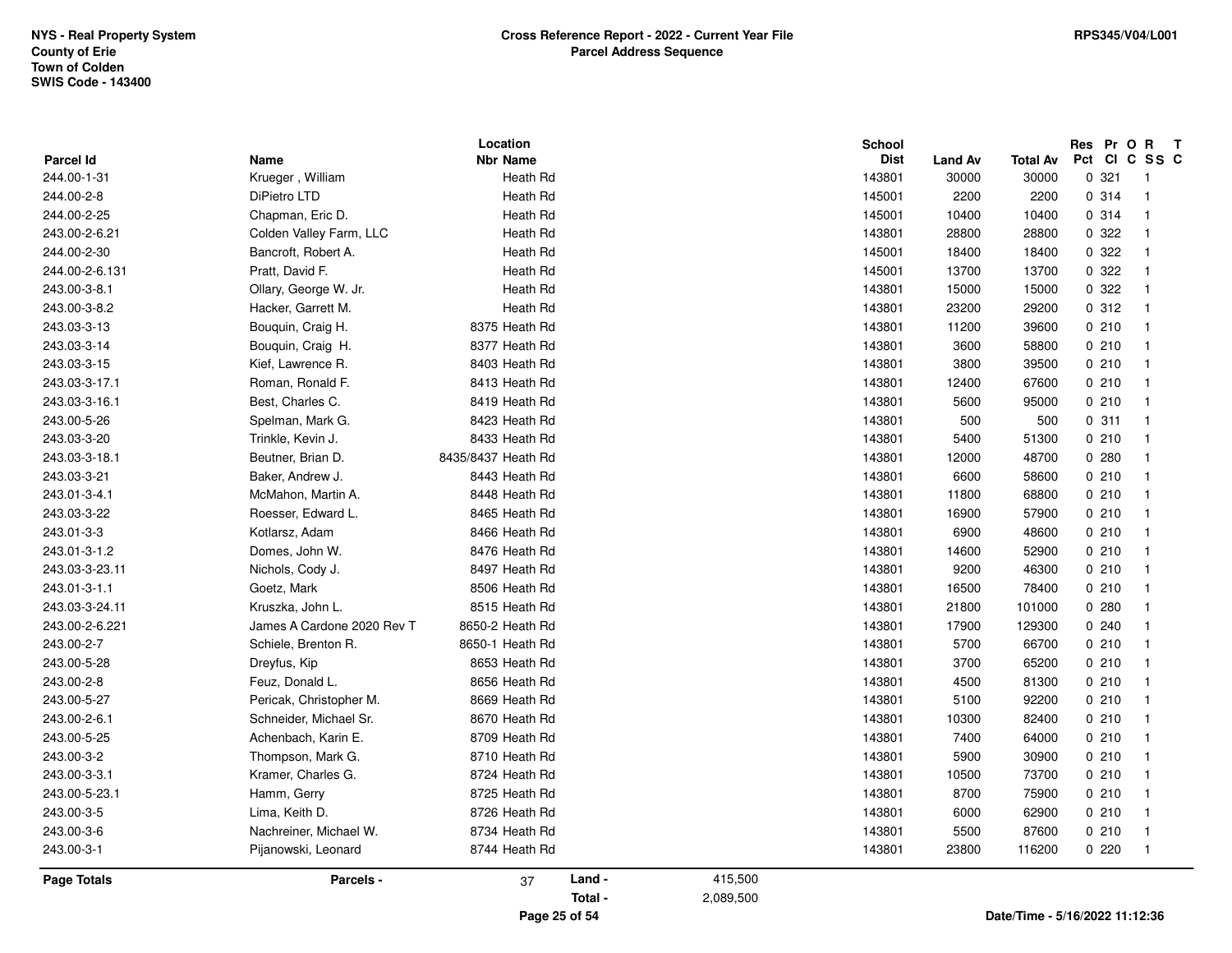| 0210<br>70000<br>243.00-5-18<br>8787 Heath Rd<br>143801<br>6700<br>0210<br>Bystryk, Thomas A. Jr.<br>113200<br>243.00-5-17<br>Grundtisch, Nathan A.<br>8809 Heath Rd<br>143801<br>6200<br>61000<br>0210<br>243.00-5-16<br>143801<br>0210<br>Hofmeister, Robert G.<br>8817 Heath Rd<br>5100<br>58800<br>243.00-5-15<br>Bufton, Mark<br>8837 Heath Rd<br>143801<br>6600<br>81600<br>0210<br>143801<br>0210<br>244.00-1-28.1<br>Grandits, Ruth A.<br>9200 Heath Rd<br>8800<br>69300<br>0.240<br>244.00-1-29<br>9233 Heath Rd<br>143801<br>13700<br>85300<br>Wochensky, Edward W.<br>DeRosa, Vincent O.<br>9254 Heath Rd<br>0210<br>244.00-1-26.12<br>143801<br>7800<br>110200<br>244.00-1-30.5<br>Harger, Daryl P.<br>9275 Heath Rd<br>143801<br>99400<br>0.240<br>17600<br>0210<br>244.00-1-30.42<br>Otwell, James O.<br>9296 Heath Rd<br>143801<br>7800<br>129000<br>Anderson, Christian S.<br>9321 Heath Rd<br>143801<br>0.240<br>244.00-1-30.6<br>21000<br>156300<br>Meidenbauer Revocable Trust<br>9340 Heath Rd<br>0210<br>244.00-1-30.31<br>143801<br>17300<br>108000<br>244.00-1-30.2<br>Seifried, Mark S.<br>9382 Heath Rd<br>96750<br>0210<br>143801<br>11100<br>244.00-1-34<br>Wiesmore, Patrick D.<br>9501 Heath Rd<br>143801<br>10400<br>107700<br>0210<br>244.00-2-7<br>DiPietro LTD<br>9504 Heath Rd<br>145001<br>5 5 8 2<br>118800<br>412500<br>244.00-2-5.1<br>9520 Heath Rd<br>145001<br>7700<br>64500<br>0210<br>Barkey, Eric J.<br>244.00-2-6.181<br>Reinard, George J.<br>9636 Heath Rd<br>145001<br>89700<br>0.240<br>11700<br>0210<br>244.00-2-6.172<br>Graf, Christine J.<br>9681 Heath Rd<br>145001<br>10800<br>120000<br>0210<br>244.00-2-6.111<br>Findlay, Daniel<br>9682 Heath Rd<br>145001<br>12800<br>124900<br>244.00-2-6.12<br>Pratt, Richard L.<br>9796 Heath Rd<br>145001<br>95600<br>0210<br>11300<br>0210<br>244.00-2-6.162<br>Chapman, Eric D.<br>9821 Heath Rd<br>145001<br>10400<br>122400<br>9927 Heath Rd<br>0.240<br>244.00-2-26<br>Walker, Robert J.<br>145001<br>13200<br>116800<br>244.00-2-6.142<br>9943 Heath Rd<br>0210<br>Uzar, Leonard<br>145001<br>8400<br>121000<br>9987 Heath Rd<br>0210<br>244.00-2-33<br>Weis, Deborah<br>145001<br>6600<br>83600 |      |        |               |                  |             |
|-------------------------------------------------------------------------------------------------------------------------------------------------------------------------------------------------------------------------------------------------------------------------------------------------------------------------------------------------------------------------------------------------------------------------------------------------------------------------------------------------------------------------------------------------------------------------------------------------------------------------------------------------------------------------------------------------------------------------------------------------------------------------------------------------------------------------------------------------------------------------------------------------------------------------------------------------------------------------------------------------------------------------------------------------------------------------------------------------------------------------------------------------------------------------------------------------------------------------------------------------------------------------------------------------------------------------------------------------------------------------------------------------------------------------------------------------------------------------------------------------------------------------------------------------------------------------------------------------------------------------------------------------------------------------------------------------------------------------------------------------------------------------------------------------------------------------------------------------------------------------------------------------------------------------------------------------------------------------------------------------------------------------------------------------------------------------------------------------------------------------------------------------------------------------------------------------------|------|--------|---------------|------------------|-------------|
|                                                                                                                                                                                                                                                                                                                                                                                                                                                                                                                                                                                                                                                                                                                                                                                                                                                                                                                                                                                                                                                                                                                                                                                                                                                                                                                                                                                                                                                                                                                                                                                                                                                                                                                                                                                                                                                                                                                                                                                                                                                                                                                                                                                                       |      |        |               |                  |             |
|                                                                                                                                                                                                                                                                                                                                                                                                                                                                                                                                                                                                                                                                                                                                                                                                                                                                                                                                                                                                                                                                                                                                                                                                                                                                                                                                                                                                                                                                                                                                                                                                                                                                                                                                                                                                                                                                                                                                                                                                                                                                                                                                                                                                       |      |        |               |                  |             |
|                                                                                                                                                                                                                                                                                                                                                                                                                                                                                                                                                                                                                                                                                                                                                                                                                                                                                                                                                                                                                                                                                                                                                                                                                                                                                                                                                                                                                                                                                                                                                                                                                                                                                                                                                                                                                                                                                                                                                                                                                                                                                                                                                                                                       |      |        |               |                  |             |
|                                                                                                                                                                                                                                                                                                                                                                                                                                                                                                                                                                                                                                                                                                                                                                                                                                                                                                                                                                                                                                                                                                                                                                                                                                                                                                                                                                                                                                                                                                                                                                                                                                                                                                                                                                                                                                                                                                                                                                                                                                                                                                                                                                                                       |      |        |               |                  |             |
|                                                                                                                                                                                                                                                                                                                                                                                                                                                                                                                                                                                                                                                                                                                                                                                                                                                                                                                                                                                                                                                                                                                                                                                                                                                                                                                                                                                                                                                                                                                                                                                                                                                                                                                                                                                                                                                                                                                                                                                                                                                                                                                                                                                                       |      |        |               |                  |             |
|                                                                                                                                                                                                                                                                                                                                                                                                                                                                                                                                                                                                                                                                                                                                                                                                                                                                                                                                                                                                                                                                                                                                                                                                                                                                                                                                                                                                                                                                                                                                                                                                                                                                                                                                                                                                                                                                                                                                                                                                                                                                                                                                                                                                       |      |        |               |                  |             |
|                                                                                                                                                                                                                                                                                                                                                                                                                                                                                                                                                                                                                                                                                                                                                                                                                                                                                                                                                                                                                                                                                                                                                                                                                                                                                                                                                                                                                                                                                                                                                                                                                                                                                                                                                                                                                                                                                                                                                                                                                                                                                                                                                                                                       |      |        |               |                  |             |
|                                                                                                                                                                                                                                                                                                                                                                                                                                                                                                                                                                                                                                                                                                                                                                                                                                                                                                                                                                                                                                                                                                                                                                                                                                                                                                                                                                                                                                                                                                                                                                                                                                                                                                                                                                                                                                                                                                                                                                                                                                                                                                                                                                                                       | 6700 | 143801 | 8761 Heath Rd | Fuhrmann, Travis | 243.00-5-19 |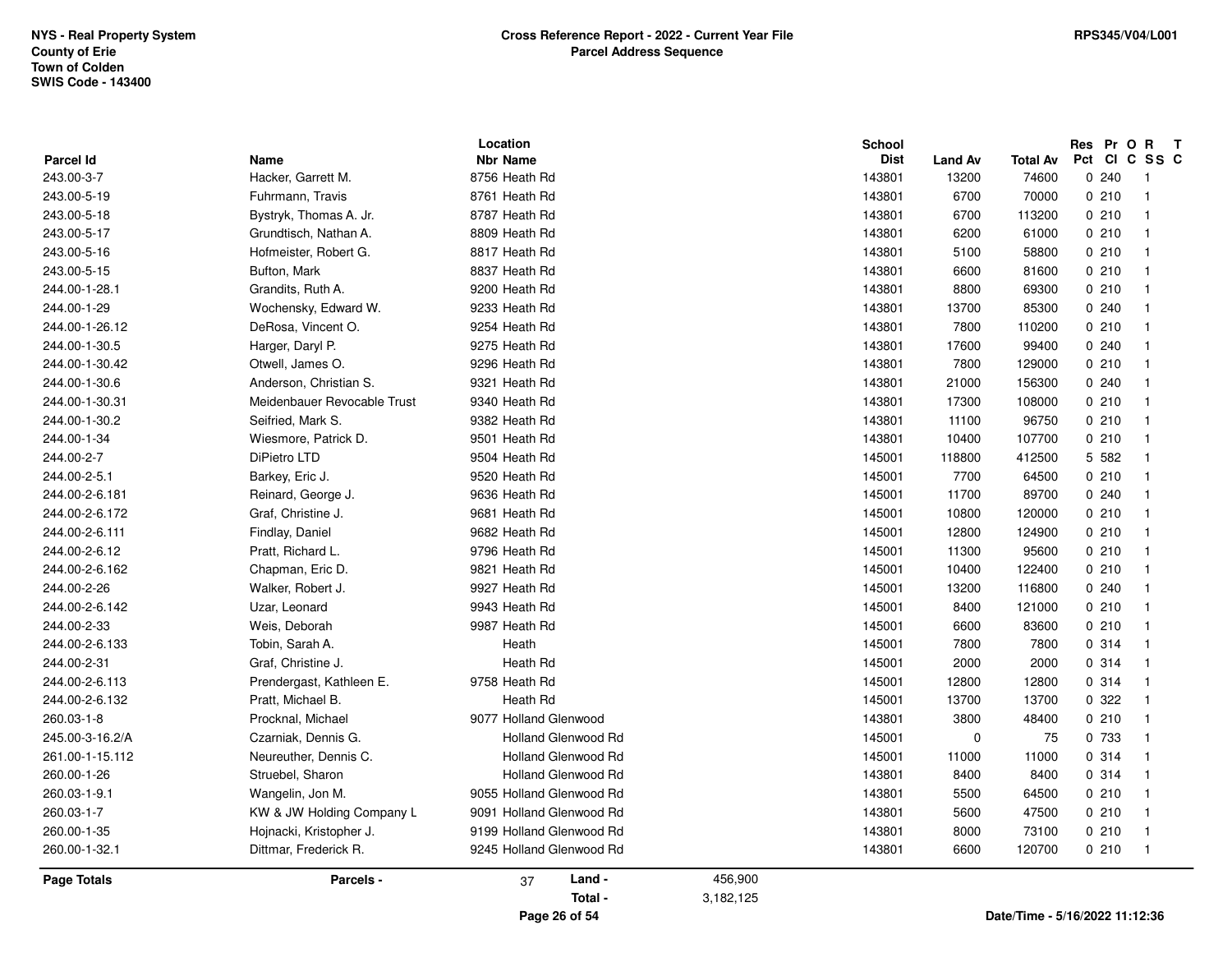| <b>Parcel Id</b>   | Name                       | Location<br><b>Nbr Name</b> |                    | School<br><b>Dist</b> | <b>Land Av</b> | Total Av | Res Pr O<br>Pct CI C SS C | $\mathbf R$<br>$\mathbf{T}$ |
|--------------------|----------------------------|-----------------------------|--------------------|-----------------------|----------------|----------|---------------------------|-----------------------------|
| 260.00-1-24        | Van Leaven, Christopher R. | 9619 Holland Glenwood Rd    |                    | 143801                | 5100           | 68800    | 0210                      | - 1                         |
| 260.00-1-16        | A.M. Horizons, Inc.        | 9654 Holland Glenwood Rd    |                    | 145001                | 3800           | 12900    | 0210                      | $\overline{\mathbf{1}}$     |
| 261.00-1-7.2       | Mark J & Judith M Geldard  | 10315 Holland Glenwood Rd   |                    | 145001                | 31300          | 70100    | 0240                      | $\overline{\mathbf{1}}$     |
| 245.00-3-14.2      | Suburban Adult Services    | 10530 Holland Glenwood Rd   |                    | 145001                | 8000           | 95600    | 0210                      | 8                           |
| 245.00-3-14.1      | Howard, Daniel T.          | 10566 Holland Glenwood Rd   |                    | 145001                | 27600          | 169100   | 0240                      | -1                          |
| 261.00-1-7.3       | Mark J & Judith M Geldard  | <b>Holland Glnwd</b>        |                    | 145001                | 7300           | 7300     | 0 322                     | $\overline{1}$              |
| 261.00-1-16        | Saia Communications Inc    | <b>Holland Glnwd</b>        |                    | 145001                | 6500           | 21000    | 0.312                     | $\overline{\mathbf{1}}$     |
| 261.00-2-9.12      | Berger, Timothy/Laurie     | <b>Holland Glnwd</b>        |                    | 145001                | 8600           | 8600     | 0.314                     | $\overline{1}$              |
| 261.00-2-9.13      | Berger, Timothy/Laurie     | <b>Holland Glnwd</b>        |                    | 145001                | 9400           | 9400     | 0.314                     | $\overline{1}$              |
| 261.00-1-17        | Mark J & Judith M Geldard  | <b>Holland Glnwd</b>        |                    | 145001                | 4600           | 4600     | 0.322                     | $\mathbf{1}$                |
| 261.00-2-19.12     | Kirsch, Chad               | <b>Holland Glnwd</b>        |                    | 145001                | 7700           | 7700     | 0.314                     | -1                          |
| 261.00-2-22.4      | Kirsch, Chad               | <b>Holland Glnwd</b>        |                    | 145001                | 200            | 200      | 0.314                     | $\overline{1}$              |
| 261.00-2-23        | Hutchison, Christopher J.  | <b>Holland Glnwd</b>        |                    | 145001                | 4300           | 4300     | 0.314                     | $\overline{1}$              |
| 245.00-3-16.3      | Czarniak, Dennis G.        | <b>Holland Glnwd</b>        |                    | 145001                | 15800          | 15800    | 0 323                     | $\overline{1}$              |
| 259.04-1-33        | Osetkowski, Stanley D.     | <b>Holland Glnwd</b>        |                    | 143801                | 8000           | 8000     | 0.311                     | $\overline{1}$              |
| 261.00-1-1.12      | Strauss, William           | <b>Holland Glnwd</b>        |                    | 145001                | 24200          | 24200    | 0 322                     | -1                          |
| 245.00-2-39.1      | Reiner, Julius F.          | <b>Holland Glnwd</b>        |                    | 145001                | 300            |          | 0.311                     | $\overline{1}$              |
|                    |                            | <b>Holland Glnwd</b>        |                    |                       |                | 300      | 0.314                     | $\overline{1}$              |
| 260.00-1-9         | Hall, Charles M. Jr.       |                             |                    | 143801                | 13000          | 13000    |                           |                             |
| 260.00-1-12        | Len, Chelsea M.            | <b>Holland Glnwd</b>        |                    | 145001                | 2500           | 2500     | 0.314                     | $\overline{1}$<br>-1        |
| 260.00-1-14.1      | Belle Star, Estates LP     | <b>Holland Glnwd</b>        |                    | 145001                | 16000          | 16000    | 0.321                     |                             |
| 260.00-1-17.111    | Belle Starr, Estates LP    | <b>Holland Glnwd</b>        |                    | 145001                | 44000          | 44000    | 0 322                     | $\overline{1}$              |
| 260.00-1-17.212    | Elliott, Douglas           | <b>Holland Glnwd</b>        |                    | 145001                | 6200           | 6200     | 0.314                     | $\overline{1}$              |
| 260.00-1-23.11     | Ruth Bridgman Irrevocable  | <b>Holland Glnwd</b>        |                    | 143801                | 37100          | 37100    | 0 105                     | $\overline{1}$              |
| 260.00-1-25        | Struebel, James A.         | <b>Holland Glnwd</b>        |                    | 143801                | 9400           | 9400     | 0.322                     | - 1                         |
| 260.00-1-29.1      | Domes, Kevin W.            | <b>Holland Glnwd</b>        |                    | 143801                | 19700          | 19700    | 0.321                     | -1                          |
| 260.00-1-34        | Hojnacki, Kristopher J.    | <b>Holland Glnwd</b>        |                    | 143801                | 3200           | 3200     | 0 323                     | -1                          |
| 245.00-2-20.111    | Vanderbosch, Deena         | <b>Holland Glnwd</b>        |                    | 145001                | 16100          | 16100    | 0 322                     | -1                          |
| 245.00-2-20.12     | Grom, Kevin                | <b>Holland Glnwd</b>        |                    | 145001                | 7400           | 19900    | 0.312                     | -1                          |
| 245.00-2-20.2      | Grom, Richard V.           | <b>Holland Glnwd</b>        |                    | 145001                | 9900           | 9900     | 0.322                     | -1                          |
| 245.00-2-20.3      | Green, Marilyn G.          | <b>Holland Glnwd</b>        |                    | 145001                | 8700           | 8700     | 0 323                     | -1                          |
| 245.00-2-20.4      | Gollwitzer, Megan E.       | <b>Holland Glnwd</b>        |                    | 145001                | 11000          | 11000    | 0 322                     | -1                          |
| 245.00-2-21.2      | Fino, Gary N.              | <b>Holland Glnwd</b>        |                    | 145001                | 16000          | 16000    | 0 322                     | -1                          |
| 260.03-1-3         | Shea, Thomas M.            | <b>Holland Glnwd</b>        |                    | 143801                | 6300           | 6300     | 0.314                     | $\overline{1}$              |
| 261.00-1-1.131     | Chase, John W.             | <b>Holland Glnwd</b>        |                    | 145001                | 26800          | 26800    | 0, 105                    | $\overline{1}$              |
| 245.00-3-10./A     | Pan Energy Co Inc          | 29-17674 Holland Glnwd      |                    | 143801                | 0              | 0        | 0 733                     | -1                          |
| 260.03-1-4         | Haberly, Nancy L.          | 9208 Holland Glnwd          |                    | 143801                | 6200           | 70100    | 0210                      | $\overline{1}$              |
| 260.03-1-5         | Pietraszek, Gerald&Susanne | 9230 Holland Glnwd          |                    | 143801                | 4300           | 71500    | 0210                      | $\overline{1}$              |
| <b>Page Totals</b> | Parcels -                  | Land -<br>37<br>Total -     | 436,500<br>935,300 |                       |                |          |                           |                             |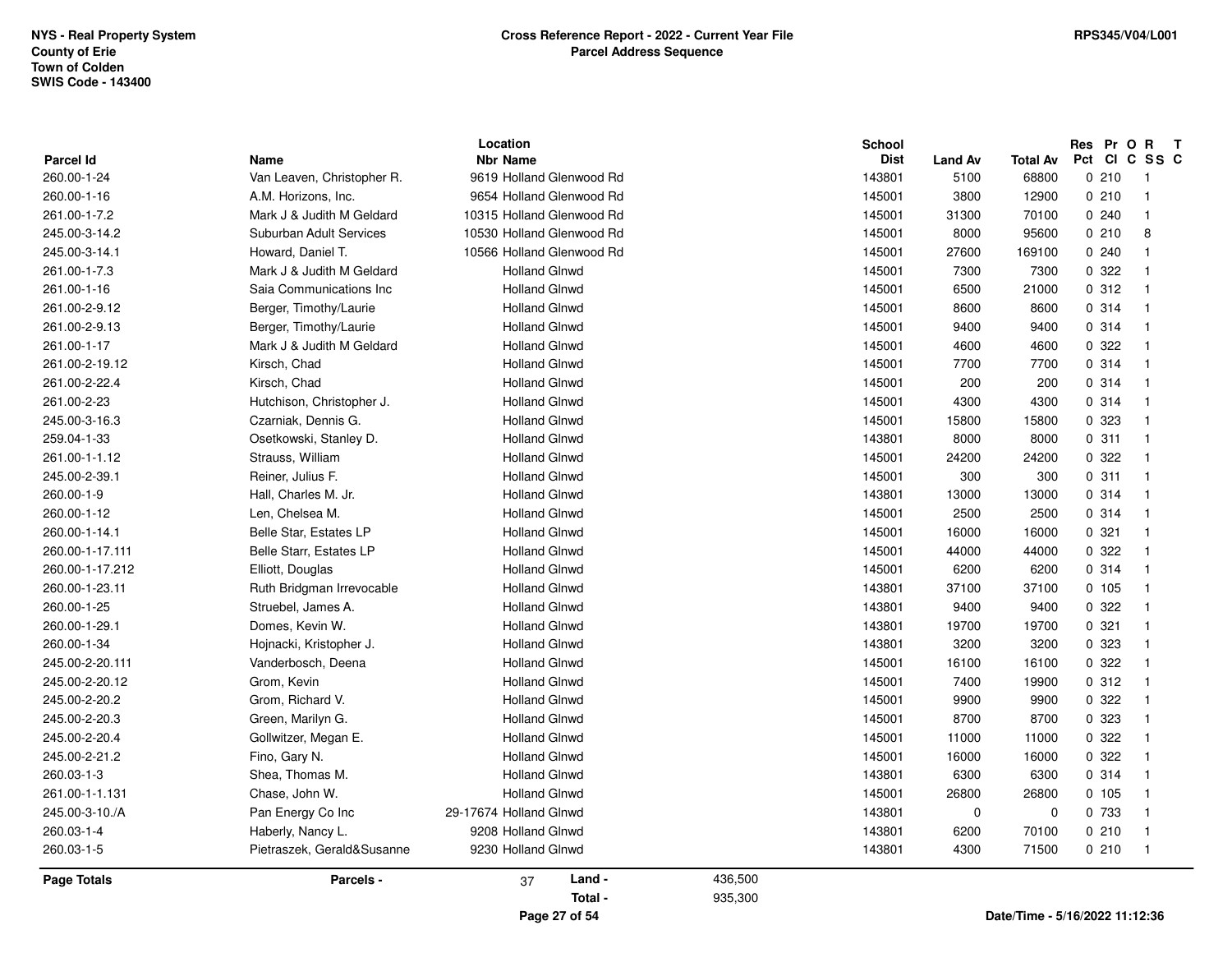| <b>Parcel Id</b> | Name                          | Location<br><b>Nbr Name</b> |           | <b>School</b><br><b>Dist</b> | <b>Land Av</b> | <b>Total Av</b> | Res Pr O R<br>Pct CI C SS C | $\mathbf{T}$             |
|------------------|-------------------------------|-----------------------------|-----------|------------------------------|----------------|-----------------|-----------------------------|--------------------------|
| 260.00-1-8       | Hall, Charles M. Jr.          | 9238 Holland Glnwd          |           | 143801                       | 5100           | 118300          | 0210                        | $\overline{\phantom{1}}$ |
| 260.00-1-31      | Kerlin, Joe Dennis            | 9285 Holland Glnwd          |           | 143801                       | 5300           | 46500           | 0210                        | $\overline{1}$           |
| 260.00-1-29.211  | Torre, Andrew M.              | 9309 Holland Glnwd          |           | 143801                       | 14200          | 169900          | 0.240                       | $\overline{1}$           |
| 260.00-1-29.212  | Kollatz, Edward C.            | 9359 Holland Glnwd          |           | 143801                       | 8400           | 77300           | 0.240                       | $\overline{1}$           |
| 260.00-1-10      | Grabowski, Gregory Stanley    | 9368 Holland Glnwd          |           | 143801                       | 8100           | 65000           | 0210                        | $\overline{1}$           |
| 260.00-1-11.1    | Len, Chelsea M.               | 9410 Holland Glnwd          |           | 145001                       | 5500           | 48400           | 0210                        | $\overline{1}$           |
|                  | Walker, Deborah S.            | 9470 Holland Glnwd          |           |                              |                |                 | 0210                        | $\overline{1}$           |
| 260.00-1-13.2    |                               |                             |           | 145001                       | 4500           | 51900           |                             |                          |
| 260.00-1-15      | Pikula, Daniel J.             | 9498 Holland Glnwd          |           | 145001                       | 3600           | 75700           | 0210                        | $\overline{1}$           |
| 260.00-1-28      | Domes, Kevin                  | 9507 Holland Glnwd          |           | 143801                       | 5300           | 108700          | 0210                        | $\overline{1}$           |
| 260.00-1-27      | Peterson, Richard E.          | 9519 Holland Glnwd          |           | 143801                       | 5400           | 69800           | 0210                        | $\overline{1}$           |
| 260.00-1-17.22   | Elliott, Douglas              | 9520 Holland Glnwd          |           | 145001                       | 6200           | 88900           | 0210                        | $\overline{1}$           |
| 260.00-1-17.211  | Lewandowski, Scott A.         | 9610 Holland Glnwd          |           | 145001                       | 8100           | 145900          | 0210                        | $\overline{1}$           |
| 260.00-1-23.2    | Bolibrzuch, Rebekah M.        | 9621 Holland Glnwd          |           | 143801                       | 6200           | 27500           | 0210                        | $\overline{1}$           |
| 260.00-1-23.12   | Steiner, Dustin R.            | 9631 Holland Glnwd          |           | 143801                       | 6200           | 78200           | 0210                        | $\overline{1}$           |
| 260.00-1-17.12   | Pagano, Paul G.               | 9830 Holland Glnwd          |           | 145001                       | 13500          | 13500           | 0 322                       | $\overline{1}$           |
| 260.00-1-18      | Durshordewe, Kim              | 9840 Holland Glnwd          |           | 145001                       | 9500           | 62200           | 0210                        | $\overline{1}$           |
| 260.00-1-22.12   | Carrow, Bruce L.              | 9861 Holland Glnwd          |           | 145001                       | 46600          | 125700          | 0.240                       | $\overline{1}$           |
| 261.00-1-1.132   | Montgomery, Richard Allen Jr. | 10159 Holland Glnwd         |           | 145001                       | 9500           | 102600          | 0210                        | -1                       |
| 261.00-1-6       | Strauss, William John         | 10161 Holland Glnwd         |           | 145001                       | 10300          | 48500           | 0.240                       | $\overline{1}$           |
| 261.00-1-15.111  | Neureuther, Brodie            | 10229 Holland Glnwd         |           | 145001                       | 31800          | 76400           | 0.240                       | -1                       |
| 245.00-3-10      | Huber, William                | 10234 Holland Glnwd         |           | 145001                       | 29000          | 67400           | 0.240                       | $\overline{1}$           |
| 261.00-1-15.12   | Abramo, Patrick M.            | 10237 Holland Glnwd         |           | 145001                       | 9500           | 91700           | 0210                        | -1                       |
| 261.00-1-15.2    | Rowan, Joan M.                | 10251 Holland Glnwd         |           | 145001                       | 9500           | 106500          | 0210                        | $\overline{1}$           |
| 261.00-1-18      | Geldard, David                | 10287 Holland Glnwd         |           | 145001                       | 7100           | 86300           | 0210                        | $\overline{1}$           |
| 261.00-1-7.12    | Masterson, Daniel P.          | 10303 Holland Glnwd         |           | 145001                       | 8500           | 52300           | 0.240                       | -1                       |
| 261.00-1-8       | Simmons, Bernard              | 10391 Holland Glnwd         |           | 145001                       | 12700          | 17700           | 0210                        | - 1                      |
| 245.00-3-11.1    | Fornes Enterprises Inc        | 10438 Holland Glnwd         |           | 145001                       | 135600         | 326200          | 0.552                       | $\overline{1}$           |
| 261.00-1-9.1     | Vergien, Mark D.              | 10477 Holland Glnwd         |           | 145001                       | 80300          | 132100          | 0, 120                      | $\overline{1}$           |
| 261.00-1-14      | White, Paul J.                | 10515 Holland Glnwd         |           | 145001                       | 5400           | 89100           | 0210                        | $\overline{1}$           |
| 245.00-3-15      | Brant, Robert D. Sr.          | 10586 Holland Glnwd         |           | 145001                       | 4800           | 75700           | 0210                        | $\overline{1}$           |
| 261.00-1-12.1    | Rensel, Dallas                | 10591 Holland Glnwd         |           | 145001                       | 39400          | 149100          | 0.240                       | - 1                      |
| 245.00-3-16.1    | Czarniak, Dennis G.           | 10622 Holland Glnwd         |           | 145001                       | 7600           | 70300           | 0.240                       | - 1                      |
| 245.00-3-16.2    | Czarniak, Dennis G.           | 10628 Holland Glnwd         |           | 145001                       | 7600           | 58700           | 0210                        | $\overline{1}$           |
| 245.00-2-20.5    | Grom, Robert A.               | 10638 Holland Glnwd         |           | 145001                       | 11000          | 11000           | 0 322                       | $\overline{1}$           |
| 261.00-2-1       | Judd, Michael L.              | 10643 Holland Glnwd         |           | 145001                       | 3800           | 3800            | 0.314                       | $\overline{1}$           |
| 261.00-2-2       | Judd, Michael L.              | 10653 Holland Glnwd         |           | 145001                       | 26900          | 86300           | 66 240                      | $\overline{1}$           |
| 261.00-2-3       | Brown, Karen M.               | 10659 Holland Glnwd         |           | 145001                       | 5800           | 67500           | 0210                        | $\overline{1}$           |
| Page Totals      | Parcels -                     | Land -<br>37                | 617,800   |                              |                |                 |                             |                          |
|                  |                               | Total -                     | 3,092,600 |                              |                |                 |                             |                          |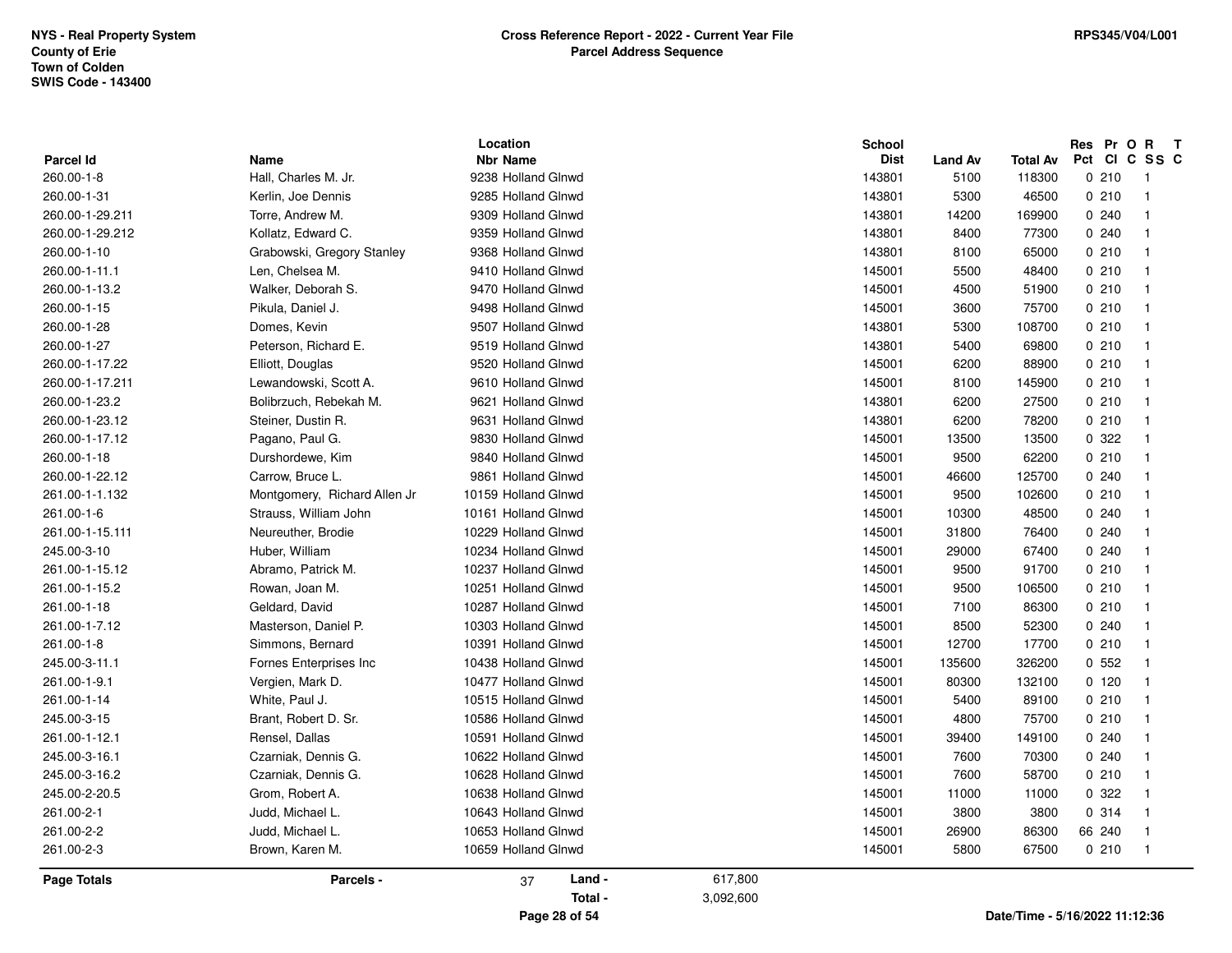| Parcel Id          | Name                         | Location<br><b>Nbr Name</b> |                        |           | <b>School</b><br><b>Dist</b> | <b>Land Av</b> | Total Av                       | Res Pr O<br>Pct Cl | $\mathbf{R}$<br>$\mathbf{T}$<br>C SS C |
|--------------------|------------------------------|-----------------------------|------------------------|-----------|------------------------------|----------------|--------------------------------|--------------------|----------------------------------------|
| 261.00-2-5         | Wurzer, Anthony W. Jr.       | 10663 Holland Glnwd         |                        |           | 145001                       | 9700           | 73100                          | 0210               | $\overline{1}$                         |
| 261.00-2-4.1       | Hutchison, Christopher J.    | 10703 Holland Glnwd         |                        |           | 145001                       | 7000           | 99000                          | 0210               | $\overline{1}$                         |
| 261.00-2-24.1      | Costello, Henry M.           | 10723 Holland Glnwd         |                        |           | 145001                       | 10100          | 132000                         | 0210               | $\overline{\mathbf{1}}$                |
| 261.00-2-24.2      | Suplicki, Kevin R.           | 10741 Holland Glnwd         |                        |           | 145001                       | 5100           | 102500                         | 0210               | $\overline{1}$                         |
| 261.00-2-7         | Walker, Randy                | 10757 Holland Glnwd         |                        |           | 145001                       | 5800           | 64500                          | 0210               | $\overline{1}$                         |
| 245.00-2-32        | French, James E.             | 10760 Holland Glnwd         |                        |           | 145001                       | 8000           | 93200                          | 0210               | $\overline{1}$                         |
| 245.00-2-21.1      | Doran, Ashley E.             | 10776 Holland Glnwd         |                        |           | 145001                       | 16000          | 17200                          | 0.312              | $\overline{1}$                         |
| 245.00-2-31.2      | Murphy, Steven A.            | 10795 Holland Glnwd         |                        |           | 145001                       | 10700          | 10700                          | 0210               | $\overline{1}$                         |
| 245.00-2-31.1      | Murphy, Steven A.            | 10838 Holland Glnwd         |                        |           | 145001                       | 7600           | 96800                          | 0210               | $\overline{1}$                         |
| 245.00-2-22.1      | Fino, Gary N.                | 10858 Holland Glnwd         |                        |           | 145001                       | 26900          | 137300                         | 0.240              | $\overline{1}$                         |
| 261.00-2-21.1      | Kirsch, Chad                 | 10885 Holland Glnwd         |                        |           | 145001                       | 5000           | 58800                          | 0210               | $\overline{1}$                         |
| 261.00-2-26.11     | Secord, Ryan                 | 10951 Holland Glnwd         |                        |           | 145001                       | 84600          | 145400                         | 0.240              | $\overline{\mathbf{1}}$                |
| 245.00-2-36.12     | Cimino, Bradley S.           | 10952 Holland Glnwd         |                        |           | 145001                       | 7500           | 86800                          | 0210               | $\overline{1}$                         |
| 245.00-2-39.2      | Walter, Michael              | 10962 Holland Glnwd         |                        |           | 145001                       | 14900          | 139400                         | 0.240              | $\overline{\mathbf{1}}$                |
| 245.00-2-30.1      | Pfeil, Bruce A.              | 10984 Holland Glnwd         |                        |           | 145001                       | 3400           | 50500                          | 0220               | $\overline{\mathbf{1}}$                |
| 245.00-2-29.1      | Reed, Richard F. Jr.         | 10992 Holland Glnwd         |                        |           | 145001                       | 5700           | 59300                          | 0210               | $\overline{1}$                         |
| 245.00-2-20.112    | Grom, Kevin M.               | 10684 Holland Glnwd Rd      |                        |           | 145001                       | 6000           | 33500                          | 0210               | $\overline{1}$                         |
| 261.00-2-22.3      | Oehler, Alice A.             | 10895 Holland Glnwd Rd      |                        |           | 145001                       | 7700           | 90200                          | 0210               | $\overline{1}$                         |
| 228.00-1-21        | Buffalo & Pittsburgh         |                             | Including Cuts & Fills |           | 143801                       | 30255          | 30255                          | 0682               | $\overline{1}$                         |
| 228.00-3-25.1      | Fisher, Robert E. Jr.        | Irish Rd                    |                        |           | 143801                       | 6500           | 6500                           | 0.311              | $\overline{1}$                         |
| 213.00-5-20.1      | McNichol, Colby              | Irish Rd                    |                        |           | 143801                       | 13200          | 13200                          | 0 322              | $\overline{1}$                         |
| 213.00-5-20.2      | Millard, James M.            | Irish Rd                    |                        |           | 143801                       | 10700          | 10700                          | 0.314              | $\overline{1}$                         |
| 228.00-4-25        | Bourque, Alex                | Irish Rd                    |                        |           | 143801                       | 9300           | 9300                           | 0.322              | $\overline{\mathbf{1}}$                |
| 228.00-3-5.1       | Abernethy, Kim L.            | Irish Rd                    |                        |           | 143801                       | 20000          | 26400                          | 0.260              | $\overline{1}$                         |
| 228.00-3-6         | Varney, Ted                  | Irish Rd                    |                        |           | 143801                       | 8300           | 8300                           | 0.314              | $\overline{\mathbf{1}}$                |
| 228.00-4-12.122    | Ollary, George W. Jr.        | Irish Rd                    |                        |           | 143801                       | 1800           | 1800                           | 0.314              | $\mathbf{1}$                           |
| 228.00-3-9         | Gavin, Theodore W.           | Irish Rd                    |                        |           | 143801                       | 8300           | 8300                           | 0.314              | $\overline{1}$                         |
| 228.00-4-24        | Ollary, George W. Jr.        | Irish Rd                    |                        |           | 143801                       | 4900           | 4900                           | 0 322              | $\overline{1}$                         |
| 214.00-3-38.11     | Basiak, Joseph W.            | Irish Rd                    |                        |           | 143801                       | 15800          | 15800                          | 0.314              | $\overline{1}$                         |
| 228.00-3-21.112    | Ellis, Brendan Kelly         | Irish Rd                    |                        |           | 143801                       | 12100          | 12100                          | 0.314              | $\overline{1}$                         |
| 214.00-3-41        | Melissa A Wiese Living Trust | Irish Rd                    |                        |           | 143801                       | 4800           | 5000                           | 0.312              | $\overline{1}$                         |
| 228.00-4-7         | Shanley, Richard G.          | Irish Rd                    |                        |           | 143801                       | 19400          | 19400                          | 0.322              | $\overline{1}$                         |
| 228.00-4-21        | Oleske, George F.            | Irish Rd                    |                        |           | 143801                       | 10200          | 10200                          | 0.314              | $\overline{1}$                         |
| 214.00-3-1         | MacLean, Michele             | 7411 Irish Rd               |                        |           | 143801                       | 7600           | 48000                          | 0210               | $\overline{1}$                         |
| 214.00-3-3         | Ellis, Richard A.            | 7427 Irish Rd               |                        |           | 143801                       | 9600           | 64900                          | 0210               | $\overline{1}$                         |
| 213.00-5-19        | Devlin, Daniel               | 7430 Irish Rd               |                        |           | 143801                       | 10400          | 86000                          | 0210               | $\overline{1}$                         |
| 214.00-3-46        | Macchioni, Susan M.          | 7451 Irish Rd               |                        |           | 143801                       | 9500           | 64900                          | 0210               | $\overline{1}$                         |
| <b>Page Totals</b> | Parcels -                    | 37                          | Land -                 | 454,355   |                              |                |                                |                    |                                        |
|                    |                              |                             | Total -                | 1,936,155 |                              |                |                                |                    |                                        |
|                    |                              |                             | Page 29 of 54          |           |                              |                | Date/Time - 5/16/2022 11:12:36 |                    |                                        |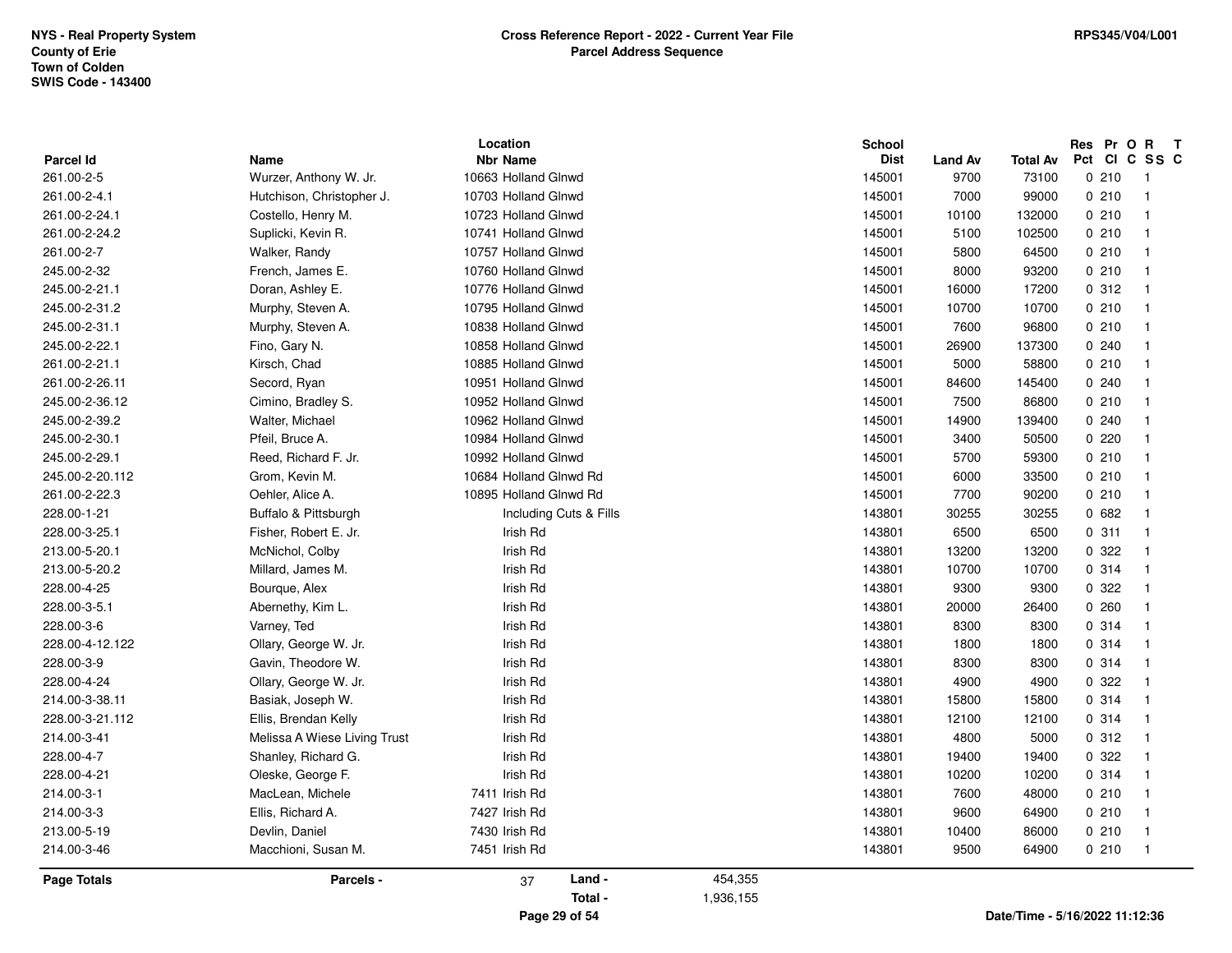| <b>Parcel Id</b>   | Name                       | Location<br><b>Nbr Name</b> |         |           | <b>School</b><br><b>Dist</b> | <b>Land Av</b> | <b>Total Av</b> | Res Pr O R | $\mathbf{T}$<br>Pct CI C SS C |
|--------------------|----------------------------|-----------------------------|---------|-----------|------------------------------|----------------|-----------------|------------|-------------------------------|
| 213.00-5-6.212     | Frederick Tornow Special   | 7454 Irish Rd               |         |           | 143801                       | 12200          | 62300           | 0210       | $\overline{1}$                |
| 214.00-3-45        | Smith, Dorothy V.          | 7465 Irish Rd               |         |           | 143801                       | 11200          | 43500           | 0210       | $\overline{1}$                |
| 214.00-3-43.1      | Farago-Gorecki, Cecilia A. | 7499 Irish Rd               |         |           | 143801                       | 10700          | 24100           | 0210       | $\overline{1}$                |
| 213.00-5-6.22      | Cerone, Michael J. III.    | 7508 Irish Rd               |         |           | 143801                       | 12000          | 111700          | 0210       | $\overline{1}$                |
| 214.00-3-42        | Joyce, Andrea L.           | 7517 Irish Rd               |         |           | 143801                       | 10800          | 84400           | 0210       | $\overline{1}$                |
| 214.00-3-40        | Kenneth Ziccarelli 2020    | 7521 Irish Rd               |         |           | 143801                       | 12500          | 83500           | 0210       | $\overline{1}$                |
| 213.00-5-7         | Bufton, David              | 7564 Irish Rd               |         |           | 143801                       | 41800          | 68200           | 66 240     | $\overline{1}$                |
| 213.00-5-8         | McKellar, David J.         | 7606 Irish Rd               |         |           | 143801                       | 10400          | 68000           | 0210       | $\overline{1}$                |
| 214.00-3-39        | Siegel, Carolyn            | 7615 Irish Rd               |         |           | 143801                       | 14700          | 121600          | 0.240      | $\overline{1}$                |
| 214.00-3-38.2      | Basiak, Joseph W.          | 7629 Irish Rd               |         |           | 143801                       | 14000          | 112700          | 0210       | $\overline{1}$                |
| 213.00-5-9.12      | Hays, Kevin P.             | 7674 Irish Rd               |         |           | 143801                       | 17000          | 109100          | 0.240      | $\overline{1}$                |
| 214.00-3-38.12     | Stepanski, Thomas J.       | 7699 Irish Rd               |         |           | 143801                       | 16200          | 16200           | 0 322      | $\overline{1}$                |
| 214.00-3-37        | Hoffman, Todd              | 7751 Irish Rd               |         |           | 143801                       | 19300          | 110600          | 77 240     | $\overline{1}$                |
| 213.00-5-21        | Goodrich, Julia            | 7780 Irish Rd               |         |           | 143801                       | 10600          | 84100           | 0210       | $\overline{1}$                |
| 228.00-3-30        | Wittmer, Brian             | 7818 Irish Rd               |         |           | 143801                       | 12600          | 98100           | 0210       | $\overline{1}$                |
| 228.00-3-32        | Riter, Frances A.          | 7869 Irish Rd               |         |           | 143801                       | 12800          | 102500          | 0210       | $\overline{1}$                |
| 228.00-3-1.12      | Offhaus, Mark A.           | 7872 Irish Rd               |         |           | 143801                       | 14500          | 115200          | 0.240      | $\overline{1}$                |
| 228.00-3-4         | Offhaus, Mary Ann          | 7896 Irish Rd               |         |           | 143801                       | 14200          | 62300           | 0210       | $\overline{1}$                |
| 228.00-3-22        | Pefley, Eric               | 7904 Irish Rd               |         |           | 143801                       | 7300           | 93400           | 0210       | $\overline{1}$                |
| 228.00-3-21.2      | Ellis, Brendan Kelly       | 7915 Irish Rd               |         |           | 143801                       | 10900          | 86200           | 0210       | $\overline{1}$                |
| 228.00-3-23        | Hartenstein, Pedro N.      | 7932 Irish Rd               |         |           | 143801                       | 7500           | 84500           | 0210       | $\overline{1}$                |
| 228.00-3-21.111    | Kelly, Shirley P.          | 7941 Irish Rd               |         |           | 143801                       | 6900           | 59300           | 0210       | $\overline{1}$                |
| 228.00-3-7.1       | Gavin, Theodore W.         | 7942 Irish Rd               |         |           | 143801                       | 10200          | 71100           | 0210       | $\overline{1}$                |
| 228.00-3-21.12     | Kelly, James Raymond       | 7961 Irish Rd               |         |           | 143801                       | 8100           | 52200           | 0.240      | $\overline{1}$                |
| 228.00-3-10        | Youra, John M.             | 7968 Irish Rd               |         |           | 143801                       | 14500          | 14500           | 0.310      | $\overline{1}$                |
| 228.00-3-19        | Szczygiel, Pearl M.        | 8008 Irish Rd               |         |           | 143801                       | 12500          | 75000           | 0.240      | $\overline{1}$                |
| 228.00-3-20        | Thomas, Betty J.           | 8049 Irish Rd               |         |           | 143801                       | 12800          | 35000           | 0.240      | $\overline{1}$                |
| 228.00-3-25.2      | Lockwood, Aric             | 8068 Irish Rd               |         |           | 143801                       | 11100          | 133100          | 0210       | $\overline{1}$                |
| 228.00-3-24.22     | Fisher, Jason M.           | 8081 Irish Rd               |         |           | 143801                       | 9100           | 116700          | 0210       | $\overline{1}$                |
| 228.00-3-24.1      | Pawlowski, Kristin A.      | 8096 Irish Rd               |         |           | 143801                       | 12800          | 46900           | 0210       | $\overline{1}$                |
| 228.00-3-26        | Byrne, Daniel J.           | 8116 Irish Rd               |         |           | 143801                       | 13700          | 99700           | 0.240      | $\overline{1}$                |
| 228.00-3-24.21     | Fisher, Peter              | 8119 Irish Rd               |         |           | 143801                       | 21400          | 182070          | 0.240      | $\overline{1}$                |
| 228.00-4-1.11      | Perkins, Michael R.        | 8135 Irish Rd               |         |           | 143801                       | 12600          | 97500           | 0.240      | $\overline{1}$                |
| 228.00-4-22        | Benzin, Peter C.           | 8148 Irish Rd               |         |           | 143801                       | 9500           | 65400           | 0210       | $\overline{1}$                |
| 228.00-4-20        | Oleske, George F.          | 8176 Irish Rd               |         |           | 143801                       | 5500           | 51300           | 0210       | $\overline{1}$                |
| 228.00-4-16.2      | Neumann, Edward            | 8200 Irish Rd               |         |           | 143801                       | 11000          | 64000           | 0210       | $\overline{1}$                |
| 228.00-4-16.1      | Punaro, Derek              | 8228 Irish Rd               |         |           | 143801                       | 11000          | 122900          | 0210       | $\overline{1}$                |
| <b>Page Totals</b> | Parcels -                  | 37                          | Land -  | 475,900   |                              |                |                 |            |                               |
|                    |                            |                             | Total - | 3,028,870 |                              |                |                 |            |                               |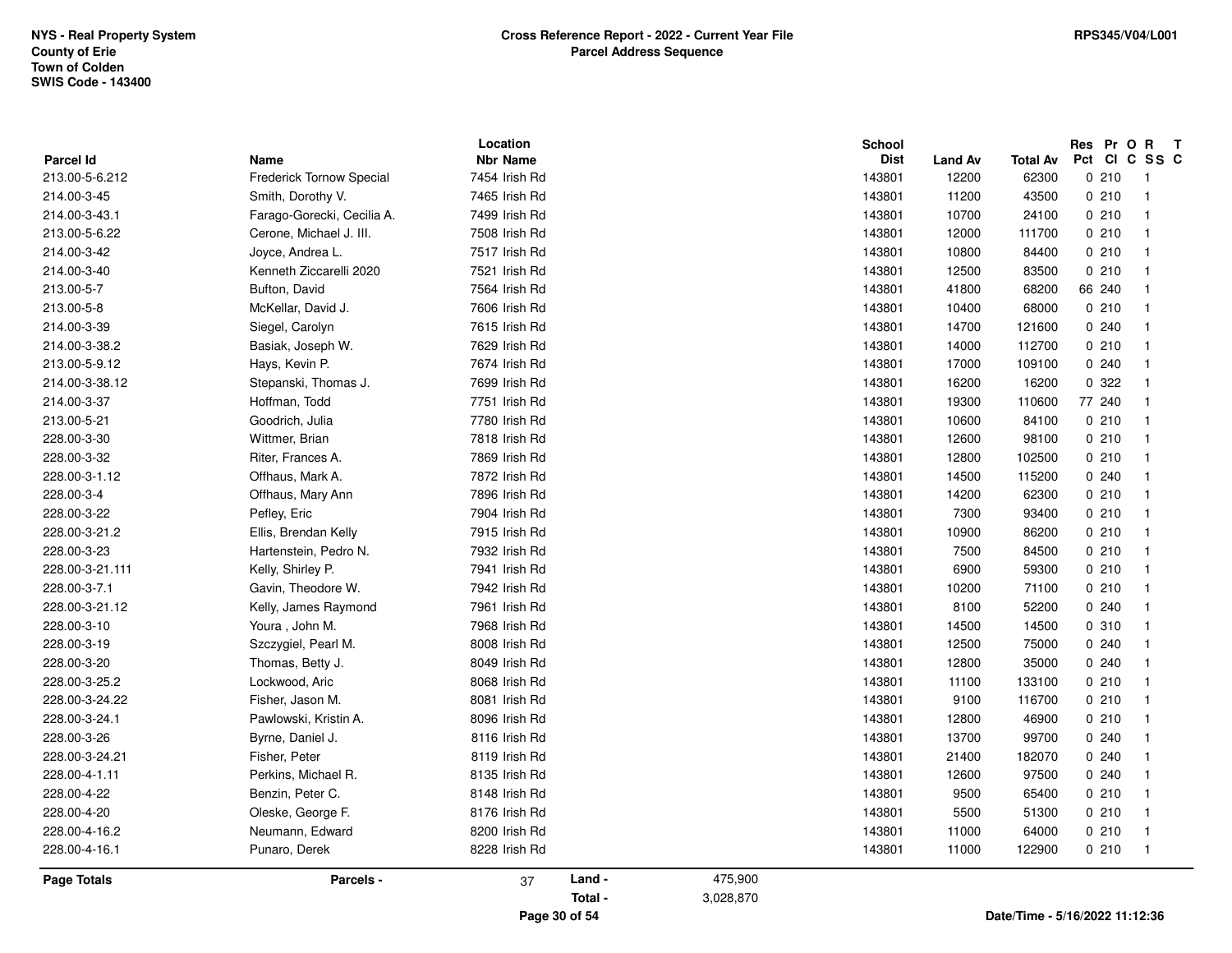|                    |                            | Location        |         |           | <b>School</b> |                |                 | Res Pr O R T |        |
|--------------------|----------------------------|-----------------|---------|-----------|---------------|----------------|-----------------|--------------|--------|
| <b>Parcel Id</b>   | Name                       | <b>Nbr Name</b> |         |           | <b>Dist</b>   | <b>Land Av</b> | <b>Total Av</b> | Pct          | CICSSC |
| 228.00-4-15.2      | Urbino, Patti A.           | 8258 Irish Rd   |         |           | 143801        | 7500           | 51800           | 0210         | - 1    |
| 228.00-4-15.1      | Keem, Patrick J. Jr.       | 8292 Irish Rd   |         |           | 143801        | 18600          | 105100          | 0.240        | -1     |
| 228.00-4-14        | Aldstadt, Stephen J.       | 8316 Irish Rd   |         |           | 143801        | 10500          | 61900           | 0210         |        |
| 228.00-4-26        | Offhaus, Nikki             | 8350 Irish Rd   |         |           | 143801        | 21000          | 102000          | 0240         |        |
| 228.00-4-11.1      | The Brinkel Family Trust   | 8386 Irish Rd   |         |           | 143801        | 19100          | 109300          | 0240         |        |
| 213.00-3-14        | Clark, Russell A.          | Knapp Rd        |         |           | 143801        | 17200          | 17200           | 0.322        |        |
| 214.00-3-7.112     | Laing, Robert              | Knapp Rd        |         |           | 143801        | 11200          | 11200           | 0.314        |        |
| 213.00-3-21        | Church Aloy Conzaga        | Knapp Rd        |         |           | 143801        | 2800           | 2800            | 0.314        | 8      |
| 213.00-3-22        | Deck, Shelby               | Knapp Rd        |         |           | 143801        | 8700           | 8700            | 0.322        |        |
| 213.00-3-23        | St. Aloysius Gonzaga       | Knapp Rd        |         |           | 143801        | 5800           | 5800            | 0 323        | 8      |
| 214.00-3-2         | Rachinger, Eva             | Knapp Rd        |         |           | 143801        | 6900           | 6900            | 0.314        |        |
| 213.00-5-4.12      | Kabel, George              | Knapp Rd        |         |           | 143801        | 4600           | 4600            | 0.314        |        |
| 213.00-5-4.13      | Sheridan, Peter W.         | Knapp Rd        |         |           | 143801        | 3700           | 3700            | 0.314        |        |
| 213.00-3-20.1      | Deck, Shelby               | Knapp Rd        |         |           | 143801        | 10900          | 10900           | 0.314        |        |
| 213.00-4-17.22     | Brooks, Lawrence M.        | Knapp Rd        |         |           | 143801        | 15800          | 15800           | 0.322        |        |
| 213.00-6-2         | Holmes, Thomas W.          | 8225 Knapp Rd   |         |           | 143801        | 9600           | 53400           | 0210         |        |
| 213.00-2-12.1      | Trzewieczynski, Michael S. | 8238 Knapp Rd   |         |           | 143801        | 10400          | 114100          | 0210         |        |
| 213.00-6-3         | John, Deborah M.           | 8243 Knapp Rd   |         |           | 143801        | 9200           | 57500           | 0210         |        |
| 213.00-6-4         | Stucker, Louis E.          | 8263 Knapp Rd   |         |           | 143801        | 6900           | 58900           | 0210         |        |
| 213.00-2-9.11      | Schenne, Ronald A.         | 8270 Knapp Rd   |         |           | 143801        | 19100          | 126900          | 0.240        |        |
| 213.00-6-5         | Mariea, Bridget A.         | 8291 Knapp Rd   |         |           | 143801        | 12900          | 89500           | 0210         |        |
| 213.00-6-6         | Qualiana, Victoria C.      | 8303 Knapp Rd   |         |           | 143801        | 9500           | 55100           | 0210         |        |
| 213.00-6-7.1       | Kerlin, Dylan J.           | 8321 Knapp Rd   |         |           | 143801        | 8300           | 45900           | 0210         |        |
| 213.00-6-8.1       | Giermek, Bernard J. Jr.    | 8331 Knapp Rd   |         |           | 143801        | 9500           | 81100           | 0210         |        |
| 213.00-6-9         | Lechevet, Stacey A.        | 8335 Knapp Rd   |         |           | 143801        | 11100          | 50700           | 0210         |        |
| 213.00-2-10        | Godios, Peter              | 8336 Knapp Rd   |         |           | 143801        | 9800           | 114000          | 0210         |        |
| 213.00-6-10        | Lechevet, Stacey A.        | 8371 Knapp Rd   |         |           | 143801        | 9200           | 9200            | 0.314        |        |
| 213.00-6-11.1      | D'Amico, Scott             | 8373 Knapp Rd   |         |           | 143801        | 9400           | 63900           | 0210         |        |
| 213.00-6-12        | Chrostowski, David P.      | 8389 Knapp Rd   |         |           | 143801        | 9300           | 83700           | 0210         |        |
| 213.00-6-13.1      | Russell, Matthew R.        | 8397 Knapp Rd   |         |           | 143801        | 7000           | 45600           | 0210         |        |
| 213.00-6-15        | Prokop, Todd L.            | 8415 Knapp Rd   |         |           | 143801        | 7100           | 63700           | 0210         |        |
| 213.00-6-16        | Valentin, Diane R.         | 8425 Knapp Rd   |         |           | 143801        | 7200           | 50900           | 0210         |        |
| 213.00-3-19        | Trzcinski, Edward P.       | 8426 Knapp Rd   |         |           | 143801        | 14000          | 73600           | 0210         |        |
| 213.00-3-18        | Lounsbury, Herbert N. Jr.  | 8432 Knapp Rd   |         |           | 143801        | 9500           | 79600           | 0210         |        |
| 213.00-6-17.1      | Whelan, Brian              | 8443 Knapp Rd   |         |           | 143801        | 10100          | 78900           | 0210         |        |
| 213.00-3-17        | Lockhart, Robert           | 8448 Knapp Rd   |         |           | 143801        | 9600           | 59500           | 0210         |        |
| 213.00-6-18.11     | Dziulko, Thomas            | 8463 Knapp Rd   |         |           | 143801        | 35200          | 123600          | 66 240       | -1     |
|                    | Parcels -                  |                 | Land -  | 408,200   |               |                |                 |              |        |
| <b>Page Totals</b> |                            | 37              | Total - | 2,097,000 |               |                |                 |              |        |
|                    |                            |                 |         |           |               |                |                 |              |        |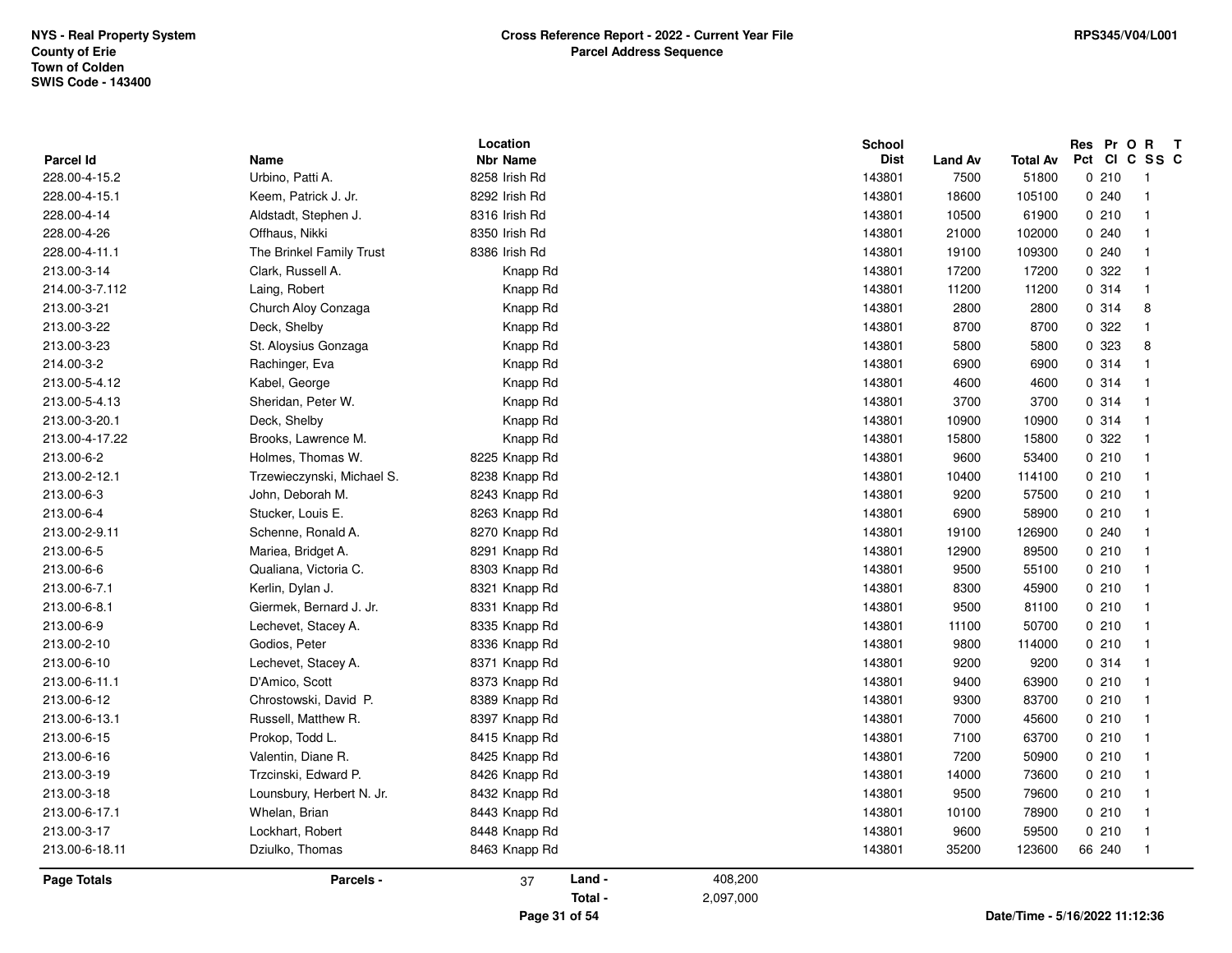|                    |                       | Location        | <b>School</b> |                |                 | Res Pr O R T  |     |
|--------------------|-----------------------|-----------------|---------------|----------------|-----------------|---------------|-----|
| <b>Parcel Id</b>   | Name                  | <b>Nbr Name</b> | <b>Dist</b>   | <b>Land Av</b> | <b>Total Av</b> | Pct<br>CICSSC |     |
| 213.00-3-16        | Hall, Robert W. III.  | 8480 Knapp Rd   | 143801        | 9500           | 64700           | 0210          | - 1 |
| 213.00-6-20        | Koegel, Michael R.    | 8505 Knapp Rd   | 143801        | 9400           | 56000           | 0210          | -1  |
| 213.00-6-19.1      | Lapp, Michael H.      | 8507 Knapp Rd   | 143801        | 9600           | 75200           | 0210          | -1  |
| 213.00-3-15        | Clark, Russell A.     | 8512 Knapp Rd   | 143801        | 9200           | 62600           | 0210          |     |
| 213.00-6-22        | Giglio, Harold L.     | 8537 Knapp Rd   | 143801        | 9500           | 92400           | 75 215        |     |
| 213.00-6-21        | Horschel, Bernard P.  | 8547 Knapp Rd   | 143801        | 9800           | 45500           | 0210          |     |
| 213.00-3-9.1       | Wettlaufer, Eric M.   | 8558 Knapp Rd   | 143801        | 39100          | 156600          | 0.240         |     |
| 213.00-3-9.2       | Moudgil, Nishaker     | 8580 Knapp Rd   | 143801        | 12500          | 91000           | 0210          | -1  |
| 213.00-6-23.21     | Pruitt, Michael       | 8593 Knapp Rd   | 143801        | 9400           | 70000           | 0210          |     |
| 213.00-3-13        | Logrippo, Victoria A. | 8608 Knapp Rd   | 143801        | 11100          | 86000           | 0210          |     |
| 213.00-6-23.1      | Schueler, Antoinette  | 8629 Knapp Rd   | 143801        | 63900          | 159600          | 0.280         |     |
| 213.00-3-12        | Maeder, Elizabeth     | 8632 Knapp Rd   | 143801        | 9100           | 42100           | 0210          |     |
| 213.00-3-11        | Beverlin, Kyle S.     | 8644 Knapp Rd   | 143801        | 8300           | 61500           | 0210          |     |
| 213.00-3-10        | Lutz, Walter E.       | 8654 Knapp Rd   | 143801        | 8400           | 57500           | 0210          |     |
| 213.00-4-20        | Fiegl, Leanne E.      | 8664 Knapp Rd   | 143801        | 9500           | 91500           | 0210          |     |
| 213.00-4-21        | Kibler, Vincent J.    | 8682 Knapp Rd   | 143801        | 8500           | 70900           | 0210          |     |
| 213.00-5-1         | Kabel, George         | 8693 Knapp Rd   | 143801        | 10700          | 45900           | 0210          | -1  |
| 213.00-5-2         | Thacker, Steven J.    | 8707 Knapp Rd   | 143801        | 9200           | 89200           | 0210          |     |
| 213.00-5-3         | Sheridan, Peter       | 8727 Knapp Rd   | 143801        | 9700           | 92400           | 0210          |     |
| 213.00-4-18.2      | Miller, Mark A.       | 8736 Knapp Rd   | 143801        | 12300          | 94200           | 0210          |     |
| 213.00-5-4.11      | Peplin, John J. Jr.   | 8761 Knapp Rd   | 143801        | 10700          | 62900           | 0210          |     |
| 213.00-5-5.1       | Schinzel, Travis      | 8779 Knapp Rd   | 143801        | 10700          | 89400           | 0.240         |     |
| 213.00-4-19        | Kirkham, James G.     | 8786 Knapp Rd   | 143801        | 5400           | 56500           | 0210          |     |
| 213.00-4-18.1      | Miller, Florence M.   | 8810 Knapp Rd   | 143801        | 66600          | 108700          | 66 112        |     |
| 213.00-5-6.1       | Kirkham, James G.     | 8861 Knapp Rd   | 143801        | 17900          | 17900           | 0 322         |     |
| 213.00-4-17.11     | Pericak, Alan M.      | 8892 Knapp Rd   | 143801        | 19000          | 67000           | 0.240         |     |
| 213.00-5-18.2      | Pawlikowski, Jason    | 8899 Knapp Rd   | 143801        | 19900          | 132900          | 0.240         |     |
| 213.00-4-17.12     | Dechert, Steven P.    | 8934 Knapp Rd   | 143801        | 18000          | 158300          | 0240          |     |
| 213.00-5-18.1      | Isler, Nathaniel      | 8937 Knapp Rd   | 143801        | 10300          | 97100           | 0210          |     |
| 213.00-4-17.13     | Olivieri, David       | 8962 Knapp Rd   | 143801        | 16300          | 140300          | 0210          |     |
| 213.00-4-16        | Elinski, Valerie F.   | 9026 Knapp Rd   | 143801        | 12200          | 71300           | 0210          |     |
| 214.00-3-4         | Weitz, Joseph F. Jr.  | 9047 Knapp Rd   | 143801        | 9900           | 49800           | 0210          |     |
| 213.00-4-17.21     | James, Robert M. III. | 9050 Knapp Rd   | 143801        | 11200          | 78100           | 0210          | -1  |
| 214.00-3-5         | Barbera, Barbara A.   | 9057 Knapp Rd   | 143801        | 9900           | 59000           | 0210          |     |
| 214.00-3-6         | Laing, Gina M.        | 9083 Knapp Rd   | 143801        | 9900           | 53700           | 0210          |     |
| 213.00-4-14.1      | Ersing, Joseph P.     | 9084 Knapp Rd   | 143801        | 12000          | 60000           | 0210          |     |
| 213.00-4-15.1      | Kowalik, Rita M.      | 9088 Knapp Rd   | 143801        | 9200           | 46300           | 0210          | -1  |
| <b>Page Totals</b> | Parcels -             | Land -<br>37    | 547,800       |                |                 |               |     |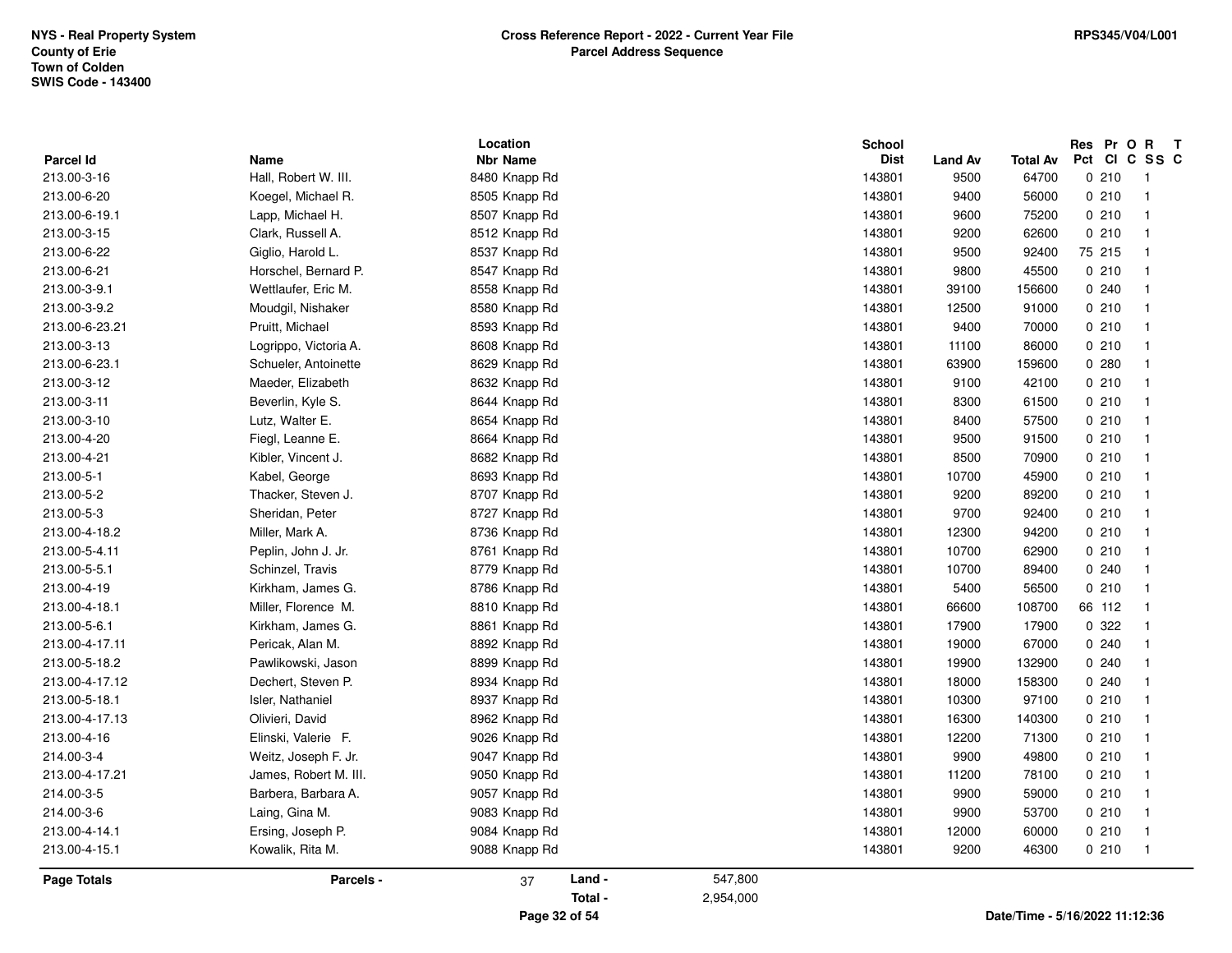|                                   |                                           | Location<br><b>Nbr Name</b>    |         |           | <b>School</b><br><b>Dist</b> |                        |                                | Res            | Pr O<br>$\mathbf{R}$<br>$\mathbf{T}$<br>Pct CI C SS C |
|-----------------------------------|-------------------------------------------|--------------------------------|---------|-----------|------------------------------|------------------------|--------------------------------|----------------|-------------------------------------------------------|
| <b>Parcel Id</b><br>214.00-1-31.2 | Name<br>Cox, Thomas E.                    | 9159 Knapp Rd                  |         |           | 143801                       | <b>Land Av</b><br>9900 | <b>Total Av</b><br>68600       | 0210           | $\overline{\mathbf{1}}$                               |
| 213.00-4-13                       | Jackson, Judith A.                        | 9160 Knapp Rd                  |         |           | 143801                       | 10300                  | 82400                          | 0210           | $\overline{1}$                                        |
| 213.00-4-12                       | Mroz, Jesse W.                            | 9198 Knapp Rd                  |         |           | 143801                       | 10400                  | 81400                          | 0210           | $\overline{\mathbf{1}}$                               |
| 213.00-3-20.2                     | St. Aloysius Gonzaga Church               | Knapp Rd                       |         |           | 143801                       | 14500                  | 14500                          | 0.314          | 8                                                     |
| 261.00-1-2.2                      | Eigenbrod, Raymond P.                     | 31516 Land Only                |         |           | 145001                       | 2600                   | 2600                           | 0.314          | $\overline{\mathbf{1}}$                               |
| 228.00-3-3                        | Dist-National Fuel Gas                    | <b>OTHER Land Only</b>         |         |           | 143801                       | 4100                   | 4100                           | 0 885          | 6                                                     |
| 215.03-1-1                        | Gawlick, Norman                           | Lewis Rd                       |         |           | 145001                       | 3400                   | 3400                           | 0.314          | $\overline{1}$                                        |
| 215.03-1-4.3                      | Glor, Steven M.                           | Lewis Rd                       |         |           | 145001                       | 12600                  | 12600                          | 0.314          | $\overline{\mathbf{1}}$                               |
| 215.03-1-5                        | Glor, Steven M.                           | Lewis Rd                       |         |           | 145001                       | 500                    | 500                            | 0.314          | $\overline{\mathbf{1}}$                               |
| 215.03-1-13.21                    | Lewandowski, Jerold H.                    | Lewis Rd                       |         |           | 145001                       | 12700                  | 12700                          | 0.314          | $\overline{1}$                                        |
| 215.03-1-13.22                    | Lewandowski, Jerold H.                    | Lewis Rd                       |         |           | 145001                       | 11600                  | 11600                          | 0.314          | $\overline{1}$                                        |
| 215.03-1-20                       | Lindsley, Chris                           | Lewis Rd                       |         |           | 145001                       | 3000                   | 3000                           | 0.314          | $\overline{1}$                                        |
| 230.00-1-13.1                     |                                           | Lewis Rd                       |         |           | 145001                       | 38200                  | 38200                          | 0 322          | $\overline{1}$                                        |
| 230.00-2-29.21                    | Corigliano, James M.<br>Lafferty, Eric D. | Lewis Rd                       |         |           | 145001                       | 9900                   | 9900                           | 0.314          | $\overline{1}$                                        |
| 230.00-2-32                       |                                           | Lewis Rd                       |         |           |                              | 7800                   |                                | 0.314          | $\overline{\mathbf{1}}$                               |
| 230.00-1-1.12                     | Metzler, Carl W.                          | Lewis Rd                       |         |           | 145001<br>145001             | 21400                  | 7800<br>21400                  | 0.322          | $\overline{\mathbf{1}}$                               |
| 230.00-1-6.212                    | Lafferty, Eric D.<br>Mcdonough, James P.  | Lewis Rd                       |         |           | 145001                       | 1500                   | 1500                           | 0.314          | -1                                                    |
| 230.00-1-12.14                    | Leonard L & Carol A LaCongo               | Lewis Rd                       |         |           | 145001                       | 5500                   | 5500                           | 0.314          | -1                                                    |
| 230.00-1-16                       | Kennick, Ronald W.                        | Lewis Rd                       |         |           | 145001                       | 17600                  | 17600                          | 0 322          | -1                                                    |
| 230.00-2-25.12                    | Major, Timothy Erwin                      | Lewis Rd                       |         |           | 145001                       | 9500                   | 9500                           | 0.314          | $\overline{1}$                                        |
| 230.00-1-25                       |                                           | Lewis Rd                       |         |           | 145001                       | 28000                  | 28000                          | 0 322          | $\overline{1}$                                        |
|                                   | Leonard D. & Carol A. LaCong              |                                |         |           |                              |                        |                                |                | $\overline{\mathbf{1}}$                               |
| 230.00-2-9                        | Summers, Esther B.                        | Lewis Rd                       |         |           | 145001                       | 22500                  | 22500                          | 0.322<br>0.322 | $\overline{1}$                                        |
| 230.00-2-10<br>215.00-3-1         | Beicke, Scott                             | Lewis Rd<br>Lewis Rd           |         |           | 145001<br>145001             | 22500<br>10900         | 22500<br>18400                 | 0 449          | $\overline{1}$                                        |
| 215.00-3-6                        | Folaron & Wife, Daniel H.                 | Lewis Rd                       |         |           | 145001                       | 16000                  |                                | 0.322          | -1                                                    |
| 215.00-3-8                        | Mohney, Bruce P.<br>Duerr, Barry          | Lewis Rd                       |         |           | 145001                       | 11200                  | 16000<br>32500                 | 0.260          | $\overline{1}$                                        |
| 215.00-3-10.111                   | Ehrenreich, John J.                       | Lewis Rd                       |         |           | 145001                       | 21800                  | 21800                          | 0.322          | $\overline{1}$                                        |
| 215.00-3-10.12                    | Rautenstrauch, Joseph C.                  | Lewis Rd                       |         |           | 145001                       | 4800                   | 4800                           | 0.321          | $\overline{\mathbf{1}}$                               |
| 230.00-2-23                       |                                           | Lewis Rd                       |         |           | 145001                       | 1600                   | 1600                           | 0 695          | 8                                                     |
| 215.00-3-33                       | Cemetery<br>County Of Erie                | Lewis Rd                       |         |           | 145001                       | 2000                   | 2000                           | 0.311          | 8                                                     |
|                                   |                                           |                                |         |           |                              |                        |                                | 0.322          | $\overline{\mathbf{1}}$                               |
| 215.00-4-19.1                     | Adamczak & Wife, Wayne                    | Lewis Rd                       |         |           | 145001                       | 16900                  | 16900                          |                | $\overline{1}$                                        |
| 215.03-1-21                       | Lindsley, Chris                           | 7034 Lewis Rd                  |         |           | 145001                       | 9200                   | 76200                          | 0220<br>0.215  | $\overline{1}$                                        |
| 215.03-1-19                       | Pasco, John A. Jr.                        | 7036 Lewis Rd                  |         |           | 145001                       | 14100                  | 73500                          |                |                                                       |
| 215.03-1-2                        | Scheifflee, Thomas G.                     | 7037 Lewis Rd<br>7040 Lewis Rd |         |           | 145001                       | 12900                  | 60600                          | 0220           | $\mathbf{1}$<br>$\overline{1}$                        |
| 215.03-1-18                       | O'Brien, Patrick G.                       |                                |         |           | 145001                       | 12200                  | 50100                          | 0210           | $\overline{1}$                                        |
| 215.03-1-3                        | Lutz, John H.                             | 7071 Lewis Rd                  |         |           | 145001                       | 16400                  | 115200                         | 0210           | $\overline{1}$                                        |
| 215.03-1-17.1                     | Staebell, David R.                        | 7104 Lewis Rd                  |         |           | 145001                       | 14400                  | 61400                          | 0210           |                                                       |
| <b>Page Totals</b>                | Parcels -                                 | 37                             | Land -  | 444,400   |                              |                        |                                |                |                                                       |
|                                   |                                           |                                | Total - | 1,032,800 |                              |                        |                                |                |                                                       |
|                                   |                                           | Page 33 of 54                  |         |           |                              |                        | Date/Time - 5/16/2022 11:12:36 |                |                                                       |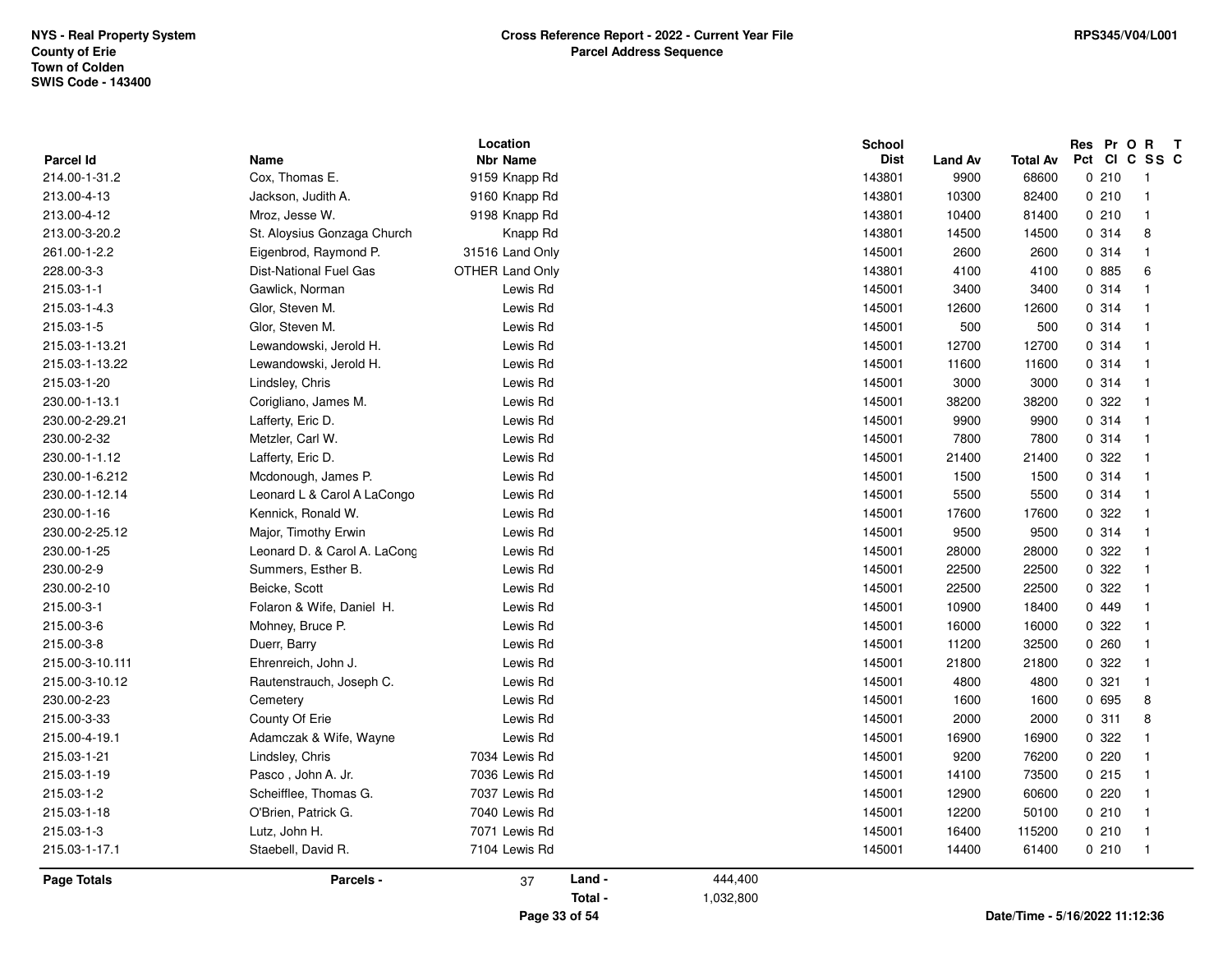| <b>Parcel Id</b>   | Name                       | Location<br><b>Nbr Name</b> |         |           | School<br><b>Dist</b> | <b>Land Av</b> | Total Av | Res Pr O R<br>$\mathbf{T}$<br>Pct CI C SS C |
|--------------------|----------------------------|-----------------------------|---------|-----------|-----------------------|----------------|----------|---------------------------------------------|
| 215.03-1-16.2      | Staebell, David R.         | 7120 Lewis Rd               |         |           | 145001                | 9300           | 53700    | 0210<br>$\overline{1}$                      |
| 215.03-1-15        | Zielinski, Jason W.        | 7142 Lewis Rd               |         |           | 145001                | 11600          | 63600    | 0210<br>$\overline{1}$                      |
| 215.03-1-4.1       | Glor, Steven M.            | 7175 Lewis Rd               |         |           | 145001                | 14100          | 65600    | 0220<br>$\overline{1}$                      |
| 215.03-1-14        | Lewandowski, Jerold H.     | 7202 Lewis Rd               |         |           | 145001                | 15800          | 101600   | 0210<br>$\overline{1}$                      |
| 215.03-1-4.2       | Roth, Debra Ann            | 7213 Lewis Rd               |         |           | 145001                | 9900           | 77100    | 0210<br>$\overline{1}$                      |
| 215.03-1-10.131    | Victor, Roy S.             | 7314 Lewis Rd               |         |           | 145001                | 12300          | 107000   | 0210<br>$\overline{1}$                      |
| 215.03-1-7         | Glor, Steven Miles         | 7343 Lewis Rd               |         |           | 145001                | 23500          | 98100    | 0.283<br>$\overline{1}$                     |
| 215.00-4-18        | Cox, Patrick               | 7436 Lewis Rd               |         |           | 145001                | 15300          | 82700    | 0210<br>$\overline{1}$                      |
| 215.00-3-2         | Folaron, Daniel H.         | 7471 Lewis Rd               |         |           | 145001                | 31700          | 105800   | 0240<br>$\overline{1}$                      |
| 215.00-3-3         | Hultgren, Jeanette V.      | 7475 Lewis Rd               |         |           | 145001                | 19500          | 96100    | 0240<br>$\overline{\mathbf{1}}$             |
| 215.00-3-4         | Mohney, Bruce P.           | 7517 Lewis Rd               |         |           | 145001                | 18600          | 143700   | 77 240<br>$\overline{1}$                    |
| 215.00-3-5         | Klaffka, Richard L.        | 7533 Lewis Rd               |         |           | 145001                | 15800          | 66700    | 0.240<br>$\overline{1}$                     |
| 215.00-4-21.12     | Malota, Jessica L.         | 7534 Lewis Rd               |         |           | 145001                | 7500           | 69500    | 0210<br>$\overline{1}$                      |
| 215.00-3-31        | Waldron, Lynda Lee         | 7601 Lewis Rd               |         |           | 145001                | 5700           | 46800    | 0210<br>$\overline{1}$                      |
| 215.00-3-7.1       | Williams, Deborah          | 7617 Lewis Rd               |         |           | 145001                | 31700          | 97700    | 0240<br>$\overline{1}$                      |
| 215.00-3-30        | Loockerman, Alice C.       | 7643 Lewis Rd               |         |           | 145001                | 6000           | 91800    | 0210<br>$\mathbf{1}$                        |
| 215.00-4-21.11     | Neischel, William R.       | 7660 Lewis Rd               |         |           | 145001                | 18300          | 43300    | 77 240<br>$\overline{1}$                    |
| 215.00-4-21.3      | Nelson, David S.           | 7674 Lewis Rd               |         |           | 145001                | 7500           | 53900    | 0210<br>$\overline{1}$                      |
| 215.00-4-21.2      | Nelson, David S.           | 7676 Lewis Rd               |         |           | 145001                | 5100           | 30100    | 0210<br>$\overline{1}$                      |
| 215.00-4-22        | Martin, Michaele           | 7678 Lewis Rd               |         |           | 145001                | 7700           | 55500    | 0210<br>$\overline{1}$                      |
| 215.00-3-10.2      | Byroads, Timothy           | 7703 Lewis Rd               |         |           | 145001                | 10100          | 80100    | 0210<br>$\overline{1}$                      |
| 215.00-3-29        | Wielgosz, Michelle         | 7729 Lewis Rd               |         |           | 145001                | 5600           | 76100    | 0210<br>$\overline{1}$                      |
| 215.00-4-21.41     | Winter, Clint S.           | 7736 Lewis Rd               |         |           | 145001                | 16700          | 112000   | 0240<br>$\overline{1}$                      |
| 215.00-3-10.112    | Ehrenreich, John J.        | 7739 Lewis Rd               |         |           | 145001                | 7600           | 110500   | 0210<br>$\overline{1}$                      |
| 215.00-3-28        | Jablonski, Richard Z.      | 7767 Lewis Rd               |         |           | 145001                | 5500           | 56400    | 0210<br>$\overline{1}$                      |
| 215.00-4-21.42     | Mancuso, Vincent J. Jr.    | 7768 Lewis Rd               |         |           | 145001                | 17000          | 141400   | 0240<br>$\overline{1}$                      |
| 230.00-1-1.2       | Peterson, Gerald J.        | 7790 Lewis Rd               |         |           | 145001                | 16700          | 75200    | 77 240<br>$\overline{1}$                    |
| 230.00-1-1.11      | Donnelly, Steven P.        | 7820 Lewis Rd               |         |           | 145001                | 11700          | 103300   | 0240<br>$\overline{1}$                      |
| 230.00-2-31.111    | Simich, John P.            | 7825 Lewis Rd               |         |           | 145001                | 10600          | 132800   | 0210<br>$\overline{1}$                      |
| 230.00-1-2.1       | Lafferty, Eric D.          | 7852 Lewis Rd               |         |           | 145001                | 29200          | 66900    | 0240<br>$\overline{\mathbf{1}}$             |
| 230.00-2-30        | Pawlak, John L. Jr.        | 7891 Lewis Rd               |         |           | 145001                | 13300          | 73800    | 0240<br>$\overline{1}$                      |
| 230.00-1-4         | Savage, Zachary A.         | 7912 Lewis Rd               |         |           | 145001                | 8500           | 60800    | 0210<br>$\overline{1}$                      |
| 230.00-1-5         | Lafferty, Eric D.          | 7914 Lewis Rd               |         |           | 145001                | 33000          | 55900    | 0.240<br>$\overline{1}$                     |
| 230.00-1-6.11      | Mcdonough, James P.        | 7962 Lewis Rd               |         |           | 145001                | 14600          | 93700    | $\overline{1}$<br>0240                      |
| 230.00-2-29.22     | Vanderbush, Trevor & Susan | 7997 Lewis Rd               |         |           | 145001                | 9300           | 62000    | 0210<br>$\overline{1}$                      |
| 230.00-1-29        | Gilbert, Tracy             | 8006 Lewis Rd               |         |           | 145001                | 28700          | 137300   | 0240<br>$\overline{1}$                      |
| 230.00-1-30        | Krywalski, Joseph H.       | 8008 Lewis Rd               |         |           | 145001                | 13000          | 127000   | 0210<br>$\overline{1}$                      |
| <b>Page Totals</b> | Parcels -                  | 37                          | Land -  | 538,000   |                       |                |          |                                             |
|                    |                            |                             | Total - | 3,115,500 |                       |                |          |                                             |
|                    |                            | Page 34 of 54               |         |           |                       |                |          | Date/Time - 5/16/2022 11:12:36              |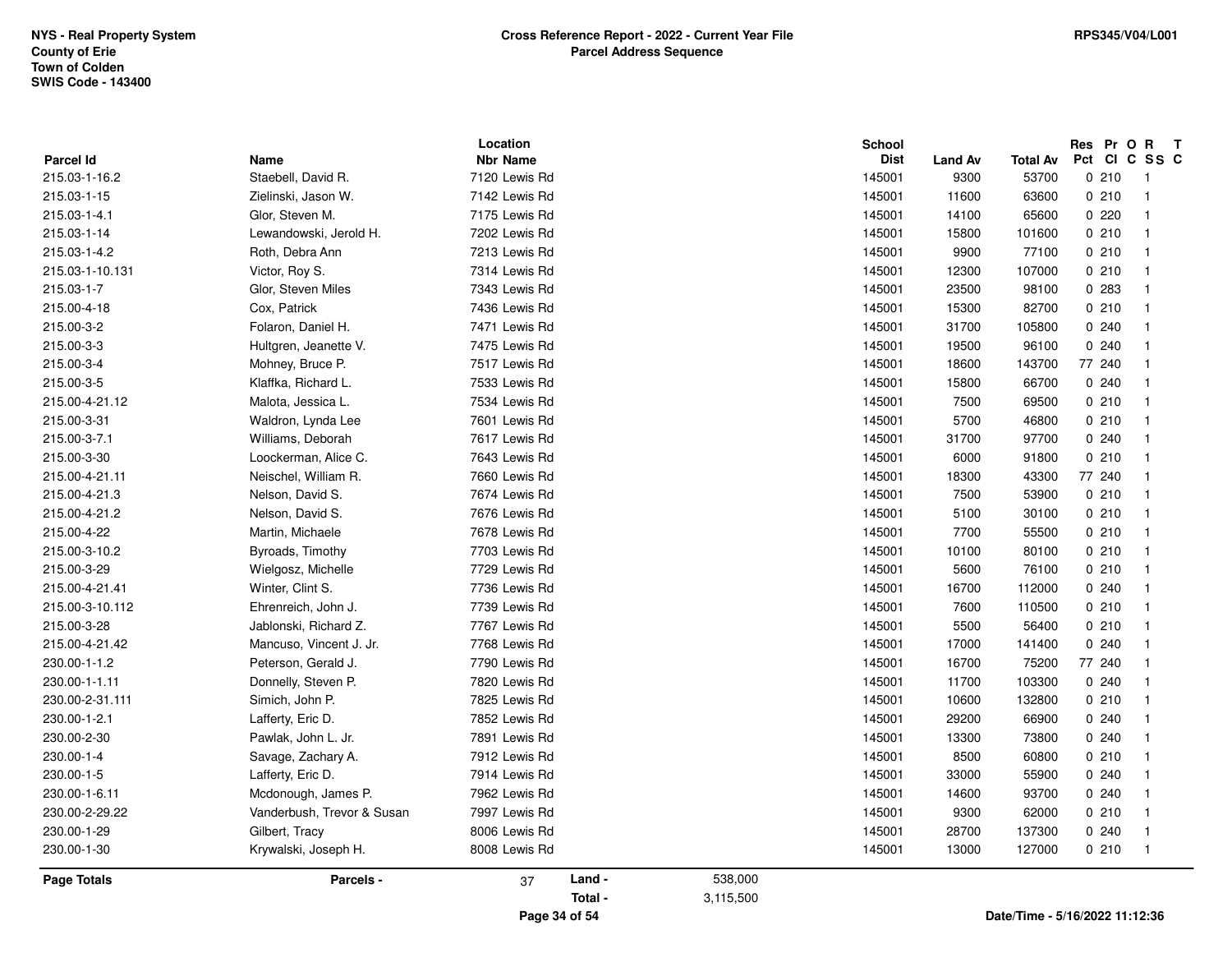| 230.00-2-29.111<br>8027 Lewis Rd<br>145001<br>21000<br>69600<br>0.240<br>Wangelin, Alice M.<br>$\overline{1}$<br>230.00-2-27.11<br>Bennett, Adam P.<br>8029 Lewis Rd<br>145001<br>0210<br>9500<br>68900<br>$\overline{1}$<br>8033 Lewis Rd<br>0 433<br>230.00-2-27.21<br>Judware, Craig C.<br>145001<br>7500<br>32900<br>$\overline{1}$<br>0210<br>230.00-1-23.2<br>Savage, Timothy J.<br>8034 Lewis Rd<br>145001<br>7500<br>63400<br>$\overline{1}$<br>230.00-1-7.2<br>Kempf, Peter<br>8090 Lewis Rd<br>145001<br>9500<br>90800<br>0210<br>$\overline{1}$<br>8099 Lewis Rd<br>0.240<br>230.00-2-33<br>Dzina, Josh<br>145001<br>12700<br>83300<br>$\overline{1}$<br>230.00-1-8<br>8100 Lewis Rd<br>145001<br>37700<br>196800<br>0210<br>Benzinger, Martin H.<br>$\overline{1}$<br>0210<br>230.00-2-26<br>Mccormick, James<br>8101 Lewis Rd<br>145001<br>7900<br>101800<br>$\overline{1}$<br>230.00-2-25.2<br>Trautwein, Robert E.<br>8125 Lewis Rd<br>145001<br>9500<br>101500<br>0210<br>$\overline{1}$<br>230.00-1-9<br>0.240<br>Zorechak, Joan<br>8186 Lewis Rd<br>145001<br>35000<br>46100<br>$\overline{1}$<br>0210<br>230.00-1-10.1<br>Thuerkauf, Gary J.<br>8210 Lewis Rd<br>145001<br>8700<br>71800<br>$\overline{1}$<br>230.00-2-25.11<br>Major, Rusell K.<br>8217 Lewis Rd<br>145001<br>25900<br>94200<br>0.240<br>$\overline{1}$<br>230.00-1-12.112<br>Zach, Jon<br>8230 Lewis Rd<br>145001<br>16500<br>182800<br>0.240<br>$\overline{1}$<br>230.00-1-26<br>8234 Lewis Rd<br>0.240<br>Lacongo, Christopher M.<br>145001<br>15400<br>121600<br>$\overline{1}$<br>8244 Lewis Rd<br>0210<br>230.00-1-11.1<br>Petroski, Ann<br>145001<br>4700<br>85100<br>$\overline{1}$<br>230.00-2-24.1<br>8253 Lewis Rd<br>145001<br>24900<br>0.240<br>Apgar, Ralph<br>110000<br>$\overline{1}$<br>8254 Lewis Rd<br>0240<br>230.00-1-27<br>Vanderbush, William<br>145001<br>14700<br>118600<br>-1<br>230.00-2-24.2<br>Convey, Arnold Dale IV.<br>8283 Lewis Rd<br>145001<br>7900<br>0210<br>80100<br>$\overline{1}$<br>230.00-2-22<br>0210<br>Apgar, John<br>8299 Lewis Rd<br>145001<br>5700<br>40500<br>$\overline{1}$<br>230.00-1-13.2<br>Chapman, John W.<br>8316 Lewis Rd<br>145001<br>6500<br>0210<br>49300<br>$\overline{1}$<br>230.00-2-21<br>Beicke, Scott<br>8347 Lewis Rd<br>0.240<br>145001<br>17800<br>118800<br>$\overline{1}$<br>Colburn, Kara<br>8356 Lewis Rd<br>0.240<br>230.00-1-14<br>145001<br>22700<br>78500<br>$\overline{1}$<br>77 240<br>230.00-2-20<br>Jusiak, Joel T.<br>8389 Lewis Rd<br>145001<br>18100<br>114000<br>$\overline{1}$<br>77 240<br>230.00-1-15<br>Kuczynski, Jeffrey<br>8398 Lewis Rd<br>145001<br>19300<br>47500<br>$\overline{1}$<br>8412 Lewis Rd<br>0210<br>230.00-1-17<br>Hill, Linda Jean<br>145001<br>5600<br>56000<br>$\overline{1}$ |
|----------------------------------------------------------------------------------------------------------------------------------------------------------------------------------------------------------------------------------------------------------------------------------------------------------------------------------------------------------------------------------------------------------------------------------------------------------------------------------------------------------------------------------------------------------------------------------------------------------------------------------------------------------------------------------------------------------------------------------------------------------------------------------------------------------------------------------------------------------------------------------------------------------------------------------------------------------------------------------------------------------------------------------------------------------------------------------------------------------------------------------------------------------------------------------------------------------------------------------------------------------------------------------------------------------------------------------------------------------------------------------------------------------------------------------------------------------------------------------------------------------------------------------------------------------------------------------------------------------------------------------------------------------------------------------------------------------------------------------------------------------------------------------------------------------------------------------------------------------------------------------------------------------------------------------------------------------------------------------------------------------------------------------------------------------------------------------------------------------------------------------------------------------------------------------------------------------------------------------------------------------------------------------------------------------------------------------------------------------------------------------------------------------------------------------------------------------------------------------------------------------------------------------------------------------------------------------------------------------------------------------------------------------------------------------------------------------------------------------------------------------------------------------|
|                                                                                                                                                                                                                                                                                                                                                                                                                                                                                                                                                                                                                                                                                                                                                                                                                                                                                                                                                                                                                                                                                                                                                                                                                                                                                                                                                                                                                                                                                                                                                                                                                                                                                                                                                                                                                                                                                                                                                                                                                                                                                                                                                                                                                                                                                                                                                                                                                                                                                                                                                                                                                                                                                                                                                                                  |
|                                                                                                                                                                                                                                                                                                                                                                                                                                                                                                                                                                                                                                                                                                                                                                                                                                                                                                                                                                                                                                                                                                                                                                                                                                                                                                                                                                                                                                                                                                                                                                                                                                                                                                                                                                                                                                                                                                                                                                                                                                                                                                                                                                                                                                                                                                                                                                                                                                                                                                                                                                                                                                                                                                                                                                                  |
|                                                                                                                                                                                                                                                                                                                                                                                                                                                                                                                                                                                                                                                                                                                                                                                                                                                                                                                                                                                                                                                                                                                                                                                                                                                                                                                                                                                                                                                                                                                                                                                                                                                                                                                                                                                                                                                                                                                                                                                                                                                                                                                                                                                                                                                                                                                                                                                                                                                                                                                                                                                                                                                                                                                                                                                  |
|                                                                                                                                                                                                                                                                                                                                                                                                                                                                                                                                                                                                                                                                                                                                                                                                                                                                                                                                                                                                                                                                                                                                                                                                                                                                                                                                                                                                                                                                                                                                                                                                                                                                                                                                                                                                                                                                                                                                                                                                                                                                                                                                                                                                                                                                                                                                                                                                                                                                                                                                                                                                                                                                                                                                                                                  |
|                                                                                                                                                                                                                                                                                                                                                                                                                                                                                                                                                                                                                                                                                                                                                                                                                                                                                                                                                                                                                                                                                                                                                                                                                                                                                                                                                                                                                                                                                                                                                                                                                                                                                                                                                                                                                                                                                                                                                                                                                                                                                                                                                                                                                                                                                                                                                                                                                                                                                                                                                                                                                                                                                                                                                                                  |
|                                                                                                                                                                                                                                                                                                                                                                                                                                                                                                                                                                                                                                                                                                                                                                                                                                                                                                                                                                                                                                                                                                                                                                                                                                                                                                                                                                                                                                                                                                                                                                                                                                                                                                                                                                                                                                                                                                                                                                                                                                                                                                                                                                                                                                                                                                                                                                                                                                                                                                                                                                                                                                                                                                                                                                                  |
|                                                                                                                                                                                                                                                                                                                                                                                                                                                                                                                                                                                                                                                                                                                                                                                                                                                                                                                                                                                                                                                                                                                                                                                                                                                                                                                                                                                                                                                                                                                                                                                                                                                                                                                                                                                                                                                                                                                                                                                                                                                                                                                                                                                                                                                                                                                                                                                                                                                                                                                                                                                                                                                                                                                                                                                  |
|                                                                                                                                                                                                                                                                                                                                                                                                                                                                                                                                                                                                                                                                                                                                                                                                                                                                                                                                                                                                                                                                                                                                                                                                                                                                                                                                                                                                                                                                                                                                                                                                                                                                                                                                                                                                                                                                                                                                                                                                                                                                                                                                                                                                                                                                                                                                                                                                                                                                                                                                                                                                                                                                                                                                                                                  |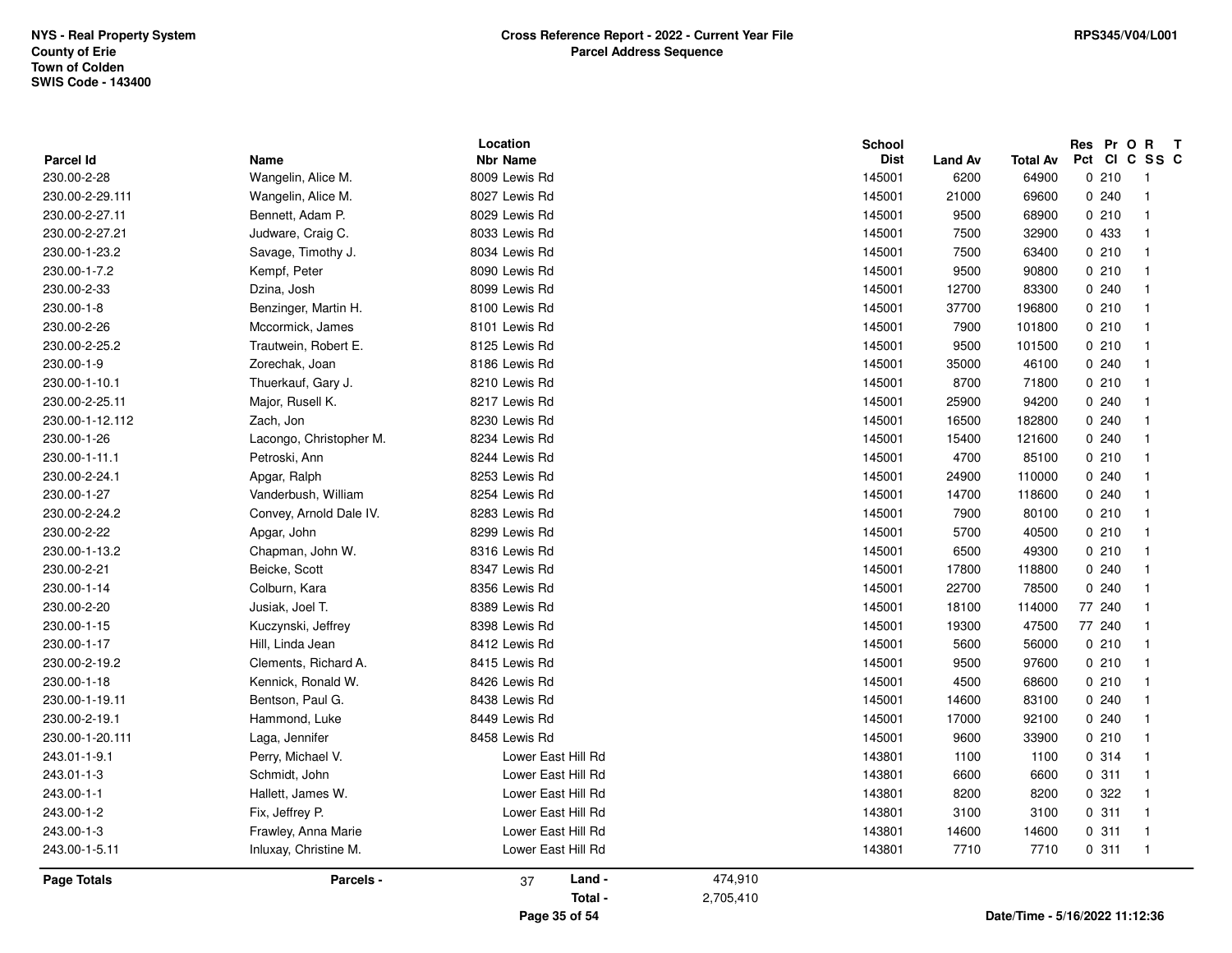|                  |                                 | Location                |           | School      |                |                                | Res Pr O R T  |                |
|------------------|---------------------------------|-------------------------|-----------|-------------|----------------|--------------------------------|---------------|----------------|
| <b>Parcel Id</b> | Name                            | <b>Nbr Name</b>         |           | <b>Dist</b> | <b>Land Av</b> | Total Av                       | Pct CI C SS C |                |
| 228.00-6-23      | Frazer, Jeanne M.               | Lower East Hill Rd      |           | 143801      | 9800           | 9800                           | 0 322         | $\overline{1}$ |
| 243.00-1-20.12   | Jung, Patricia E.               | 8665 Lower East Hill Rd |           | 143801      | 26700          | 107200                         | 0.240         | $\overline{1}$ |
| 243.00-1-4.1     | Inluxay, Christine M.           | 8666 Lower East Hill Rd |           | 143801      | 11900          | 68100                          | 66 220        | $\overline{1}$ |
| 243.00-1-7.1     | O'Kelly, Michael P. II.         | 8672 Lower East Hill Rd |           | 143801      | 14200          | 67900                          | 0210          | $\overline{1}$ |
| 243.00-1-8       | Hrycik, Marshall W.             | 8688 Lower East Hill Rd |           | 143801      | 13100          | 30600                          | 0.312         | $\overline{1}$ |
| 243.03-1-22      | Engel, Robert W.                | 8691 Lower East Hill Rd |           | 143801      | 11400          | 73700                          | 0210          | $\overline{1}$ |
| 243.03-1-23      | Hrycik, Marshall W.             | 8695 Lower East Hill Rd |           | 143801      | 11800          | 90400                          | 0210          | $\overline{1}$ |
| 243.00-1-9.11    | Hrycik, Frank S.                | 8698 Lower East Hill Rd |           | 143801      | 16900          | 126000                         | 0240          | $\overline{1}$ |
| 243.03-1-1       | Hrycik, Jesse                   | 8703 Lower East Hill Rd |           | 143801      | 12200          | 86900                          | 0210          | $\overline{1}$ |
| 243.00-1-11      | Owen, Jeffrey L.                | 8712 Lower East Hill Rd |           | 143801      | 8100           | 65500                          | 0210          | $\overline{1}$ |
| 243.00-1-12.11   | Hrycik, Benjamin E.             | 8728 Lower East Hill Rd |           | 143801      | 36200          | 100000                         | 0.240         | $\overline{1}$ |
| 243.00-1-13      | Boldt, Nathaniel W.             | 8736 Lower East Hill Rd |           | 143801      | 11500          | 78600                          | 0210          | $\overline{1}$ |
| 243.01-1-1       | Hale, Terry M.                  | 8742 Lower East Hill Rd |           | 143801      | 12400          | 56600                          | 0210          | $\overline{1}$ |
| 243.03-1-10      | McNell, Kenneth T.              | 8743 Lower East Hill Rd |           | 143801      | 24300          | 79700                          | 0210          | $\overline{1}$ |
| 243.01-1-2       | Shelley, Patricia               | 8748 Lower East Hill Rd |           | 143801      | 11000          | 54100                          | 0210          | $\overline{1}$ |
| 243.03-1-11.1    | Gallagher, Daryl K.             | 8753 Lower East Hill Rd |           | 143801      | 20300          | 109200                         | 0.280         | $\overline{1}$ |
| 243.03-1-12      | Childs, Ronald                  | 8769 Lower East Hill Rd |           | 143801      | 8500           | 46700                          | 0210          | $\overline{1}$ |
| 243.03-1-13      | Grace, David F. Jr.             | 8773 Lower East Hill Rd |           | 143801      | 9000           | 46700                          | 0 2 3 0       | $\overline{1}$ |
| 243.03-1-14      | <b>CJK Rentals Incorporated</b> | 8775 Lower East Hill Rd |           | 143801      | 7500           | 41700                          | 0220          | $\overline{1}$ |
| 243.01-1-7       | Winter, Ned                     | 8776 Lower East Hill Rd |           | 143801      | 3000           | 22900                          | 0210          | $\overline{1}$ |
| 243.01-1-8       | Bruni, Anthony D.               | 8778 Lower East Hill Rd |           | 143801      | 3400           | 37300                          | 0210          | $\overline{1}$ |
| 243.01-1-9.2     | Perry, Michael V.               | 8780 Lower East Hill Rd |           | 143801      | 8700           | 39200                          | 0210          | $\overline{1}$ |
| 243.01-1-11      | Elkins, Peter                   | 8784 Lower East Hill Rd |           | 143801      | 6400           | 40700                          | 0210          | $\overline{1}$ |
| 243.03-1-15      | Wohlhueter, Scott Michael       | 8785 Lower East Hill Rd |           | 143801      | 8200           | 41000                          | 0210          | $\overline{1}$ |
| 243.01-1-10      | Esford, Robert P.               | 8786 Lower East Hill Rd |           | 143801      | 12400          | 50700                          | 0210          | $\overline{1}$ |
| 243.03-1-17      | Toth, John C.                   | 8787 Lower East Hill Rd |           | 143801      | 7000           | 38200                          | 0210          | $\overline{1}$ |
| 243.01-1-12      | Hrycik, Benjamin E.             | 8788 Lower East Hill Rd |           | 143801      | 7800           | 44700                          | 0210          | $\overline{1}$ |
| 243.03-1-18      | Colden, United Methodist C.     | 8789 Lower East Hill Rd |           | 143801      | 6000           | 48800                          | 0210          | $\overline{1}$ |
| 243.01-1-13      | Kopsa, April L.                 | 8792 Lower East Hill Rd |           | 143801      | 6600           | 62000                          | 0210          | $\overline{1}$ |
| 243.01-1-14      | Brant, Joseph M.                | 8794 Lower East Hill Rd |           | 143801      | 10700          | 87700                          | 0210          | $\overline{1}$ |
| 243.03-1-19      | Colden Methodist Church         | 8795 Lower East Hill Rd |           | 143801      | 10900          | 130700                         | 0620          | 8              |
| 243.01-1-15      | Livingstone Lodge #255          | 8798 Lower East Hill Rd |           | 143801      | 2000           | 36400                          | 0 632         | $\overline{1}$ |
| 260.03-1-12      | Glenwood Cemetary Assn          | Maltby Dr               |           | 143801      | 10900          | 10900                          | 0 695         | 8              |
| 260.03-1-14      | Zehnder, Bruce E.               | 9013 Maltby Dr          |           | 143801      | 6300           | 6300                           | 0 314         | $\overline{1}$ |
| 260.03-1-10      | Pilger, Warren R.               | 9034 Maltby Dr          |           | 143801      | 3800           | 47800                          | 0210          | $\overline{1}$ |
| 260.03-1-13      | Herbison, Lynda C.              | 9039 Maltby Dr          |           | 143801      | 10400          | 66900                          | 0210          | $\overline{1}$ |
| 260.03-1-11      | Frank, Nancy G.                 | 9062 Maltby Dr          |           | 143801      | 3000           | 45800                          | 0210          | $\overline{1}$ |
| Page Totals      | Parcels -                       | Land -<br>37            | 404,300   |             |                |                                |               |                |
|                  |                                 | Total -                 | 2,197,400 |             |                |                                |               |                |
|                  |                                 | Page 36 of 54           |           |             |                | Date/Time - 5/16/2022 11:12:36 |               |                |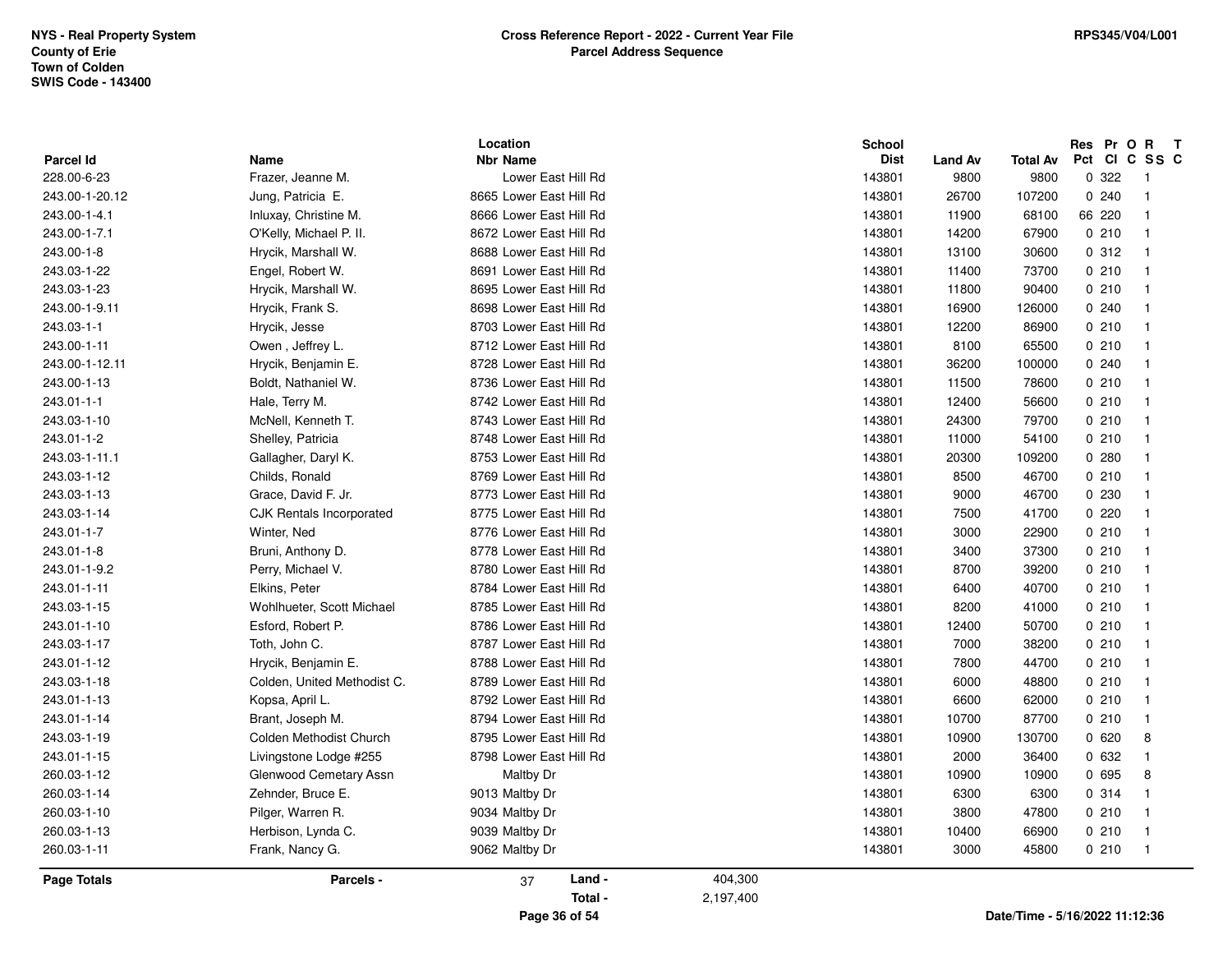|                                  |                               | Location                          |           | School                |                        |                                | Res Pr O R<br>Pct<br><b>CI</b> | $\mathbf{T}$<br>C SS C |
|----------------------------------|-------------------------------|-----------------------------------|-----------|-----------------------|------------------------|--------------------------------|--------------------------------|------------------------|
| <b>Parcel Id</b><br>260.03-1-6.1 | Name<br>John, Ryan W.         | <b>Nbr Name</b><br>9068 Maltby Dr |           | <b>Dist</b><br>143801 | <b>Land Av</b><br>5500 | <b>Total Av</b><br>63500       | 0210                           | $\overline{1}$         |
| 260.03-1-6.2                     |                               | 9073 Maltby Dr                    |           | 143801                | 6400                   | 81700                          | 0210                           | $\overline{1}$         |
| 259.04-1-27.11                   | Lawton, Dennis                | Mill St                           |           | 143801                | 300                    |                                | 0.311                          | $\overline{1}$         |
|                                  | Schrader, David L.            | Mill St                           |           |                       |                        | 300                            |                                |                        |
| 259.04-1-30                      | Runser, Dallas D.             |                                   |           | 143801                | 4100                   | 4100                           | 0.314                          | $\overline{1}$         |
| 259.04-1-28                      | Schrader, David L.            | 8951 Mill St                      |           | 143801                | 2600                   | 60200                          | 0210                           | $\overline{1}$         |
| 259.04-1-26.11                   | Krolikowski, Louise Marie     | 8956 Mill St                      |           | 143801                | 4900                   | 114800                         | 0210                           | $\overline{1}$         |
| 259.04-1-24.1                    | Schrader, George A.           | 8972 Mill St                      |           | 143801                | 5600                   | 51200                          | 0210                           | $\overline{1}$         |
| 259.04-1-29                      | Runser, Dallas D.             | 8973 Mill St                      |           | 143801                | 3400                   | 53500                          | 0210                           | $\overline{1}$         |
| 259.00-3-1                       | Feyen, Roger                  | Murray Hill Rd                    |           | 143801                | 16600                  | 16600                          | 0 322                          | $\overline{1}$         |
| 259.00-3-3.112                   | Wood, Catherine L.            | Murray Hill Rd                    |           | 143801                | 28400                  | 35200                          | 0, 105                         | $\overline{1}$         |
| 259.00-3-3.121                   | Kissing Bridge Corp           | Murray Hill Rd                    |           | 143801                | 13454                  | 13454                          | 0.551                          | $\overline{1}$         |
| 259.00-3-3.122                   | Michalski, Edward             | Murray Hill Rd                    |           | 143801                | 29000                  | 29000                          | 0.321                          | $\overline{1}$         |
| 259.00-3-4                       | Murray, John H.               | Murray Hill Rd                    |           | 143801                | 28000                  | 28000                          | 0.322                          | $\overline{1}$         |
| 259.00-4-5.132                   | Ferrucci, Sando M.            | Murray Hill Rd                    |           | 143801                | 5400                   | 5400                           | 0.314                          | $\overline{1}$         |
| 259.00-4-5.2                     | Pochron, Paul                 | Murray Hill Rd                    |           | 143801                | 7800                   | 7800                           | 0.314                          | $\overline{1}$         |
| 259.00-4-1.11                    | Surdei, Rosanne               | Murray Hill Rd                    |           | 143801                | 11600                  | 11600                          | 0.322                          | $\overline{1}$         |
| 259.00-4-1.12                    | Popek, Robert T.              | Murray Hill Rd                    |           | 143801                | 11600                  | 11600                          | 0.322                          | $\overline{1}$         |
| 259.00-4-8.11                    | Bowers, Loren J.              | Murray Hill Rd                    |           | 143801                | 11800                  | 11800                          | 0.322                          | $\overline{1}$         |
| 259.00-2-30./A                   | Pan Energy Co Inc             | 29-22130 Murray Hill Rd           |           | 143801                | $\mathbf 0$            | $\mathbf 0$                    | 0 733                          | $\overline{1}$         |
| 259.00-3-3.11/A                  | Pan Energy Co Inc             | 29-17767 Murray Hill Rd           |           | 143801                | $\mathbf 0$            | $\mathbf 0$                    | 0 733                          | $\overline{1}$         |
| 259.00-4-1.23                    | Nelligan, Claire A.           | 8462 Murray Hill Rd               |           | 143801                | 16800                  | 69800                          | 77 240                         | $\overline{1}$         |
| 259.00-4-5.131                   | Ferrucci, Sando M.            | 8483 Murray Hill Rd               |           | 143801                | 5600                   | 96600                          | 0210                           | $\overline{1}$         |
| 259.00-4-8.12                    | Gow, Andrew H.                | 8520 Murray Hill Rd               |           | 143801                | 15200                  | 159900                         | 0.240                          | $\overline{1}$         |
| 259.00-4-1.211                   | Wardzinski, Eugene            | 8534 Murray Hill Rd               |           | 143801                | 22900                  | 106900                         | 0.240                          | $\overline{1}$         |
| 259.00-4-3.1                     | Delia, Michael                | 8557 Murray Hill Rd               |           | 143801                | 20400                  | 20400                          | 0.321                          | $\overline{1}$         |
| 259.00-4-1.212                   | Harber, Linda J.              | 8562 Murray Hill Rd               |           | 143801                | 7900                   | 71900                          | 0210                           | $\overline{1}$         |
| 259.00-4-2.1                     | Berke, Daniel J.              | 8613 Murray Hill Rd               |           | 143801                | 20500                  | 65100                          | 0.240                          | $\overline{1}$         |
| 259.00-3-3.2                     | Southard, Christopher M.      | 8654 Murray Hill Rd               |           | 143801                | 4100                   | 47100                          | 0210                           | $\overline{1}$         |
| 259.00-3-2                       | Pac, Henry                    | 8698 Murray Hill Rd               |           | 143801                | 29600                  | 69400                          | 0, 113                         | $\overline{1}$         |
| 259.00-3-3.111                   | Roberts, Thomas               | 8743 Murray Hill Rd               |           | 143801                | 3000                   | 42400                          | 66 210                         | $\overline{1}$         |
| 259.00-3-11.2                    | Smith, Abbey J.               | 8817 Murray Hill Rd               |           | 143801                | 15700                  | 15700                          | 0 322                          | $\overline{1}$         |
| 259.00-3-6                       | Pohlman, Gregg A.             | 8958 Murray Hill Rd               |           | 143801                | 6200                   | 71700                          | 0210                           | $\overline{1}$         |
| 259.04-1-34                      | Nagel, Deanna D.              | 8986 Murray Hill Rd               |           | 143801                | 4500                   | 85500                          | 0210                           | $\overline{1}$         |
| 666.00-10-1.4                    | Supply-National Fuel Gas      | <b>Outside Pland</b>              |           | 145001                | $\Omega$               | 68603                          | 0 883                          | 6                      |
| 666.00-10-1.3                    | Supply-National Fuel Gas      | <b>Outside Plant</b>              |           | 143801                | $\mathbf 0$            | 1303448                        | 0 883                          | 6                      |
| 666.00-11-3.1                    | <b>Dist-National Fuel Gas</b> | <b>Outside Plant</b>              |           | 143801                | $\mathbf 0$            | 671547                         | 0 885                          | 6                      |
| 666.00-11-3.2                    | <b>Dist-National Fuel Gas</b> | <b>Outside Plant</b>              |           | 145001                | 0                      | 74616                          | 0 885                          | 6                      |
| <b>Page Totals</b>               | Parcels -                     | Land -<br>37                      | 368,854   |                       |                        |                                |                                |                        |
|                                  |                               | Total -                           | 3,640,368 |                       |                        |                                |                                |                        |
|                                  |                               | Page 37 of 54                     |           |                       |                        | Date/Time - 5/16/2022 11:12:36 |                                |                        |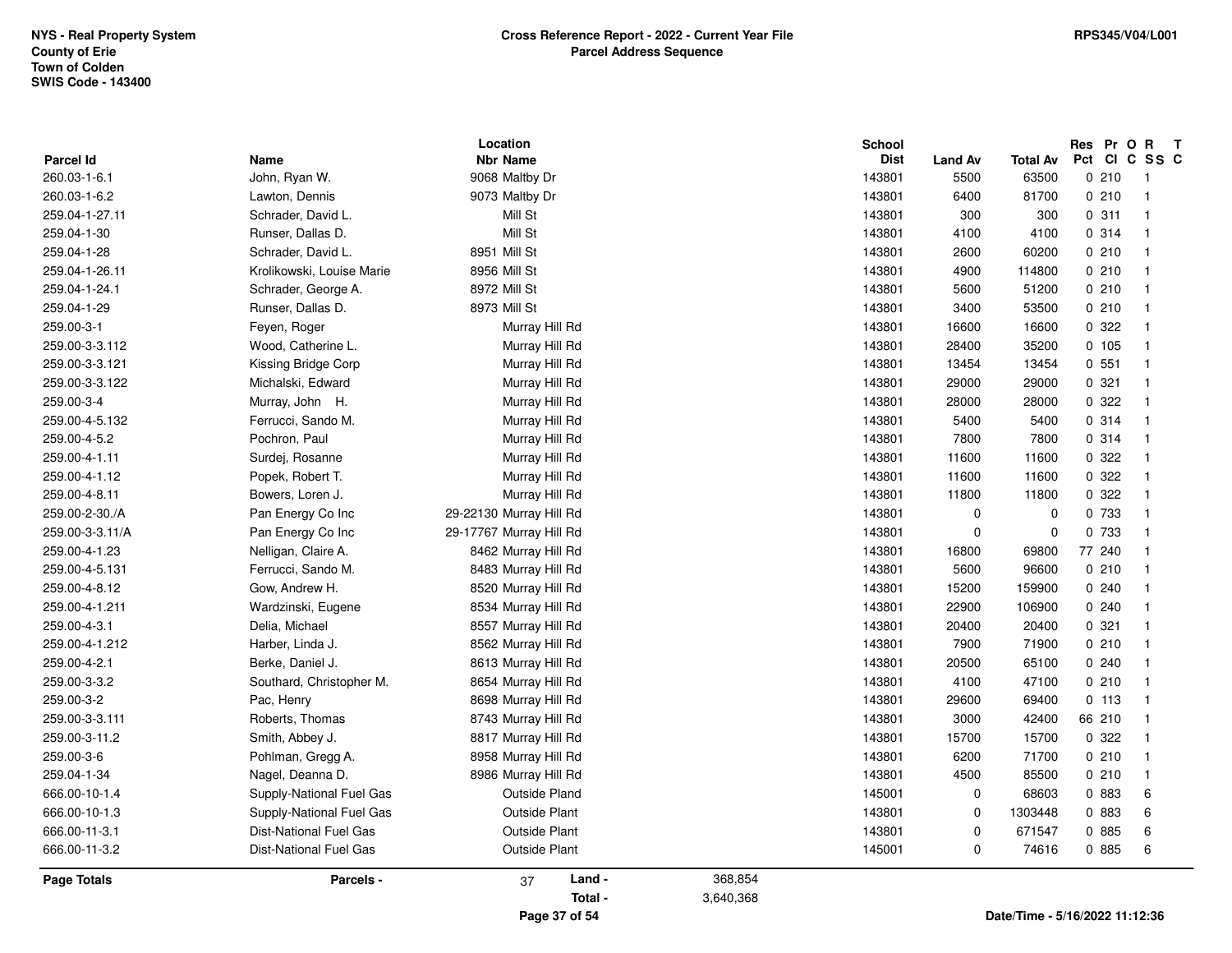| Parcel Id          | Name                        | Location<br><b>Nbr Name</b> |           | <b>School</b><br><b>Dist</b> | <b>Land Av</b> | Total Av                       | Res Pr<br>Pct<br><b>CI</b> | $\mathbf{o}$<br>R<br>$\mathbf{T}$<br>C SS C |
|--------------------|-----------------------------|-----------------------------|-----------|------------------------------|----------------|--------------------------------|----------------------------|---------------------------------------------|
| 666.00-13-3.1      | E-Ny State Elec & Gas       | <b>Outside Plant</b>        |           | 143801                       | 0              | 250424                         | 0 870                      | 6                                           |
| 666.00-13-3.2      | E-Ny State Elec & Gas       | <b>Outside Plant</b>        |           | 145001                       | $\mathbf 0$    | 277644                         | 0.880                      | 6                                           |
| 666.00-13-3.3      | E-Ny State Elec & Gas       | Outside Plant               |           | 142401                       | $\mathbf 0$    | 16332                          | 0 880                      | 6                                           |
| 666.00-65-1.1      | Verizon New York Inc        | <b>Outside Plant</b>        |           | 143801                       | $\mathbf 0$    | 32447                          | 0 831                      | 6                                           |
| 666.00-65-1.2      | Verizon New York Inc        | <b>Outside Plant</b>        |           | 145001                       | $\mathbf 0$    | 18357                          | 0 831                      | 6                                           |
| 666.00-65-1.3      | Verizon New York Inc        | <b>Outside Plant</b>        |           | 142401                       | $\mathbf 0$    | 732                            | 0 831                      | 6                                           |
| 243.03-4-3.1       | Henning, Robert H.          | 8475 Park St                |           | 143801                       | 5700           | 41000                          | 0.220                      | $\overline{1}$                              |
| 243.03-4-4         | Gloekler, Michael           | 8561 Park St                |           | 143801                       | 7200           | 101300                         | 0.220                      | -1                                          |
| 243.03-4-1         | <b>Town Recreation Park</b> | 8602 Park St                |           | 143801                       | 24700          | 52900                          | 0 963                      | 8                                           |
| 245.00-1-15.12     | Baker, John H.              | Partridge Rd                |           | 145001                       | 18000          | 18000                          | 0 322                      | $\overline{1}$                              |
| 229.00-2-24.3      | Cummins, Gerald R.          | Partridge Rd                |           | 145001                       | 7200           | 7200                           | 0.321                      | $\overline{1}$                              |
| 229.00-2-26        | Adams, Alan D.              | Partridge Rd                |           | 145001                       | 7300           | 7300                           | 0.314                      | $\overline{1}$                              |
| 229.00-2-27        | Degnan, Richard             | Partridge Rd                |           | 145001                       | 1500           | 1500                           | 0.314                      | $\overline{\mathbf{1}}$                     |
| 244.00-2-11.13     | DiPietro LTD                | Partridge Rd                |           | 143801                       | 500            | 500                            | 0.314                      | $\overline{1}$                              |
| 229.00-2-34        | Beale, Bruce                | Partridge Rd                |           | 145001                       | 7000           | 7000                           | 0.314                      | $\overline{1}$                              |
| 229.00-2-36        | Bettcker, Donald G.         | Partridge Rd                |           | 145001                       | 6400           | 8800                           | 0.260                      | $\overline{1}$                              |
| 229.00-2-39.2      | Bender, Matthew             | Partridge Rd                |           | 145001                       | 5100           | 5100                           | 0 300                      | $\overline{\mathbf{1}}$                     |
| 229.00-2-39.12     | Martin, Tiffany             | Partridge Rd                |           | 145001                       | 7200           | 7200                           | 0.314                      | $\overline{1}$                              |
| 244.00-2-17.5      | Allen, Dennis R.            | Partridge Rd                |           | 145001                       | 9500           | 25400                          | 0.312                      | $\overline{1}$                              |
| 230.00-1-20.121    | Laga, Dennis                | Partridge Rd                |           | 145001                       | 10900          | 10900                          | 0.314                      | $\overline{\mathbf{1}}$                     |
| 230.00-1-20.126    | Laga, Dennis                | Partridge Rd                |           | 145001                       | 9600           | 9600                           | 0.314                      | $\overline{\mathbf{1}}$                     |
| 245.00-1-2.111     | Sudyn, Brian M.             | Partridge Rd                |           | 145001                       | 14000          | 14000                          | 0.314                      | $\overline{\mathbf{1}}$                     |
| 245.00-1-2.114     | DiStefano, Jos J.           | Partridge Rd                |           | 145001                       | 11000          | 11000                          | 0.314                      | $\overline{\mathbf{1}}$                     |
| 245.00-1-2.116     | Bianco, John                | Partridge Rd                |           | 145001                       | 11000          | 11000                          | 0.314                      | $\overline{1}$                              |
| 245.00-1-2.117     | Gigante, Dwayne             | Partridge Rd                |           | 145001                       | 11000          | 11000                          | 0.314                      | $\overline{\mathbf{1}}$                     |
| 245.00-1-2.2       | Forkl, Elizabeth C.         | Partridge Rd                |           | 145001                       | 21800          | 21800                          | 0.321                      | $\overline{\mathbf{1}}$                     |
| 245.00-2-6.3       | Manning, Chris D.           | Partridge Rd                |           | 145001                       | 500            | 500                            | 0.314                      | $\mathbf{1}$                                |
| 230.00-1-20.124    | Laga, Dennis                | Partridge Rd                |           | 145001                       | 11200          | 11200                          | 0.314                      | $\overline{\mathbf{1}}$                     |
| 229.00-2-24.22     | Gedraitis, Cap L.           | Partridge Rd                |           | 145001                       | 1200           | 1200                           | 0 314                      | -1                                          |
| 245.00-2-1.1       | Ransom, Kevin T.            | Partridge Rd                |           | 145001                       | 24800          | 27900                          | 0.312                      | $\overline{\mathbf{1}}$                     |
| 245.00-2-6.2       | Manning, Chris D.           | Partridge Rd                |           | 145001                       | 15900          | 15900                          | 0.322                      | $\overline{1}$                              |
| 245.00-2-8.12      | Kammer, Walter A.           | Partridge Rd                |           | 145001                       | 8200           | 8200                           | 0.314                      | $\overline{1}$                              |
| 230.00-2-17        | Hammond, Luke               | Partridge Rd                |           | 145001                       | 9700           | 9700                           | 0.314                      | $\overline{\mathbf{1}}$                     |
| 229.00-2-38.12     | Gardon, Donald              | Partridge Rd                |           | 145001                       | 9600           | 9600                           | 0 322                      | $\overline{\mathbf{1}}$                     |
| 229.00-1-55.2      | O'Brien, Kevin              | Partridge Rd                |           | 143801                       | 7900           | 7900                           | 0.314                      | $\overline{1}$                              |
| 245.00-2-40        | Kammer, Walter A.           | Partridge Rd                |           | 145001                       | 32500          | 32500                          | 0.322                      | $\overline{1}$                              |
| 245.00-2-41        | Kammer, Walter A.           | Partridge Rd                |           | 145001                       | 25150          | 25150                          | 0 322                      | $\overline{\mathbf{1}}$                     |
| <b>Page Totals</b> | Parcels -                   | Land -<br>37                | 343,250   |                              |                |                                |                            |                                             |
|                    |                             | Total -                     | 1,118,186 |                              |                |                                |                            |                                             |
|                    |                             | Page 38 of 54               |           |                              |                | Date/Time - 5/16/2022 11:12:36 |                            |                                             |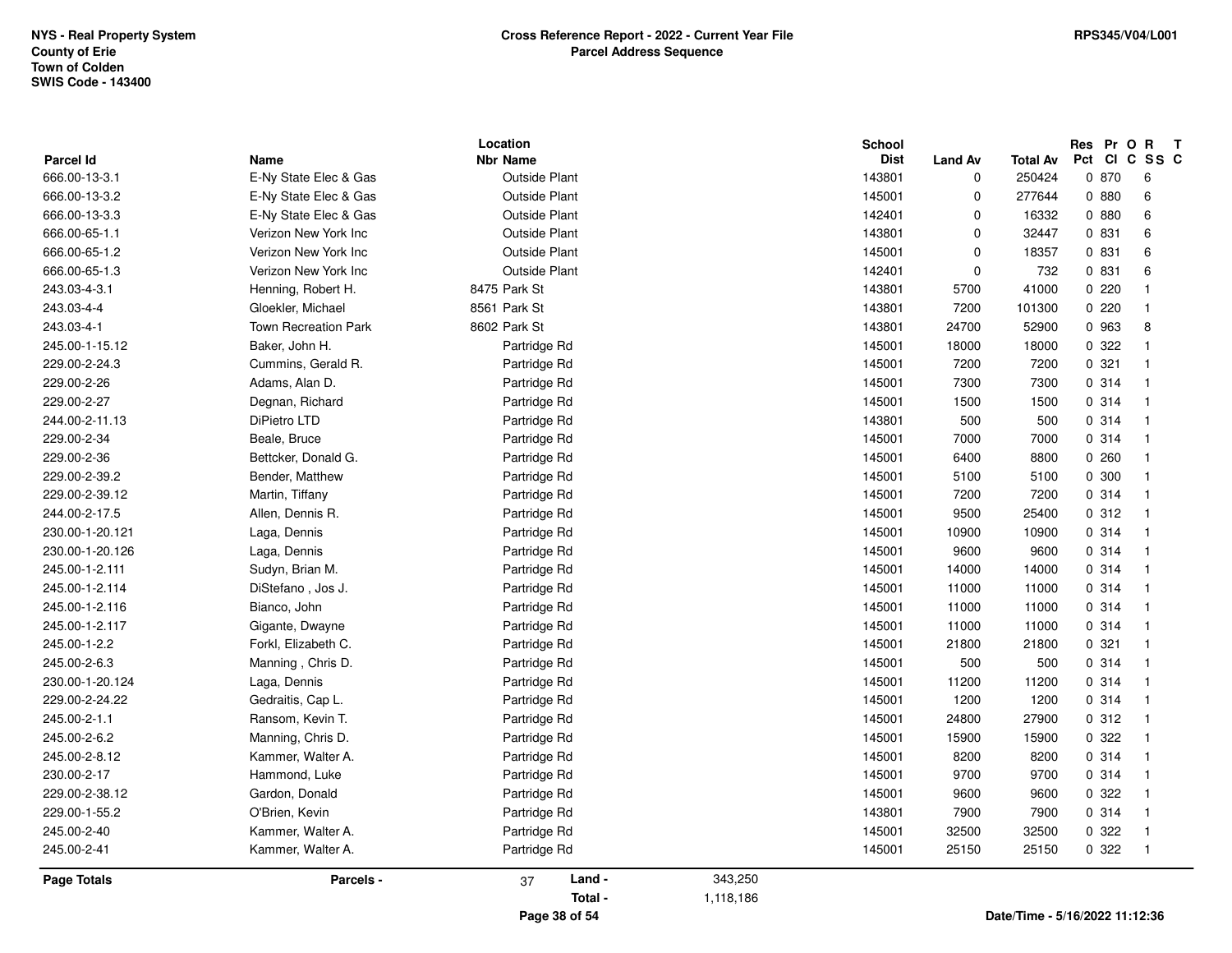| <b>Parcel Id</b> | Name                         | Location<br><b>Nbr Name</b> |                      | School<br><b>Dist</b> | <b>Land Av</b> | <b>Total Av</b> |       | Res Pr O R T<br>Pct CI C SS C |  |
|------------------|------------------------------|-----------------------------|----------------------|-----------------------|----------------|-----------------|-------|-------------------------------|--|
| 244.00-2-16.22   | Price, Jonathan              | Partridge Rd                |                      | 145001                | 900            | 900             | 0 300 | $\overline{1}$                |  |
| 244.00-2-16.23   | Price, Jonathan              | Partridge Rd                |                      | 145001                | 500            | 500             | 0 300 | $\overline{1}$                |  |
| 245.00-1-15.2/A  | PPP Future Development, Inc. | 29-25889 Partridge Rd       |                      | 145001                | $\pmb{0}$      | 695             | 0 733 | $\overline{\mathbf{1}}$       |  |
| 229.00-1-57      | Taylor, Joan                 | 9226 Partridge Rd           |                      | 143801                | 60800          | 132900          | 0.240 | $\overline{1}$                |  |
| 229.00-1-55.12   | O'Brien, Kevin               | 9284 Partridge Rd           |                      | 143801                | 7900           | 102000          | 0210  | $\overline{1}$                |  |
| 244.00-1-23.2    | Eschborn, Anne M.            | 9335 Partridge Rd           |                      | 143801                | 9500           | 59600           | 0210  | $\overline{1}$                |  |
| 229.00-1-55.113  | Russell, Daniel J.           | 9384 Partridge Rd           |                      | 143801                | 7000           | 78200           | 0210  | $\overline{1}$                |  |
| 244.00-1-23.1    | Elliott, John B.             | 9395 Partridge Rd           |                      | 143801                | 67400          | 85000           | 0.240 | $\overline{1}$                |  |
| 229.00-1-55.111  | Krasner, Therese A.          | 9408 Partridge Rd           |                      | 143801                | 6600           | 78800           | 0210  | $\overline{1}$                |  |
| 229.00-1-55.112  | Ryno Rentals, LLC            | 9422 Partridge Rd           |                      | 143801                | 8000           | 105000          | 0220  | -1                            |  |
| 244.00-1-24      | Heintz, Richard C.           | 9443 Partridge Rd           |                      | 143801                | 5200           | 44600           | 0210  | $\overline{1}$                |  |
| 244.00-1-25      | Ehnes, Nicole S.             | 9505 Partridge Rd           |                      | 143801                | 5600           | 62800           | 0210  | $\overline{1}$                |  |
| 244.00-2-9       | Swain, Lisa                  | 9531 Partridge Rd           |                      | 143801                | 8300           | 65700           | 0.260 | $\overline{1}$                |  |
| 244.00-2-10      | Swain & Wife, Harold F.      | 9541 Partridge Rd           |                      | 143801                | 7100           | 19500           | 0.260 | $\overline{1}$                |  |
| 244.00-2-11.22   | LoTempio, Michael G.         | 9581 Partridge Rd           |                      | 143801                | 11000          | 20000           | 0.312 | $\overline{\mathbf{1}}$       |  |
| 244.00-2-11.21   | Bressette, Jenelle           | 9585 Partridge Rd           |                      | 143801                | 11600          | 128300          | 0210  | $\overline{1}$                |  |
| 229.00-2-40.1    | Samson, Heidi Marie          | 9590 Partridge Rd           |                      | 143801                | 38400          | 41600           | 0.312 | $\overline{\mathbf{1}}$       |  |
| 244.00-2-11.12   | DiPietro LTD                 | 9595 Partridge Rd           |                      | 143801                | 8400           | 8400            | 0.314 | $\overline{1}$                |  |
| 244.00-2-11.112  | Lehman, Steven L.            | 9633 Partridge Rd           |                      | 143801                | 8400           | 76300           | 0210  | $\overline{1}$                |  |
| 244.00-2-11.111  | Reed, Brice J.               | 9667 Partridge Rd           |                      | 143801                | 11700          | 123200          | 0210  | $\overline{\mathbf{1}}$       |  |
| 244.00-2-12      | Perry, Eric M.               | 9717 Partridge Rd           |                      | 145001                | 6200           | 97900           | 0210  | $\overline{1}$                |  |
| 244.00-2-13      | Timchack, Madison L.         | 9737 Partridge Rd           |                      | 145001                | 6000           | 124800          | 0210  | $\overline{1}$                |  |
| 244.00-2-14      | Lukaszewski, Michael E.      | 9761 Partridge Rd           |                      | 145001                | 6000           | 75000           | 0210  | $\overline{1}$                |  |
| 229.00-2-40.2    | Gardon, Donald P.            | 9768 Partridge Rd           |                      | 143801                | 20500          | 151000          | 0.240 | $\overline{1}$                |  |
| 244.00-2-16.1    | Sayers, Benjamin P. Sr.      | 9769-1 Partridge Rd         |                      | 145001                | 11600          | 114800          | 0210  | $\overline{\mathbf{1}}$       |  |
| 244.00-2-16.21   | Veley, Cory                  | 9769-2 Partridge Rd         |                      | 145001                | 10700          | 54000           | 0210  | $\overline{\mathbf{1}}$       |  |
| 244.00-2-15      | Allen, Dennis R.             | 9771 Partridge Rd           |                      | 145001                | 4500           | 60500           | 0210  | $\overline{1}$                |  |
| 244.00-2-17.4    | Dalton-Brown, Laurie         | 9815 Partridge Rd           |                      | 145001                | 9500           | 113300          | 0210  | $\overline{1}$                |  |
| 244.00-2-17.3    | Zwick, Andrew A.             | 9875 Partridge Rd           |                      | 145001                | 9500           | 97400           | 0210  | $\overline{\mathbf{1}}$       |  |
| 229.00-2-39.11   | Cimino, Giorgio              | 9896 Partridge Rd           |                      | 145001                | 7200           | 115300          | 0210  | $\overline{\mathbf{1}}$       |  |
| 244.00-2-17.2    | Klimaszewski, Felix J.       | 9897 Partridge Rd           |                      | 145001                | 9500           | 86500           | 0210  | $\overline{\mathbf{1}}$       |  |
| 229.00-2-49.11   | Barker, Patrick              | 9900 Partridge Rd           |                      | 145001                | 10800          | 82200           | 0210  | $\overline{1}$                |  |
| 229.00-2-49.12   | Perry, Daniel J.             | 9956 Partridge Rd           |                      | 145001                | 11100          | 125700          | 0210  | $\overline{1}$                |  |
| 229.00-2-24.1    | Kolotylo-Farish, Diane       | 10025 Partridge Rd          |                      | 145001                | 13900          | 58800           | 0.240 | $\overline{\mathbf{1}}$       |  |
| 245.00-1-2.112   | Hawley, Carol                | 10055 Partridge Rd          |                      | 145001                | 10100          | 85400           | 0210  | $\overline{1}$                |  |
| 229.00-2-35      | Sudyn, Steph P.              | 10070 Partridge Rd          |                      | 145001                | 6400           | 77600           | 0210  | $\overline{1}$                |  |
| 245.00-1-2.113   | Schneider, Bryant            | 10105 Partridge Rd          |                      | 145001                | 11000          | 85900           | 0210  | $\overline{1}$                |  |
|                  |                              |                             |                      |                       |                |                 |       |                               |  |
| Page Totals      | Parcels -                    | Land -<br>37<br>Total -     | 448,800<br>2,840,095 |                       |                |                 |       |                               |  |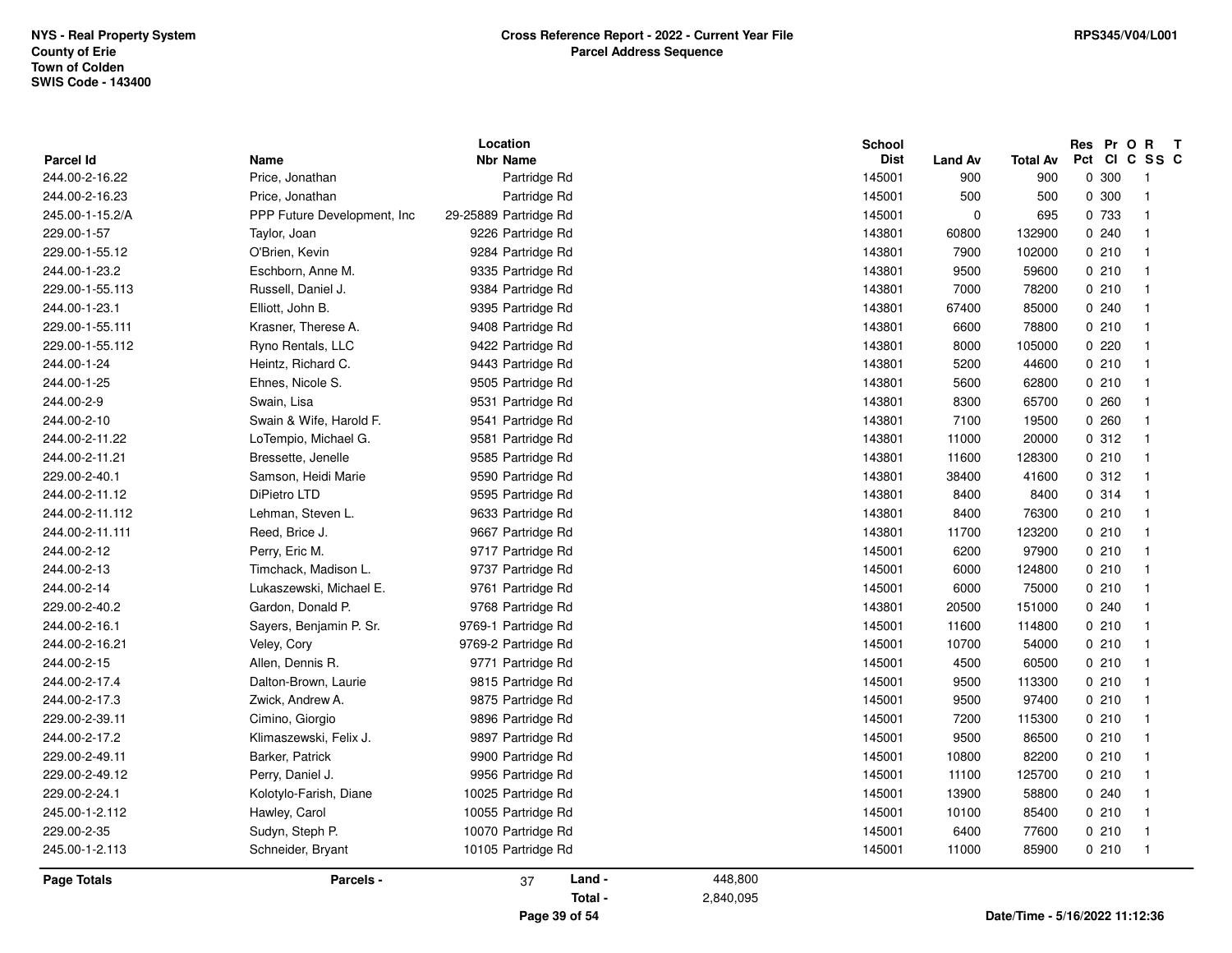|                  |                        | Location           |           | School      |                |                                |       | Res Pr O R T            |  |
|------------------|------------------------|--------------------|-----------|-------------|----------------|--------------------------------|-------|-------------------------|--|
| <b>Parcel Id</b> | Name                   | <b>Nbr Name</b>    |           | <b>Dist</b> | <b>Land Av</b> | <b>Total Av</b>                |       | Pct CI C SS C           |  |
| 245.00-1-2.115   | Beale, Bruce Jr.       | 10117 Partridge Rd |           | 145001      | 11000          | 83000                          | 0210  | $\overline{1}$          |  |
| 229.00-2-33      | Sando, Craig E.        | 10120 Partridge Rd |           | 145001      | 6000           | 102900                         | 0210  | $\overline{1}$          |  |
| 229.00-2-24.21   | Barren, William        | 10130 Partridge Rd |           | 145001      | 8800           | 123900                         | 0210  | $\overline{1}$          |  |
| 229.00-2-32      | Northem, Timothy J.    | 10162 Partridge Rd |           | 145001      | 6900           | 109000                         | 0210  | $\overline{1}$          |  |
| 245.00-1-2.118   | Wagner, Randy J.       | 10165 Partridge Rd |           | 145001      | 11000          | 91400                          | 0210  | $\overline{1}$          |  |
| 229.00-2-31      | Goodrich, Joel T. Jr.  | 10180 Partridge Rd |           | 145001      | 3600           | 60000                          | 0210  | $\overline{1}$          |  |
| 229.00-2-30      | Cummins, Gerald R.     | 10192 Partridge Rd |           | 145001      | 6100           | 85300                          | 0210  | $\overline{1}$          |  |
| 229.00-2-29      | Gowanlock, Shane       | 10242 Partridge Rd |           | 145001      | 5400           | 85100                          | 0210  | $\overline{1}$          |  |
| 229.00-2-28      | Geigel, Camilly        | 10260 Partridge Rd |           | 145001      | 7300           | 72400                          | 0210  | $\overline{1}$          |  |
| 229.00-2-25      | Adams, Alan D.         | 10342 Partridge Rd |           | 145001      | 5800           | 90700                          | 0210  | $\overline{\mathbf{1}}$ |  |
| 245.00-1-8       | Thomas, John           | 10359 Partridge Rd |           | 145001      | 11200          | 20100                          | 0 834 | -1                      |  |
| 230.00-1-20.122  | Eckhardt, Lukas        | 10376 Partridge Rd |           | 145001      | 9600           | 105100                         | 0210  | $\mathbf{1}$            |  |
| 245.00-1-7       | Kalinowski, Alfred M.  | 10397 Partridge Rd |           | 145001      | 53300          | 135700                         | 0.240 | $\overline{1}$          |  |
| 245.00-1-9       | Schenne, Cheryl A.     | 10427 Partridge Rd |           | 145001      | 9500           | 18000                          | 0210  | $\overline{1}$          |  |
| 230.00-1-28      | Mroz, Janel L.         | 10446 Partridge Rd |           | 145001      | 9600           | 97700                          | 0210  | $\overline{1}$          |  |
| 245.00-1-10      | Martin, Carol M.       | 10483 Partridge Rd |           | 145001      | 28300          | 54500                          | 0.260 | $\overline{\mathbf{1}}$ |  |
| 230.00-1-20.123  | Worobel, Paul          | 10532 Partridge Rd |           | 145001      | 9600           | 73000                          | 0210  | $\overline{1}$          |  |
| 245.00-1-11      | Wangelin, Norman L.    | 10559 Partridge Rd |           | 145001      | 13500          | 55400                          | 0.240 | $\overline{\mathbf{1}}$ |  |
| 245.00-1-12      | Denny, Norman C.       | 10585 Partridge Rd |           | 145001      | 37800          | 88200                          | 0240  | $\overline{1}$          |  |
| 245.00-1-13      | Wopperer, Scott        | 10591 Partridge Rd |           | 145001      | 10200          | 75900                          | 0.240 | $\overline{1}$          |  |
| 245.00-1-14.2    | Snyder, Richard E. Jr. | 10615 Partridge Rd |           | 145001      | 9000           | 68900                          | 0210  | $\overline{1}$          |  |
| 245.00-1-14.1    | Wangelin, Sharon A.    | 10649 Partridge Rd |           | 145001      | 24600          | 108100                         | 0.112 | $\overline{1}$          |  |
| 230.00-1-20.112  | Farrant, Jordan S.     | 10698 Partridge Rd |           | 145001      | 9600           | 92400                          | 0210  | $\overline{1}$          |  |
| 245.00-1-15.2    | Baker, John H.         | 10709 Partridge Rd |           | 145001      | 18800          | 126900                         | 0.240 | $\overline{\mathbf{1}}$ |  |
| 245.00-1-15.11   | Grant, Kevin M.        | 10741 Partridge Rd |           | 145001      | 9300           | 58200                          | 0210  | $\overline{1}$          |  |
| 230.00-2-18      | Smith, Joseph C.       | 10758 Partridge Rd |           | 145001      | 9100           | 71200                          | 0210  | $\overline{1}$          |  |
| 245.00-2-35      | Mccarthy, Anthony T.   | 10759 Partridge Rd |           | 145001      | 7400           | 113200                         | 0210  | $\overline{\mathbf{1}}$ |  |
| 245.00-2-1.2     | Ransom, Kevin T.       | 10785 Partridge Rd |           | 145001      | 15800          | 116100                         | 0.240 | $\overline{1}$          |  |
| 230.00-2-16      | Marking, Jared A.      | 10818 Partridge Rd |           | 145001      | 7100           | 70500                          | 0210  | $\overline{1}$          |  |
| 245.00-2-2       | Howard, Michael P.     | 10821 Partridge Rd |           | 145001      | 6300           | 88700                          | 0210  | $\overline{1}$          |  |
| 230.00-2-15      | Calmes, Nathaniel      | 10836 Partridge Rd |           | 145001      | 8000           | 107200                         | 0210  | $\overline{1}$          |  |
| 245.00-2-3       | Zywiczynski, Raymond   | 10855 Partridge Rd |           | 145001      | 8000           | 125300                         | 0210  | $\overline{1}$          |  |
| 245.00-2-4       | Cryan, Michael         | 10871 Partridge Rd |           | 145001      | 8100           | 64400                          | 0210  | $\overline{1}$          |  |
| 230.00-2-14      | Moore, Bradley J.      | 10874 Partridge Rd |           | 145001      | 9400           | 61700                          | 0210  | $\overline{1}$          |  |
| 245.00-2-5.1     | Husted, Gary V.        | 10881 Partridge Rd |           | 145001      | 7400           | 50000                          | 0210  | $\overline{\mathbf{1}}$ |  |
| 230.00-2-13      | Hemingway, Jill R.     | 10892 Partridge Rd |           | 145001      | 18000          | 82600                          | 0.240 | $\overline{1}$          |  |
| 245.00-2-6.112   | Horvath, Stephen       | 10905 Partridge Rd |           | 145001      | 7500           | 97200                          | 0210  | $\overline{1}$          |  |
| Page Totals      | Parcels -              | Land -<br>37       | 447,900   |             |                |                                |       |                         |  |
|                  |                        | Total -            | 3,129,900 |             |                |                                |       |                         |  |
|                  |                        | Page 40 of 54      |           |             |                | Date/Time - 5/16/2022 11:12:36 |       |                         |  |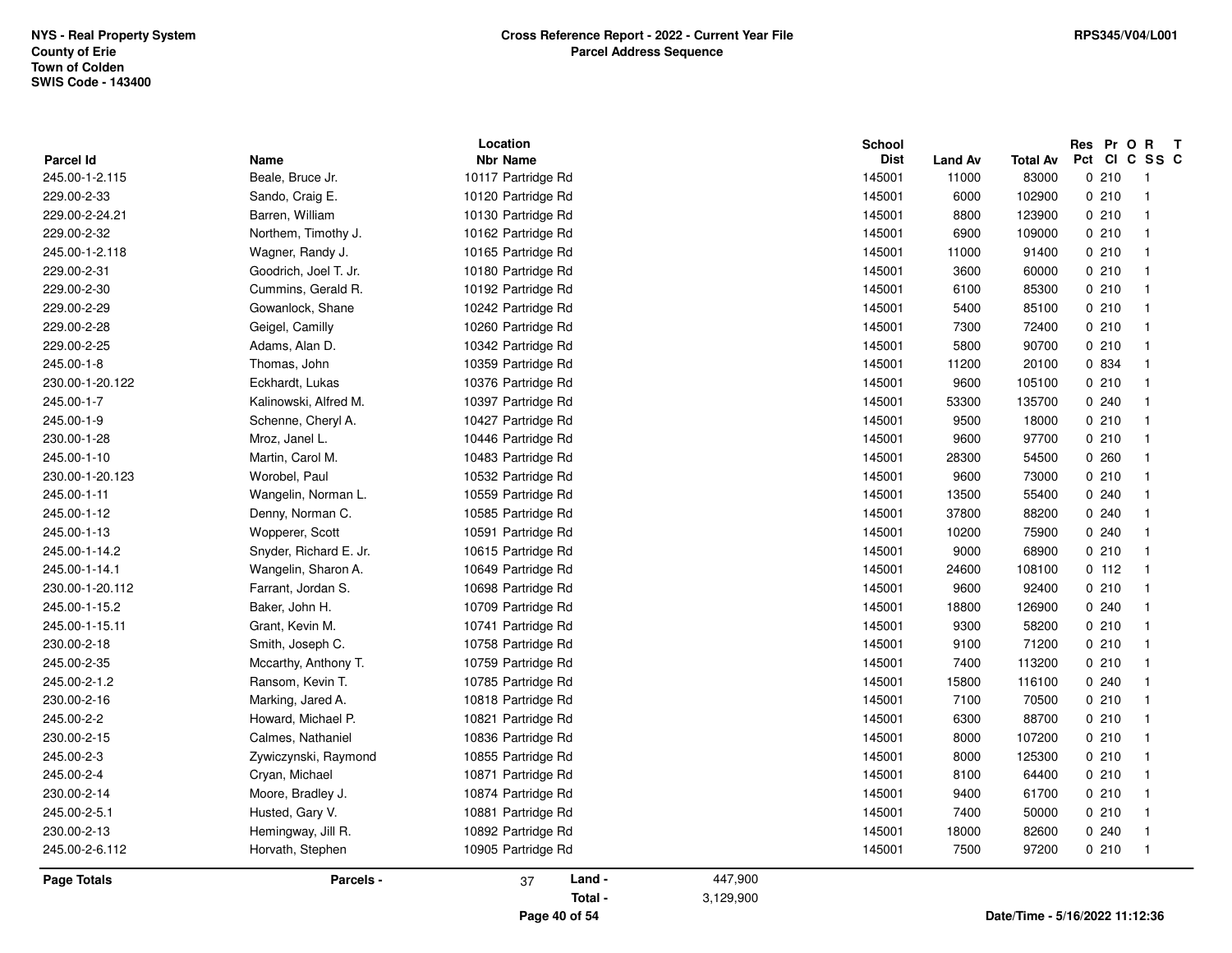|                 |                        | Location           |           | School      |                |                                |       | Res Pr O R T            |
|-----------------|------------------------|--------------------|-----------|-------------|----------------|--------------------------------|-------|-------------------------|
| Parcel Id       | Name                   | <b>Nbr Name</b>    |           | <b>Dist</b> | <b>Land Av</b> | <b>Total Av</b>                |       | Pct CI C SS C           |
| 230.00-2-11     | Calhoun, Robert V.     | 10924 Partridge Rd |           | 145001      | 39100          | 101800                         | 0.240 | -1                      |
| 245.00-2-7      | Thomas, Michael E.     | 10938 Partridge Rd |           | 145001      | 6800           | 65900                          | 0210  | $\overline{1}$          |
| 230.00-2-12     | Bennett, Norbert A.    | 10972 Partridge Rd |           | 145001      | 9500           | 79900                          | 0210  | $\overline{1}$          |
| 245.00-2-8.11   | Kammer, Walter A.      | 10991 Partridge Rd |           | 145001      | 12400          | 126600                         | 0.240 | $\overline{1}$          |
| 261.00-3-2.312  | Eldred, Jessica        | Phillips Rd        |           | 145001      | 9500           | 9500                           | 0.314 | $\overline{1}$          |
| 245.00-2-23.122 | Houde, James           | Phillips Rd        |           | 145001      | 200            | 200                            | 0.314 | $\overline{1}$          |
| 245.00-2-18.2   | Kammer, Walt           | Phillips Rd        |           | 145001      | 21400          | 21400                          | 0.322 | $\overline{1}$          |
| 245.00-2-9.111  | Kammer, Walter A.      | Phillips Rd        |           | 145001      | 11900          | 11900                          | 0.322 | $\overline{1}$          |
| 245.00-2-9.112  | Kammer, Walter A.      | Phillips Rd        |           | 145001      | 12900          | 12900                          | 0 322 | $\overline{\mathbf{1}}$ |
| 245.00-2-15     | Burandt, Daniel J.     | Phillips Rd        |           | 145001      | 5500           | 5500                           | 0.314 | $\overline{1}$          |
| 245.00-2-17     | Kammer, Walter A.      | Phillips Rd        |           | 145001      | 34700          | 34700                          | 0.322 | $\overline{1}$          |
| 245.00-2-19.11  | Johnson, Larry R.      | Phillips Rd        |           | 145001      | 25600          | 25600                          | 0.322 | $\overline{1}$          |
| 245.00-2-19.12  | Cherkis, Carol L.      | Phillips Rd        |           | 145001      | 11000          | 11000                          | 0.322 | $\overline{1}$          |
| 245.00-2-26     | Calnan, John C.        | Phillips Rd        |           | 145001      | 5500           | 5500                           | 0.314 | $\overline{1}$          |
| 245.00-2-37     | Koepf, Thomas          | Phillips Rd        |           | 145001      | 5000           | 5000                           | 0.314 | $\overline{1}$          |
| 245.00-2-8.2    | Gonter, Joseph         | 8534 Phillips Rd   |           | 145001      | 7600           | 85100                          | 0210  | $\overline{1}$          |
| 245.00-2-9.2    | Poplewski, Henry       | 8550 Phillips Rd   |           | 145001      | 9500           | 107700                         | 0210  | $\overline{1}$          |
| 245.00-2-9.121  | Young, Gregory E.      | 8590 Phillips Rd   |           | 145001      | 14200          | 135500                         | 0240  | $\mathbf{1}$            |
| 245.00-2-11     | Rosser, Dale A.        | 8662 Phillips Rd   |           | 145001      | 9500           | 82300                          | 0210  | $\overline{1}$          |
| 245.00-2-12     | Ehrenreich, Dennis     | 8726 Phillips Rd   |           | 145001      | 7000           | 88800                          | 0210  | $\overline{1}$          |
| 245.00-2-13     | Piekarec, David C.     | 8740 Phillips Rd   |           | 145001      | 9100           | 76100                          | 0210  | $\overline{1}$          |
| 245.00-2-14     | Burandt, Daniel J.     | 8768 Phillips Rd   |           | 145001      | 7800           | 116100                         | 0215  | $\overline{1}$          |
| 245.00-2-16     | Schlenker, Eric P.     | 8824 Phillips Rd   |           | 145001      | 6200           | 42800                          | 0210  | $\overline{1}$          |
| 245.00-2-18.1   | Kidd, Janis            | 8860 Phillips Rd   |           | 145001      | 9600           | 74100                          | 0210  | $\overline{1}$          |
| 245.00-2-19.2   | Johnson, Larry R.      | 8932 Phillips Rd   |           | 145001      | 27600          | 79600                          | 0.240 | $\overline{1}$          |
| 245.00-2-23.121 | Koepf, Thomas          | 9010 Phillips Rd   |           | 145001      | 9300           | 79000                          | 0210  | $\overline{\mathbf{1}}$ |
| 245.00-2-24.1   | Houde, James           | 9050 Phillips Rd   |           | 145001      | 8700           | 107400                         | 0210  | $\overline{1}$          |
| 245.00-2-25.1   | Calnan, John C.        | 9070 Phillips Rd   |           | 145001      | 5500           | 86400                          | 0210  | $\overline{1}$          |
| 245.00-2-27.1   | Greenaker, Paul C.     | 9100 Phillips Rd   |           | 145001      | 6400           | 69400                          | 0210  | $\overline{1}$          |
| 245.00-2-36.21  | Nardolillo, Kenneth S. | 9156 Phillips Rd   |           | 145001      | 7600           | 71300                          | 0210  | $\overline{1}$          |
| 245.00-2-28.1   | Jablonski, Adam D.     | 9186 Phillips Rd   |           | 145001      | 6400           | 77400                          | 0210  | $\overline{1}$          |
| 261.00-2-22.2   | Poulsen, David         | 9546 Phillips Rd   |           | 145001      | 9700           | 87800                          | 0210  | $\overline{1}$          |
| 261.00-2-22.12  | Heine, Richard J.      | 9584 Phillips Rd   |           | 145001      | 9700           | 123100                         | 0210  | $\overline{1}$          |
| 261.00-3-2.32   | Eldred, Jessica        | 9642 Phillips Rd   |           | 145001      | 9500           | 163600                         | 0210  | $\overline{1}$          |
| 261.00-3-2.2    | Mace, James            | 9648 Phillips Rd   |           | 145001      | 18000          | 126600                         | 0.240 | $\overline{1}$          |
| 261.00-3-11     | Four RL, LLC           | 9812 Phillips Rd   |           | 145001      | 83100          | 127000                         | 0 113 | $\overline{1}$          |
| 230.00-1-22     | Kerlin, Kevin P.       | Pioneer Trl        |           | 145001      | 8600           | 8600                           | 0.314 | $\overline{1}$          |
| Page Totals     | Parcels -              | Land -<br>37       | 501,600   |             |                |                                |       |                         |
|                 |                        | Total -            | 2,533,100 |             |                |                                |       |                         |
|                 |                        | Page 41 of 54      |           |             |                | Date/Time - 5/16/2022 11:12:36 |       |                         |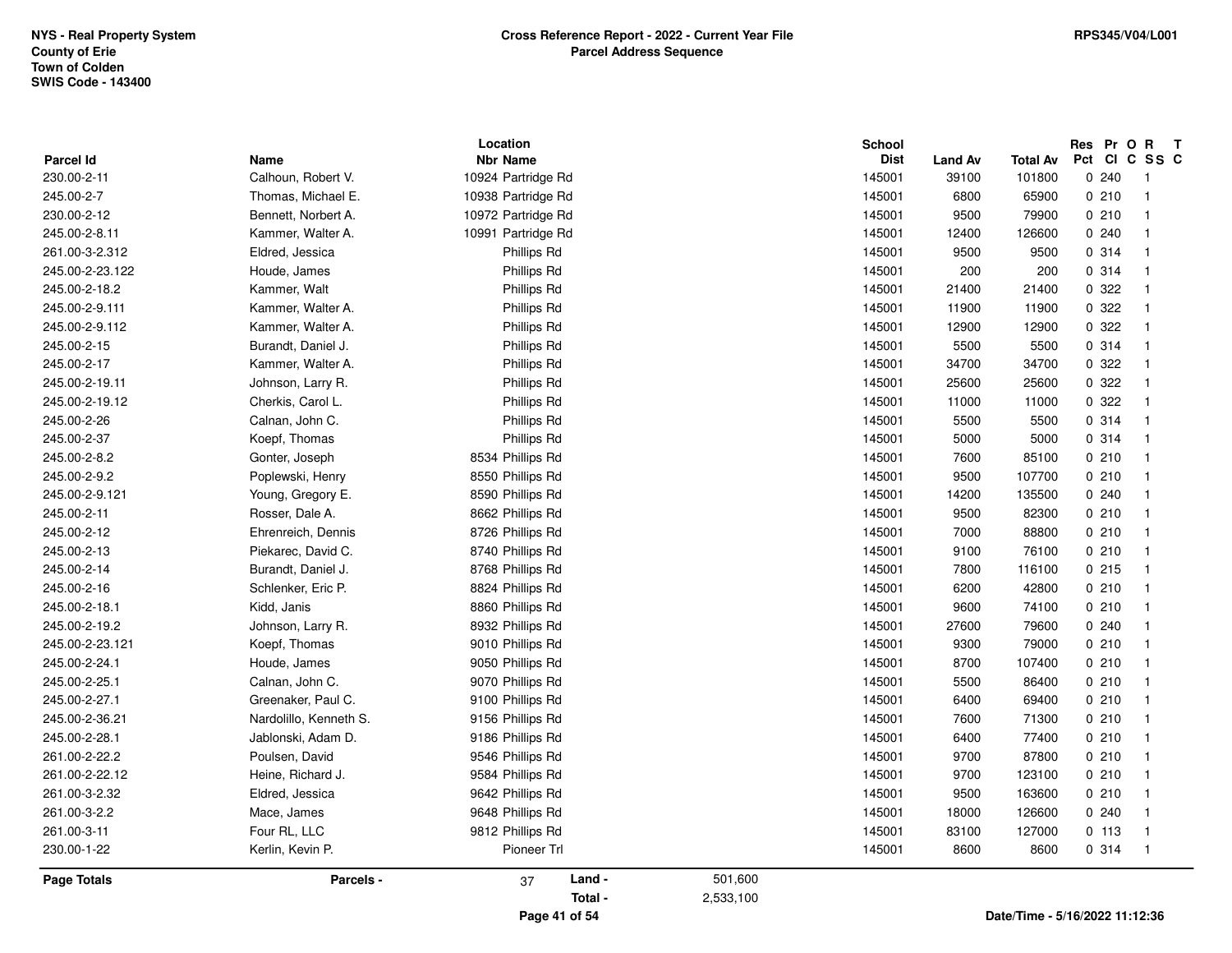| <b>Parcel Id</b> | Name                           | Location<br><b>Nbr Name</b> | School    | <b>Dist</b>            | <b>Total Av</b>                |       | Res Pr O R<br>$\mathbf{T}$<br>Pct CI C SS C |
|------------------|--------------------------------|-----------------------------|-----------|------------------------|--------------------------------|-------|---------------------------------------------|
| 230.00-1-23.12   | Krywalski, Joseph H.           | Pioneer Trl                 | 145001    | <b>Land Av</b><br>7600 | 7600                           | 0.314 | -1                                          |
| 230.00-1-21.21   | Kerlin, Kevin                  | 8012-6 Pioneer Trl          | 145001    | 8300                   | 58400                          | 0210  | $\overline{1}$                              |
| 230.00-1-7.113   | Kerlin, David                  | 8012-3 Pioneer Trl          | 145001    | 16000                  | 83800                          | 0.220 | $\mathbf{1}$                                |
| 230.00-1-7.12    | Smith, David H.                | 8012-1 Pioneer Trl          | 145001    | 9500                   | 68400                          | 0210  | $\overline{1}$                              |
| 230.00-1-21.11   | Torgerson, Alex                | 8012-4 Pioneer Trl          | 145001    | 5000                   | 30200                          | 0210  | $\mathbf{1}$                                |
| 230.00-1-23.11   |                                | 8012-7 Pioneer Trl          | 145001    | 10100                  | 135800                         | 0210  | $\overline{1}$                              |
| 230.00-1-24      | Manger, Robert<br>May, Gary D. | 8012-2 Pioneer Trl          | 145001    | 9500                   | 60000                          | 0210  | $\overline{1}$                              |
| 230.00-1-21.122  | Burkhardt, Brandon             | 8012-5 Pioneer Trl          | 145001    | 5600                   | 36900                          | 0210  | $\overline{\mathbf{1}}$                     |
| 243.17-1-3       | Walter, James P.               | 9002 Seneca Brk             | 143801    | 23500                  | 159300                         | 0210  | $\mathbf{1}$                                |
| 243.17-1-2       | Atkinson-Taylor, Natalie       | 9003 Seneca Brk             | 143801    | 23500                  | 143500                         | 0210  | $\overline{1}$                              |
| 243.17-1-6       | Zborowski, Michael J.          | 9004 Seneca Brk             | 143801    | 29800                  | 133500                         | 0210  | $\overline{1}$                              |
| 243.17-1-5       | Keogan, Danielle               | 9009 Seneca Brk             | 143801    | 20500                  | 123700                         | 0210  | $\mathbf{1}$                                |
| 259.00-1-17.1    | Smith, James P.                | South Hill Rd               | 143801    | 18400                  | 18400                          | 0.322 | $\mathbf{1}$                                |
| 259.00-1-23      | Dingwall, David M.             | South Hill Rd               | 143801    | 5700                   | 5700                           | 0.314 | $\mathbf{1}$                                |
| 259.00-4-5.12    | Eichler, Donald A.             | South Hill Rd               | 143801    | 17900                  | 17900                          | 0.105 | $\overline{1}$                              |
| 259.00-1-2.11    | Glanville, Robert E.           | South Hill Rd               | 143801    | 25700                  | 25700                          | 0.322 | $\overline{1}$                              |
| 259.00-1-3.11    | Testa, Frank J. III.           | South Hill Rd               | 143801    | 32500                  | 32500                          | 0 322 | $\mathbf{1}$                                |
| 259.00-1-5       | Grasso, Thomas Jr.             | South Hill Rd               | 143801    | 7300                   | 7300                           | 0.314 | $\mathbf{1}$                                |
| 259.00-1-11.2    | Giambra, David P.              | South Hill Rd               | 143801    | 16200                  | 16200                          | 0.314 | $\mathbf{1}$                                |
| 259.00-1-11.4    | Giambra, David                 | South Hill Rd               | 143801    | 17900                  | 17900                          | 0.322 | $\overline{1}$                              |
| 243.17-1-12      | Kollatz, Kevin D.              | 9022 South Hill Rd          | 143801    | 9400                   | 88000                          | 0220  | $\overline{1}$                              |
| 243.00-6-16.1    | Grudzien, Jerry                | 9029 South Hill Rd          | 143801    | 13400                  | 58300                          | 0210  | $\overline{1}$                              |
| 243.17-1-11      | Shelley, Thomas                | 9040 South Hill Rd          | 143801    | 9700                   | 80200                          | 0.220 | $\mathbf{1}$                                |
| 243.17-1-10      | Carey, Michael                 | 9048 South Hill Rd          | 143801    | 17800                  | 102100                         | 0210  | $\mathbf{1}$                                |
| 243.00-6-14      | Conklin, Paul R.               | 9053 South Hill Rd          | 143801    | 20600                  | 35600                          | 0.312 | $\mathbf{1}$                                |
| 243.00-6-13.11   | Kirby, R Scott                 | 9081 South Hill Rd          | 143801    | 19800                  | 71000                          | 0.240 | $\mathbf{1}$                                |
| 243.00-6-12.21   | Embt, Thomas A.                | 9088 South Hill Rd          | 143801    | 12200                  | 147100                         | 0210  | $\mathbf{1}$                                |
| 243.00-6-12.112  | Hager, Claudette               | 9156 South Hill Rd          | 143801    | 7100                   | 85300                          | 0210  | $\overline{1}$                              |
| 243.00-6-38      | Gard, Rodger C.                | 9167 South Hill Rd          | 143801    | 11600                  | 110300                         | 0210  | $\mathbf{1}$                                |
| 243.00-6-39.2    | Mrozinski, Bernice             | 9201 South Hill Rd          | 143801    | 11700                  | 131700                         | 0.240 | $\mathbf{1}$                                |
| 243.00-6-12.111  | Miraglia, Charlene M.          | 9208 South Hill Rd          | 143801    | 11900                  | 152200                         | 0210  | $\mathbf{1}$                                |
| 243.00-6-11.1    | Gingher, Merlene               | 9216 South Hill Rd          | 143801    | 10700                  | 100700                         | 0210  | $\overline{1}$                              |
| 243.00-6-39.112  | Tornow, Richard                | 9225 South Hill Rd          | 143801    | 11300                  | 115300                         | 0.240 | $\overline{1}$                              |
| 243.00-6-39.111  | Stadler, Nicholas P.           | 9247 South Hill Rd          | 143801    | 11200                  | 145300                         | 0.240 | $\mathbf{1}$                                |
| 243.00-6-11.2    | Maciuba, Dennis A.             | 9258 South Hill Rd          | 143801    | 9500                   | 112600                         | 0210  | $\mathbf{1}$                                |
| 243.00-6-10      | O'connor, Cameron              | 9290 South Hill Rd          | 143801    | 12200                  | 75000                          | 0.240 | $\mathbf{1}$                                |
| 243.00-6-40      | Ernst Family Irrevocable Trust | 9291 South Hill Rd          | 143801    | 7700                   | 133500                         | 0210  | $\overline{\mathbf{1}}$                     |
| Page Totals      | Parcels -                      | Land -<br>37                | 518,300   |                        |                                |       |                                             |
|                  |                                | Total -                     | 2,926,900 |                        |                                |       |                                             |
|                  |                                | Page 42 of 54               |           |                        | Date/Time - 5/16/2022 11:12:36 |       |                                             |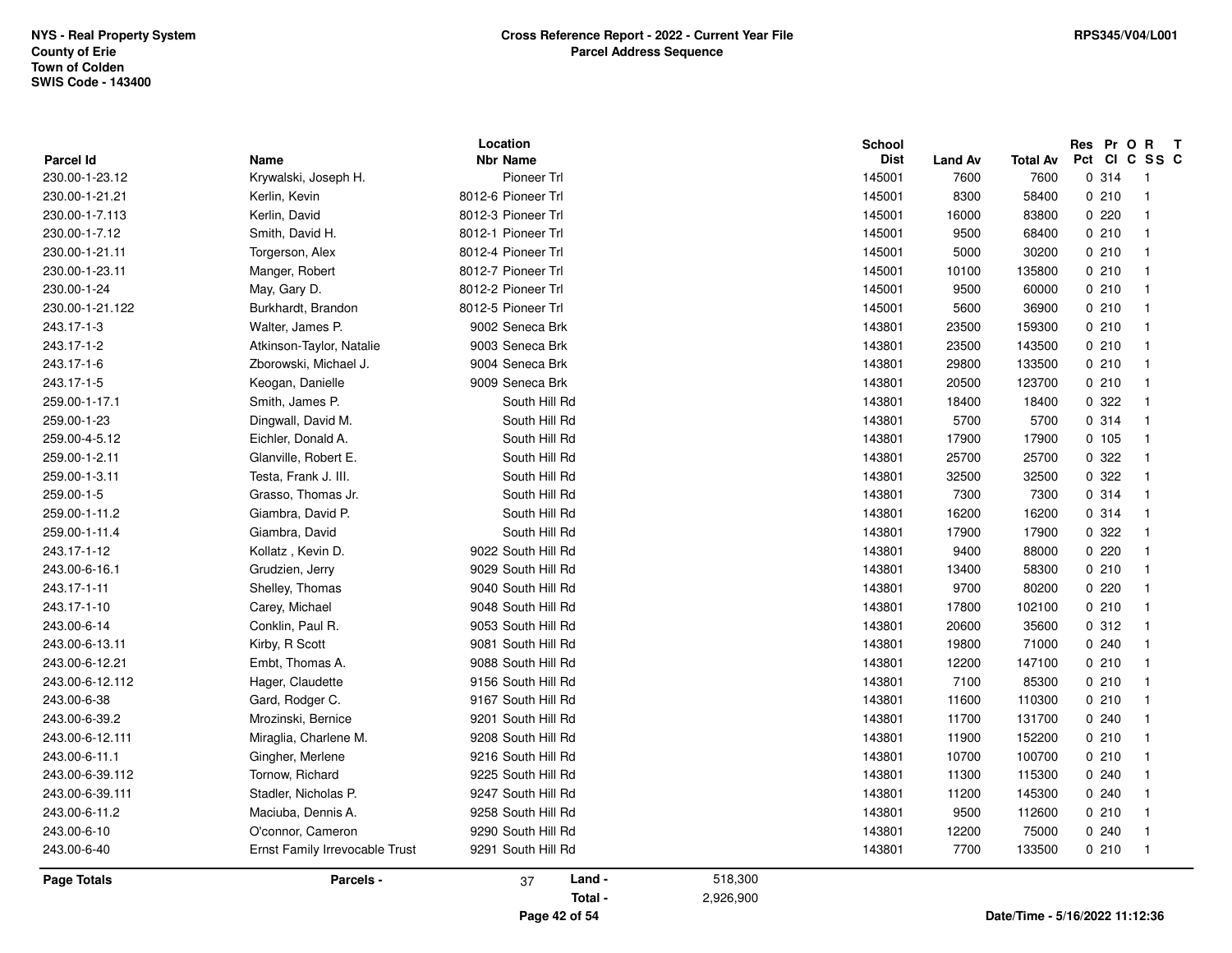| 555.00-10-1              | Supply-National Fuel Gas      | Special Franchise                                 | 143801                          | $\mathbf 0$            | 9166                     | 0 861                       | 5                        |
|--------------------------|-------------------------------|---------------------------------------------------|---------------------------------|------------------------|--------------------------|-----------------------------|--------------------------|
| 555.00-11-1.2            | <b>Dist-National Fuel Gas</b> | Special Franchise                                 | 145001                          | $\mathbf 0$            | 92987                    | 0861                        | $\sqrt{5}$               |
| 259.00-4-4               | Mendola, Vincent              | 9998 South Hill Rd                                | 143801                          | 1400                   | 1400                     | 0.314                       | $\overline{1}$           |
| 555.00-10-2              | CrownCastleFiber LLC          | Special Franchise                                 | 143801                          | $\Omega$               | 41419                    | 0 860                       | 5                        |
| 259.00-4-6.11            | Myers, William F.             | 9784 South Hill Rd                                | 143801                          | 89900                  | 111900                   | 0.240                       | $\overline{1}$           |
| 259.00-4-5.11            | Basiliko, Nicholas            | 9958 South Hill Rd                                | 143801                          | 31900                  | 75000                    | 66 120                      | $\overline{1}$           |
| 259.00-4-11              | Kubicka, Teresa Danuta        | 9689 South Hill Rd                                | 143801                          | 12900                  | 85100                    | 0.240                       | $\overline{1}$           |
| 259.00-4-9.1             | Pfeil, Robert C. Jr.          | 9724 South Hill Rd                                | 143801                          | 78800                  | 111200                   | 0.280                       | $\overline{1}$           |
| 259.00-1-10              | Kumrow, Paul L.               | 9610 South Hill Rd                                | 143801                          | 6900                   | 92400                    | 0210                        | $\overline{1}$           |
| 259.00-4-7.112           | Kuhn, Dennis D.               | 9630 South Hill Rd                                | 143801                          | 11800                  | 93400                    | 0240                        | $\overline{1}$           |
| 259.00-1-11.51           | Whiteside, Terrence P.        | 9582 South Hill Rd                                | 143801                          | 16900                  | 120000                   | 0240                        | $\overline{1}$           |
| 259.00-1-11.31           | John, Kurt E.                 | 9590 South Hill Rd                                | 143801                          | 12800                  | 114900                   | 0210                        | $\overline{1}$           |
| 259.00-1-7               | Hausberger, David K.          | 9531 South Hill Rd                                | 143801                          | 7300                   | 101700                   | 0210                        | $\overline{1}$           |
| 259.00-1-8               | Rutecki, Joseph A.            | 9551 South Hill Rd                                | 143801                          | 71600                  | 203200                   | 66 120                      | $\overline{1}$           |
| 259.00-1-11.111          | Giambra, David P.             | 9524 South Hill Rd                                | 143801                          | 16600                  | 106000                   | 0240                        | $\overline{1}$           |
| 259.00-1-11.112          | Schwec, Michael J.            | 9508 South Hill Rd                                | 143801                          | 15700                  | 122200                   | 0.240                       | $\overline{1}$           |
| 259.00-1-3.12            | Testa, Frank J. III.          | 9515 South Hill Rd                                | 143801                          | 7300                   | 83000                    | 0210                        | $\overline{1}$           |
| 259.00-1-6               | Smith, Joseph E.              | 9493 South Hill Rd                                | 143801                          | 7300                   | 81200                    | 0210                        | $\overline{1}$           |
| 259.00-1-3.2             | Durfee, Susan M.              | 9505 South Hill Rd                                | 143801                          | 8300                   | 88700                    | 0210                        | $\overline{1}$           |
| 259.00-1-14              | Rich, Matthew                 | 9478 South Hill Rd                                | 143801                          | 5800                   | 38100                    | 0210                        | $\overline{1}$           |
| 259.00-1-13              | Shelley, Dale                 | 9490 South Hill Rd                                | 143801                          | 5700                   | 40600                    | 0210                        | $\overline{1}$           |
| 259.00-1-16              | Kist, Joseph W.               | 9422 South Hill Rd                                | 143801                          | 47900                  | 105400                   | 0.240                       | $\overline{1}$           |
| 259.00-1-15              | Dingwall, David M.            | 9460 South Hill Rd                                | 143801                          | 6300                   | 30400                    | 0.260                       | $\overline{1}$           |
| 259.00-1-17.2            | Bergman, Karen G.             | 9382 South Hill Rd                                | 143801                          | 20300                  | 96100                    | 0240                        | $\overline{1}$           |
| 259.00-1-2.12            | Glanville, Robert E.          | 9385 South Hill Rd                                | 143801                          | 10800                  | 125000                   | 0210                        | $\overline{1}$           |
| 259.00-1-2.21            | Kulbacki, Judith              | 9419 South Hill Rd                                | 143801                          | 37500                  | 137200                   | 0.240                       | $\overline{1}$           |
| 259.00-1-1               | Genzel, Jeffrey A.            | 9325 South Hill Rd                                | 143801                          | 11100                  | 75100                    | 0210                        | $\overline{1}$           |
| 259.00-1-18              | Smith, James P.               | 9342 South Hill Rd                                | 143801                          | 6000                   | 51900                    | 0210                        | $\overline{1}$           |
| 243.00-6-39.12           | Dice, William H.              | 9299 South Hill Rd                                | 143801                          | 14400                  | 214100                   | 0240                        | $\overline{1}$           |
| 259.00-1-20              | Moesch, August J.             | 9320 South Hill Rd                                | 143801                          | 5500                   | 25500                    | 0210                        | $\overline{1}$           |
| 259.00-1-19              | Crane, William F.             | 9324 South Hill Rd                                | 143801                          | 5800                   | 52700                    | 0210                        | $\overline{1}$           |
| Parcel Id<br>259.00-1-21 | Name<br>Mueller, Cheryl R.    | Location<br><b>Nbr Name</b><br>9294 South Hill Rd | School<br><b>Dist</b><br>143801 | <b>Land Av</b><br>5800 | <b>Total Av</b><br>40700 | Res Pr O R T<br>Pct<br>0210 | CICSSC<br>$\overline{1}$ |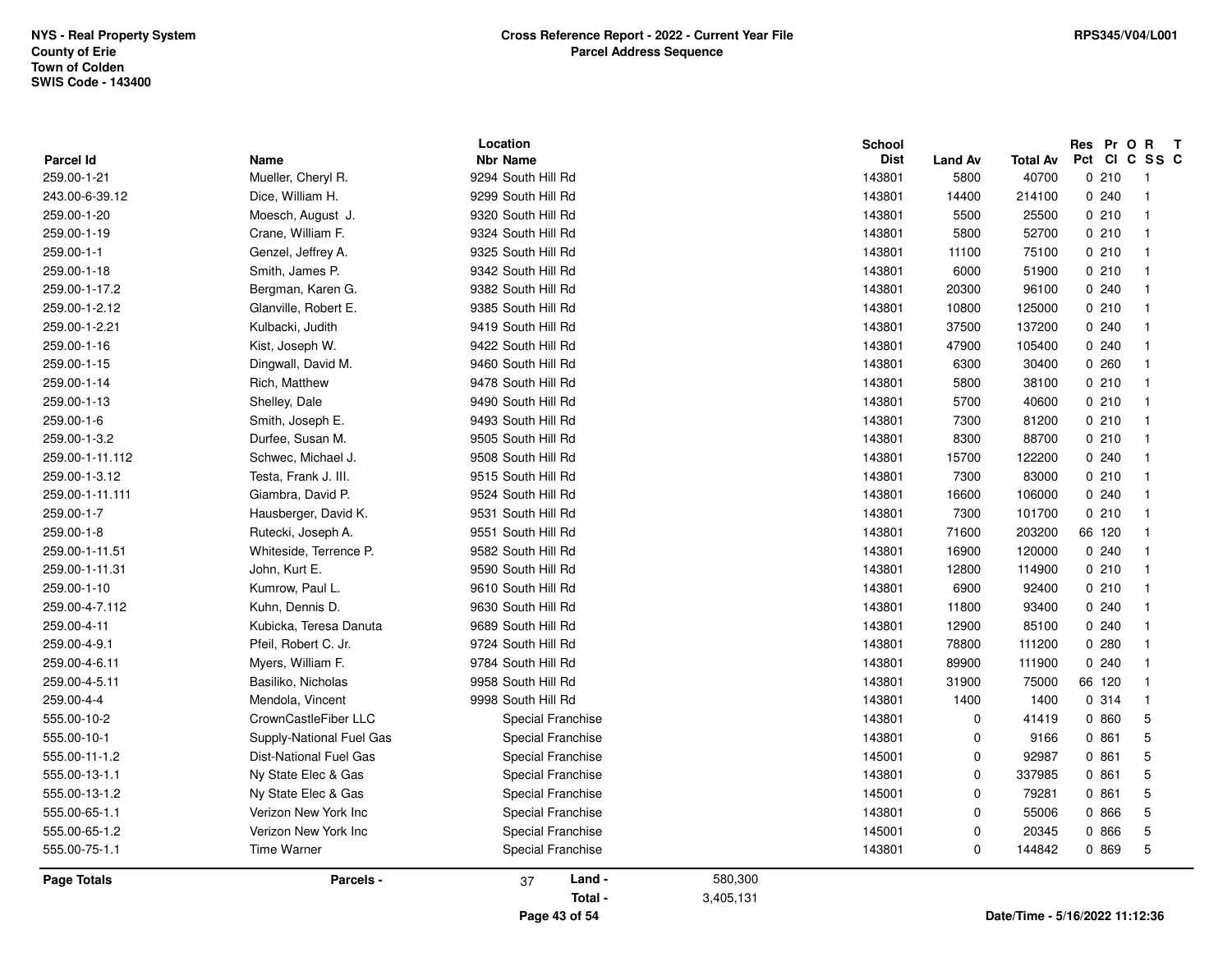|                            |                                   | Location                             | <b>School</b>         |                     |                          | Res Pr O R<br>Pct<br><b>CI</b> | $\mathbf{T}$<br>C SS C |
|----------------------------|-----------------------------------|--------------------------------------|-----------------------|---------------------|--------------------------|--------------------------------|------------------------|
| Parcel Id<br>555.00-75-1.2 | <b>Name</b><br><b>Time Warner</b> | <b>Nbr Name</b><br>Special Franchise | <b>Dist</b><br>145001 | <b>Land Av</b><br>0 | <b>Total Av</b><br>73535 | 0 869                          | -5                     |
| 555.00-75-1.3              | <b>Time Warner</b>                | Special Franchise                    | 142401                | $\mathbf 0$         | 4457                     | 0 869                          | $5\phantom{.0}$        |
| 555.00-11-1.1              | <b>Dist-National Fuel Gas</b>     | <b>PIPE Special Franchise</b>        | 143801                | $\mathbf 0$         | 349809                   | 0.861                          | 5                      |
| 228.00-4-19                | Stromecki, James                  | Stanfield Rd                         | 143801                | 19000               | 19000                    | 0.322                          | $\overline{1}$         |
| 228.00-5-2                 |                                   |                                      |                       |                     |                          | 0.322                          |                        |
|                            | Hill, Thomas I.                   | Stanfield Rd                         | 143801                | 28400               | 28400                    |                                | $\overline{1}$         |
| 228.00-5-7                 | <b>MEL Trust</b>                  | Stanfield Rd                         | 143801                | 14400               | 14400                    | 0.314                          | $\overline{1}$         |
| 228.00-5-23.1              | Einarsson, Jon S.                 | 8432 Stanfield Rd                    | 143801                | 5300                | 66000                    | 0210                           | $\overline{1}$         |
| 228.00-5-19.1              | Hoag, Lester                      | 8439 Stanfield Rd                    | 143801                | 8300                | 68500                    | 0210                           | $\overline{1}$         |
| 228.00-5-21.1              | Robinson, Dennis M.               | 8440 Stanfield Rd                    | 143801                | 5300                | 133300                   | 0210                           | $\overline{1}$         |
| 228.00-5-18                | Depasquale, James                 | 8449 Stanfield Rd                    | 143801                | 5400                | 70600                    | 0210                           | $\overline{1}$         |
| 228.00-5-20                | Vought, Charles R.                | 8460 Stanfield Rd                    | 143801                | 5300                | 58200                    | 0210                           | $\overline{1}$         |
| 228.00-5-12.11             | Goodremote, George Jr.            | 8471 Stanfield Rd                    | 143801                | 13000               | 55000                    | 0.240                          | $\overline{1}$         |
| 228.00-5-12.12             | Keller, James A.                  | 8499 Stanfield Rd                    | 143801                | 19900               | 93200                    | 0.240                          | $\overline{1}$         |
| 228.00-5-11                | Smith, Beata E.                   | 8520 Stanfield Rd                    | 143801                | 6600                | 85800                    | 0210                           | $\overline{1}$         |
| 228.00-5-10                | Cassety, Charles K. III.          | 8524 Stanfield Rd                    | 143801                | 5100                | 61100                    | 0210                           | $\overline{1}$         |
| 228.00-5-9                 | Lum, Margaret                     | 8538 Stanfield Rd                    | 143801                | 5100                | 70800                    | 0210                           | $\overline{1}$         |
| 228.00-5-8                 | Rebisz, Joseph                    | 8544 Stanfield Rd                    | 143801                | 5400                | 66900                    | 0210                           | $\overline{1}$         |
| 228.00-5-12.21             | Faust, Alexander                  | 8555 Stanfield Rd                    | 143801                | 5400                | 62800                    | 0210                           | $\overline{1}$         |
| 228.00-5-14.2              | Marren, Joseph                    | 8573 Stanfield Rd                    | 143801                | 8000                | 92200                    | 0210                           | $\overline{1}$         |
| 228.00-5-6                 | Brothwell, Lisa                   | 8584 Stanfield Rd                    | 143801                | 5200                | 69900                    | 0210                           | $\overline{1}$         |
| 228.00-5-5                 | Leipler, Christopher              | 8598 Stanfield Rd                    | 143801                | 5200                | 41000                    | 0210                           | $\overline{1}$         |
| 228.00-5-4                 | Rankin, Russell                   | 8602 Stanfield Rd                    | 143801                | 5300                | 43500                    | 0210                           | $\overline{1}$         |
| 228.00-5-14.1              | Evoy, Judith                      | 8627 Stanfield Rd                    | 143801                | 8000                | 68500                    | 0210                           | $\overline{1}$         |
| 228.00-5-3                 | Rosiek, Robert S.                 | 8630 Stanfield Rd                    | 143801                | 22300               | 135000                   | 0210                           | $\overline{1}$         |
| 228.00-4-13                | Ollary, George Jr.                | 8645 Stanfield Rd                    | 143801                | 55900               | 147700                   | 0240                           | $\overline{1}$         |
| 228.00-4-18                | Bourque, Alexander J.             | 8700 Stanfield Rd                    | 143801                | 18300               | 49200                    | 77 240                         | $\overline{1}$         |
| 213.00-1-2.1               | Sunny Solutions LLC               | State Rd                             | 143801                | 4500                | 22100                    | 0.312                          | $\overline{1}$         |
| 213.00-1-2.2               | Sunny Solutions LLC               | State Rd                             | 143801                | 700                 | 700                      | 0.314                          | $\overline{1}$         |
| 243.03-3-11                | The People of the State of NY     | State Rd                             | 143801                | 4500                | 4500                     | 0 330                          | 8                      |
| 259.00-2-12                | Paul, James                       | State Rd                             | 143801                | 25500               | 25500                    | 0.321                          | $\overline{1}$         |
| 259.00-2-13                | Paul, CA.                         | State Rd                             | 143801                | 17100               | 17100                    | 0.322                          | $\overline{1}$         |
| 228.00-1-1.21              | Buffalo Ski Club Inc              | State Rd                             | 143801                | 32000               | 65000                    | 0.551                          | $\overline{1}$         |
| 213.10-2-9.2               | FLOW Development, LLC             | State Rd                             | 143801                | 2500                | 2500                     | 0 320                          | $\overline{1}$         |
| 243.00-5-1                 | Genzel Land Company LLC           | State Rd                             | 143801                | 700                 | 700                      | 0.311                          | $\overline{1}$         |
| 259.00-2-25                | Faulring, Jamie L.                | State Rd                             | 143801                | 9500                | 9500                     | 0.322                          | $\overline{1}$         |
| 259.00-2-26                | Iannone, Donna                    | State Rd                             | 143801                | 5000                | 5000                     | 0.314                          | $\overline{1}$         |
| 228.00-1-6.11              | Parker, Kenneth G.                | State Rd                             | 143801                | 16300               | 16300                    | 0.322                          | $\overline{1}$         |
| <b>Page Totals</b>         | Parcels -                         | Land -<br>37<br>Total -              | 398,400<br>2,197,701  |                     |                          |                                |                        |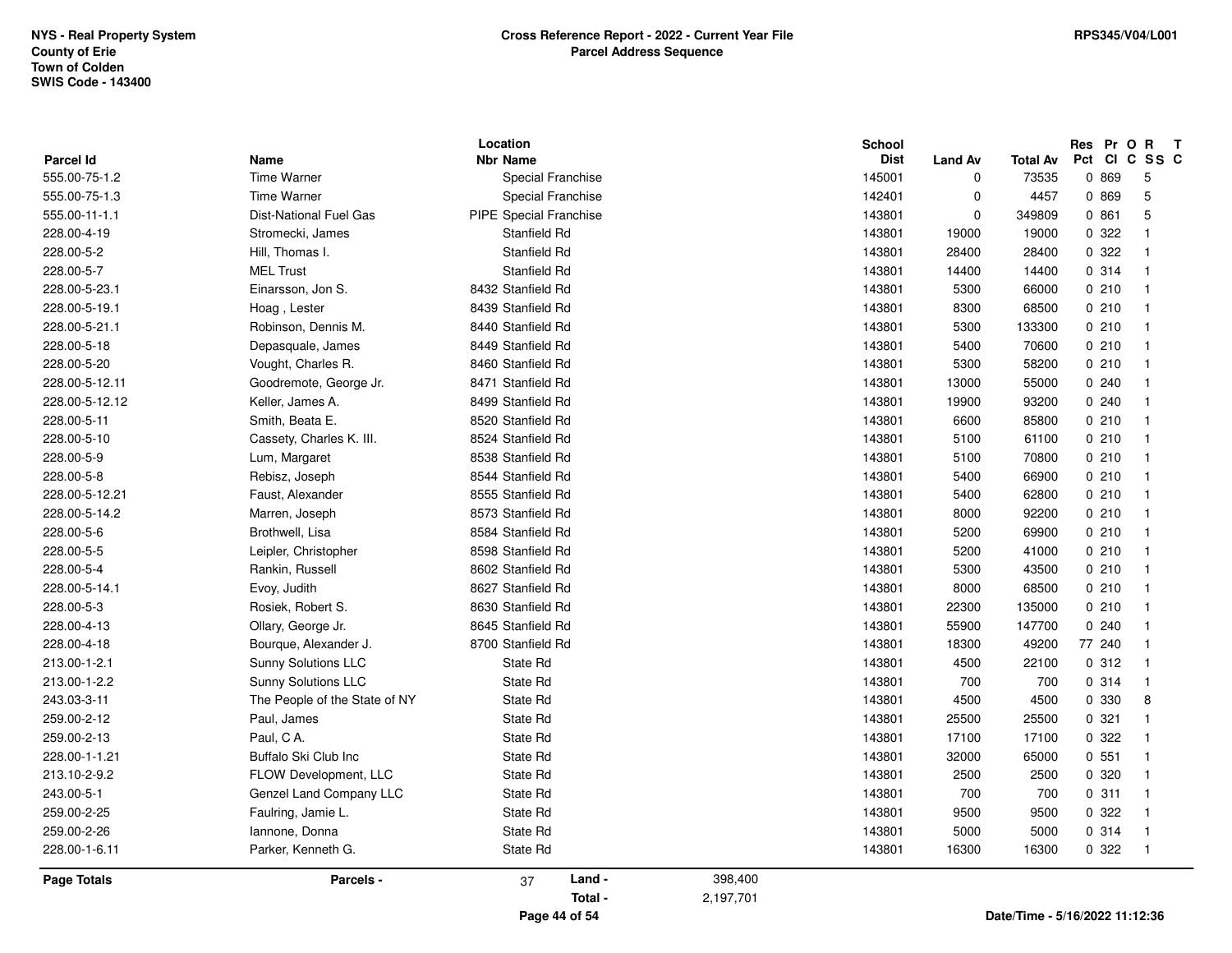| Parcel Id                   |                                               | Location<br><b>Nbr Name</b> |               |         | School<br><b>Dist</b> |                        |                         | Res Pr O R T<br>Pct CI C SS C             |
|-----------------------------|-----------------------------------------------|-----------------------------|---------------|---------|-----------------------|------------------------|-------------------------|-------------------------------------------|
| 259.00-2-27                 | Name<br>Szustakowski, Daniel                  | State Rd                    |               |         | 143801                | <b>Land Av</b><br>8300 | <b>Total Av</b><br>8300 | 0.314<br>-1                               |
| 243.00-5-3.1                | Atkot Inc                                     | State Rd                    |               |         | 143801                | 5200                   | 5200                    | 0.314<br>$\overline{1}$                   |
| 259.00-2-28                 | Paul, James                                   | State Rd                    |               |         | 143801                | 23000                  | 23000                   | 0.322<br>$\overline{1}$                   |
| 259.00-2-30                 | Sipprell, Thomas A.                           | State Rd                    |               |         | 143801                | 3800                   | 3800                    | 0 323<br>$\overline{1}$                   |
| 243.00-5-4                  | Genzel Land Company LLC                       | State Rd                    |               |         | 143801                | 18600                  | 18600                   | 0.322<br>$\overline{1}$                   |
| 243.00-5-5                  | Abel, Leon J.                                 | State Rd                    |               |         | 143801                | 4000                   | 4000                    | 0.311<br>$\overline{1}$                   |
| 243.00-5-6                  | Neff, Consuelo R.                             | State Rd                    |               |         | 143801                | 4600                   | 4600                    | 0.311<br>$\overline{1}$                   |
| 228.00-1-9.2                | Engels, Edward W-Andrew J.                    | State Rd                    |               |         | 143801                | 16200                  | 16200                   | 0 322<br>$\overline{\mathbf{1}}$          |
| 228.00-1-10                 | D. Avid Commercial                            | State Rd                    |               |         | 143801                | 12700                  | 29100                   | 0416<br>$\overline{1}$                    |
|                             |                                               |                             |               |         |                       |                        |                         | $\overline{\mathbf{1}}$                   |
| 228.00-1-14<br>228.00-1-16  | Frost, Daniel<br>Engels, Edward               | State Rd<br>State Rd        |               |         | 143801<br>143801      | 2200<br>16900          | 2200<br>16900           | 0.311<br>0.105<br>$\overline{1}$          |
| 259.00-3-7.1                | So Glen Ent Inc                               | State Rd                    |               |         | 143801                | 100                    | 100                     | 0.314<br>$\overline{\mathbf{1}}$          |
| 259.00-3-11.1               | Neureuther, Dennis                            | State Rd                    |               |         | 143801                | 5600                   | 5600                    | 0.314<br>$\overline{1}$                   |
| 259.00-3-14                 | Yaeger, Robert                                | State Rd                    |               |         | 143801                | 12140                  |                         | 0,551<br>$\overline{\mathbf{1}}$          |
| 259.00-3-15                 | Kissing Bridge North Corp                     | State Rd                    |               |         | 143801                |                        | 21600<br>3818           | 0,551<br>$\overline{1}$                   |
| 259.00-3-16                 | Dunn, Vincent J.                              | State Rd                    |               |         | 143801                | 2913<br>2200           | 2200                    | 0.314<br>$\overline{1}$                   |
| 213.00-1-26.12              | Pellien, Charles                              | State Rd                    |               |         | 143801                | 18900                  | 108700                  | 0.280<br>$\overline{1}$                   |
| 243.00-5-39.11              | Shelley, Kevin A.                             | State Rd                    |               |         | 143801                | 11200                  | 11200                   | 0 323<br>$\overline{1}$                   |
|                             |                                               |                             |               |         | 143801                |                        |                         | 0.322<br>$\overline{1}$                   |
| 243.00-5-39.12              | Shelley, Todd A.                              | State Rd                    |               |         |                       | 10000                  | 10000<br>2600           | $\overline{1}$                            |
| 259.04-1-1<br>228.00-2-19.1 | Bronkie, Robert J. Jr.                        | State Rd                    |               |         | 143801                | 2600                   |                         | 0.311<br>$\overline{\mathbf{1}}$          |
|                             | Kaleta, Nicholas                              | State Rd                    |               |         | 143801                | 12000                  | 12000                   | 0.314<br>$\overline{\mathbf{1}}$          |
| 259.04-1-2.3                | Stojanovich, Dan                              | State Rd                    |               |         | 143801                | 2200                   | 2200                    | 0.311<br>$\overline{1}$                   |
| 228.00-2-21.2               | Schneider, Daniel C. Jr.                      | State Rd                    |               |         | 143801                | 2100                   | 2100                    | 0.314<br>$\overline{\mathbf{1}}$          |
| 228.00-2-24<br>243.00-5-9.1 | Durand, Edw J.                                | State Rd                    |               |         | 143801                | 16800                  | 16800                   | 0.314<br>$\overline{1}$                   |
|                             | Bailey, Debra K.                              | State Rd                    |               |         | 143801                | 34500                  | 34500                   | 0.322                                     |
| 243.00-5-31.2               | The Town of Colden<br>Genzel Land Company LLC | State Rd                    |               |         | 143801                | 24600                  | 24600                   | 0.322<br>8<br>$\overline{\mathbf{1}}$     |
| 243.00-6-37<br>243.01-1-6   | Hammell, Rosanne C.                           | State Rd<br>State Rd        |               |         | 143801<br>143801      | 8800                   | 8800<br>2500            | 0.311<br>0.314<br>$\overline{1}$          |
|                             |                                               |                             |               |         |                       | 2500                   |                         | $\overline{\mathbf{1}}$                   |
| 213.00-6-34                 | Press, Steven M.                              | State Rd                    |               |         | 143801<br>143801      | 1800                   | 1800                    | 0.314<br>0.314<br>$\overline{\mathbf{1}}$ |
| 213.00-6-45.12              | Hamilton, Amy S.                              | State Rd                    |               |         |                       | 10600                  | 10600                   | $\overline{1}$                            |
| 213.00-6-48<br>243.01-1-30  | Woltz, Raelyn M.<br>Pyne, Robert L.           | State Rd<br>State Rd        |               |         | 143801<br>143801      | 10300<br>7000          | 10300<br>7000           | 0.311<br>0.311<br>$\overline{1}$          |
| 228.00-5-1.1                |                                               |                             |               |         |                       |                        |                         | $\overline{1}$                            |
|                             | McClure, Charles                              | State Rd                    |               |         | 143801                | 11800                  | 11800                   | 0.314<br>$\mathbf{1}$                     |
| 228.00-5-1.2                | Schneider, Daniel C. Jr.                      | State Rd                    |               |         | 143801                | 9000                   | 9000                    | 0.322<br>$\overline{1}$                   |
| 213.00-7-2.1                | Lore Peter M                                  | State Rd                    |               |         | 143801                | 23800                  | 23800                   | 0 323                                     |
| 213.00-7-4.1                | Osgood, Eleanor N.                            | State Rd                    |               |         | 143801                | 15000                  | 15000                   | 0.322<br>$\overline{1}$                   |
| 213.00-7-7                  | Kintner, Philip J.                            | State Rd                    |               |         | 143801                | 14400                  | 14400                   | 0.322<br>$\overline{1}$                   |
| <b>Page Totals</b>          | Parcels -                                     | 37                          | Land -        | 388,353 |                       |                        |                         |                                           |
|                             |                                               |                             | Total -       | 504,918 |                       |                        |                         |                                           |
|                             |                                               |                             | Page 45 of 54 |         |                       |                        |                         | Date/Time - 5/16/2022 11:12:36            |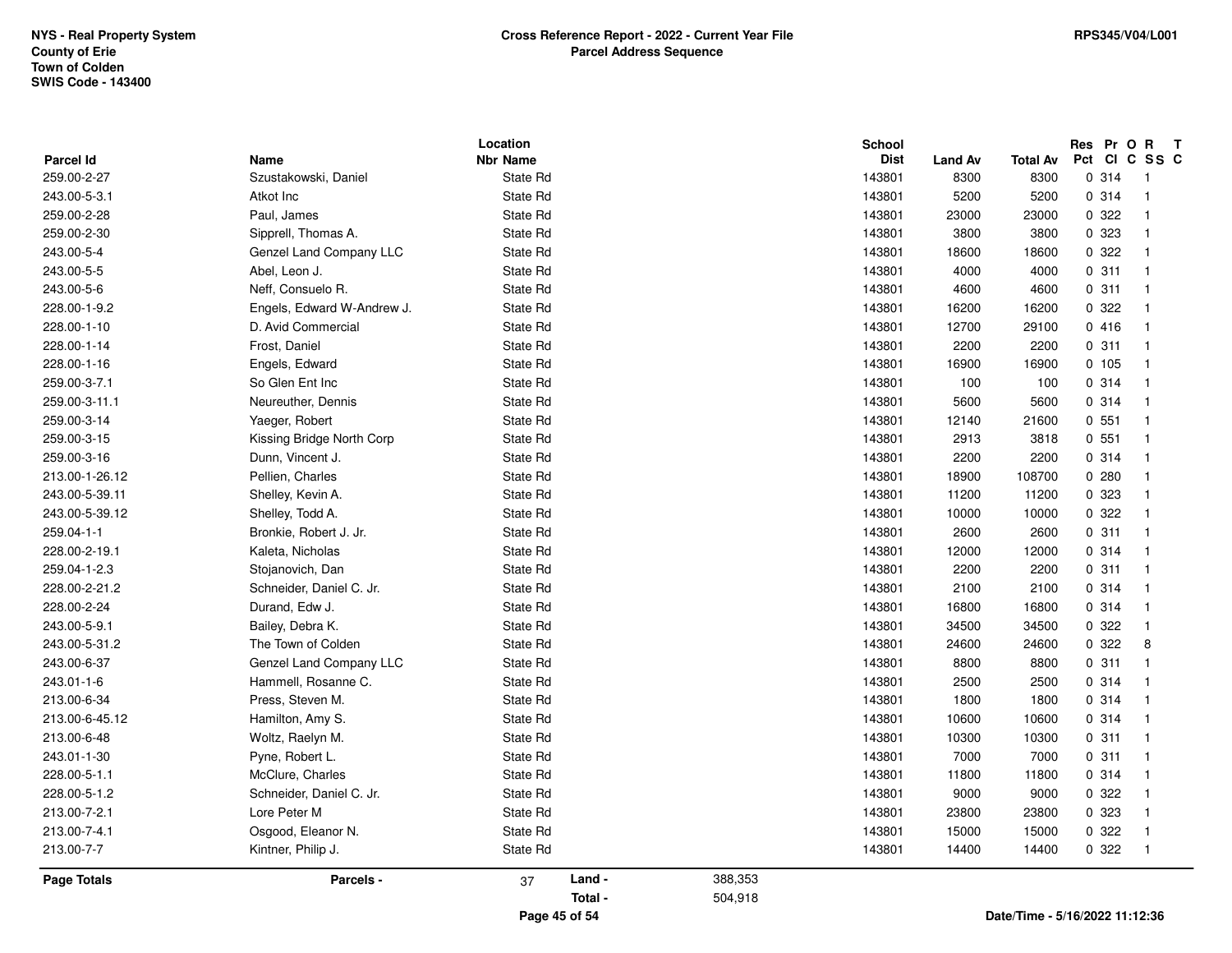| <b>Parcel Id</b>   | Name                       | Location<br><b>Nbr Name</b> |         |           | <b>School</b><br>Dist |                 | <b>Total Av</b> | Res Pr O R T<br>Pct CI C SS C |                         |
|--------------------|----------------------------|-----------------------------|---------|-----------|-----------------------|-----------------|-----------------|-------------------------------|-------------------------|
| 260.00-2-1         | Calhoun-Allen, Marilynn J. | State Rd                    |         |           | 143801                | Land Av<br>6200 | 6200            | 0.311                         | - 1                     |
| 213.00-7-15.1      | Lore Peter M               | State Rd                    |         |           | 143801                | 500             | 500             | 0 323                         | $\overline{1}$          |
| 260.00-2-7         | Smith, Nancy B.            | State Rd                    |         |           | 143801                | 44500           | 45300           | 0.312                         | $\overline{1}$          |
| 213.10-1-2.1       | <b>Sunny Solutions LLC</b> | State Rd                    |         |           | 143801                | 800             | 800             | 0.314                         | $\overline{1}$          |
| 260.00-2-8         |                            |                             |         |           |                       |                 |                 | 0.551                         | $\overline{1}$          |
|                    | Glenwood Acres Inc         | State Rd                    |         |           | 143801                | 91              | 91              |                               | $\overline{\mathbf{1}}$ |
| 213.10-1-5         | Cotter, Donald W.          | State Rd                    |         |           | 143801                | 9100            | 9100            | 0.314                         |                         |
| 213.10-1-6         | Goergen, Thomas M.         | State Rd                    |         |           | 143801                | 5500            | 5500            | 0.311                         | $\overline{1}$          |
| 213.10-1-13        | Adrian Realty Co           | State Rd                    |         |           | 143801                | 2439            | 2439            | 0 843                         | 6                       |
| 260.03-1-22.111    | Lux, John N.               | State Rd                    |         |           | 143801                | 12700           | 12700           | 0.322                         | $\overline{1}$          |
| 213.10-1-15        | Kubicki, Donald J.         | State Rd                    |         |           | 143801                | 500             | 500             | 0.314                         | $\mathbf{1}$            |
| 213.10-2-1         | Battles, Sarah             | State Rd                    |         |           | 143801                | 700             | 700             | 0.311                         | $\overline{1}$          |
| 228.00-6-3         | McCaskey, Karen M.         | State Rd                    |         |           | 143801                | 10100           | 13200           | 0.312                         | $\overline{1}$          |
| 213.10-2-8.2       | Ellis, Robert L.           | State Rd                    |         |           | 143801                | 6500            | 6500            | 0 322                         | $\overline{\mathbf{1}}$ |
| 259.04-1-18.21     | Minier, Andrew C.          | State Rd                    |         |           | 143801                | 12800           | 12800           | 0.322                         | $\overline{1}$          |
| 260.03-1-16        | Petersen, Richard G.       | State Rd                    |         |           | 143801                | 4300            | 4300            | 0.311                         | $\overline{1}$          |
| 260.03-1-17        | Allen, Dennis R.           | State Rd                    |         |           | 143801                | 4200            | 4200            | 0.311                         | $\overline{\mathbf{1}}$ |
| 260.03-1-25        | Lunde, Roger C.            | State Rd                    |         |           | 143801                | 2800            | 15500           | 0.260                         | $\mathbf{1}$            |
| 260.00-2-7./A      | Pan Energy Co Inc          | 29-17707 State Rd           |         |           | 143801                | $\mathbf 0$     | 0               | 0 733                         | $\overline{1}$          |
| 213.00-1-26.11     | Eckis, Gary R.             | 7002 State Rd               |         |           | 143801                | 13500           | 97800           | 0210                          | $\mathbf{1}$            |
| 213.10-1-1         | Dowdall, John              | 7004 State Rd               |         |           | 143801                | 8500            | 80500           | 0210                          | $\overline{1}$          |
| 213.10-2-2         | Baker, Shirley L.          | 7009 State Rd               |         |           | 143801                | 12100           | 36300           | 0210                          | $\overline{1}$          |
| 213.10-1-3         | Wagner, Mary Anne          | 7016 State Rd               |         |           | 143801                | 6900            | 22200           | 0210                          | $\overline{1}$          |
| 213.10-1-4         | Perry, Donald R.           | 7028 State Rd               |         |           | 143801                | 15800           | 85800           | 0210                          | $\overline{1}$          |
| 213.10-2-4         | Baker, Adam                | 7071 State Rd               |         |           | 143801                | 19800           | 78100           | 0210                          | $\mathbf{1}$            |
| 213.10-2-5         | Baker, Joshua              | 7083 State Rd               |         |           | 143801                | 6000            | 22200           | 0210                          | $\mathbf{1}$            |
| 213.10-2-6.1       | Fitzpatrick, John          | 7095 State Rd               |         |           | 143801                | 15100           | 54800           | 0210                          | $\overline{1}$          |
| 213.10-2-7         | Fields, Don                | 7113 State Rd               |         |           | 143801                | 9000            | 55000           | 0220                          | $\overline{1}$          |
| 213.10-1-7         | Goergen, Thomas M.         | 7120 State Rd               |         |           | 143801                | 3400            | 43500           | 0210                          | $\mathbf{1}$            |
| 213.10-1-8         | Isch, James P.             | 7130 State Rd               |         |           | 143801                | 5200            | 25500           | 0210                          | $\overline{1}$          |
| 213.10-2-8.3       | FLOW Development, LLC      | 7135 State Rd               |         |           | 143801                | 1500            | 103900          | 0 331                         | $\mathbf{1}$            |
| 213.10-2-9.1       | Ellis, Ashley M.           | 7141 State Rd               |         |           | 143801                | 18600           | 60200           | 0210                          | $\overline{1}$          |
| 213.10-2-10        | Ellis, Robert L. Sr.       | 7149 State Rd               |         |           | 143801                | 9300            | 44200           | 0210                          | $\overline{\mathbf{1}}$ |
| 213.10-1-9.1       | Fabiano, Christian J.      | 7154 State Rd               |         |           | 143801                | 9200            | 37000           | 0210                          | $\overline{1}$          |
| 213.10-2-11        | Bragg, Carol M.            | 7163 State Rd               |         |           | 143801                | 10500           | 44000           | 0210                          | $\overline{1}$          |
| 213.10-2-12        | McCusker, Mollie Winifred  | 7171 State Rd               |         |           | 143801                | 6000            | 49900           | 0210                          | $\overline{1}$          |
| 213.10-1-11        | Repp, Michael              | 7174 State Rd               |         |           | 143801                | 8300            | 59000           | 0210                          | $\overline{1}$          |
| 213.10-1-12        | Barusic, Tyler J.          | 7186 State Rd               |         |           | 143801                | 6500            | 30500           | 0210                          | $\overline{\mathbf{1}}$ |
| <b>Page Totals</b> | Parcels -                  | 37                          | Land -  | 308,930   |                       |                 |                 |                               |                         |
|                    |                            |                             | Total - | 1,170,730 |                       |                 |                 |                               |                         |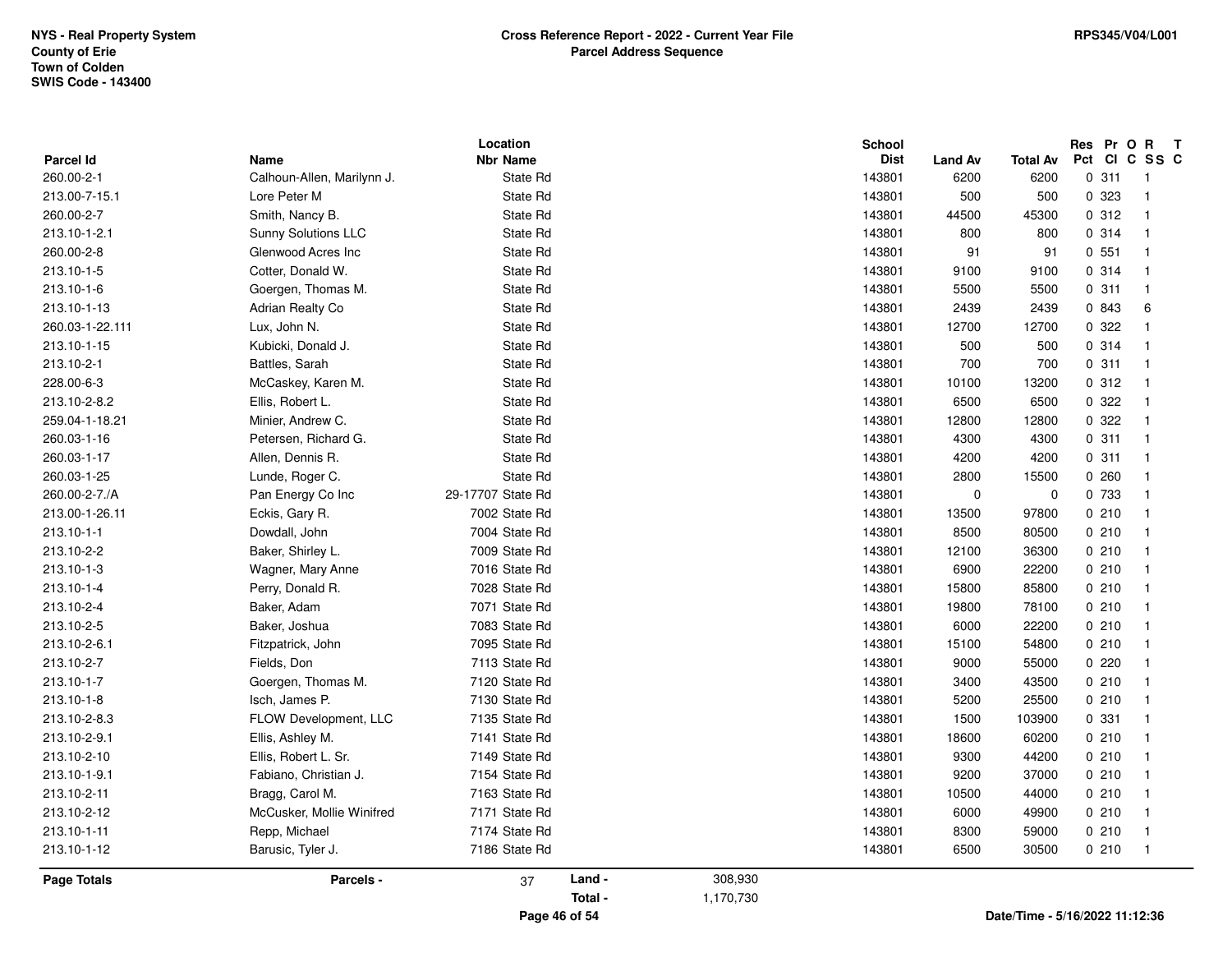| <b>Parcel Id</b> | Name                        | Location<br><b>Nbr Name</b> |         |           | School<br><b>Dist</b> | Land Av   | Total Av                       | Res Pr O R T<br>Pct CI C SS C |                |
|------------------|-----------------------------|-----------------------------|---------|-----------|-----------------------|-----------|--------------------------------|-------------------------------|----------------|
| 213.10-2-13      | lacobucci, Samuel J.        | 7187 State Rd               |         |           | 143801                | 9100      | 54200                          | 0210                          | $\overline{1}$ |
| 213.00-2-15      | Bruscia, Elyse B.           | 7241 State Rd               |         |           | 143801                | 11700     | 82000                          | 0210                          | $\mathbf{1}$   |
| 213.00-1-23.1    | Bruscia, Elyse              | 7246 State Rd               |         |           | 143801                | 10900     | 35000                          | 0220                          | $\mathbf{1}$   |
| 213.10-2-14      | Lacongo, Thomas J.          | 7255 State Rd               |         |           | 143801                | 14000     | 66400                          | 0210                          | $\mathbf{1}$   |
| 213.00-2-14      | Wheeler, Michael E.         | 7261 State Rd               |         |           | 143801                | 12200     | 64800                          | 0210                          | $\mathbf{1}$   |
| 213.00-1-17.1    | Perreault, Raymond D.       | 7272 State Rd               |         |           | 143801                | 10000     | 86500                          | 0210                          | $\mathbf{1}$   |
| 213.00-2-13.12   | Ziemba, Ronald L.           | 7277 State Rd               |         |           | 143801                | 10000     | 108600                         | 0210                          | $\mathbf{1}$   |
| 213.00-2-13.11   | Prible, Michael J.          | 7289 State Rd               |         |           | 143801                | 10000     | 64500                          | 0210                          | $\overline{1}$ |
| 213.00-2-25.12   | Burns, Thomas J.            | 7317 State Rd               |         |           | 143801                | 9000      | 59000                          | 0220                          | $\overline{1}$ |
| 213.00-7-1.1     | Herrmann, Jeffrey J.        | 7318 State Rd               |         |           | 143801                | 34500     | 36100                          | 0.312                         | $\overline{1}$ |
| 213.00-7-1.2     | Herrmann, Jeffrey J.        | 7342 State Rd               |         |           | 143801                | 20500     | 82800                          | 0210                          | $\mathbf{1}$   |
| 213.00-2-25.11   | LaCongo, Pete               | 7349 State Rd               |         |           | 143801                | 9000      | 48700                          | 0 484                         | $\mathbf{1}$   |
| 213.00-6-1       | Burns, Thomas J.            | 7365 State Rd               |         |           | 143801                | 8200      | 67200                          | 0210                          | $\mathbf{1}$   |
| 213.00-6-49.1    | Haag, Brian M.              | 7405 State Rd               |         |           | 143801                | 13800     | 68700                          | 0210                          | $\overline{1}$ |
| 213.00-7-2.21    | Buffalo Ski Club Inc        | 7414 State Rd               |         |           | 143801                | 50200     | 91600                          | 0.551                         | $\mathbf{1}$   |
| 213.00-7-2.1/A   | Sba Inc                     | 7414 State Rd               |         |           | 143801                | $\pmb{0}$ | 128800                         | 0 837                         | 6              |
| 213.00-6-45.11   | Seider, Richard             | 7455 State Rd               |         |           | 143801                | 12600     | 61800                          | 0210                          | $\mathbf{1}$   |
| 213.00-6-44      | Hughes, Paul M.             | 7527 State Rd               |         |           | 143801                | 10800     | 66400                          | 0210                          | $\overline{1}$ |
| 213.00-6-42      | Jensen, Frederick           | 7553 State Rd               |         |           | 143801                | 9000      | 54700                          | 0210                          | $\mathbf{1}$   |
| 213.00-7-3       | Worthy, Calvin              | 7558 State Rd               |         |           | 143801                | 9600      | 95800                          | 0210                          | $\mathbf{1}$   |
| 213.00-6-41      | Osgood, Eleanor N.          | 7571 State Rd               |         |           | 143801                | 8900      | 64500                          | 0210                          | $\mathbf{1}$   |
| 213.00-6-43.2    | Culkowski, Jonathan P.      | 7575 State Rd               |         |           | 143801                | 9600      | 60700                          | 0210                          | $\mathbf{1}$   |
| 213.00-6-43.11   | Annunziata, Francis         | 7577 State Rd               |         |           | 143801                | 11200     | 73200                          | 0210                          | $\mathbf{1}$   |
| 213.00-6-47.1    | Calleri, Gretchen           | 7579 State Rd               |         |           | 143801                | 20900     | 191500                         | 0.240                         | $\mathbf{1}$   |
| 213.00-6-39      | Harmon, Paul C.             | 7585 State Rd               |         |           | 143801                | 8700      | 58500                          | 0210                          | $\mathbf{1}$   |
| 213.00-7-4.2     | Eckam, Renee M.             | 7586 State Rd               |         |           | 143801                | 12900     | 91200                          | 0210                          | $\overline{1}$ |
| 213.00-6-40.1    | Folts, Wayne & LaVerne      | 7587 State Rd               |         |           | 143801                | 6700      | 68400                          | 0210                          | $\overline{1}$ |
| 213.00-7-5       | Bus, Mark J.                | 7594 State Rd               |         |           | 143801                | 5800      | 90200                          | 0210                          | $\mathbf{1}$   |
| 213.00-6-38      | Fields, Don                 | 7599 State Rd               |         |           | 143801                | 9600      | 29700                          | 0210                          | $\mathbf{1}$   |
| 213.00-6-37.2    | Szydlowski, Lawrence A. Jr. | 7623 State Rd               |         |           | 143801                | 12400     | 79000                          | 0.240                         | $\mathbf{1}$   |
| 213.00-7-6       | Kintner, Mark D.            | 7624 State Rd               |         |           | 143801                | 30800     | 65700                          | 0.240                         | $\mathbf{1}$   |
| 213.00-6-37.1    | Szydlowski, Sherry          | 7675 State Rd               |         |           | 143801                | 28600     | 54300                          | 66 240                        | $\overline{1}$ |
| 213.00-6-36      | Marren, John T.             | 7703 State Rd               |         |           | 143801                | 9300      | 71900                          | 0210                          | $\mathbf{1}$   |
| 213.00-7-8       | Bragg, Tammy A.             | 7724 State Rd               |         |           | 143801                | 10700     | 61500                          | 0210                          | $\mathbf{1}$   |
| 213.00-6-35      | Zdarsky, Diane E.           | 7743 State Rd               |         |           | 143801                | 8400      | 62500                          | 0210                          | $\mathbf{1}$   |
| 213.00-6-31      | Press, Steven M.            | 7775 State Rd               |         |           | 143801                | 21300     | 24400                          | 0.312                         | $\overline{1}$ |
| 213.00-7-9       | Kowalski, Christine         | 7778 State Rd               |         |           | 143801                | 26600     | 74400                          | 0.240                         | $\mathbf{1}$   |
| Page Totals      | Parcels -                   | 37                          | Land -  | 517,500   |                       |           |                                |                               |                |
|                  |                             |                             | Total - | 2,645,200 |                       |           |                                |                               |                |
|                  |                             | Page 47 of 54               |         |           |                       |           | Date/Time - 5/16/2022 11:12:36 |                               |                |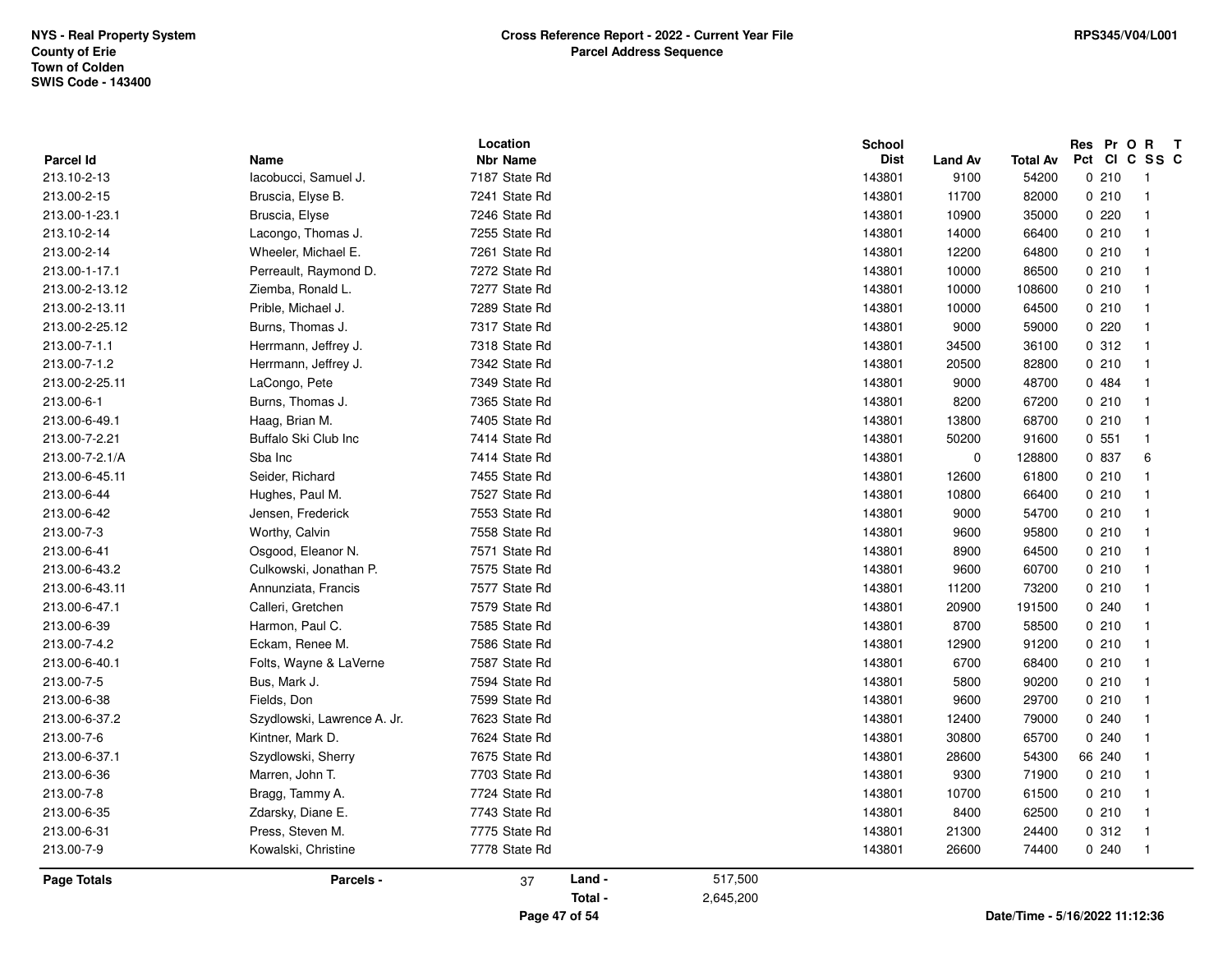| <b>Nbr Name</b><br><b>Parcel Id</b><br>Name<br><b>Dist</b><br>Land Av<br>7797 State Rd<br>213.00-6-51<br>Vriesen, Lisa M.<br>143801<br>10700<br>7798 State Rd<br>213.00-7-10<br>Mills, Michael S.<br>143801<br>3900<br>7818 State Rd<br>228.00-1-1.1<br>Wysocki, Laura Lee<br>143801<br>13600<br>7826 State Rd<br>228.00-1-2<br>Adamski, Michael<br>143801<br>7300<br>228.00-2-4<br>Shaffer, William R.<br>7827 State Rd<br>143801<br>9500 | Total Av<br>75000<br>103400<br>102600<br>65500<br>41600<br>40700<br>60500<br>65900 | Pct CI C SS C<br>0210<br>$\mathbf{1}$<br>0210<br>$\mathbf{1}$<br>0.240<br>$\mathbf{1}$<br>0210<br>$\mathbf{1}$<br>0210<br>$\mathbf{1}$<br>0210<br>$\mathbf{1}$ |
|--------------------------------------------------------------------------------------------------------------------------------------------------------------------------------------------------------------------------------------------------------------------------------------------------------------------------------------------------------------------------------------------------------------------------------------------|------------------------------------------------------------------------------------|----------------------------------------------------------------------------------------------------------------------------------------------------------------|
|                                                                                                                                                                                                                                                                                                                                                                                                                                            |                                                                                    |                                                                                                                                                                |
|                                                                                                                                                                                                                                                                                                                                                                                                                                            |                                                                                    |                                                                                                                                                                |
|                                                                                                                                                                                                                                                                                                                                                                                                                                            |                                                                                    |                                                                                                                                                                |
|                                                                                                                                                                                                                                                                                                                                                                                                                                            |                                                                                    |                                                                                                                                                                |
|                                                                                                                                                                                                                                                                                                                                                                                                                                            |                                                                                    |                                                                                                                                                                |
|                                                                                                                                                                                                                                                                                                                                                                                                                                            |                                                                                    |                                                                                                                                                                |
| 228.00-1-3<br>Shefrin, Russell N.<br>7832 State Rd<br>143801<br>4900                                                                                                                                                                                                                                                                                                                                                                       |                                                                                    |                                                                                                                                                                |
| 228.00-1-4<br>Walker, Allen<br>7836 State Rd<br>143801<br>5700                                                                                                                                                                                                                                                                                                                                                                             |                                                                                    | 0210<br>$\mathbf{1}$                                                                                                                                           |
| 228.00-1-20<br>Lewis, Jack L.<br>7844 State Rd<br>143801<br>16200                                                                                                                                                                                                                                                                                                                                                                          |                                                                                    | 0.240<br>$\mathbf{1}$                                                                                                                                          |
| 228.00-1-5<br>Finke, David<br>7852 State Rd<br>143801<br>9400                                                                                                                                                                                                                                                                                                                                                                              | 66600                                                                              | 0.280<br>$\mathbf{1}$                                                                                                                                          |
| 228.00-2-3.22<br>Lockwood, Scott E.<br>7895 State Rd<br>143801<br>22100                                                                                                                                                                                                                                                                                                                                                                    | 118200                                                                             | 0.240<br>1                                                                                                                                                     |
| 7904 State Rd<br>228.00-1-6.12<br>Murphy, Colleen J.<br>143801<br>13000                                                                                                                                                                                                                                                                                                                                                                    | 68000                                                                              | 65 220<br>$\overline{1}$                                                                                                                                       |
| 7913 State Rd<br>228.00-2-5<br>May, Jacqueline M.<br>143801<br>36200                                                                                                                                                                                                                                                                                                                                                                       | 117800                                                                             | 0.240<br>$\mathbf{1}$                                                                                                                                          |
| 228.00-2-6.1<br>May, Jacqueline M.<br>7943 State Rd<br>143801<br>7600                                                                                                                                                                                                                                                                                                                                                                      | 38700                                                                              | 0210<br>$\mathbf{1}$                                                                                                                                           |
| 228.01-1-11<br>Voigt, William E.<br>7956 State Rd<br>143801<br>7500                                                                                                                                                                                                                                                                                                                                                                        | 95500                                                                              | 0210<br>$\mathbf{1}$                                                                                                                                           |
| 228.01-1-12<br>7966 State Rd<br>Barber, Mark R.<br>143801<br>10800                                                                                                                                                                                                                                                                                                                                                                         | 58000                                                                              | 0210<br>$\mathbf{1}$                                                                                                                                           |
| 228.01-1-13<br>8018 State Rd<br>143801<br>Babbit, Bruce G.<br>9500                                                                                                                                                                                                                                                                                                                                                                         | 54300                                                                              | 0210<br>$\mathbf{1}$                                                                                                                                           |
| 228.01-1-14<br>8020 State Rd<br>143801<br>14700<br>Peeters, Alyssa R.                                                                                                                                                                                                                                                                                                                                                                      | 94100                                                                              | 0210<br>$\mathbf{1}$                                                                                                                                           |
| 228.00-1-8<br>Engels, Floyd<br>8044 State Rd<br>143801<br>18900                                                                                                                                                                                                                                                                                                                                                                            | 80200                                                                              | 0220<br>$\mathbf{1}$                                                                                                                                           |
| 228.00-1-9.12<br>Crotty, Suzanne E.<br>8064 State Rd<br>143801<br>12300                                                                                                                                                                                                                                                                                                                                                                    | 58500                                                                              | 50 484<br>$\mathbf{1}$                                                                                                                                         |
| 228.00-1-9.11<br>Fiegl, Robin L.<br>8072 State Rd<br>143801<br>21800                                                                                                                                                                                                                                                                                                                                                                       | 62000                                                                              | 0.240<br>$\mathbf{1}$                                                                                                                                          |
| 228.00-2-20.1<br>Hoelscher, David H.<br>8089 State Rd<br>143801<br>9300                                                                                                                                                                                                                                                                                                                                                                    | 37000                                                                              | 0220<br>$\mathbf{1}$                                                                                                                                           |
| 8103 State Rd<br>228.00-2-21.11<br>Steel, Jay<br>143801<br>30700                                                                                                                                                                                                                                                                                                                                                                           | 78200                                                                              | 0.280<br>$\mathbf{1}$                                                                                                                                          |
| D. Avid Commercial<br>228.00-1-11<br>8114 State Rd<br>143801<br>32800                                                                                                                                                                                                                                                                                                                                                                      | 152700                                                                             | 0416<br>$\mathbf{1}$                                                                                                                                           |
| Stuhr, Kiel R.<br>8128 State Rd<br>228.00-1-12.11<br>143801<br>17070                                                                                                                                                                                                                                                                                                                                                                       | 83700                                                                              | 0.240<br>$\mathbf{1}$                                                                                                                                          |
| 228.00-1-12.121<br>8138 State Rd<br>143801<br>Altmann, Donald A.<br>11600                                                                                                                                                                                                                                                                                                                                                                  | 78000                                                                              | 0210<br>$\mathbf{1}$                                                                                                                                           |
| Schueler, Philip J.<br>8143 State Rd<br>228.00-2-22<br>143801<br>26700                                                                                                                                                                                                                                                                                                                                                                     | 180000                                                                             | 0449<br>$\mathbf{1}$                                                                                                                                           |
| 228.00-1-13<br>Frost, Daniel<br>8148 State Rd<br>143801<br>7500                                                                                                                                                                                                                                                                                                                                                                            | 63800                                                                              | 0210<br>$\mathbf{1}$                                                                                                                                           |
| 228.00-2-23<br>Sprague, Robert Brandon<br>8161 State Rd<br>143801<br>10500                                                                                                                                                                                                                                                                                                                                                                 | 63900                                                                              | 0210<br>$\mathbf{1}$                                                                                                                                           |
| Rich, Robert A.<br>228.00-6-4<br>8164 State Rd<br>143801<br>6500                                                                                                                                                                                                                                                                                                                                                                           | 74000                                                                              | 0210<br>$\mathbf{1}$                                                                                                                                           |
| 228.00-6-5<br>8178 State Rd<br>Perry, Bruce L.<br>143801<br>5700                                                                                                                                                                                                                                                                                                                                                                           | 63300                                                                              | 0210<br>$\mathbf{1}$                                                                                                                                           |
| 228.00-6-6<br>McCaskey, Karen M.<br>8188 State Rd<br>143801<br>0                                                                                                                                                                                                                                                                                                                                                                           | 132200                                                                             | 0.280<br>$\mathbf{1}$                                                                                                                                          |
| 228.00-5-26<br>Trembath, James W.<br>8207 State Rd<br>143801<br>11300                                                                                                                                                                                                                                                                                                                                                                      | 90200                                                                              | 0210<br>$\mathbf{1}$                                                                                                                                           |
| 228.00-6-7<br>8208 State Rd<br>Mariea, C Rodney<br>143801<br>5700                                                                                                                                                                                                                                                                                                                                                                          | 84400                                                                              | 0210<br>$\mathbf{1}$                                                                                                                                           |
| 228.00-6-8<br>Lunser, Terence L.<br>8220 State Rd<br>143801<br>5900                                                                                                                                                                                                                                                                                                                                                                        | 79800                                                                              | 0210<br>$\mathbf{1}$                                                                                                                                           |
| 228.00-5-25<br>Mruk, Robin A.<br>8235 State Rd<br>143801<br>3400                                                                                                                                                                                                                                                                                                                                                                           | 48200                                                                              | 0210<br>$\mathbf{1}$                                                                                                                                           |
| 228.00-6-2<br>Hare, Timothy L.<br>8254 State Rd<br>143801<br>16800                                                                                                                                                                                                                                                                                                                                                                         | 175800                                                                             | 0220<br>$\mathbf{1}$                                                                                                                                           |
| 228.00-5-24<br>Scott, Donald W.<br>8267 State Rd<br>143801<br>18600                                                                                                                                                                                                                                                                                                                                                                        | 85900                                                                              | 0210<br>$\mathbf{1}$                                                                                                                                           |
| Land -<br>475,670<br><b>Page Totals</b><br>Parcels -<br>37                                                                                                                                                                                                                                                                                                                                                                                 |                                                                                    |                                                                                                                                                                |
| Total -<br>3,038,200                                                                                                                                                                                                                                                                                                                                                                                                                       |                                                                                    |                                                                                                                                                                |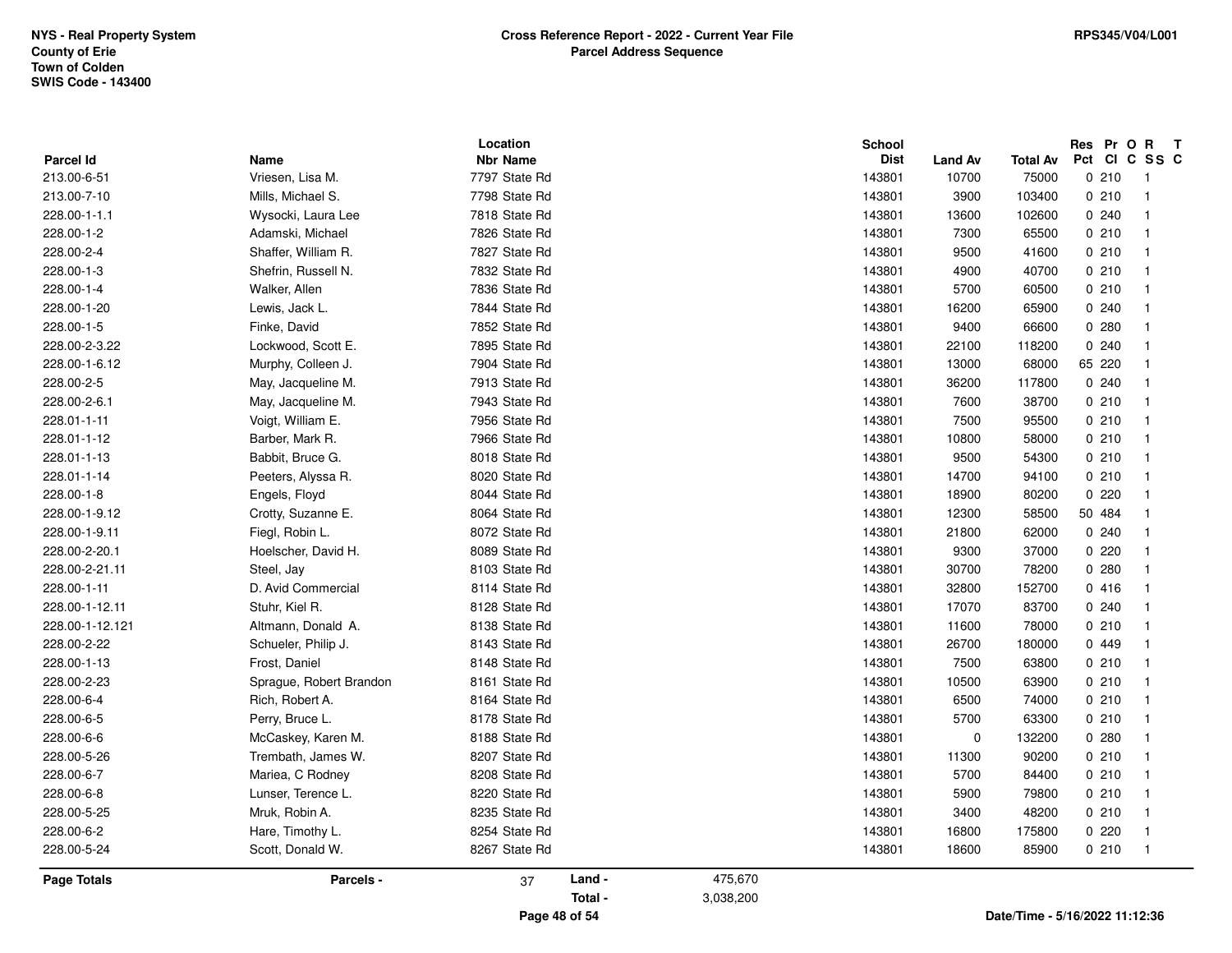|                  |                             | Location        |        |         | <b>School</b> |                |                 | Res Pr O R T  |                         |
|------------------|-----------------------------|-----------------|--------|---------|---------------|----------------|-----------------|---------------|-------------------------|
| <b>Parcel Id</b> | Name                        | <b>Nbr Name</b> |        |         | <b>Dist</b>   | <b>Land Av</b> | <b>Total Av</b> | Pct CI C SS C |                         |
| 228.00-6-9       | Rak, Leonard H.             | 8274 State Rd   |        |         | 143801        | 7600           | 59700           | 0210          | -1                      |
| 228.00-6-22      | Kellner, Revoc Liv          | 8318 State Rd   |        |         | 143801        | 60600          | 236200          | 66 240        | $\overline{1}$          |
| 228.00-6-10      | Osborn, Catherine C.        | 8334 State Rd   |        |         | 143801        | 5900           | 72300           | 0210          | $\overline{1}$          |
| 228.00-6-13.11   | Feuz, Marcole R.            | 8420 State Rd   |        |         | 143801        | 21931          | 100300          | 0.240         | $\overline{1}$          |
| 228.00-6-14.1    | Mitchell, Martina           | 8430 State Rd   |        |         | 143801        | 4000           | 66100           | 0210          | $\mathbf{1}$            |
| 228.00-6-15      | Kaefer, Matthew             | 8436 State Rd   |        |         | 143801        | 4100           | 63800           | 0210          | $\overline{1}$          |
| 228.00-6-16      | Gavin, Carol S.             | 8448 State Rd   |        |         | 143801        | 3900           | 72800           | 0210          | $\overline{1}$          |
| 228.00-6-17      | Mulhisen, Robert J.         | 8456 State Rd   |        |         | 143801        | 4700           | 60100           | 0210          | $\overline{1}$          |
| 228.00-6-18      | Fiorentino, Dianne          | 8464 State Rd   |        |         | 143801        | 3400           | 53700           | 0210          | $\overline{1}$          |
| 228.00-6-19      | Franklin, Francis C.        | 8468 State Rd   |        |         | 143801        | 4800           | 79600           | 0210          | $\overline{1}$          |
| 228.00-6-20      | Zak, Michael                | 8490 State Rd   |        |         | 143801        | 6100           | 102700          | 0220          | $\overline{1}$          |
| 243.00-2-1       | Supply-National Fuel Gas    | 8511 State Rd   |        |         | 143801        | 8100           | 34800           | 0871          | 6                       |
| 243.01-2-36      | Gonzales, Lisa              | 8545 State Rd   |        |         | 143801        | 13200          | 37900           | 0210          | $\overline{1}$          |
| 243.01-2-33.1    | Sullivan, Michael J.        | 8561 State Rd   |        |         | 143801        | 14000          | 72500           | 0210          | $\overline{1}$          |
| 243.01-1-29      | Godert, John F.             | 8566 State Rd   |        |         | 143801        | 7600           | 18600           | 0210          | $\overline{1}$          |
| 243.01-2-34      | J Warning Holdings LLC      | 8573 State Rd   |        |         | 143801        | 7400           | 28300           | 0210          | $\overline{1}$          |
| 243.01-1-28      | Bembenista, Bruce R.        | 8586 State Rd   |        |         | 143801        | 12300          | 46000           | 0210          | $\overline{1}$          |
| 243.01-1-27      | Szydlowski, Lawrence        | 8606 State Rd   |        |         | 143801        | 11400          | 64000           | 0210          | $\overline{1}$          |
| 243.01-2-31      | Newman, Michael J.          | 8611 State Rd   |        |         | 143801        | 11200          | 59400           | 0210          | $\overline{1}$          |
| 243.01-2-32      | Collins, Dennis M.          | 8629 State Rd   |        |         | 143801        | 15000          | 45600           | 0210          | $\overline{\mathbf{1}}$ |
| 243.01-1-26      | Hammell, Rosanne C.         | 8652 State Rd   |        |         | 143801        | 10800          | 55000           | 0210          | $\overline{1}$          |
| 243.01-2-30      | <b>United States Postal</b> | 8665 State Rd   |        |         | 143801        | 12400          | 89000           | 0652          | 8                       |
| 243.01-1-25      | Baker, Debra A.             | 8670 State Rd   |        |         | 143801        | 7100           | 61200           | 0210          | $\overline{1}$          |
| 243.01-1-24      | The Broadway Group LLC      | 8680 State Rd   |        |         | 143801        | 13600          | 56200           | 0210          | $\overline{\mathbf{1}}$ |
| 243.01-2-29      | Hudson, Lucian C.           | 8693 State Rd   |        |         | 143801        | 8900           | 89100           | 0280          | $\mathbf{1}$            |
| 243.01-1-23      | Pyne, Robert L.             | 8698 State Rd   |        |         | 143801        | 11600          | 83800           | 0210          | $\mathbf{1}$            |
| 243.01-2-28      | Penfold, Jesse J.           | 8701 State Rd   |        |         | 143801        | 7500           | 43500           | 0220          | $\overline{1}$          |
| 243.01-1-22      | Murray, Spencer G.          | 8708 State Rd   |        |         | 143801        | 11200          | 88800           | 0210          | $\overline{1}$          |
| 243.01-1-21      | Spagnola, Mary              | 8720 State Rd   |        |         | 143801        | 11800          | 92700           | 0210          | $\overline{1}$          |
| 243.01-2-27      | QIA Holdings Inc.           | 8721 State Rd   |        |         | 143801        | 11000          | 57100           | 0482          | $\mathbf{1}$            |
| 243.01-1-19.1    | Murray, Joseph              | 8742 State Rd   |        |         | 143801        | 9900           | 56900           | 0210          | $\mathbf{1}$            |
| 243.01-2-26      | Risbood, Vineeta S.         | 8747 State Rd   |        |         | 143801        | 15600          | 58800           | 0210          | $\overline{1}$          |
| 243.01-2-25      | Rothenberg, Alfred          | 8753 State Rd   |        |         | 143801        | 7300           | 40000           | 0220          | $\overline{1}$          |
| 243.01-2-24      | Colden Family Haircare LLC  | 8765 State Rd   |        |         | 143801        | 6400           | 31800           | 0210          | $\mathbf{1}$            |
| 243.03-3-12      | Fabiano, Christian J.       | 8795 State Rd   |        |         | 143801        | 11100          | 54700           | 0482          | $\overline{1}$          |
| 243.03-2-4       | Little Mutts Realty, LLC    | 8796 State Rd   |        |         | 143801        | 8300           | 80300           | 0 485         | $\overline{\mathbf{1}}$ |
| 243.03-3-10      | Town Of Colden              | 8811 State Rd   |        |         | 143801        | 18100          | 152200          | 0652          | 8                       |
| Page Totals      | Parcels -                   | 37              | Land - | 409,831 |               |                |                 |               |                         |
|                  |                             |                 |        |         |               |                |                 |               |                         |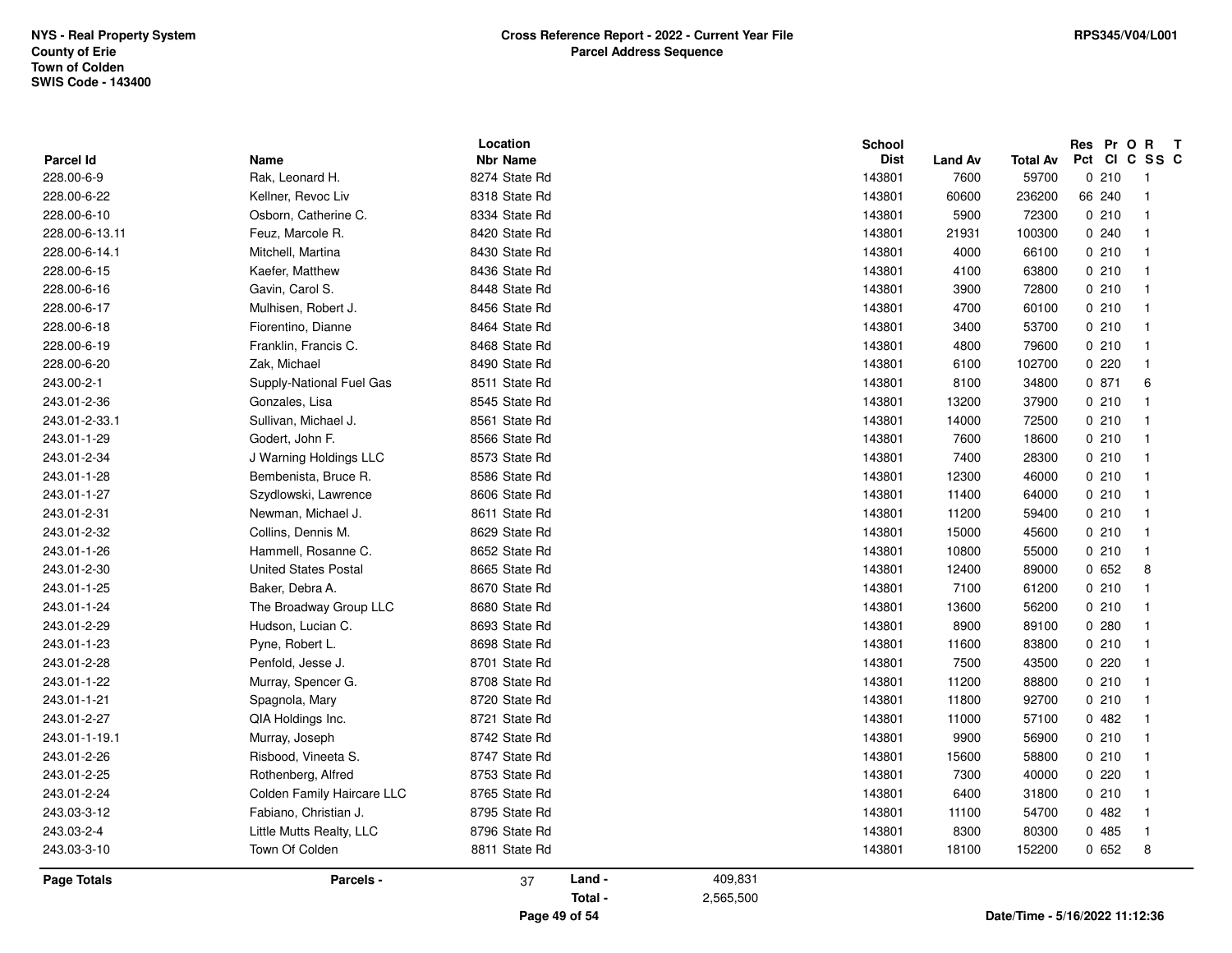|                |                           | Location        |        |         | <b>School</b> |         |          | Res Pr O R T  |                         |
|----------------|---------------------------|-----------------|--------|---------|---------------|---------|----------|---------------|-------------------------|
| Parcel Id      | Name<br><b>Town Hall</b>  | <b>Nbr Name</b> |        |         | <b>Dist</b>   | Land Av | Total Av | Pct CI C SS C |                         |
| 243.03-2-5     |                           | 8812 State Rd   |        |         | 143801        | 33000   | 191600   | 0652          | 8<br>$\overline{1}$     |
| 243.03-3-9     | Newman, Michael J.        | 8815 State Rd   |        |         | 143801        | 37000   | 125100   | 0425          |                         |
| 243.03-2-6     | Town of Colden            | 8820 State Rd   |        |         | 143801        | 17800   | 17800    | 0 330         | 8                       |
| 243.03-2-7     | Winter, Frederick H. III. | 8822 State Rd   |        |         | 143801        | 7400    | 37000    | 0210          | $\overline{1}$          |
| 243.03-3-8     | Tulip Management &        | 8823 State Rd   |        |         | 143801        | 17800   | 87100    | 0482          | $\overline{1}$          |
| 243.03-3-7     | Zurbrick, Patricia A.     | 8825 State Rd   |        |         | 143801        | 6000    | 52000    | 0210          | $\overline{1}$          |
| 243.03-2-8     | Sansone, Julie E.         | 8828 State Rd   |        |         | 143801        | 10200   | 59900    | 66 220        | $\overline{1}$          |
| 243.03-3-6.1   | Sudyn, Brian M.           | 8829 State Rd   |        |         | 143801        | 6000    | 59000    | 0210          | $\overline{1}$          |
| 243.03-3-6.2   | Taylor, Doug D.           | 8831 State Rd   |        |         | 143801        | 4400    | 46100    | 0210          | $\overline{1}$          |
| 243.00-5-31.1  | Rauch, Calvin C.          | 8833 State Rd   |        |         | 143801        | 8700    | 51800    | 0210          | $\mathbf{1}$            |
| 243.03-2-9     | Warning, Keith            | 8834 State Rd   |        |         | 143801        | 12700   | 135000   | 0 483         | $\overline{1}$          |
| 243.03-3-5     | Cuffney, Carolynne E.     | 8835 State Rd   |        |         | 143801        | 9200    | 78760    | 0210          | $\overline{\mathbf{1}}$ |
| 243.00-5-30    | Rauch, Calvin C.          | 8837 State Rd   |        |         | 143801        | 7900    | 104100   | 0210          | $\overline{1}$          |
| 243.03-2-10    | Marks, Michael L.         | 8838 State Rd   |        |         | 143801        | 9000    | 66800    | 0210          | $\overline{\mathbf{1}}$ |
| 243.03-2-11    | Walczyk, Kevin            | 8844 State Rd   |        |         | 143801        | 7000    | 49000    | 0210          | $\overline{1}$          |
| 243.03-3-4     | Walczyk, Christopher W.   | 8849 State Rd   |        |         | 143801        | 27900   | 103600   | 0 483         | $\overline{1}$          |
| 243.03-2-12    | Carr, Lisa M.             | 8850 State Rd   |        |         | 143801        | 7200    | 43500    | 0210          | $\overline{1}$          |
| 243.03-2-13    | Grace, David F. Jr.       | 8852 State Rd   |        |         | 143801        | 8200    | 57700    | 0210          | $\overline{1}$          |
| 243.03-3-3     | Maybach, Gary L. Jr.      | 8855 State Rd   |        |         | 143801        | 8600    | 39900    | 0480          | $\overline{1}$          |
| 243.03-3-2     | Waligora, Robert J.       | 8857 State Rd   |        |         | 143801        | 8400    | 54200    | 0210          | $\overline{1}$          |
| 243.03-3-1     | Spagnola, Mary            | 8863 State Rd   |        |         | 143801        | 8900    | 32100    | 0 433         | $\overline{1}$          |
| 243.03-4-2.1   | Henning, Robert           | 8871 State Rd   |        |         | 143801        | 4900    | 72700    | 0210          | $\overline{\mathbf{1}}$ |
| 243.00-6-26.21 | Solly, Joel               | 8874 State Rd   |        |         | 143801        | 8300    | 127900   | 0210          | $\overline{\mathbf{1}}$ |
| 243.03-4-5     | Shelley, Loretta          | 8879 State Rd   |        |         | 143801        | 7800    | 55400    | 0210          | $\overline{1}$          |
| 243.00-6-26.1  | Solly, Arleen             | 8888 State Rd   |        |         | 143801        | 9700    | 91600    | 0210          | $\overline{\mathbf{1}}$ |
| 243.00-6-29    | Wittman, Henry C.         | 8891 State Rd   |        |         | 143801        | 5900    | 19800    | 0210          | $\overline{1}$          |
| 243.03-4-7     | Shelley, Kevin A.         | 8901 State Rd   |        |         | 143801        | 7300    | 80000    | 0210          | $\overline{1}$          |
| 243.03-4-6.1   | Shelley, Todd A.          | 8903 State Rd   |        |         | 143801        | 6800    | 69800    | 0210          | $\overline{1}$          |
| 243.00-6-28    | Abraham, George K. III.   | 8908 State Rd   |        |         | 143801        | 7300    | 78300    | 0210          | $\overline{1}$          |
| 243.00-6-30.1  | Hrycik, Frank S.          | 8911 State Rd   |        |         | 143801        | 8700    | 48500    | 0210          | $\overline{\mathbf{1}}$ |
| 243.00-6-31    | Barry, David C.           | 8914 State Rd   |        |         | 143801        | 10800   | 64800    | 0210          | $\overline{1}$          |
| 243.03-4-9.1   | Shelley, Clinton P.       | 8919 State Rd   |        |         | 143801        | 7400    | 55500    | 0.240         | $\overline{1}$          |
| 243.00-6-32    | Town Garage               | 8947 State Rd   |        |         | 143801        | 39400   | 173500   | 0651          | 8                       |
| 243.00-6-36.2  | Spagnola, Mary            | 8964 State Rd   |        |         | 143801        | 3300    | 53300    | 0 433         | $\overline{\mathbf{1}}$ |
| 243.00-6-36.1  | Spagnola, Mary            | 8968 State Rd   |        |         | 143801        | 6500    | 40600    | 0210          | $\overline{\mathbf{1}}$ |
| 243.00-6-35.1  | Wittman, Henry C.         | 8971 State Rd   |        |         | 143801        | 8500    | 45900    | 0210          | $\mathbf{1}$            |
| 243.00-6-35.2  | Hallett, Hubert           | 8975 State Rd   |        |         | 143801        | 7400    | 55500    | 0210          | $\overline{1}$          |
| Page Totals    | Parcels -                 | 37              | Land - | 413,300 |               |         |          |               |                         |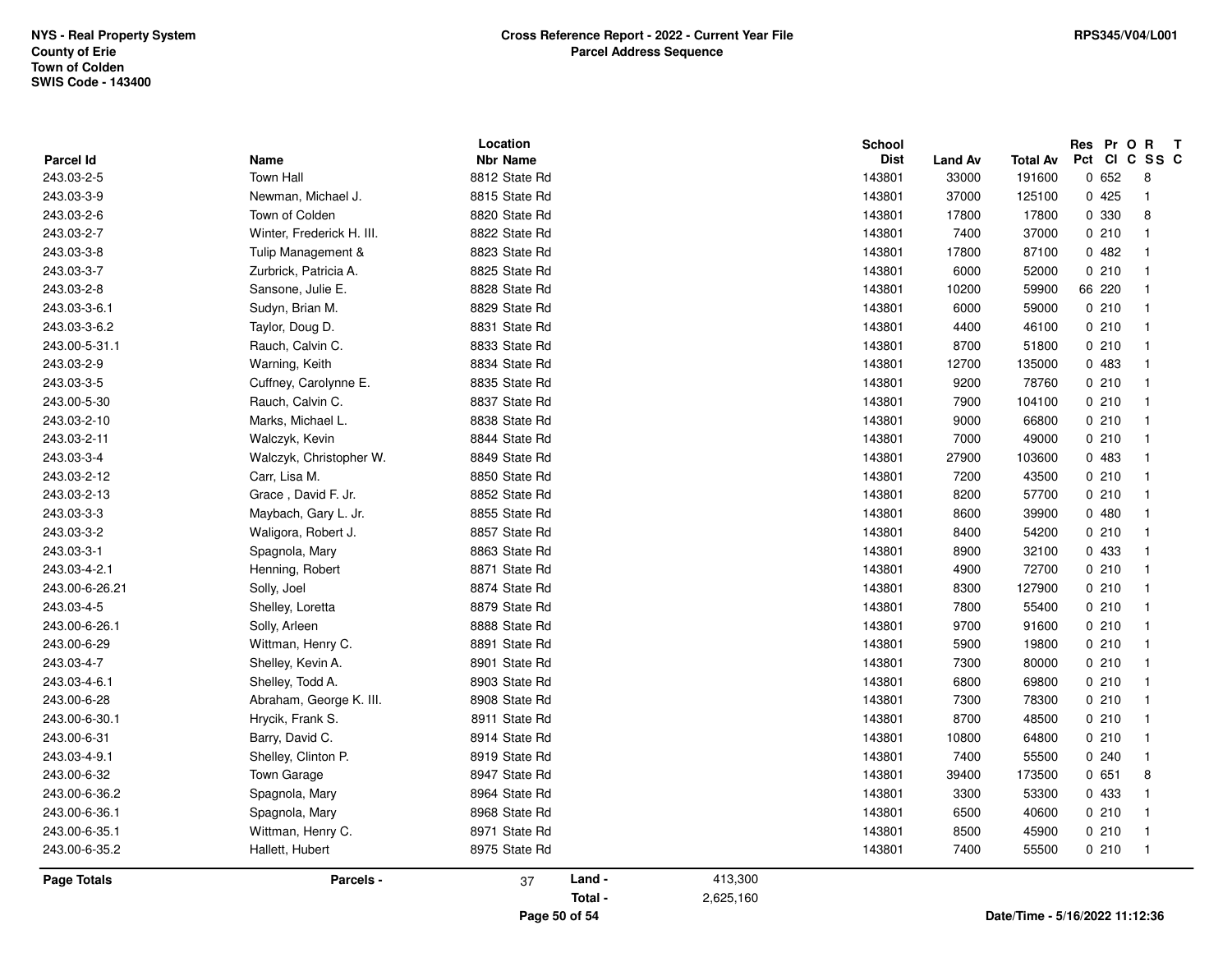|                         |                             | Location                         |        |         | School                |                        |                          | Res Pr O R             | $\mathbf{T}$            |
|-------------------------|-----------------------------|----------------------------------|--------|---------|-----------------------|------------------------|--------------------------|------------------------|-------------------------|
| Parcel Id<br>243.00-5-2 | Name<br>Maybach, Carolyn T. | <b>Nbr Name</b><br>9002 State Rd |        |         | <b>Dist</b><br>143801 | <b>Land Av</b><br>5400 | <b>Total Av</b><br>60900 | Pct CI C SS C<br>0.280 | -1                      |
|                         |                             |                                  |        |         |                       |                        |                          |                        | $\overline{1}$          |
| 243.00-5-3.3            | Shelley, Timothy W.         | 9012 State Rd                    |        |         | 143801                | 4000                   | 78800                    | 0220                   |                         |
| 243.00-5-3.2            | Draudt, David M.            | 9014 State Rd                    |        |         | 143801                | 4500                   | 60000                    | 0220                   | $\mathbf{1}$            |
| 243.00-5-9.2            | Sprague, Terry L.           | 9029 State Rd                    |        |         | 143801                | 28300                  | 74000                    | 66 240                 | $\overline{1}$          |
| 243.00-5-7              | Orffeo, Joseph              | 9076 State Rd                    |        |         | 143801                | 14600                  | 80800                    | 0220                   | $\overline{1}$          |
| 243.00-5-8              | Gould, Carl A.              | 9083/9093 State Rd               |        |         | 143801                | 60200                  | 114800                   | 0.280                  | $\overline{1}$          |
| 259.00-2-17             | Faulring, Jamie L.          | 9126 State Rd                    |        |         | 143801                | 5600                   | 13000                    | 0.312                  | $\overline{\mathbf{1}}$ |
| 259.00-2-18             | Faulring, Jamie L.          | 9138 State Rd                    |        |         | 143801                | 6600                   | 106000                   | 0220                   | $\overline{1}$          |
| 259.00-2-16             | Lunde, Nicholas C.          | 9147 State Rd                    |        |         | 143801                | 9100                   | 60700                    | 0210                   | $\overline{1}$          |
| 259.00-2-19             | Crotty, David J.            | 9153 State Rd                    |        |         | 143801                | 2800                   | 46600                    | 0210                   | $\overline{1}$          |
| 259.00-2-22             | Bromund, Timothy L.         | 9183 State Rd                    |        |         | 143801                | 2200                   | 22900                    | 0210                   | $\overline{1}$          |
| 259.00-2-20.1           | Sprague, William P.         | 9185 State Rd                    |        |         | 143801                | 4000                   | 47700                    | 0210                   | $\overline{1}$          |
| 259.00-2-23             | Krasinski, Thomas J.        | 9189 State Rd                    |        |         | 143801                | 4100                   | 83000                    | 0210                   | $\overline{1}$          |
| 259.00-2-15             | Landau, Karen               | 9195 State Rd                    |        |         | 143801                | 7800                   | 33600                    | 0210                   | $\overline{\mathbf{1}}$ |
| 259.00-2-14             | Carlson, Mark A.            | 9209 State Rd                    |        |         | 143801                | 39900                  | 54900                    | 0.322                  | $\mathbf{1}$            |
| 259.04-1-18.11          | Vanrooy, Peter F.           | 9313 State Rd                    |        |         | 143801                | 5200                   | 56600                    | 0220                   | $\overline{1}$          |
| 259.00-2-29             | Kongesor, Kenneth J.        | 9316 State Rd                    |        |         | 143801                | 7700                   | 83700                    | 0240                   | $\overline{1}$          |
| 259.04-1-17             | Kaszubowski, Daniel J. Jr.  | 9319 State Rd                    |        |         | 143801                | 3600                   | 40400                    | 0210                   | $\overline{1}$          |
| 259.04-1-19             | Raymond-Spencer, Cheryl     | 9322 State Rd                    |        |         | 143801                | 3100                   | 30000                    | 0210                   | $\overline{1}$          |
| 259.04-1-16             | Lux, William G.             | 9323 State Rd                    |        |         | 143801                | 2800                   | 41600                    | 0.280                  | $\overline{1}$          |
| 259.04-1-15             | Latak, Kathryn M.           | 9325 State Rd                    |        |         | 143801                | 2500                   | 31800                    | 0210                   | $\overline{1}$          |
| 259.04-1-20             | Guertin, Rikki L.           | 9326 State Rd                    |        |         | 143801                | 3000                   | 49300                    | 0210                   | $\overline{\mathbf{1}}$ |
| 259.04-1-14             | Hitchcock, Terry L.         | 9329 State Rd                    |        |         | 143801                | 5100                   | 23700                    | 0210                   | $\overline{1}$          |
| 259.04-1-21             | Fix, Christopher J.         | 9332 State Rd                    |        |         | 143801                | 5500                   | 44800                    | 0210                   | $\overline{1}$          |
| 259.04-1-12             | Meehan, Gerard M.           | 9335 State Rd                    |        |         | 143801                | 5600                   | 34200                    | 0210                   | $\overline{1}$          |
| 259.04-1-11             | Robel, Matthew J.           | 9341 State Rd                    |        |         | 143801                | 7400                   | 65100                    | 0210                   | $\overline{1}$          |
| 259.04-1-13             | Gerken, Sharon A.           | 9353 State Rd                    |        |         | 143801                | 3000                   | 31200                    | 0210                   | $\overline{1}$          |
| 259.04-1-22             | Lilienthal, Kelly L.        | 9356 State Rd                    |        |         | 143801                | 6100                   | 70600                    | 0210                   | $\overline{1}$          |
| 259.04-1-23             | Mortimer, Roger L.          | 9362 State Rd                    |        |         | 143801                | 4500                   | 38600                    | 0210                   | $\overline{\mathbf{1}}$ |
| 259.04-1-32             | Reed, Harvey J. Jr.         | 9364 State Rd                    |        |         | 143801                | 6000                   | 74100                    | 0220                   | $\mathbf{1}$            |
| 259.04-1-10             | Astyk, Lauren M.            | 9365 State Rd                    |        |         | 143801                | 9100                   | 48100                    | 0210                   | $\overline{1}$          |
| 259.04-1-9              | Nye, Vincent                | 9385 State Rd                    |        |         | 143801                | 3400                   | 34700                    | 0210                   | $\overline{1}$          |
| 259.04-1-8              | Gerde, Jeffrey              | 9386 State Rd                    |        |         | 143801                | 5500                   | 81900                    | 0 484                  | $\overline{1}$          |
| 259.04-1-7              | Burck, Robert J.            | 9412 State Rd                    |        |         | 143801                | 1900                   | 45600                    | 0220                   | $\overline{1}$          |
| 259.04-1-6              | Valentin, Sandra Lynn       | 9424 State Rd                    |        |         | 143801                | 1400                   | 44200                    | 0210                   | $\overline{1}$          |
| 260.03-1-9.2            | Greenan, Thaila L.          | 9425 State Rd                    |        |         | 143801                | 5600                   | 92900                    | 0411                   | $\overline{1}$          |
| 259.04-1-4.21           | Zehnder, Bruce              | 9440 State Rd                    |        |         | 143801                | 2700                   | 27500                    | 0 2 3 0                | $\overline{\mathbf{1}}$ |
|                         |                             |                                  |        |         |                       |                        |                          |                        |                         |
| <b>Page Totals</b>      | Parcels -                   | 37                               | Land - | 299,800 |                       |                        |                          |                        |                         |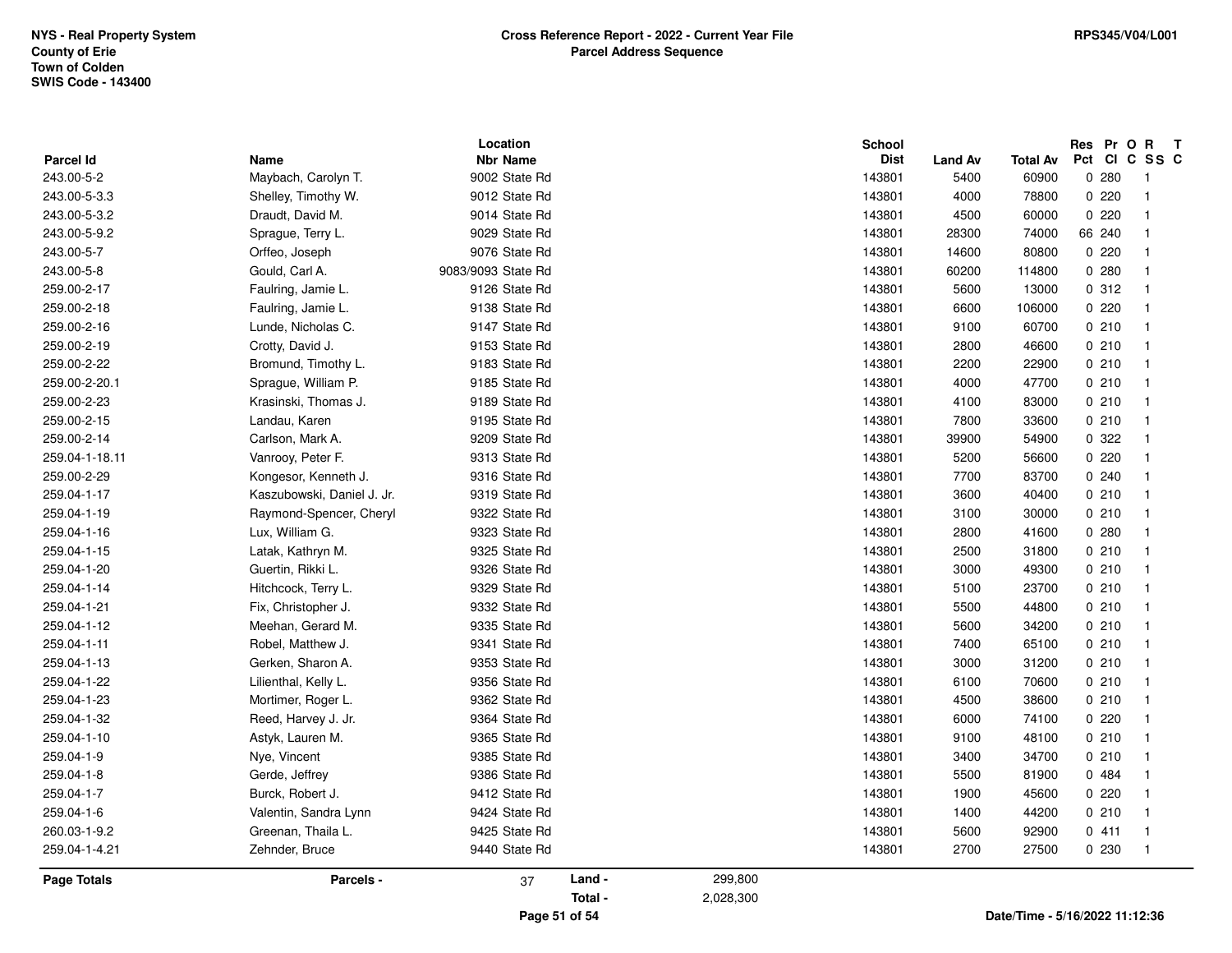|                    |                                | Location                |                      | <b>School</b> |                |                 |         | Res Pr O R T   |
|--------------------|--------------------------------|-------------------------|----------------------|---------------|----------------|-----------------|---------|----------------|
| Parcel Id          | Name                           | <b>Nbr Name</b>         |                      | <b>Dist</b>   | <b>Land Av</b> | <b>Total Av</b> |         | Pct CI C SS C  |
| 259.04-1-3.1       | Zehnder, Bruce E.              | 9452 State Rd           |                      | 143801        | 5200           | 31900           | 0 484   | $\overline{1}$ |
| 260.03-1-15        | Petersen, Richard G.           | 9535 State Rd           |                      | 143801        | 3400           | 71300           | 0220    | $\overline{1}$ |
| 259.04-1-2.1       | Koshinsky, Michael J.          | 9552 State Rd           |                      | 143801        | 5800           | 54600           | 0210    | $\overline{1}$ |
| 259.04-1-2.2       | Last Run Tavern & Grill, Inc   | 9574 State Rd           |                      | 143801        | 2700           | 79700           | 0425    | $\overline{1}$ |
| 260.03-1-18        | Calhoun, Rebecca J.            | 9597 State Rd           |                      | 143801        | 5800           | 53300           | 0210    | $\overline{1}$ |
| 260.03-1-19        | Hallick, Jamin D.              | 9623 State Rd           |                      | 143801        | 7700           | 72200           | 0210    | $\overline{1}$ |
| 260.03-1-20.2      | Sisson, Barbara                | 9645 State Rd           |                      | 143801        | 4600           | 46000           | 0 484   | $\overline{1}$ |
| 260.03-1-20.1      | Lunde, Roger C.                | 9655 State Rd           |                      | 143801        | 6700           | 39500           | 0312    | $\overline{1}$ |
| 260.03-1-21        | Neureuther, Dennis C.          | 9671 State Rd           |                      | 143801        | 5500           | 59400           | 0482    | $\overline{1}$ |
| 260.03-1-22.121    | Neureuther, Dennis             | 9695 State Rd           |                      | 143801        | 5500           | 58200           | 0482    | $\overline{1}$ |
| 260.03-1-23        | Neureuther, Dennis             | 9697 State Rd           |                      | 143801        | 4800           | 5800            | 0.312   | $\overline{1}$ |
| 260.03-1-26        | Warning, Keith                 | 9707 State Rd           |                      | 143801        | 3300           | 34000           | 0 2 3 0 | $\overline{1}$ |
| 260.03-1-27        | Lux, John N.                   | 9711 State Rd           |                      | 143801        | 6600           | 74900           | 0210    | $\overline{1}$ |
| 259.00-3-7.2       | Glenwood Valley Properties LL  | 9736 State Rd           |                      | 143801        | 15000          | 34850           | 0422    | $\overline{1}$ |
| 259.00-3-8         | Shelley, Thomas W.             | 9750 State Rd           |                      | 143801        | 3500           | 39600           | 0 433   | $\overline{1}$ |
| 259.00-3-9         | Southern Erie Construction Inc | 9764 State Rd           |                      | 143801        | 6000           | 130500          | 0.281   | $\overline{1}$ |
| 260.00-2-5         | Harris, Alan R.                | 9783 State Rd           |                      | 143801        | 33000          | 95400           | 0240    | $\overline{1}$ |
| 260.00-2-6         | Zimmer, Jay Robert             | 9817 State Rd           |                      | 143801        | 5700           | 44900           | 0210    | $\overline{1}$ |
| 259.00-3-10        | Mydzian, John                  | 9830 State Rd           |                      | 143801        | 4100           | 35300           | 0260    | $\overline{1}$ |
| 259.00-3-12        | Williams, David A.             | 9834 State Rd           |                      | 143801        | 3700           | 67000           | 0210    | $\overline{1}$ |
| 259.00-3-13        | Fuhrmann, Quintin E.           | 9840 State Rd           |                      | 143801        | 4300           | 50100           | 0210    | $\overline{1}$ |
| 260.00-2-10        | Baker, Cheryl                  | 9929 State Rd           |                      | 143801        | 6100           | 50000           | 0210    | $\overline{1}$ |
| 260.00-2-9         | Hall, Christopher L.           | 9981 State Rd           |                      | 143801        | 8200           | 33900           | 0210    | $\overline{1}$ |
| 213.00-1-24.2      | Sunny Solutions LLC            | State Rd                |                      | 143801        | 3200           | 3200            | 0.314   | $\overline{1}$ |
| 228.00-2-19.21     | Kaleta, Nicholas M.            | 8067 State Rd           |                      | 143801        | 15900          | 70900           | 0240    | $\overline{1}$ |
| 260.03-1-22.13     | Lunde, Roger C.                | 9655 State Rd           |                      | 143801        | 3500           | 18500           | 0260    | $\overline{1}$ |
| 259.00-2-7         | E-Ny State Elec & Gas          | 1857 Substation & Land  |                      | 143801        | 5200           | 55500           | 0871    | 6              |
| 243.00-5-41        | Nagowski, Peter                | Sunset Dr               |                      | 143801        | 8200           | 8200            | 0.314   | $\overline{1}$ |
| 243.00-5-50        | Worthington, Jacob             | Sunset Dr               |                      | 143801        | 3500           | 3500            | 0 314   | $\overline{1}$ |
| 243.00-5-20.11     | Donovan, James                 | 8820 Sunset Dr          |                      | 143801        | 11400          | 77900           | 0210    | $\overline{1}$ |
| 243.00-5-14.2      | Dittmar, David S.              | 8835 Sunset Dr          |                      | 143801        | 7500           | 67800           | 0210    | $\overline{1}$ |
| 243.00-5-45        | Gnacinski, Timothy D.          | 8854 Sunset Dr          |                      | 143801        | 8200           | 54700           | 0210    | $\overline{1}$ |
| 243.00-5-44        | Bofinger, Mark R.              | 8884 Sunset Dr          |                      | 143801        | 7800           | 106600          | 0210    | $\overline{1}$ |
| 243.00-5-46        | Dittmar, Shauna A.             | 8891 Sunset Dr          |                      | 143801        | 4600           | 71400           | 0210    | $\overline{1}$ |
| 243.00-5-47        | Kretz, William A. Jr.          | 8943 Sunset Dr          |                      | 143801        | 4600           | 58000           | 0210    | $\overline{1}$ |
| 243.00-5-48        | Gugliuzza, David Joseph        | 8967 Sunset Dr          |                      | 143801        | 4500           | 4500            | 0.310   | $\overline{1}$ |
| 243.00-5-43        | Lankenau, Cynthia J.           | 9002 Sunset Dr          |                      | 143801        | 13800          | 167600          | 0240    | $\overline{1}$ |
| <b>Page Totals</b> | Parcels -                      | Land -<br>37<br>Total - | 259,100<br>2,030,650 |               |                |                 |         |                |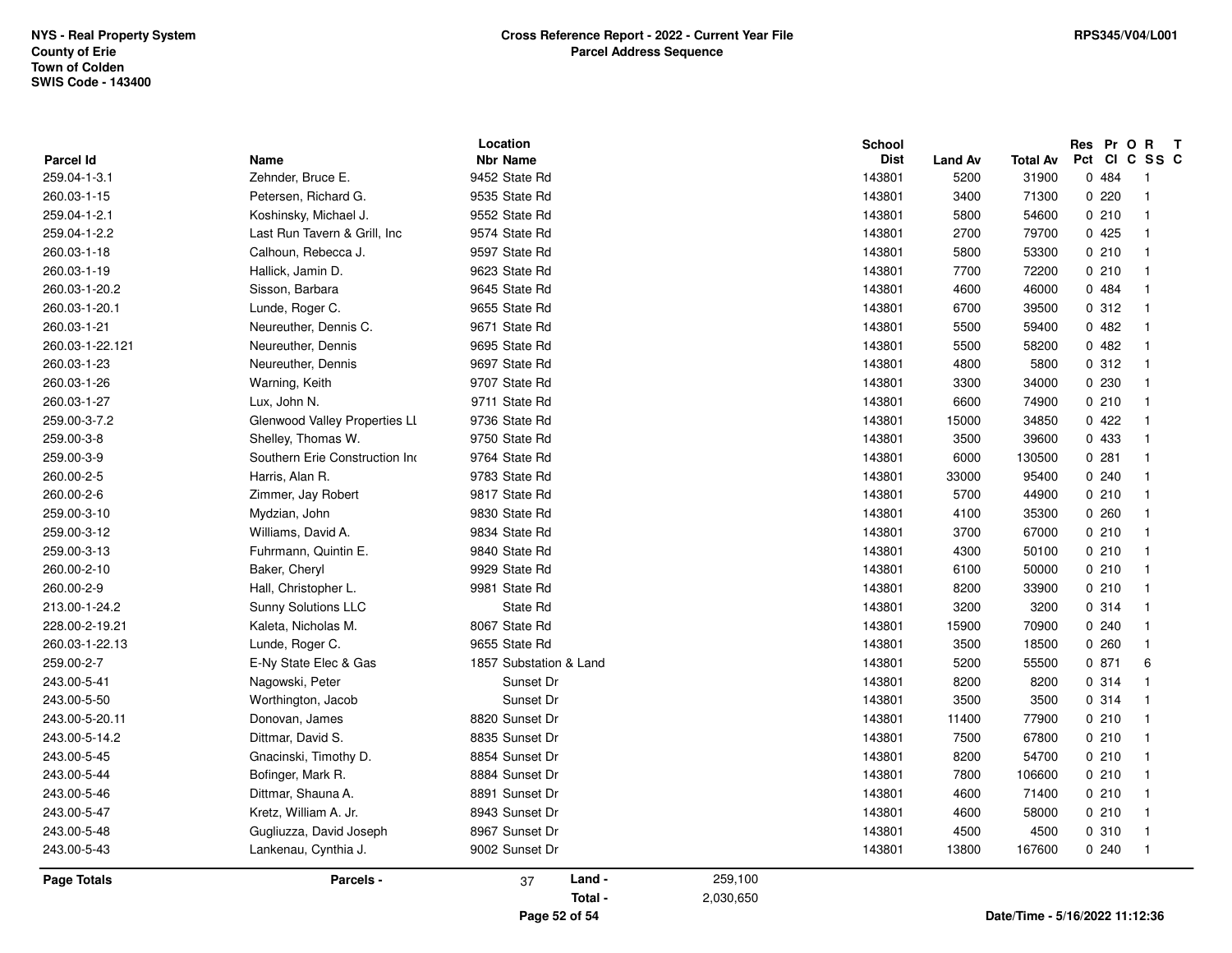|                                 |                           | Location                          |           | <b>School</b>         |                        |                          | Res Pr O | $\mathsf{R}$<br>$\mathbf{T}$<br>Pct CI C SS C |
|---------------------------------|---------------------------|-----------------------------------|-----------|-----------------------|------------------------|--------------------------|----------|-----------------------------------------------|
| <b>Parcel Id</b><br>243.00-5-49 | Name<br>Widger, Pamela    | <b>Nbr Name</b><br>9012 Sunset Dr |           | <b>Dist</b><br>143801 | <b>Land Av</b><br>4000 | <b>Total Av</b><br>55200 | 0210     | - 1                                           |
|                                 |                           | 9036 Sunset Dr                    |           |                       |                        |                          | 0210     | $\overline{1}$                                |
| 243.00-5-42                     | Howe, James J.            |                                   |           | 143801                | 7700                   | 56900                    |          |                                               |
| 243.00-5-51                     | Worthington, Jacob        | 9055 Sunset Dr                    |           | 143801                | 4200                   | 80500                    | 0210     | - 1                                           |
| 243.00-5-40                     | Julicher, Barbara A.      | 9098 Sunset Dr                    |           | 143801                | 11200                  | 63800                    | 0240     | $\overline{1}$                                |
| 243.00-5-10                     | Sedita, Michael J.        | 9099 Sunset Dr                    |           | 143801                | 9100                   | 94000                    | 0240     | - 1                                           |
| 243.01-3-16.22                  | Goodrich, Paul F.         | Supervisor Ave                    |           | 143801                | 3300                   | 3300                     | 0 320    | - 1                                           |
| 243.01-3-18                     | Francis, Carole M.        | Supervisor Ave                    |           | 143801                | 9200                   | 9200                     | 0.311    | - 1                                           |
| 243.01-3-17                     | Carlson, Joanne           | 8685 Supervisor Ave               |           | 143801                | 11000                  | 40000                    | 0210     | $\overline{1}$                                |
| 243.01-3-16.21                  | Taylor, Dale E.           | 8691 Supervisor Ave               |           | 143801                | 16000                  | 105600                   | 0210     | - 1                                           |
| 243.01-2-14.1                   | Andrews 2019 Family Trust | 8696 Supervisor Ave               |           | 143801                | 14300                  | 71200                    | 0210     | - 1                                           |
| 243.01-3-10                     | Francis, Carole M.        | 8697 Supervisor Ave               |           | 143801                | 11500                  | 186900                   | 0.280    | - 1                                           |
| 243.01-2-17.1                   | Schnellmann, Joseph J.    | 8698 Supervisor Ave               |           | 143801                | 9600                   | 56000                    | 0210     | - 1                                           |
| 243.01-3-9.1                    | Erb, William A.           | 8705 Supervisor Ave               |           | 143801                | 9500                   | 78600                    | 0210     | $\overline{1}$                                |
| 243.01-2-18.21                  | Schwanz, Matthew          | 8708 Supervisor Ave               |           | 143801                | 10400                  | 80000                    | 0210     | $\overline{1}$                                |
| 243.01-3-8.1                    | Darmstedter, David        | 8713 Supervisor Ave               |           | 143801                | 8100                   | 68300                    | 0210     | - 1                                           |
| 243.01-3-7                      | Smallback, Ian C.         | 8719 Supervisor Ave               |           | 143801                | 5600                   | 31000                    | 0210     | $\overline{\phantom{0}}$                      |
| 243.01-2-20.1                   | Grosse, Nathan A.         | 8722 Supervisor Ave               |           | 143801                | 9500                   | 68400                    | 0210     | $\overline{\phantom{0}}$                      |
| 243.01-2-22                     | Brauch, Sheryll Lynn      | 8730 Supervisor Ave               |           | 143801                | 6700                   | 72800                    | 0210     | $\overline{1}$                                |
| 243.01-3-6                      | Botsford, Jamie L.        | 8731 Supervisor Ave               |           | 143801                | 8300                   | 46000                    | 0210     | $\overline{1}$                                |
| 243.01-3-5.1                    | Bread of Life Outreach    | 8745 Supervisor Ave               |           | 143801                | 18600                  | 338400                   | 0620     | 8                                             |
| 243.01-2-23                     | Ev Luth Ch Of Our         | 8746 Supervisor Ave               |           | 143801                | 13600                  | 302900                   | 0620     | 8                                             |
| 666.00-65-21                    | Mci Worldcom Network Ser  | Town Of Colden                    |           | 142401                | $\mathbf 0$            | 540                      | 0 831    | 6                                             |
| 666.00-65-22                    | Mci Worldcom Network Ser  | Town Of Colden                    |           | 143801                | $\mathsf 0$            | 23924                    | 0 831    | 6                                             |
| 666.00-65-23                    | Mci Worldcom Network Ser  | Town Of Colden                    |           | 145001                | $\mathbf 0$            | 13536                    | 0 831    | 6                                             |
| 215.00-3-32                     | Dist-National Fuel Gas    | 31516 Transmission Land           |           | 145001                | 3800                   | 3800                     | 0 885    | 6                                             |
| 666.00-13-1.1                   | E-Ny State Elec & Gas     | 5034 Transmission Line            |           | 143801                | $\mathbf 0$            | 13613                    | 0 870    | 6                                             |
| 666.00-13-1.2                   | E-Ny State Elec & Gas     | 5034 Transmission Line            |           | 145001                | $\mathbf 0$            | 15096                    | 0 870    | 6                                             |
| 666.00-13-1.3                   | E-Ny State Elec & Gas     | 5034 Transmission Line            |           | 142401                | $\mathbf 0$            | 891                      | 0 870    | 6                                             |
| 666.00-13-2.1                   | E-Ny State Elec & Gas     | 5092 Transmission Line            |           | 143801                | $\mathbf 0$            | 532732                   | 0 870    | 6                                             |
| 666.00-13-2.2                   | E-Ny State Elec & Gas     | 5092 Transmission Line            |           | 145001                | $\mathbf 0$            | 573668                   | 0 870    | 6                                             |
| 243.03-1-7.1                    | Rauch, Calvin C.          | Woodview Dr                       |           | 143801                | 13400                  | 13400                    | 0.311    | - 1                                           |
| 243.03-1-3.2                    | Hycik, Jesse              | Woodview Dr                       |           | 143801                | 11800                  | 11800                    | 0.314    | -1                                            |
| 243.03-1-5                      | Foley, Michael R.         | Woodview Dr                       |           | 143801                | 9800                   | 9800                     | 0.311    | - 1                                           |
| 243.00-1-19                     | Foley, Michael            | Woodview Dr                       |           | 143801                | 500                    | 500                      | 0.311    | $\overline{1}$                                |
| 243.03-1-9                      | Hrycik, Jesse M.          | Woodview Dr                       |           | 143801                | 5200                   | 5200                     | 0.311    | $\overline{1}$                                |
| 243.03-1-2                      | Czerniak, Stephen M.      | 8742 Woodview Dr                  |           | 143801                | 10200                  | 84400                    | 0210     | - 1                                           |
| 243.03-1-3.1                    | Wohlhueter, Leonard W.    | 8782 Woodview Dr                  |           | 143801                | 13300                  | 91100                    | 0210     | $\overline{\mathbf{1}}$                       |
| <b>Page Totals</b>              | Parcels -                 | Land -<br>37                      | 269,400   |                       |                        |                          |          |                                               |
|                                 |                           | Total -                           | 3,303,000 |                       |                        |                          |          |                                               |